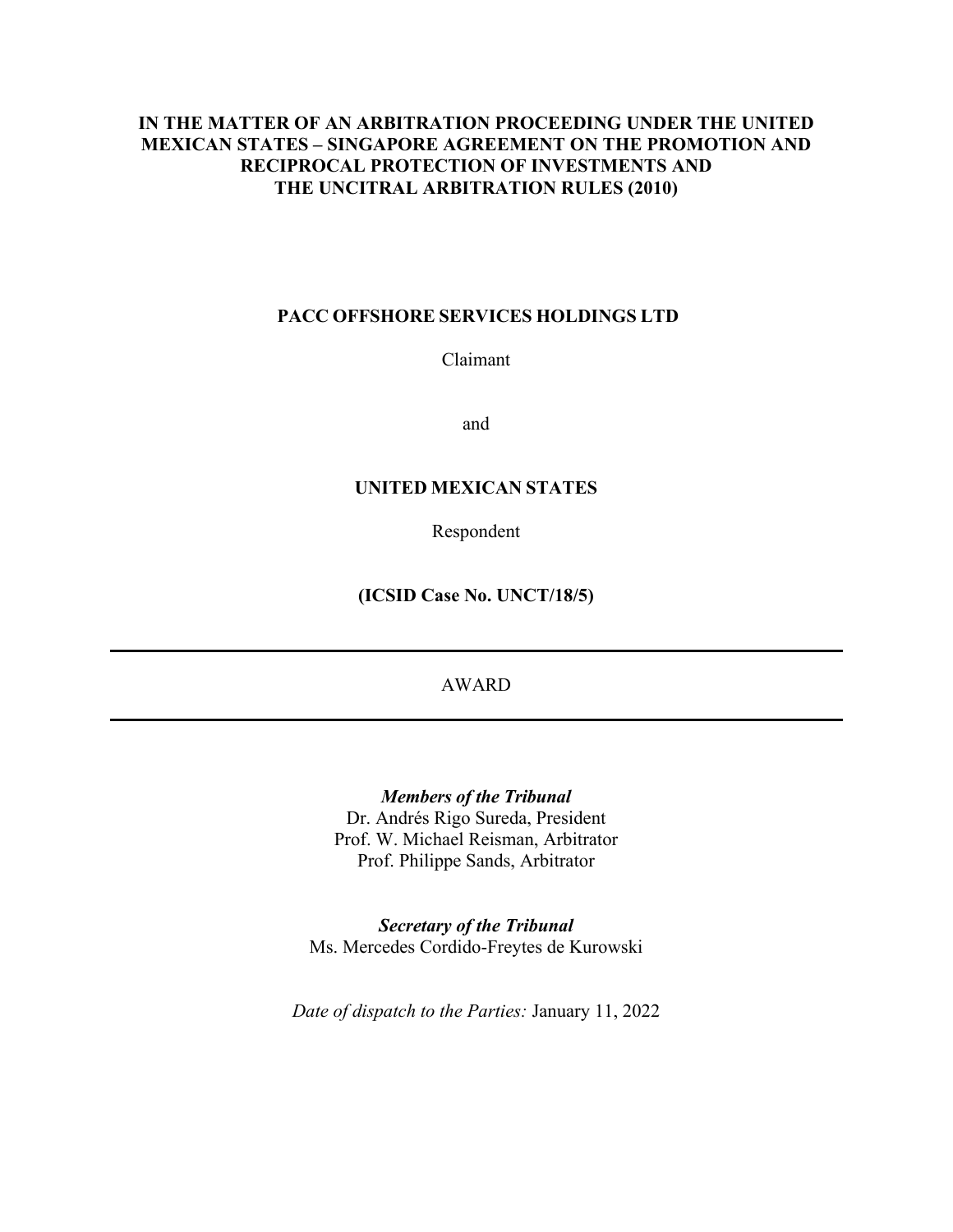#### **REPRESENTATION OF THE PARTIES**

*Representing PACC Offshore Services Holdings Ltd*:

Mr. Tai-Heng Cheng Mr. Simón Navarro Sidley Austin LLP 787 Seventh Avenue New York, NY 10019 U.S.A.

Ms. Marinn Carlson Sidley Austin LLP 1501 K Street, N.W. Washington, D.C. 20005 U.S.A.

Ms. Margaret Allen Sidley Austin LLP Six Battery Road, Level 31 Singapore 049909

*Representing the United Mexican States*:

Mr. Orlando Pérez Gárate Ms. Cindy Rayo Zapata Mr. Alan Bonfiglio Ríos Ms. Rosalinda Toxqui Tlaxcalteca Ms. Ellionehit Sabrina Alvarado Sánchez Dirección General de Consultoría Jurídica de Comercio Internacional Secretaría de Economía Calle Pachuca 189, Piso 19 Colonia Condesa Delegación Cuauhtémoc, C.P. 06140, Ciudad de México México

Mr. Gregory Tereposky Mr. Alejandro Barragán Ms. Ximena Iturriaga Tereposky & De Rose LLP World Exchange Plaza Suite 1080, 100 Queen Street Ottawa, Ontario Canada K1P 1J9

Mr. Stephan E. Becker Pillsbury Winthrop Shaw Pittman LLP 1200 Seventeenth Street, NW Washington, DC 20036 U.S.A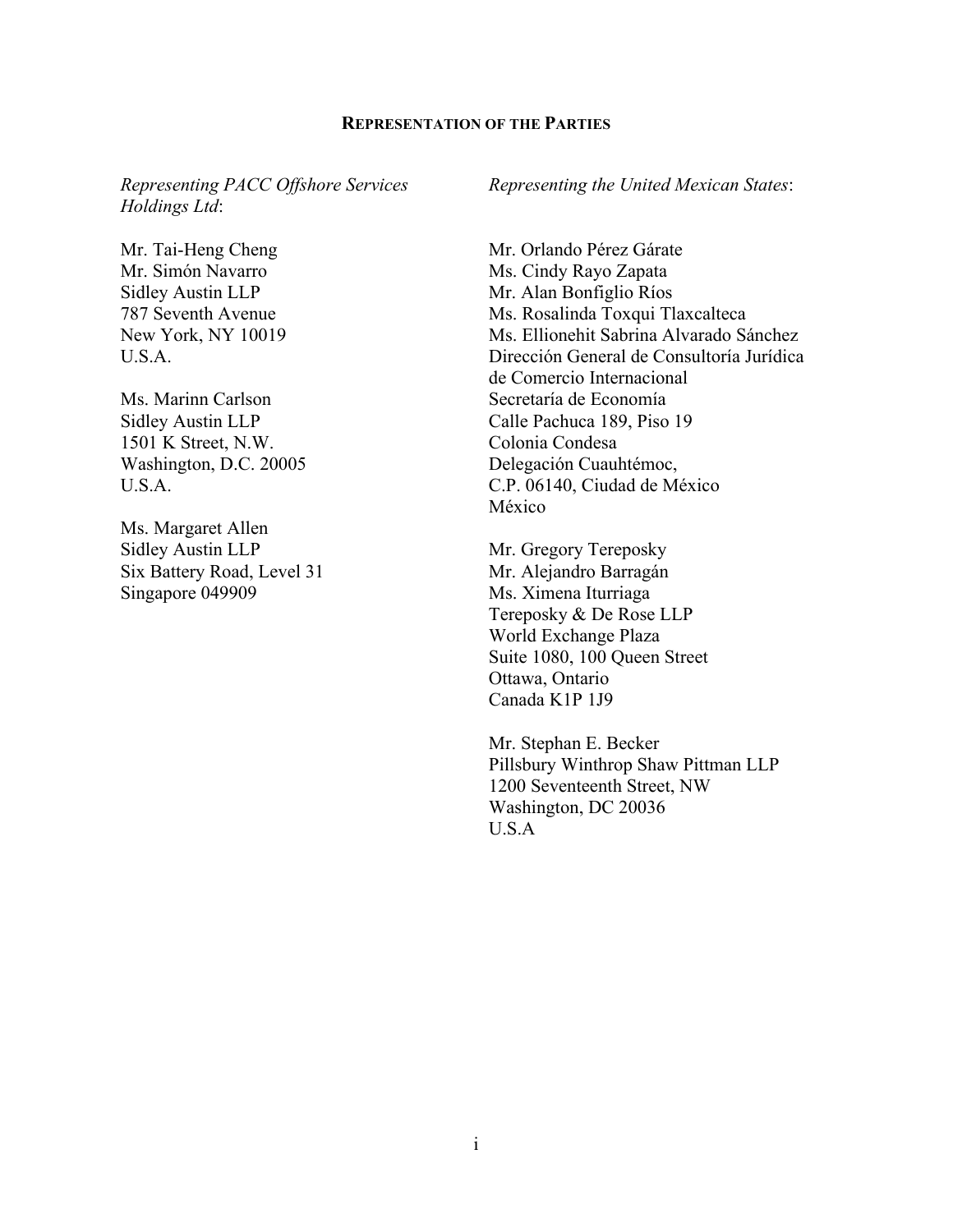# **TABLE OF CONTENTS**

| I.  |                 |     |                                                                       |  |
|-----|-----------------|-----|-----------------------------------------------------------------------|--|
| Π.  |                 |     |                                                                       |  |
| Ш.  |                 |     |                                                                       |  |
|     | A.              |     |                                                                       |  |
|     | <b>B.</b>       |     |                                                                       |  |
|     |                 | (1) |                                                                       |  |
|     |                 | (2) |                                                                       |  |
|     |                 | (3) |                                                                       |  |
|     |                 | (4) |                                                                       |  |
|     |                 | (5) |                                                                       |  |
|     |                 | (6) | POSH's Operations and Alleged Contributions to Mexico  19             |  |
|     | $\mathcal{C}$ . |     | The Sanctions, Criminal Investigation, and Insolvency Proceedings  20 |  |
| IV. |                 |     |                                                                       |  |
| V.  |                 |     |                                                                       |  |
|     | A.              |     |                                                                       |  |
|     | <b>B.</b>       |     |                                                                       |  |
|     |                 | (1) |                                                                       |  |
|     |                 | (2) |                                                                       |  |
| VI. |                 |     |                                                                       |  |
|     | A.              |     |                                                                       |  |
|     |                 | (1) |                                                                       |  |
|     |                 | (2) |                                                                       |  |
|     |                 |     |                                                                       |  |
|     |                 |     |                                                                       |  |
|     | В.              |     |                                                                       |  |
|     |                 | (1) |                                                                       |  |
|     |                 |     | a.                                                                    |  |
|     |                 |     | b.                                                                    |  |
|     |                 |     | $\mathbf{c}$ .                                                        |  |
|     |                 | (2) |                                                                       |  |
|     |                 | (3) |                                                                       |  |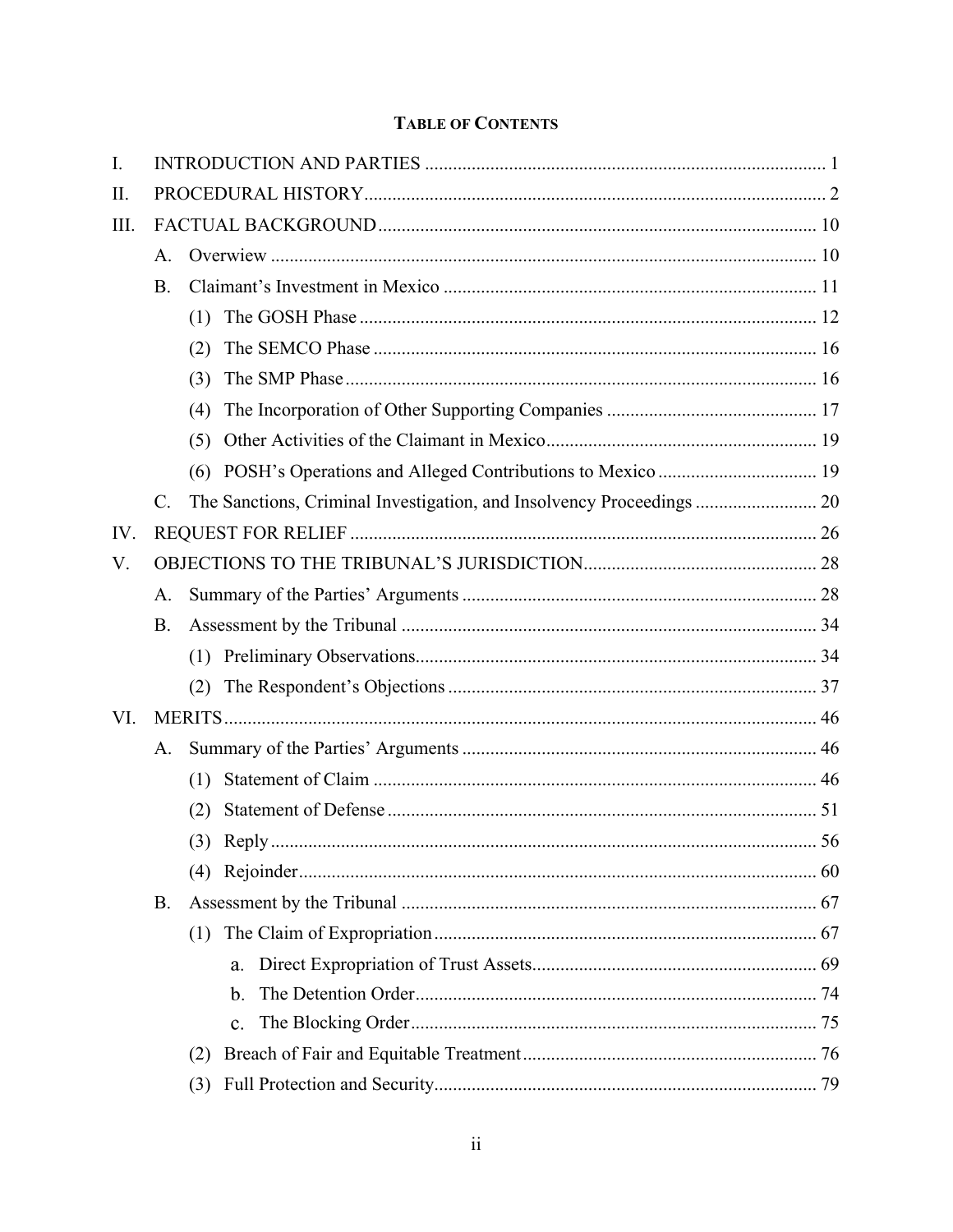|  | IX. COSTS $\ldots$ 65 |  |
|--|-----------------------|--|
|  |                       |  |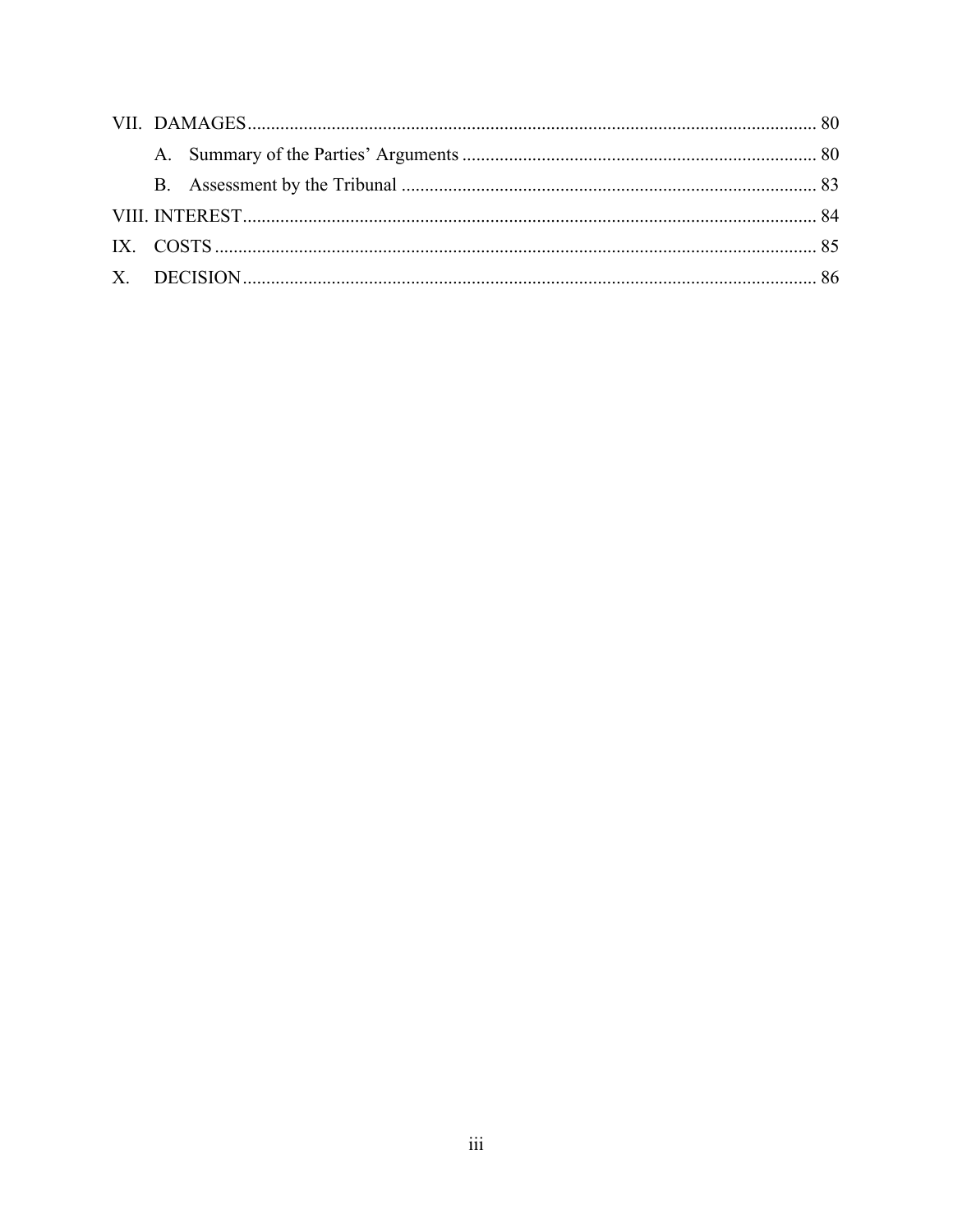| <b>Arbitration Rules or UNCITRAL Rules</b> | Arbitration Rules of the United Nations<br>Commission on International Trade Law<br>adopted by the United Nations General<br>Assembly on 15 December 1976                                                                                                      |
|--------------------------------------------|----------------------------------------------------------------------------------------------------------------------------------------------------------------------------------------------------------------------------------------------------------------|
| <b>BIT</b>                                 | Agreement between the Government of the<br>United Mexican States and the Government of<br>the Republic of Singapore on the Promotion<br>and Reciprocal Protection of Investments,<br>signed on November 12, 2009, which entered<br>into force on April 3, 2011 |
| $C-[#]$                                    | Claimant's Exhibit                                                                                                                                                                                                                                             |
| <b>CER-001</b>                             | Expert Report of Kiran Sequeira and Garrett<br>Rush, Versant Partners, LLC dated March 20,<br>2019                                                                                                                                                             |
| <b>CER-002</b>                             | Second Expert Report of Kiran Sequeira and<br>Garrett Rush, Versant Partners, LLC dated<br>February 12, 2020                                                                                                                                                   |
| <b>CER-003</b>                             | Expert Report of Jean Richards, Quantum<br>Shipping Services LTD dated March 20, 2019                                                                                                                                                                          |
| <b>CER-004</b>                             | Supplementary Expert Report of Jean<br>Richards, Quantum Shipping Services LTD<br>dated February 12, 2020                                                                                                                                                      |
| <b>CER-005</b>                             | Report on Mexican Criminal Law prepared by<br>Diego Ruíz Durán dated March 20, 2019                                                                                                                                                                            |
| <b>CER-006</b>                             | Reply Expert Report on Mexican Criminal<br>Law prepared by Diego Ruíz Durán dated<br>February 12, 2020                                                                                                                                                         |
| <b>CER-007</b>                             | Report on Mexican Insolvency Law by Luis<br>Manuel C. Méjan Carrer dated March 20, 2019                                                                                                                                                                        |
| <b>CER-008</b>                             | Reply Expert Report on Mexican Insolvency<br>Law by Luis Manuel C. Méjan Carrer dated<br>February 12, 2020                                                                                                                                                     |

## **TABLE OF SELECTED ABBREVIATIONS/DEFINED TERMS**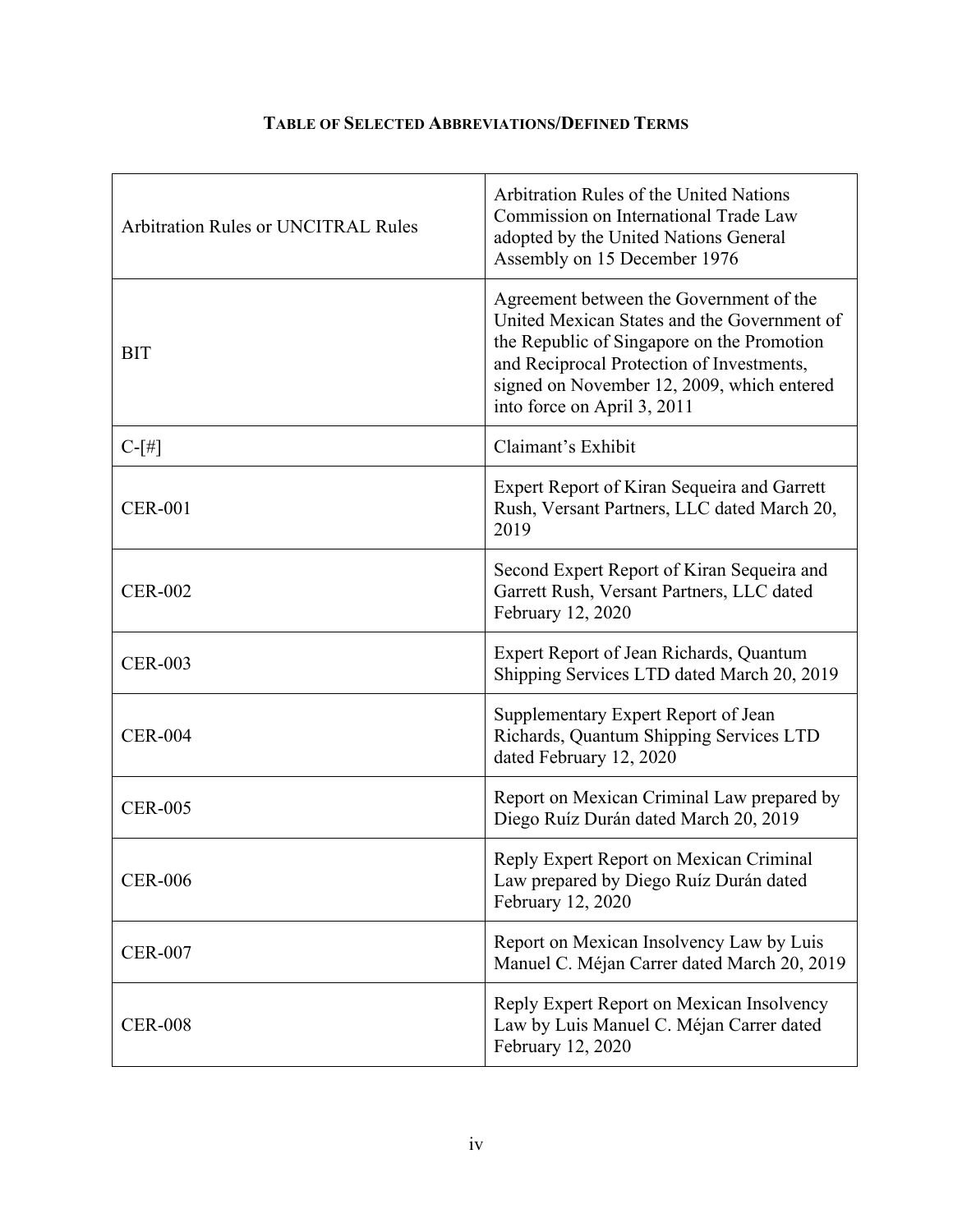| <b>CER-009</b>             | Expert Report on Foreign Investment Law by<br>David Enríquez dated March 20, 2019                                                                                                                             |  |
|----------------------------|---------------------------------------------------------------------------------------------------------------------------------------------------------------------------------------------------------------|--|
| Cl. Cost Stmt.             | Claimant's Statement of Costs dated July 23,<br>2021                                                                                                                                                          |  |
| Cl. SoC                    | Claimant's Statement of Claim dated March<br>20, 2019                                                                                                                                                         |  |
| $CL-[#]$                   | Claimant(s)'s Legal Authority                                                                                                                                                                                 |  |
| Hearing                    | Hearing on Jurisdiction and the Merits held by<br>video conference on May 16-22, 2021                                                                                                                         |  |
| <b>ICSID</b> or the Centre | International Centre for Settlement of<br><b>Investment Disputes</b>                                                                                                                                          |  |
| <b>MCA</b>                 | Master Collaboration Agreement, entered into<br>between PACC Offshore Services Holdings<br>Pte. Ltd., Carlos Ramón Espinosa Cerón,<br>Amado Omar Yáñez Osuna, and Martín Díaz<br>Álvarez dated 12 August 2011 |  |
| <b>MST</b>                 | Minimum standard of treatment                                                                                                                                                                                 |  |
| <b>OMS</b> Industry        | Offshore vessel industry, also known as<br>offshore marine services industry                                                                                                                                  |  |
| $R-[#]$                    | Respondent's Exhibit                                                                                                                                                                                          |  |
| Rejoinder                  | Respondent's Rejoinder on Jurisdiction and the<br>Merits dated June 10, 2020                                                                                                                                  |  |
| <b>RER-001</b>             | Expert Report of José Alberro, Cornerstone<br>Research, dated August 9, 2019                                                                                                                                  |  |
| <b>RER-002</b>             | Second Expert Report of José Alberro,<br>Cornerstone Research, dated May 11, 2020                                                                                                                             |  |
| <b>RER-003</b>             | Expert Report on Industry prepared by Miguel<br>Peleteiro and Arturo del Castillo, Duff &<br>Phelps, dated August 5, 2019                                                                                     |  |
| <b>RER-004</b>             | Expert Report on Industry prepared by Miguel<br>Peleteiro, Duff & Phelps, dated May 11, 2020                                                                                                                  |  |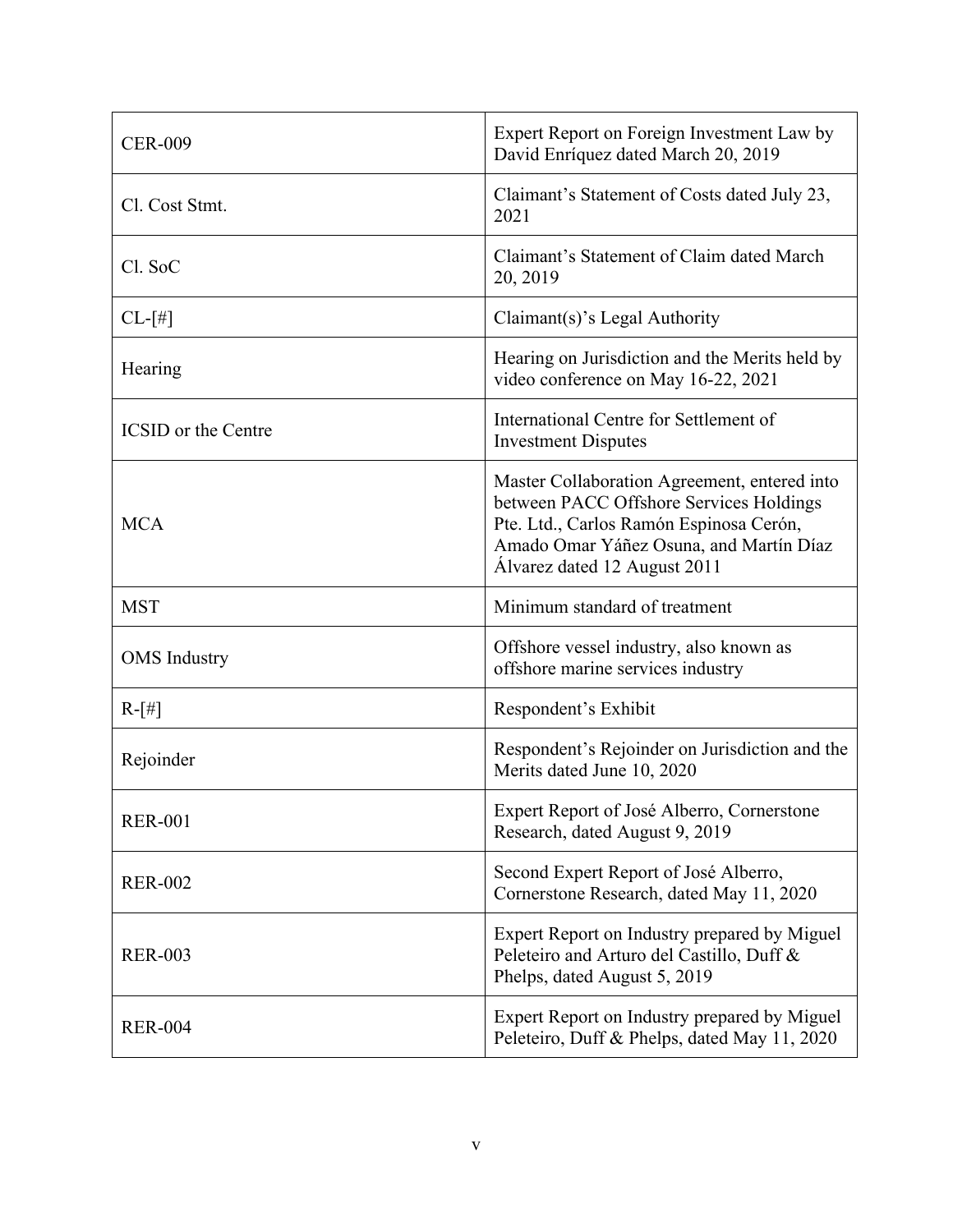| <b>RER-005</b>                       | Expert Report on Mexican Criminal Law<br>issued by Francisco Javier Paz Rodríguez<br>dated August 5, 2019                                                                                                                                                                                                                                                                                                                                                                                                                                                  |  |
|--------------------------------------|------------------------------------------------------------------------------------------------------------------------------------------------------------------------------------------------------------------------------------------------------------------------------------------------------------------------------------------------------------------------------------------------------------------------------------------------------------------------------------------------------------------------------------------------------------|--|
| <b>RER-006</b>                       | Second Expert Report on Mexican Criminal<br>Law issued by Francisco Javier Paz Rodríguez<br>dated May 11, 2020                                                                                                                                                                                                                                                                                                                                                                                                                                             |  |
| <b>RER-007</b>                       | Expert's Opinion on Mexican Insolvency Law<br>by Darío Ulises Oscós Coria dated August 5,<br>2019                                                                                                                                                                                                                                                                                                                                                                                                                                                          |  |
| <b>RER-008</b>                       | Second Expert's Opinion on Mexican<br>Insolvency Law by Darío Ulises Oscós Coria<br>dated May 11, 2020                                                                                                                                                                                                                                                                                                                                                                                                                                                     |  |
| Resp. Cost Stmt.                     | Resp.'s Statement of Costs of July 24, 2021                                                                                                                                                                                                                                                                                                                                                                                                                                                                                                                |  |
| Resp. SoD                            | Respondent's Statement of Defense dated<br>August 21, 2019                                                                                                                                                                                                                                                                                                                                                                                                                                                                                                 |  |
| $RL-[#]$                             | Respondent's Legal Authority                                                                                                                                                                                                                                                                                                                                                                                                                                                                                                                               |  |
| Reply                                | Claimant's Reply dated February 12, 2020                                                                                                                                                                                                                                                                                                                                                                                                                                                                                                                   |  |
| Tr. Day [#] [Speaker(s)] [page:line] | Transcript of the Hearing                                                                                                                                                                                                                                                                                                                                                                                                                                                                                                                                  |  |
| Tribunal                             | Arbitral tribunal constituted on September 24,<br>2018 in accordance with the UNCITRAL<br>Arbitration Rules (2010) and Article 13 of the<br>Mexico-Singapore Agreement on the<br>Promotion and Reciprocal Protection of<br>Investments signed on November 12, 2009,<br>and in force as of April 3, 2011. Its members<br>are: Dr. Andrés Rigo Sureda (Spanish),<br>President, appointed by his co-arbitrators;<br>Prof. W. Michael Reisman (U.S.), appointed<br>by the Claimant; and Prof. Philippe Sands<br>(British/French), appointed by the Respondent. |  |
| W.S.                                 | <b>Witness Statement</b>                                                                                                                                                                                                                                                                                                                                                                                                                                                                                                                                   |  |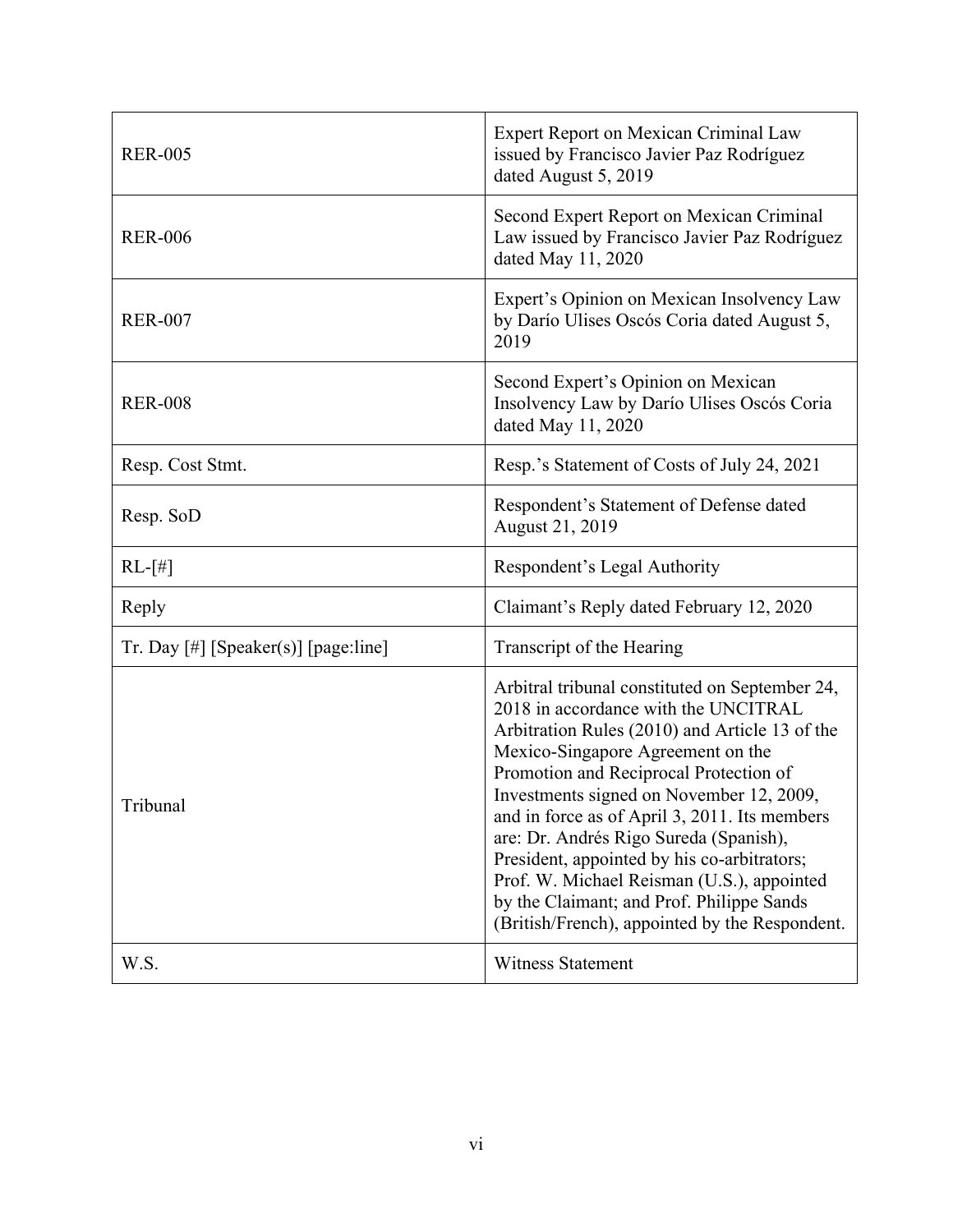#### <span id="page-7-0"></span>**I. INTRODUCTION AND PARTIES**

- 1. This case concerns a dispute submitted under the Agreement between the Government of the United Mexican States and the Government of the Republic of Singapore on the Promotion and Reciprocal Protection of Investments, which was signed on November 12, 2009 and entered into force on April 3, 2011 (the "**BIT**" or "**Treaty**") and under the Arbitration Rules of the United Nations Commission on International Trade Law ("**UNCITRAL**"), as revised in 2010 (the "**UNCITRAL Rules"**). By agreement of the Parties, the International Centre for Settlement of Investment Disputes ("**ICSID" or the "Centre"**) serves as the administering authority for this proceeding.
- 2. The claimant is PACC Offshore Services Holding LTD ("**POSH**" or the "**Claimant**"), a company incorporated/organized under the laws of Singapore.
- 3. The Claimant brings the claims for itself, and, as provided for under Articles 11(2) and 11(3)(c) of the BIT, on behalf of the following Mexican enterprises: Servicios Marítimos GOSH, S.A.P.I de C.V. ("**GOSH**"), Servicios Marítimos POSH, S.A.P.I. de C.V. ("**SMP**"), POSH Honesto, S.A.P.I. de C.V. ("**HONESTO**"), POSH Hermosa, S.A.P.I. de C.V. ("**HERMOSA**"), Gosh Caballo Eclipse, S.A.P.I. de C.V. ("**ECLIPSE**") and POSH Fleet Services Mexico, S.A. de C.V. ("**PFSM**"), which the Claimant submits are its Mexican Subsidiaries ("**POSH's Subsidiaries**" or the "**Subsidiaries**").
- 4. The respondent is the United Mexican States ("**Mexico**" or the "**Respondent**").
- 5. The Claimant and the Respondent are collectively referred to as the "**Parties.**" The Parties' representatives and their addresses are listed above on page (i).
- 6. This dispute relates to the bareboat charter services that the Claimant provided to Oceanografía, S.A. de C.V ("**OSA**"), who in turn sub-chartered them to Petróleos Mexicanos ("**PEMEX**"), a Mexican state-owned oil and gas company. The dispute concerns a series of acts and omissions by the Mexican authorities (the "**Measures**") relating to the investment of the Claimant in Mexico (the "**Investment**") and addressing the Claimant or OSA.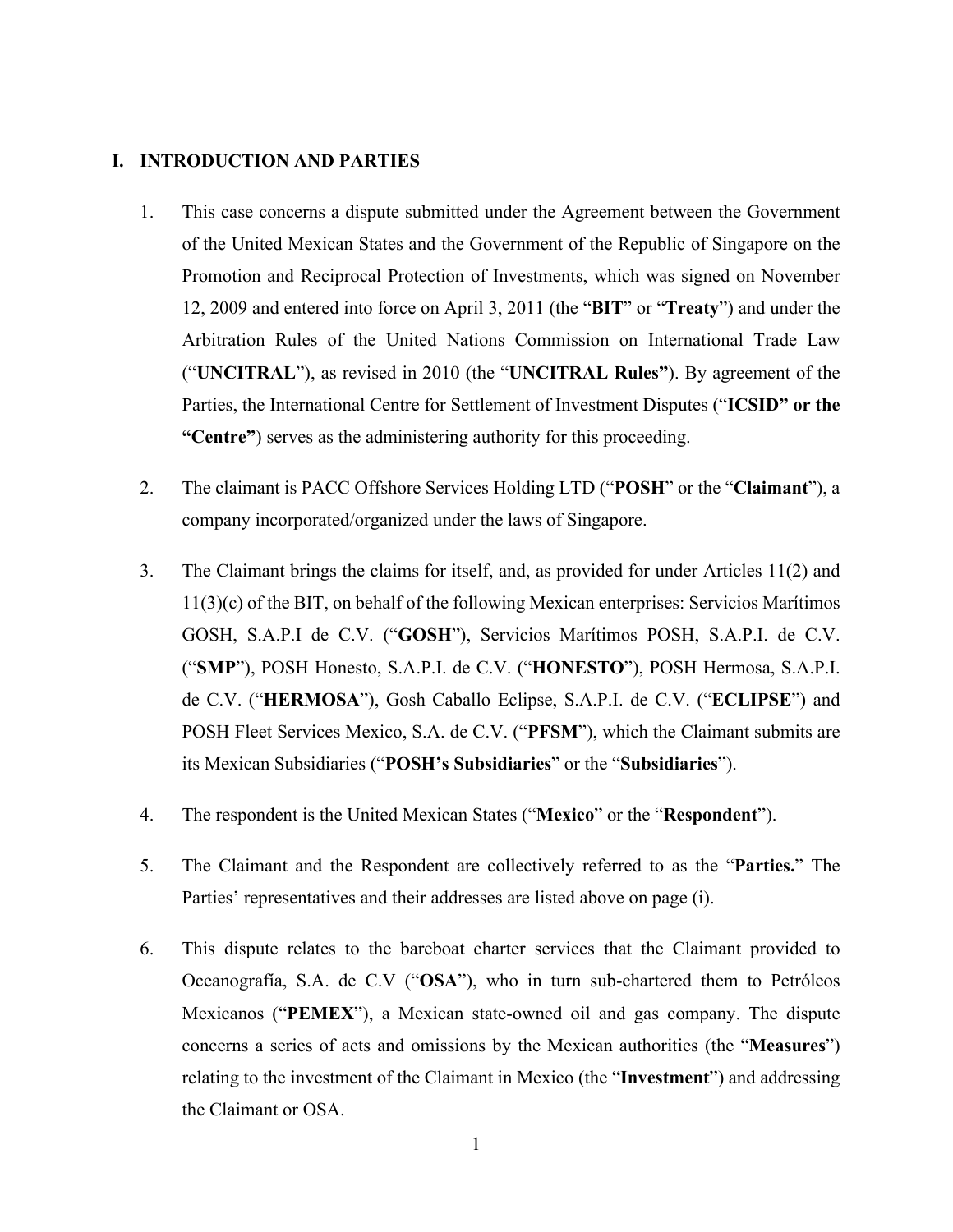### <span id="page-8-0"></span>**II. PROCEDURAL HISTORY**

- 7. On May 4, 2017, the Claimant delivered a Notice of Intent to Submit a Claim to Arbitration (the "**Notice of Intent**") to the Respondent pursuant to Article [1](#page-8-1)0 of the BIT,<sup>1</sup> On January 19, 2018, Mexico confirmed in writing that it did not believe that the alleged claims had merit, and that if they wished to continue and submit a request for arbitration, Mexico would defend the claim.<sup>[2](#page-8-2)</sup>
- 8. On March 7, 2018, the Claimant provided Consent and Waiver Forms under Articles 11(4) and 11(5) of the BIT.<sup>[3](#page-8-3)</sup>
- 9. On May 8, 2018, the Claimant delivered the Claimant's Notice of Arbitration of the same date, to Mexico, together with factual exhibits C-1 to C-7, and the Claimant's Legal Authority CLA-1 ("**Notice of Arbitration**"), initiating arbitration proceedings against Mexico. In its Notice of Arbitration, the Claimant appointed Prof. W. Michael Reisman, a national of the United States, as arbitrator.
- 10. On June 4, 2018, Mexico submitted its Response to the Notice of Arbitration.
- 11. On August 16, 2018, the Claimant submitted to the Secretary-General of ICSID a Request for Appointment of the Presiding Arbitrator and of the Arbitrator not yet appointed, of the same date ("**Appointment Request**").
- 12. On August 20, 2018, Mexico appointed Prof. Philippe Sands, a dual British and French national as arbitrator, of which ICSID took note on August 21, 2018.
- 13. By communications of August 22, 2018 and August 29, 2018, the Claimant informed ICSID that it was conferring with the Respondent with respect to the appointment of the

<span id="page-8-1"></span><sup>&</sup>lt;sup>1</sup> Notice of Arbitration, May 4, 2018.

<span id="page-8-2"></span><sup>2</sup> **C-5**, Email from Samantha Atayde Arellano (Mexico) to Tai-Heng Cheng (Quinn Emanuel), dated January 19, 2018.

<span id="page-8-3"></span><sup>3</sup> **C-6**, Consent and Waiver Forms of PACC Offshore Services Holdings Ltd, March 7, 2018; **C-7**, Consent and Waiver Forms of Servicios Marítimos GOSH, S.A.P.I de C.V., POSH Hermosa, S.A.P.I de C.V., POSH Honesto, S.A.P.I de C.V., and POSH Fleet Services Mexico, S.A. de C.V., March 7, 2018.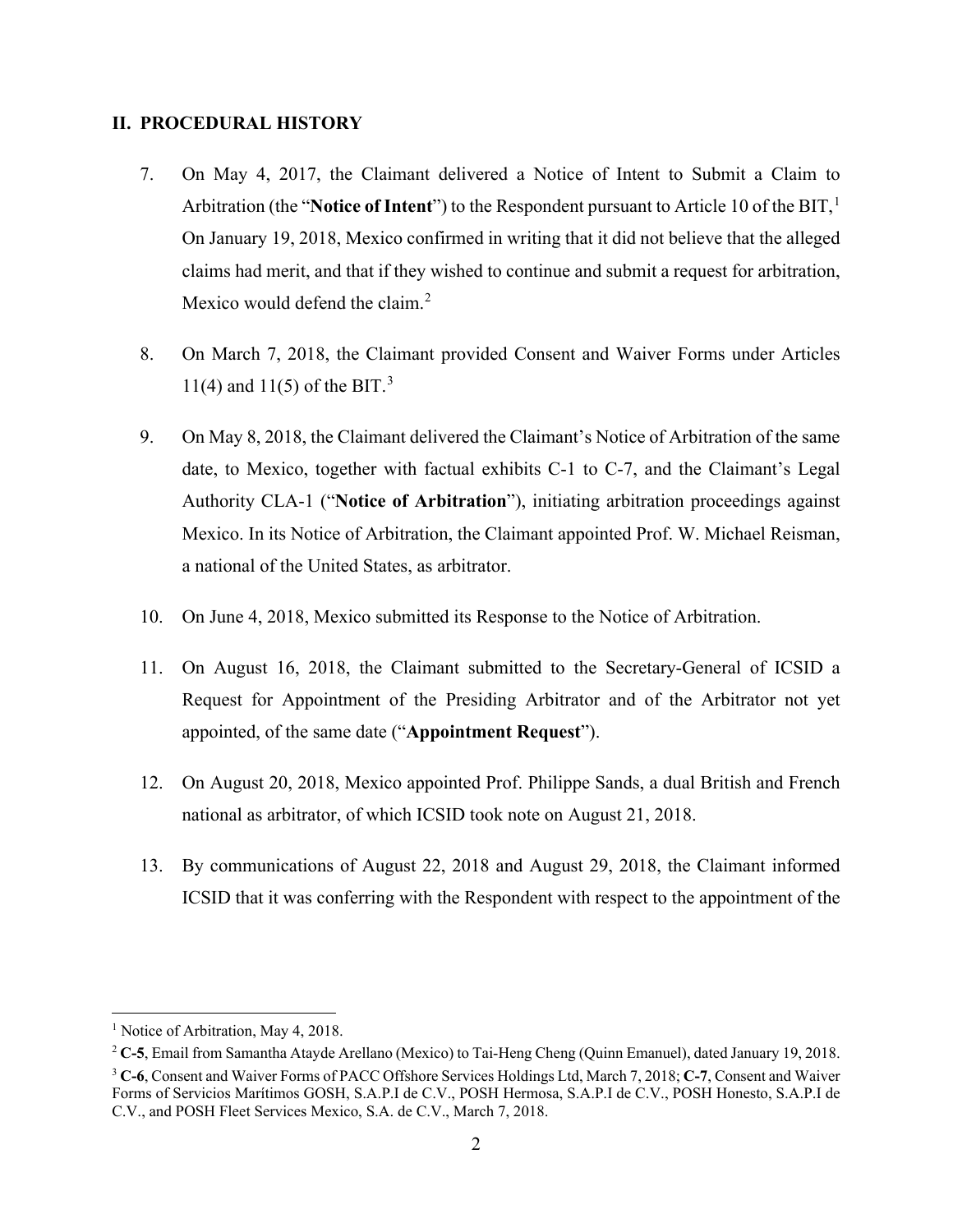Presiding Arbitrator and would revert on September 4, 2018. In the interim, ICSID was to take no action.

- 14. On September 6, 2018, the Claimant informed ICSID that the Parties had agreed on a method for the appointment of the President of the Tribunal (i.e., by the co-arbitrators in consultation with the Parties, and absent an agreement, the ICSID Secretary-General would appoint the President of the Tribunal).
- 15. On September 21, 2018, the co-arbitrators, Prof. W. Michael Reisman and Prof. Philippe Sands, informed the Parties and ICSID that an agreement had been reached with respect to the appointment of Dr. Andrés Rigo Sureda, a Spanish national, as President of the Tribunal. On September 22, 2018, Dr. Rigo Sureda accepted his appointment, and attached a statement on his independence and availability.
- 16. On September 24, 2018, the Tribunal was constituted in accordance with the UNCITRAL Arbitration Rules (2010) and Article 13 of the BIT, and is composed of Dr. Andrés Rigo Sureda, a national of Spain, President, appointed by his co-arbitrators in consultation with the Parties; Prof. W. Michael Reisman, a national of the United States of America, appointed by the Claimant; and Prof. Philippe Sands, a national of Great Britain and France, appointed by the Respondent.
- 17. By communications of September 25 and 26, 2018, the Parties requested ICSID to act as Administering Authority for this proceeding, which the Secretary-General of ICSID accepted by letter of September 26, 2018.
- 18. On October 7, 2018, in preparation for the First Session, a draft Agenda and draft Procedural Order No. 1 was circulated to the Parties for their comments, which they submitted on November 7, 2018.
- 19. On November 21, 2018, the Tribunal held a First Session with the Parties by telephone conference. During the First Session, Ms. Mercedes Cordido-Freytes de Kurowski, Legal Counsel, ICSID, was appointed Secretary of the Tribunal.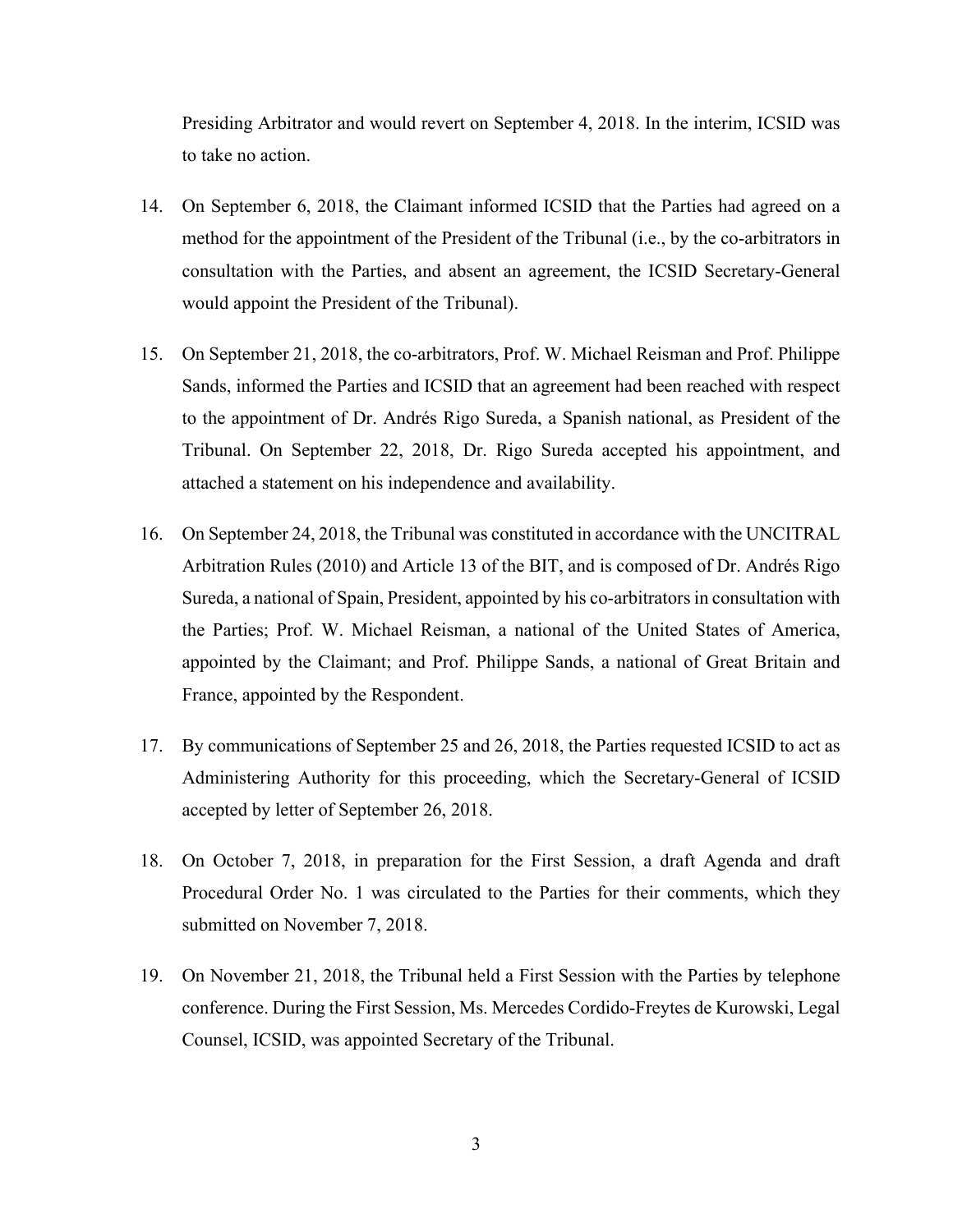- 20. On November 28, 2018, the Tribunal issued Procedural Order No. 1 ("**PO-1**"), reflecting the Parties' agreements, and the Tribunal's decisions on those outstanding issues where the Parties expressed different views.
- 21. On December 6, 2018, the Respondent submitted to the Tribunal's consideration a proposal on matters of confidentiality, in accordance with the Tribunal's directions under Section 26.1 of PO-1.
- 22. On December 9, 2018, the Tribunal noted to the Parties that "*the schedule of document production as it stands would render the production of documents of limited use for the preparation of the Reply. Indeed, in the case of non-objected documents, the deadline is 6 weeks from the due date of the Statement of Defense, and in the case of objected documents ordered to be produced by the Respondent, the deadline is 7 weeks from that date. In these circumstances the Tribunal considers it reasonable to start counting the deadline for filing the Reply as from the end of the production phase. The Tribunal would appreciate the parties' views on this matter by no later than December 14, 2018*." Subsequently, the Parties submitted their respective views, as scheduled.
- 23. On December 19, 2018, the Tribunal issued Procedural Order No. 2 ("**PO-2**") regarding the Procedural Calendar together with a revised Procedural Order No. 1, extending the deadlines for submission of the Claimant's Reply and the Respondent's Rejoinder.
- 24. On January 8, 2019, the Parties informed the Tribunal that they agreed on the Respondent's proposal on matters of confidentiality set forth in the Respondent's letter of December 6, 2018.
- 25. On January 10, 2019, the Tribunal issued Procedural Order No. 3 ("**PO-3**") concerning the confidentiality of documents.
- 26. On March 20, 2019, the Claimant filed its Statement of Claim ("**Cl. SoC**"), accompanied by: the Witness Statements of Lee Keng Lin, Gerald Kang Hoe Seow, and José Luis Montalvo Sánchez Mejorada; the Expert Reports by Jean Richards (Industry) (with annexes), David Enríquez (Mexican Foreign Investment Law) (with annexes), Diego Ruíz Durán (Mexican Criminal Law) (with annexes), Luis Manuel C. Méjan Carrer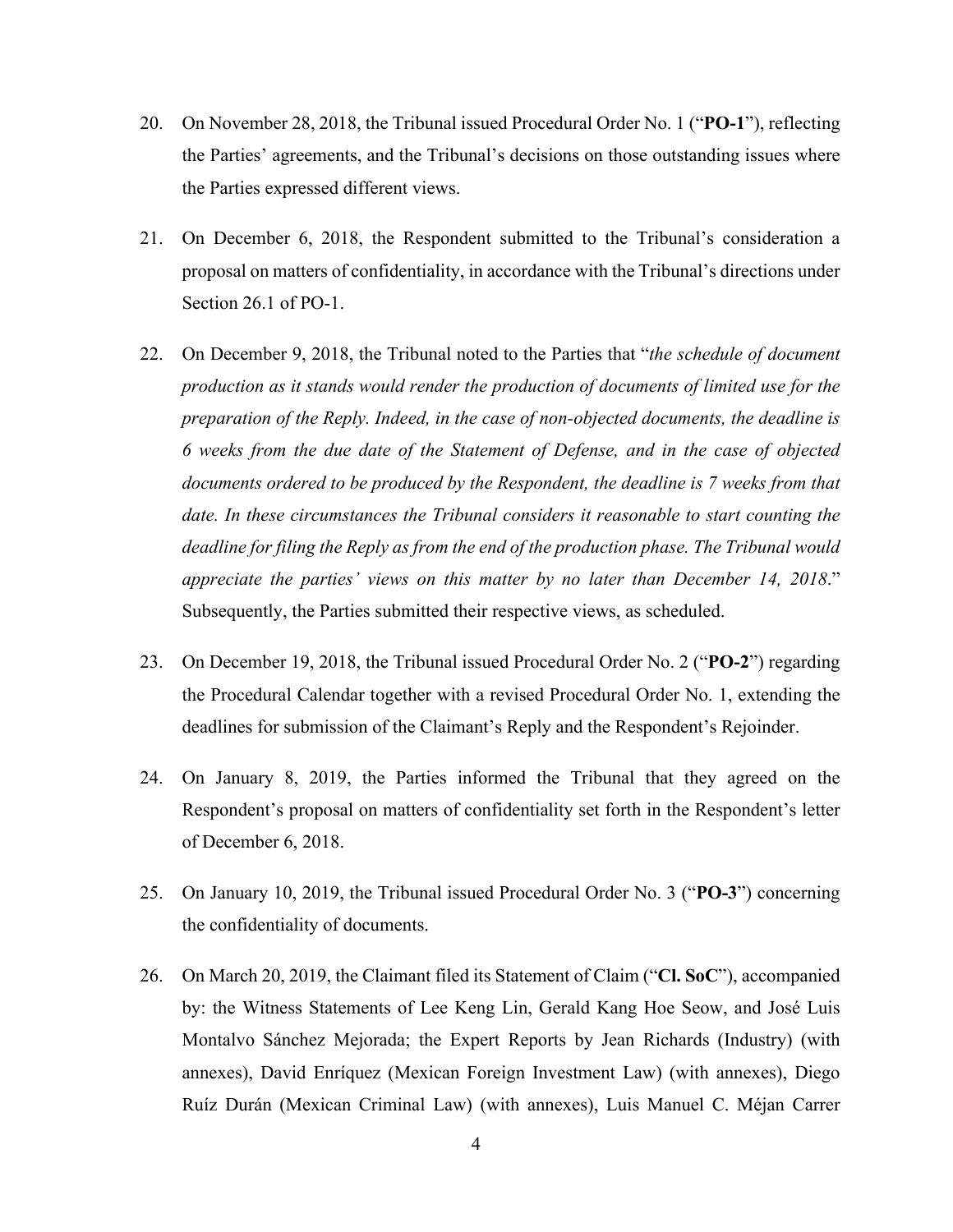(Mexican Insolvency Law) (with annexes), and Kiran Sequeira and Garrett Rush, Versant (Damages) (with annexes); the Claimant's Factual Exhibits C-1 to C-246; and the Claimant's Legal Authorities CL-1 to CL-161.

- 27. On May 31, 2019, the Claimant filed for the record new Powers of Attorney granted to Tai-Heng Cheng and Simón Navarro of Sidley Austin LLP by the Claimant and its Mexican subsidiaries on behalf of which the Claimant is acting in this arbitration. The Claimant and its subsidiaries had previously been represented by Tai-Heng Cheng and Duncan Watson of Quinn Emanuel Urquhart & Sullivan LLP.
- 28. On June 26, 2019, the Parties informed the Tribunal of their agreement to revise the procedural schedule.
- 29. On August 21, 2019, the Respondent filed its Statement of Defense ("**Resp. SoD**"), accompanied by: the Expert Reports by Miguel Peleteiro and Arturo del Castillo (Industry) (with annexes), Francisco Javier Paz Rodríguez (Mexican Criminal Law) (with annexes), Darío Oscós Coria (Mexican Insolvency Law) (with annexes), and José Alberro, Cornerstone (Damages) (with annexes); the Respondent's Factual Exhibits R-001 to R-092; and the Respondent's Legal Authorities RL-001 to RL-052. Subsequently, the Respondent filed an Errata of the Statement of Defense, dated September 5, 2019.
- 30. On October 16, 2019, following exchanges between the Parties, the Parties filed a request for the Tribunal to decide on production of documents.
- 31. On November 7, 2019, the Tribunal issued Procedural Order No. 4 ("**PO-4**") regarding production of documents.
- 32. On December 18, 2019, following a request from the Respondent of December 13, 2019, and after considering the Parties' positions on the matter, for the reasons indicated in its letter of December 18, 2019, the Tribunal extended the deadlines for the filing of the Claimant's Reply and the Respondent's Rejoinder. Subsequently, on December 24, 2019, the Tribunal granted a further extension of those deadlines, as agreed by the Parties.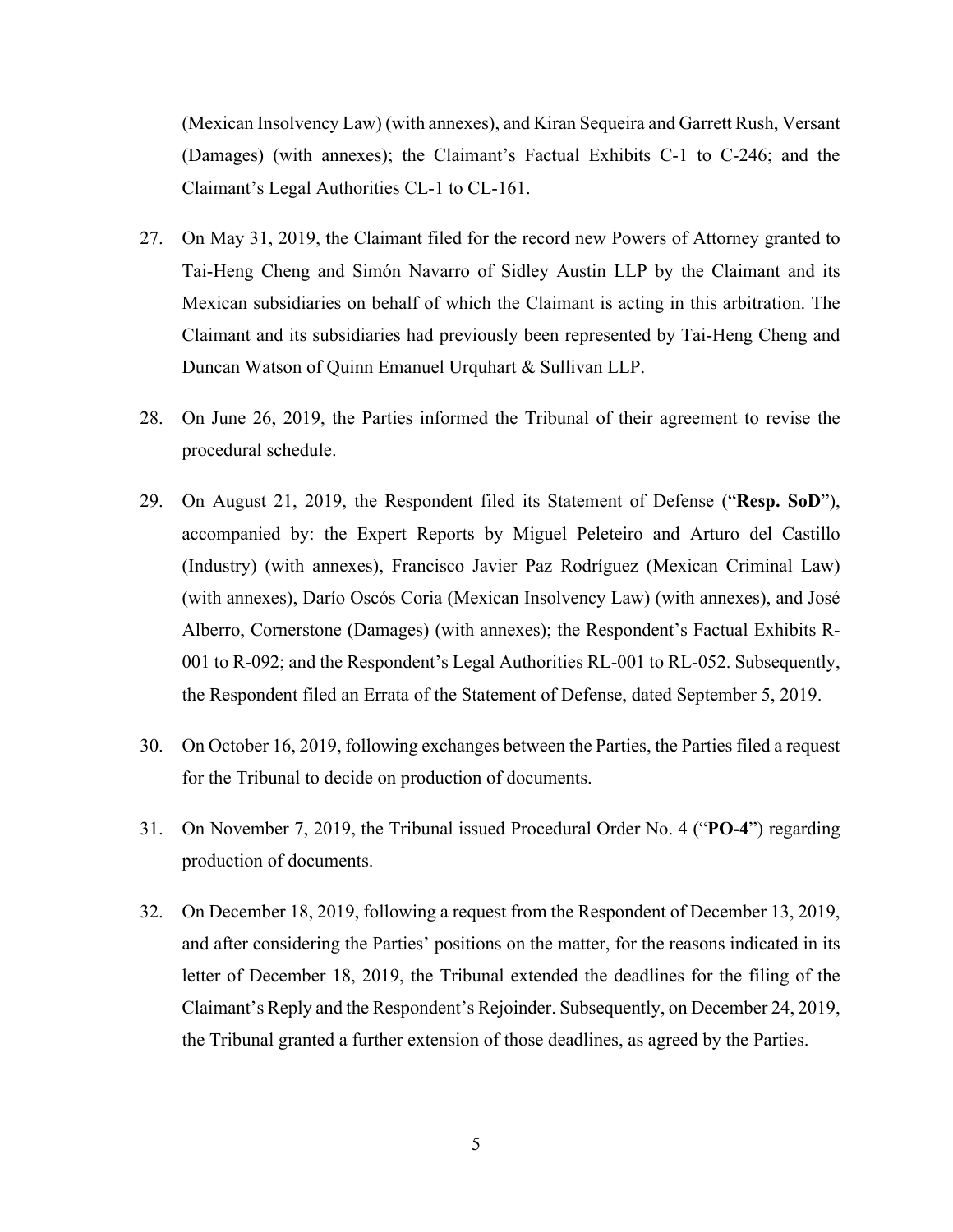- 33. On January 7, 2020, the Respondent updated its distribution list and representation, incorporating Stephen Becker of Pillsbury Winthrop Shaw Pittman LLP to its team of representatives.
- 34. On January 27, 2020, the Parties were informed that arbitrator Prof. Philippe Sands would not be available on the hearing dates as scheduled. The Tribunal informed the Parties that it could be available on July 20-24, 2020 for a hearing to be held in Washington, D.C., and invited the Parties to confirm their availability.
- 35. On February 12, 2020, the Claimant filed its Reply ("**Reply**"), accompanied by Second Witness Statement of José Luis Montalvo Sánchez Mejorada; Second Expert Reports by Jean Richards (Industry) (with annexes), Diego Ruíz Durán (Mexican Criminal Law) (with annexes), Luis Manuel C. Méjan Carrer (Mexican Insolvency Law) (with annexes), and Kiran Sequeira and Garrett Rush, Versant (Damages) (with annexes); the Claimant's Factual Exhibits C-247 to C-357; and the Claimant's Legal Authorities CL-0162 to CL-0216. Subsequently, on February 26, 2021, the Claimant submitted a revised Reply correcting minor clerical errors.
- 36. Following a consultation process with the Parties regarding the rescheduling of the hearing ("**Hearing**") in the present case, by letter of March 19, 2020, the Tribunal taking note that both Parties had confirmed their availability for a hearing during the week of May 17-21, 2021, confirmed that the Hearing would be held during that week in Washington, D.C.
- 37. On March 30, 2020, the Respondent informed the Tribunal of the Parties' agreement to request an extension of the deadline for the filing of the Respondent's Rejoinder until June 10, 2020. On the same date, the Tribunal confirmed the extension of the deadline, as agreed by the Parties.
- 38. On June 10, 2020, the Respondent filed a Rejoinder ("**Rejoinder**"), accompanied by Second Expert Reports by Miguel Peleteiro (Industry) (with annexes), Francisco Javier Paz Rodríguez (Mexican Criminal Law), Darío Oscós Coria (Mexican Insolvency Law) (with annexes), and José Alberro, Cornerstone (Damages) (with annexes); the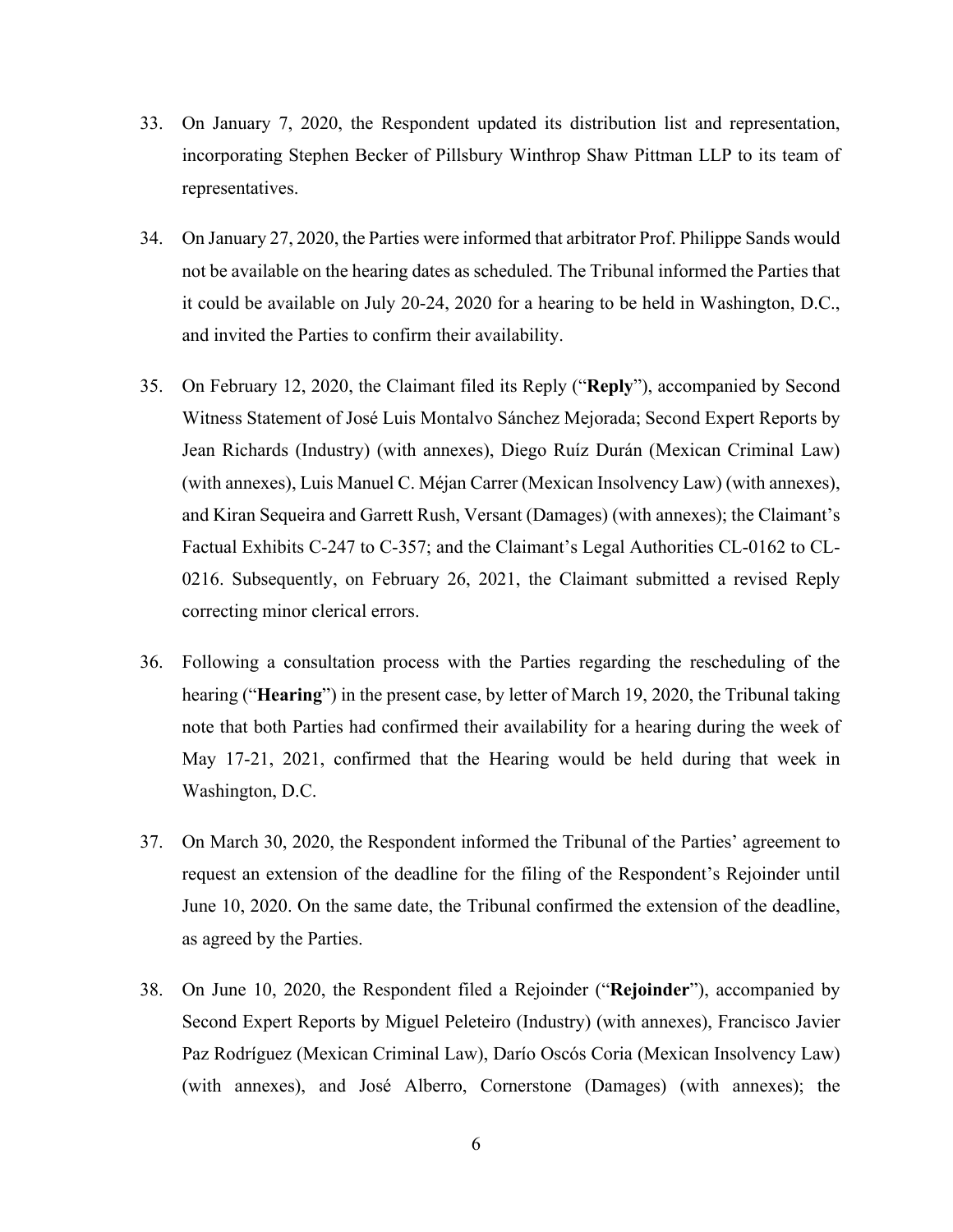Respondent's Factual Exhibits R-093 to R-155; and the Respondent's Legal Authorities RL-053 to RL-127.

- 39. On January 15, 2021, the Tribunal wrote to the Parties with reference to the Hearing. Considering the extraordinary circumstances created by the coronavirus pandemic, the health risks, travel uncertainties, and the current and potential quarantine periods following travel, the Tribunal invited the Parties to express their views regarding the modality of this Hearing.
- 40. On January 26, 2021, the Tribunal acknowledged the Parties' subsequent communications on the modality of the Hearing (the Claimant's communications of January 19 and 26, 2021 and the Respondent's letter of January 20, 2021), noted that both Parties agreed to holding the Hearing virtually, but disagreed on its length and the starting time. As a result, the Tribunal invited the Parties to discuss the possibility of extending the length of the Hearing by two days, so as to have a 7-day hearing from Sunday, May 16, 2021 to Saturday, May 22, 2021.
- 41. On January 28, 2021, both Parties confirmed their availability for a virtual hearing on the proposed dates.
- 42. On February 5, 2021, the Tribunal confirmed that the Hearing in the present case would be held virtually from Sunday, May 16, 2021 to Saturday, May 22, 2021, as proposed by the Tribunal and agreed by the Parties.
- 43. On February 20, 2021, the Tribunal circulated a Draft Procedural Order No. 5 regarding the organization of the Hearing for the Parties' consideration and comments.
- 44. On March 16, 2021, the Parties submitted a joint statement with their comments on the Draft Procedural Order No. 5.
- 45. On March 25, 2021, pursuant to Section 22.1 of Procedural Order No. 1, a pre-hearing organizational meeting between the Parties and the President of the Tribunal was held by video conference (the "**Pre-Hearing Conference**"), to discuss any outstanding procedural, administrative, and logistical matters in preparation for the Hearing.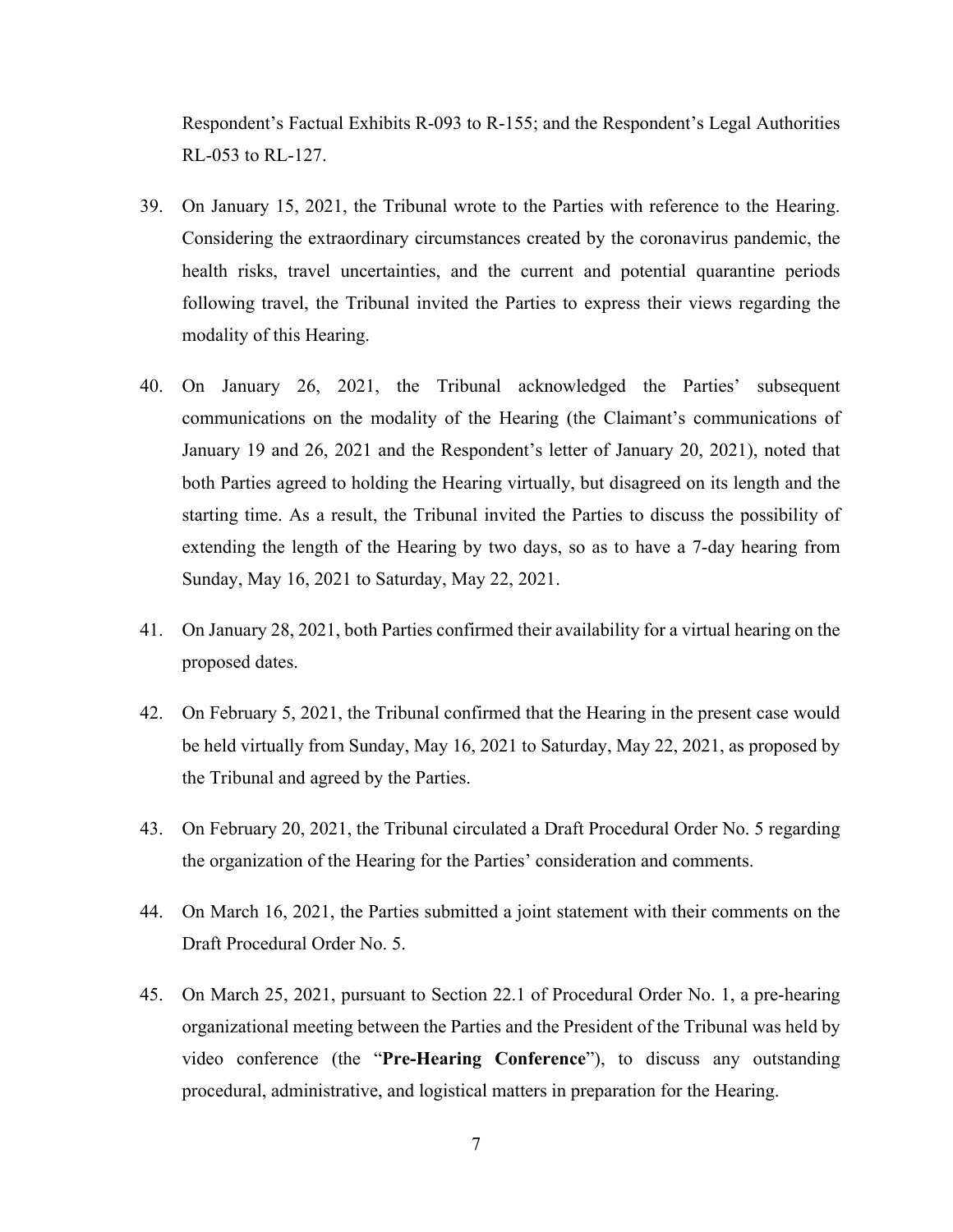- 46. On March 31, 2021, the Tribunal informed the Parties of the Tribunal's decision regarding the points of disagreement on Draft Procedural Order No. 5 that remained outstanding (the "**Outstanding Matters**") after the Pre-Hearing Conference, and requested the Parties to provide certain information to enable the Tribunal to finalize Procedural Order No. 5.
- 47. On April 21, 2021, the Tribunal issued Procedural Order No. 5 ("**PO-5**") concerning the organization of the Hearing.
- 48. On May 6, 2021, a test was conducted in preparation for the Hearing to ensure connectivity of the Hearing participants.
- 49. A hearing was held via zoom from May 16, 2021 to May 22, 2021. The following persons were present at the Hearing:

| Tribunal:              |                           |
|------------------------|---------------------------|
| Andrés Rigo Sureda     | President                 |
| W. Michael Reisman     | Arbitrator                |
| Philippe Sands         | Arbitrator                |
| Cina Santos            | Prof. Reisman's Assistant |
| ICSID Secretariat:     |                           |
| Mercedes Kurowski      | Secretary of the Tribunal |
| Anastasia Tsimberlidis | Paralegal                 |
| Irina Langenegger      | Intern                    |
| For the Claimant:      |                           |
| Tai-Heng Cheng         | Legal Representative      |
| Marinn Carlson         | Legal Representative      |
| Simón Navarro          | Legal Representative      |
| Jennifer Lim           | Legal Representative      |
| Manuel Valderrama      | Legal Representative      |
| Meera Rajah            | Legal Representative      |
| Eugenia Seoane         | Legal Representative      |
| Tatiana Velasquez      | Legal Representative      |
| Daniel Ang             | Legal Representative      |
| Anthony Peña           | Legal Representative      |
| James Beall            | Legal Representative      |
| <b>Whitley Tiller</b>  | Legal Representative      |
| Lee Keng Lin           | Party Representative      |
| Andy Soh               | Party Representative      |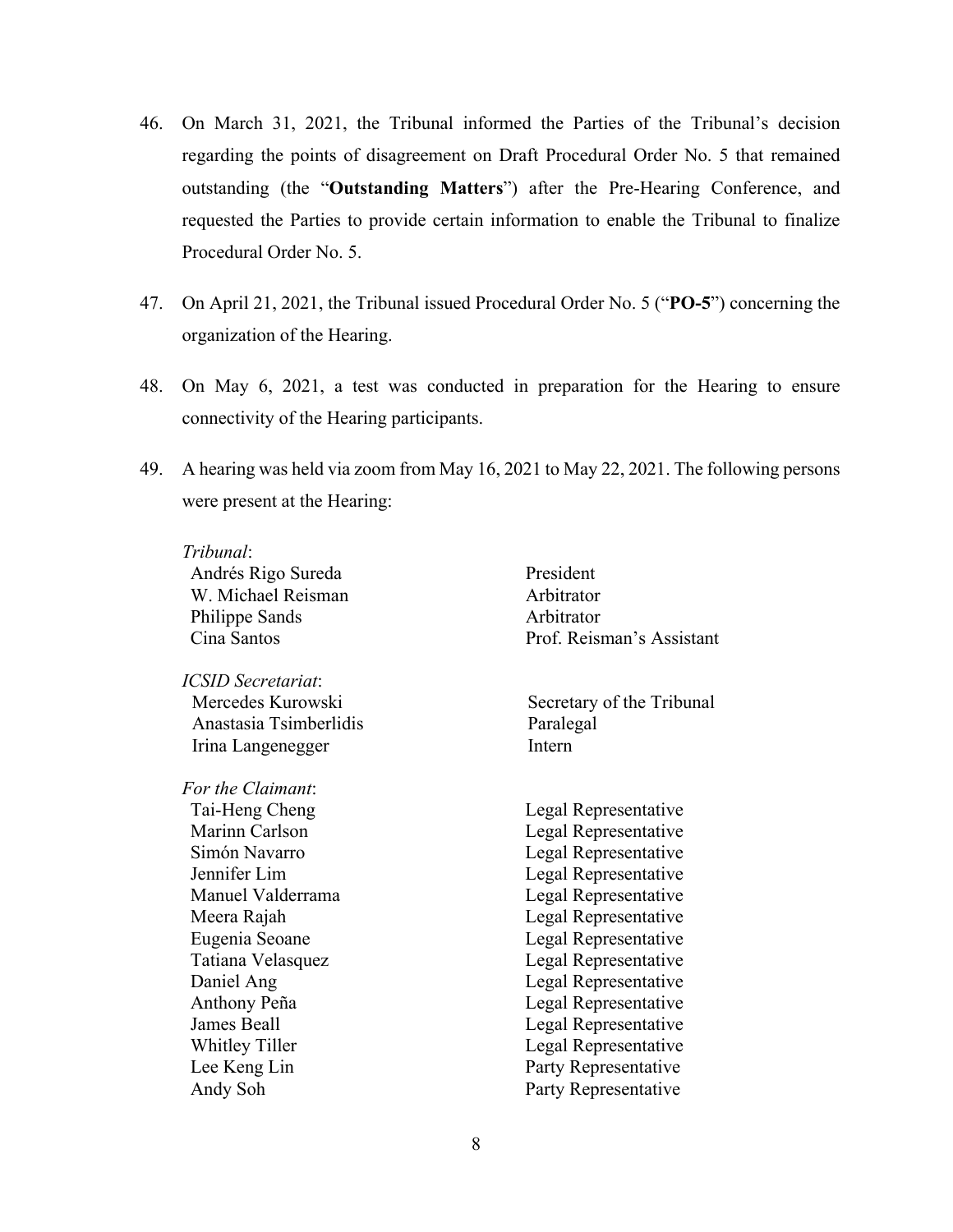| Corey Whiting | Party Representative |
|---------------|----------------------|
| Shawn Ang     | Party Representative |
| Paul Shen     | Party Representative |
| Raymond Ang   | Party Representative |

| For the Respondent:                     |                      |
|-----------------------------------------|----------------------|
| Orlando Pérez Gárate                    | Legal Representative |
| Cindy Rayo Zapata                       | Legal Representative |
| Alan Bonfiglio Rios                     | Legal Representative |
| Rosalinda Toxqui Tlaxcalteca            | Legal Representative |
| Ellionehit Sabrina Alvarado Sánchez     | Legal Representative |
| Rafael Alejandro Augusto Arteaga Farfán | Legal Representative |
| Karla Shantal Ayala Molina              | Legal Representative |
| Miguel Ángel Galindo Vega               | Legal Representative |
| Stephan E Becker                        | Legal Representative |
| David Stute                             | Legal Representative |
| Jacklyne Vargas                         | Legal Representative |
| Greg Tereposky                          | Legal Representative |
| Alejandro Barragan                      | Legal Representative |
| Ximena Iturriaga                        | Legal Representative |
|                                         |                      |

*Court Reporter*:

Dawn Larson Dante Rinaldi Elizabeth Cicoria Virginia Masce Guadalupe García English Court Reporter Spanish Court Reporter Spanish Court Reporter Spanish Court Reporter Spanish Court Reporter

*Interpreters*: Silvia Colla Charles Roberts Judith Letendre

## 50. During the Hearing, the following persons were examined:

| On behalf of the Claimant:          |         |
|-------------------------------------|---------|
| Lee Keng Lin                        | Witness |
| José Luis Montalvo Sánchez Mejorada | Witness |
| Luis Manuel Camp Méjan              | Expert  |
| Diego Ruíz Durán                    | Expert  |
| Jean Richards                       | Expert  |
| Kiran Sequeira                      | Expert  |
| <b>Garrett Rush</b>                 | Expert  |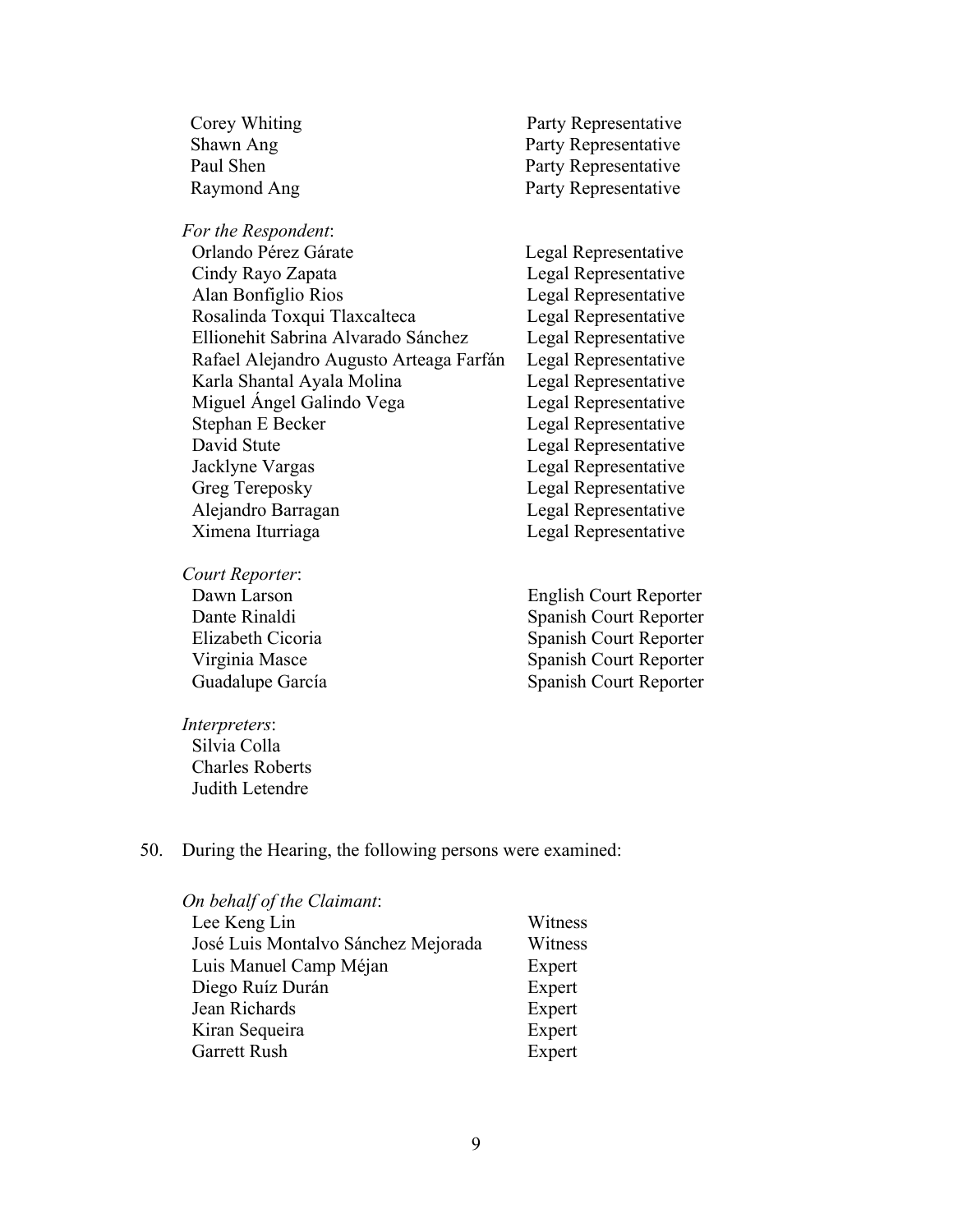| On behalf of the Respondent:   |        |
|--------------------------------|--------|
| Darío Ulises Oscós Coria       | Expert |
| Francisco Javier Paz Rodríguez | Expert |
| Miguel Peleteiro               | Expert |
| Marco Biersinger               | Expert |
| Thomas Champy                  | Expert |
| José Alberro                   | Expert |
|                                |        |

51. On July 23, 2021, the Claimant filed a statement of costs, and so did the Respondent on July 24, 2021.

### <span id="page-16-0"></span>**III.FACTUAL BACKGROUND**

#### <span id="page-16-1"></span>**A. OVERWIEW**

- 52. In 2011, according to the Claimant, PEMEX the only oil and gas producer in Mexico and a Mexican state-owned oil and gas company<sup>[4](#page-16-2)</sup> – was in need to expedite repair and maintenance works, restore its production levels, and about to engage in an expansion process. PEMEX would therefore require additional and more modern offshore support vessels, floating assets, and foreign capital to implement its expansion plans.<sup>[5](#page-16-3)</sup>
- 53. The Claimant believed that as a world-leading offshore services provider it could meet PEMEX's demand of more modern offshore support vessels by acquiring and bareboat chartering vessels to operators that serviced PEMEX.[6](#page-16-4) For this purpose, the Claimant would bareboat charter vessels through a Joint Venture to OSA, so that OSA could sub-charter them to PEMEX after bidding in PEMEX' public tenders.<sup>[7](#page-16-5)</sup> The Respondent states

<span id="page-16-2"></span><sup>4</sup> Cl. SoC, para. 46.

<span id="page-16-3"></span><sup>5</sup> **C-29**, Memorandum from Gerald Seow to POSH Board of Directors, dated August 3, 2011, ("**Seow Memorandum**"), p. 1 .

<span id="page-16-4"></span><sup>6</sup> Cl. SoC, paras. 4, 47-52; Reply, paras. 57-62, citing **C-29**, Seow Memorandum, p. 1; **CER-003**, Richards' Expert Industry Report, paras. 2.6., 3.2; **C-30**, Email from L. Keng-Lin to D. Tay et al., dated March 8, 2011.

<span id="page-16-5"></span><sup>7</sup> Cl. SoC, paras. 5, 53-58, citing **C-30**, Email from L. Keng-Lin to D. Tay et al., dated March 8, 2011; W.S. of Gerald Seow ("**W.S. Seow**"), paras. 17, 20, 23; **C-29**, Seow Memorandum, p. 1; **C-32**, Resolution of the POSH Board of Directors, dated August 4, 2011; **C-33**, Master Collaboration Agreement, entered into between PACC Offshore Services Holdings Pte. Ltd., Carlos Ramón Espinosa Cerón, Amado Omar Yáñez Osuna, and Martín Díaz Álvarez, dated August 12, 2011; W.S. of José Luis Montalvo ("**W.S. Montalvo**"), para. 12. See also Resp. SoD, paras. 24-25; Tr. Day 1 [Cheng] 15:17-16:1.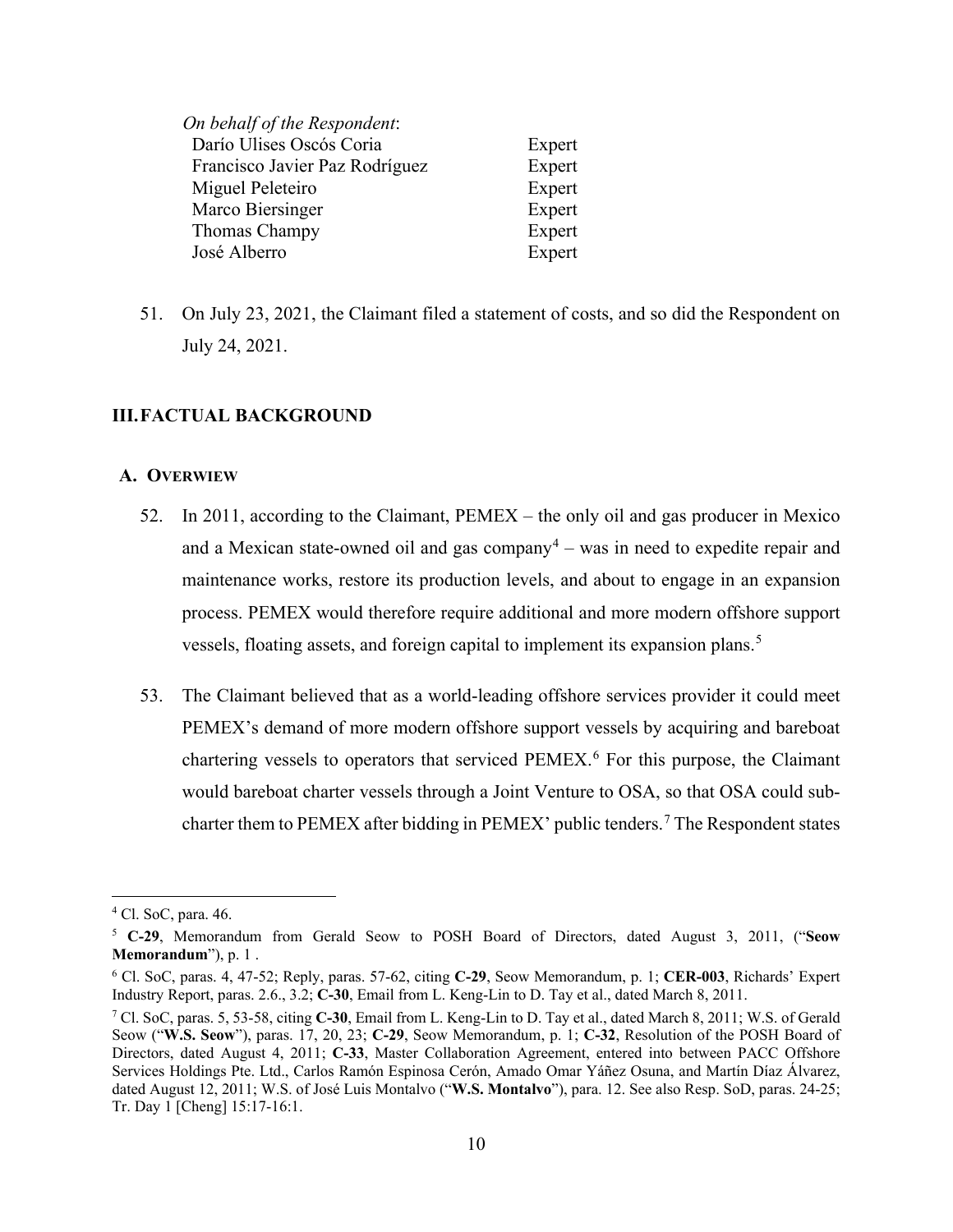that the Claimant's intention to invest rested on the expectations OSA generated for the Claimant.<sup>[8](#page-17-1)</sup>

- 54. Offshore vessels are designed to support the offshore oil and gas industry, and are part of what is known as the offshore marine services industry ("**OMS Industry**").
- 55. The Claimant alleges that there were a series of acts and omissions by the Mexican authorities, referred to as the Measures, relating to the Claimant's investment in Mexico and addressing the Claimant or OSA, which gave rise to the present dispute.
- 56. The following factual summary provides an overview of the underlying facts in the present dispute. The Tribunal has considered the entirety of the Parties' submissions of fact in their written and oral submissions, whether expressly discussed in this section or not.

#### <span id="page-17-0"></span>**B. CLAIMANT'S INVESTMENT IN MEXICO**

- 57. The Claimant asserts that to participate in PEMEX tenders, it needed to partner with a Mexican company, like OSA, that already had an established relationship with PEMEX.<sup>[9](#page-17-2)</sup> The Respondent notes that POSH never had a shareholding or invested capital in OSA,  $^{10}$  $^{10}$  $^{10}$ and that the need for POSH to partner with a Mexican company was due to the 49% limitation prescribed in Mexico's Foreign Investment Law ("**FIL**" or "**LIE**") for foreign investment in maritime companies dedicated to the commercial exploitation of vessels for inland navigation and cabotage in Mexico. $11$
- 58. According to the Claimant, its investment in Mexico would depend on three elements: the availability of the vessels, the contracts with OSA, and OSA's ability to contract with PEMEX.[12](#page-17-5)

<span id="page-17-1"></span><sup>8</sup> Resp. SoD, para. 53; Rejoinder, paras. 83-111.

<span id="page-17-2"></span><sup>&</sup>lt;sup>9</sup> Cl. SoC, paras. 52-54.

<span id="page-17-3"></span><sup>10</sup> Resp. SoD, para. 24.

<span id="page-17-4"></span><sup>11</sup> Resp. SoD, paras. 26-27, citing **CL-15**, Mexico Foreign Investment Law (1993), Art. 7 of FIL.

<span id="page-17-5"></span><sup>12</sup> Cl. SoC, para. 56.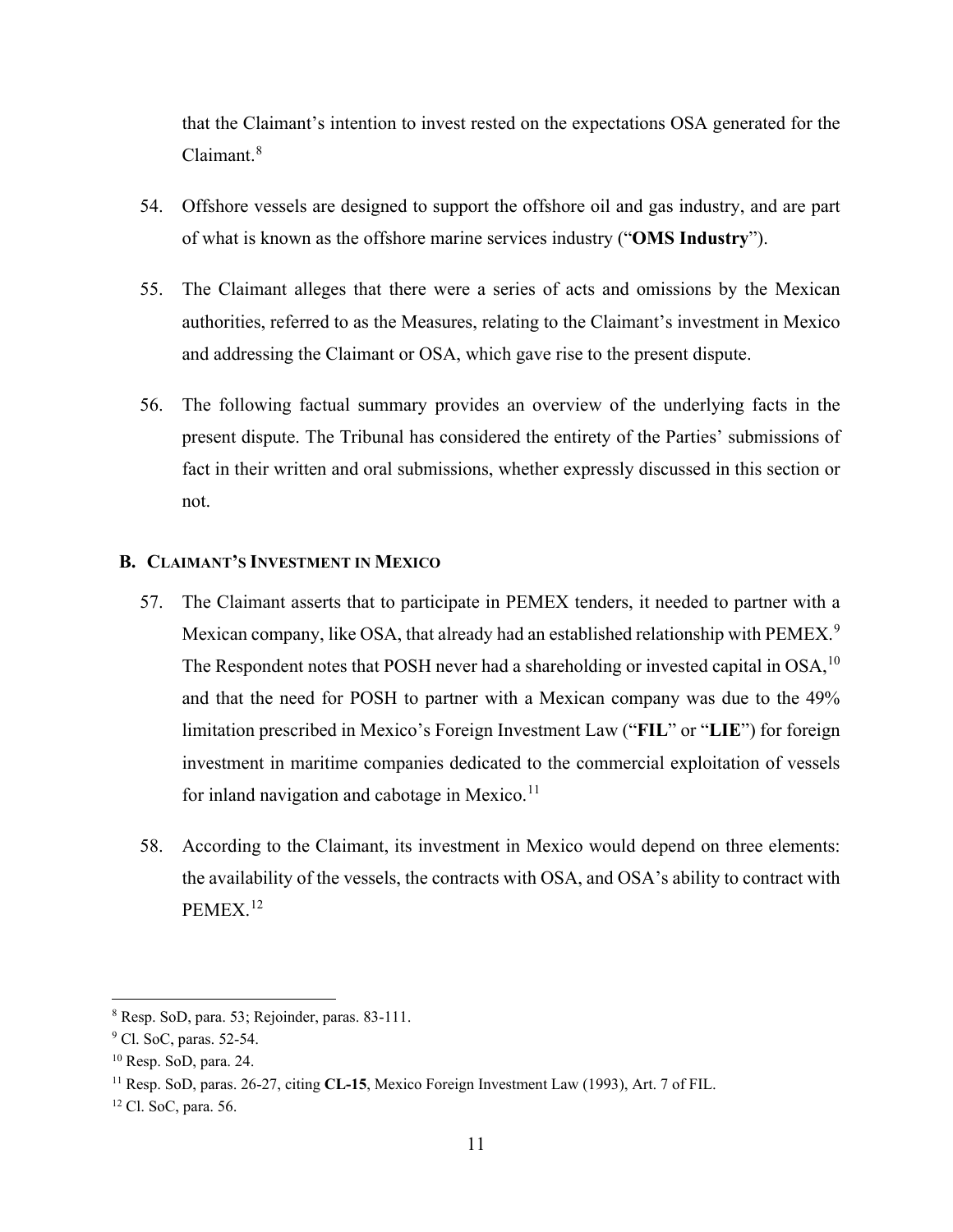59. The Claimant explains that its investment in Mexico took place in three phases: the *GOSH* phase, the *SEMCO* phase and the *SMP* phase.

#### **(1) The GOSH Phase**

- <span id="page-18-0"></span>60. On August 12, 2011, POSH, Mr. Carlos Espinosa, Mr. Amado Yáñez and Mr. Martín Díaz<sup>[13](#page-18-1)</sup> entered into a Master Collaboration Agreement ("MCA"), for the establishment of a joint venture ("**JV**") company in Mexico between POSH and OSA ("**GOSH**").[14](#page-18-2) POSH and Mr. Espinosa would hold 50% of the JV, Mr. Yáñez would hold 25%, and Mr. Díaz the remaining 25%.<sup>[15](#page-18-3)</sup>
- 61. Mr. Espinosa eventually withdrew from the JV. POSH retained 14% of his equity, for a total of 49%, and allocated the remaining 1% to Inversiones Costa Afuera, S.A. de C.V. ("**ICA**"), a company owned by Mr. José Luis Montalvo, a strategic Mexican partner. POSH lent the capital for ICA to acquire the shares, through a Master Loan Agreement ("**MLA**") [16](#page-18-4) and a Supplement to the MLA ("**Supplement**")[17.](#page-18-5) Mr. Montalvo pledged ICA's shares as collateral for the repayment of the loan.<sup>[18](#page-18-6)</sup> This way, POSH would retain full control over ICA's  $1\%$  stake<sup>[19](#page-18-7)</sup> and over GOSH.<sup>[20](#page-18-8)</sup>
- 62. According to the Claimant, at the time of GOSH's incorporation on August 26, 2011, "POSH owned 49% of the share capital, through its wholly owned subsidiary Mayan Investments Pte. Ltd. ("**MAYAN**"); [Mr. Montalvo] owned 1%, through ICA; Mr. Yáñez owned 25%, through Arrendadora Caballo de Mar III, S.A. de C.V. ("**Arrendadora**");

<span id="page-18-1"></span><sup>&</sup>lt;sup>13</sup> Mr. Espinosa was a Mexican partner of one of POSH's sister companies. Mr. Yáñez and Mr. Díaz, together with the Cargill family were OSA's shareholders. *See* Cl. SoC, paras. 53-54.

<span id="page-18-2"></span><sup>14</sup> **C-33**, Master Collaboration Agreement, entered into between PACC Offshore Services Holdings Pte. Ltd., Carlos Ramón Espinosa Cerón, Amado Omar Yáñez Osuna, and Martín Díaz Álvarez, dated August 12, 2011 ("**MCA**") .

<span id="page-18-3"></span><sup>15</sup> **C-33,** MCA, para. 4.2; W.S. Seow, para. 16.

<span id="page-18-4"></span><sup>16</sup> **C-34**, Master Loan Agreement entered into by PACC Offshore Services Holdings Pte. Ltd. and Inversiones Costa Afuera S.A. de C.V., dated November 23, 2011 ("**MLA**").

<span id="page-18-5"></span><sup>17</sup> **C-34**, MLA, also includes Supplement - Details of the Loan, dated February 2, 2012.

<span id="page-18-6"></span><sup>&</sup>lt;sup>18</sup> **C-39**, Stock Pledge Agreement relating to Inversiones Costa Afuera, S.A. de C.V., entered into by and between José Luis Montalvo Sánchez Mejorada, PACC Offshore Services Holdings Pte. Ltd., and Juan Carlos Durand Hollis, dated December 10, 2012; W.S. Montalvo, para. 19; Cl. SoC, para. 62.

<span id="page-18-7"></span><sup>19</sup> W.S. Seow, para. 23.

<span id="page-18-8"></span><sup>20</sup> Cl. SoC, para. 61.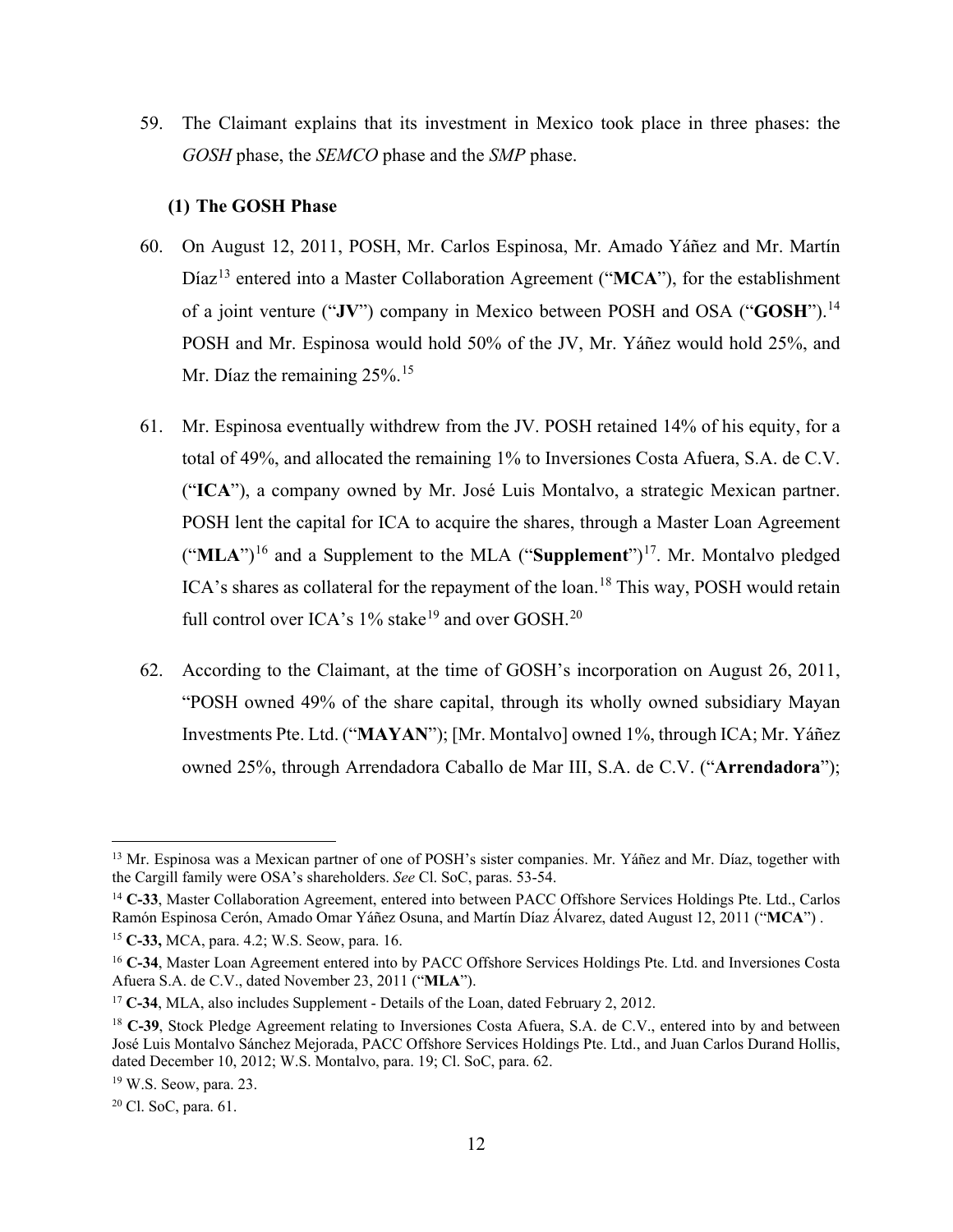and Mr. Díaz owned the remaining 25%, through GGM Shipping, S.A. de C.V. ("**GGM**")."[21](#page-19-0)

- 63. The Respondent asserts that GOSH's above-indicated ownership interest, was agreed during a shareholders' meeting on May 18, 2012, when the bylaws were modified.<sup>[22](#page-19-1)</sup>
- 64. According to the Respondent, the last ownership structure that GOSH notified to the National Registry of Foreign Investment ("**RNIE**") was on October 20, 2011, when it was reported that GOSH's shareholding was 51% of Mr. Carlos Ramón Espinosa Cerón, and 49% of POSH. $^{23}$  $^{23}$  $^{23}$
- 65. Under the JV, POSH would provide the vessels to serve PEMEX's offshore needs, OSA would procure contracts with PEMEX, the vessels would be bareboat chartered to OSA, which would sub-charter them to  $PEMEX<sup>24</sup>$  $PEMEX<sup>24</sup>$  $PEMEX<sup>24</sup>$ .
- 66. GOSH acquired six vessels (Caballo Argento ("**Argento**"), Caballo Babieca ("**Babieca**"), Don Casiano ("**Casiano**"), Caballo Copenhagen ("**Copenhagen**"), Caballo Monoceros ("**Monoceros**"), Caballo Scarto ("**Scarto"**), and collectively "**GOSH's Vessels**"[25](#page-19-4) from the Claimant-related entities for USD 158.91 MM. Of that cost, POSH temporarily loaned USD 142.75 MM to GOSH (the "**Bridge Loan**")<sup>26</sup>. To secure the Bridge Loan, GOSH mortgaged the vessels and GOSH's shareholders pledged their shares.<sup>[27](#page-19-6)</sup>

<span id="page-19-0"></span> $21$  W.S. Montalvo, para. 17. Cl. SoC, para. 59.

<span id="page-19-1"></span><sup>22</sup> Resp. SoD, para. 34.

<span id="page-19-2"></span><sup>23</sup> Resp. SoD, para. 33, referring to **R-001**, GOSH registrations with the RNIE.

<span id="page-19-3"></span><sup>24</sup> **C-33,** MCA, para. 2.5; W.S. Seow, para. 20. See also Resp. SoD, para. 29.

<span id="page-19-4"></span><sup>25</sup> W.S. Montalvo, para. 21.

<span id="page-19-5"></span><sup>26</sup> **C-49**, Credit Agreement between Servicios Marítimos GOSH, S.A.P.I. de C.V. and PACC Offshore Services Holdings Pte. Ltd., dated July 1, 2013 ("**Bridge Loan**"); W.S. Montalvo, para. 22.

<span id="page-19-6"></span><sup>27</sup> W.S. Montalvo, para. 22 (footnotes omitted).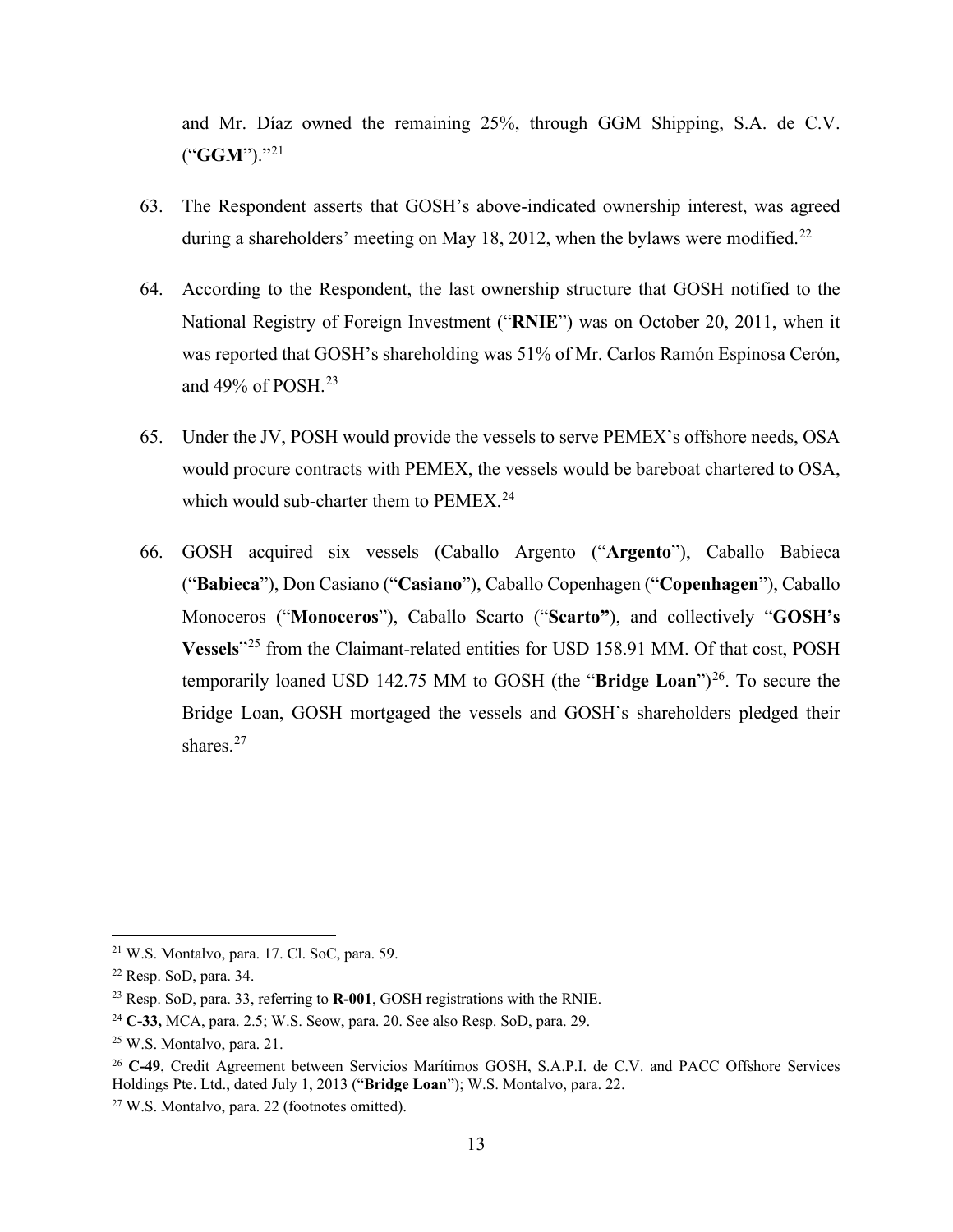- 67. Four of the GOSH Vessels had to undergo modifications to comply with PEMEX's specifications.[28](#page-20-0) Such modifications represented additional USD 11,316,203.52, of which POSH paid USD 4,967,549.33, and GOSH paid USD 6,348,654.19.<sup>[29](#page-20-1)</sup>
- 68. The Claimant states that due to problems with the Banco Nacional de México ("**Banamex**"), the Claimant converted the original Bridge Loan to a final loan to permanently finance GOSH's acquisition (the "**Loan**")<sup>[30](#page-20-2)</sup> which was secured through an irrevocable trust dated August 9, 2013, with POSH as the primary beneficiary to receive all payments owed by PEMEX in connection with the OSA-PEMEX contracts (the "**Irrevocable Trust**")<sup>[31](#page-20-3)</sup>, managed by Banco Invex, S.A., Institución de Banca Múltiple, Invex Grupo Financiero ("**Invex**").[32](#page-20-4) The purpose of the Irrevocable Trust was "to shield POSH from potential contingencies and eventualities affecting OSA."[33](#page-20-5)
- 69. The Respondent states that the establishment of the Irrevocable Trust was due to a restructuring of OSA's debt.<sup>[34](#page-20-6)</sup> OSA failed to pay charters supported by 73 unpaid invoices for a total of USD 49,148,757.16 and failed to make payment for payment notes for USD 224,057.84.<sup>[35](#page-20-7)</sup> OSA's debt with PFSM was USD 14,579,677.23 by November 2013.[36](#page-20-8) Further, OSA accrued various debts with HERMOSA and HONESTO due to chartering debts, repairs of the vessels due to OSA's bad maintenance, and wage payment

<span id="page-20-0"></span><sup>28</sup> W.S. Montalvo, para. 24.

<span id="page-20-1"></span><sup>29</sup> W.S. Montalvo, para. 25.

<span id="page-20-2"></span><sup>30</sup> **C-49**, Credit Agreement between Servicios Marítimos GOSH, S.A.P.I. de C.V. and PACC Offshore Services Holdings Pte. Ltd., dated July 1, 2013.

<span id="page-20-3"></span><sup>31</sup> **C-70**, Public Deed No. 1,015, recording the Trust Agreement, dated August 9, 2013.

<span id="page-20-4"></span><sup>32</sup> Cl. SoC, paras. 65-66, 72-73; W.S. Seow, paras. 26-27, 29; W.S. Montalvo, para. 22; **C-40**, Minutes of the 8th Board of Directors meeting of PACC Offshore Services Holdings Pte. Ltd., dated August 18, 2011, p. 5; **C-49**, Credit Agreement between Servicios Marítimos GOSH, S.A.P.I. de C.V. and PACC Offshore Services Holdings Pte. Ltd., dated July 1, 2013; **C-70**, Public Deed No. 1,015, recording the Trust Agreement, dated August 9, 2013; Tr. Day 1 [Cheng] 16:22-17:13.

<span id="page-20-5"></span><sup>33</sup> W.S. Seow, para. 29.

<span id="page-20-6"></span><sup>34</sup> Resp. SoD, paras. 90-108; Rejoinder, paras. 114-152; **C-154**, Credit Recognition Request filed by SEMCO Salvage (IV) Pte. Ltd., dated September 3, 2014, p. 5; **R-015**, Addendum modifying agreement to the charter of Caballo Argento, dated February 1, 2013 (*Addendum/convenio modificatorio al Fletamento de Caballo Argento*).

<span id="page-20-7"></span><sup>35</sup> Resp. SoD, para. 64, citing **C-198**, Credit Recognition Request filed by Servicios Marítimos GOSH, S.A.P.I. de C.V., dated September 3, 2014, pp. 3-9, 11.

<span id="page-20-8"></span><sup>36</sup> Resp. SoD, para. 70, citing **C-149**, Credit Recognition Request filed by POSH Fleet Services Mexico, S.A. de C.V., dated September 3, 2014, p. 4.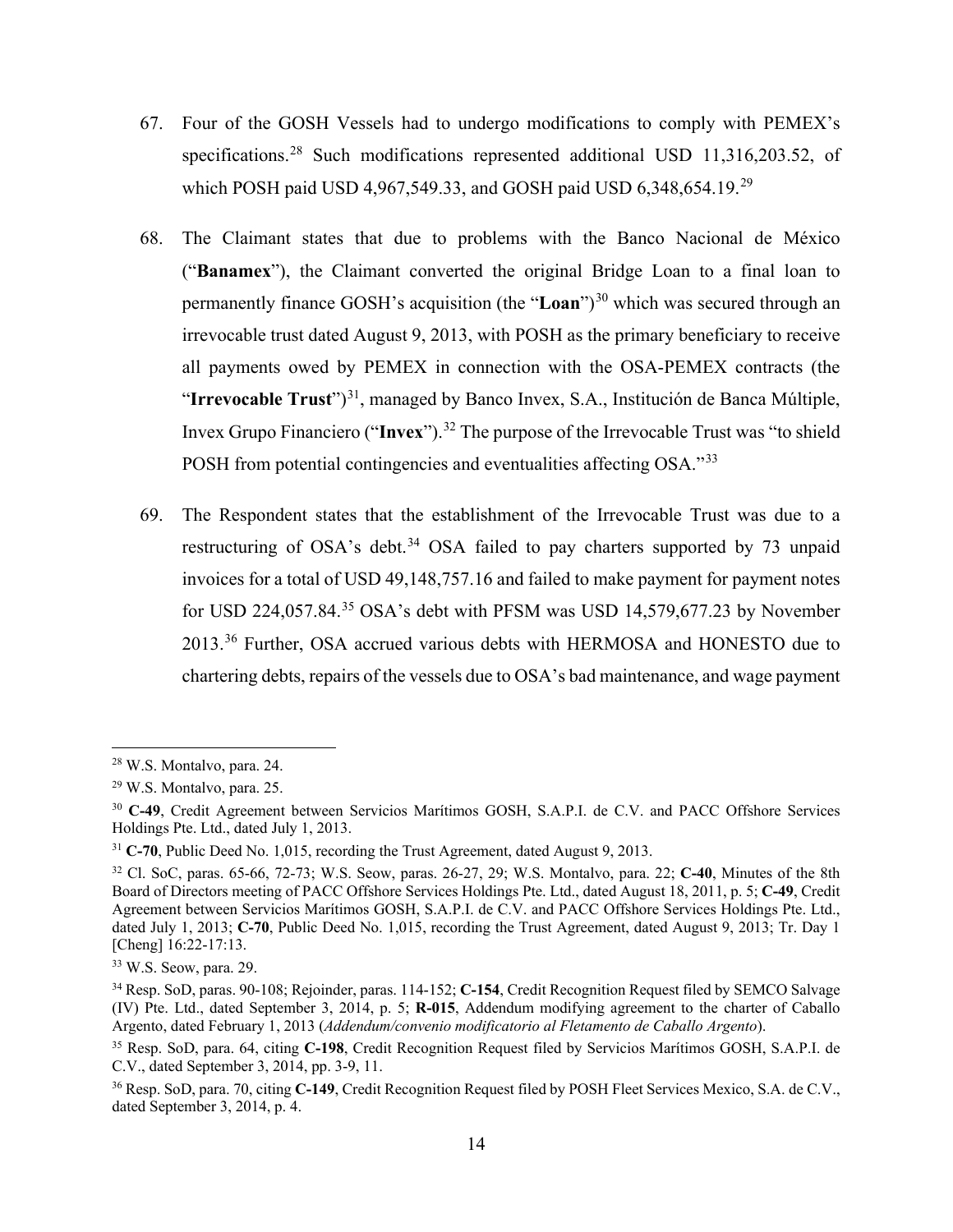to the crew.[37](#page-21-0) OSA also had difficulties in paying SEMCO IV for claims related to the Salvision and Salvirile vessels amounting to US\$ 1,917,899.52, reason for which it submitted a notice of arbitration.<sup>[38](#page-21-1)</sup> Through the Irrevocable Trust, the risk of nonpayment of OSA should be reduced.<sup>[39](#page-21-2)</sup>

- 70. Further, the Respondent states that there was a second Fund established, the Autofin Fund ("**Autofin Fund**") for the rights of the Contracts OSA-POSH with relation to Caballo Grano de ORO and Rodrigo.[40](#page-21-3)
- 71. By February 16, 2012, GOSH's Vessels were registered in the Mexican Public Maritime Registry and flying the Mexican flag.[41](#page-21-4) By May 2012, GOSH's Vessels were servicing PEMEX's offshore oil projects through bareboat charters GOSH had entered into with OSA (the "**GOSH Charters**") as well as through service contracts, with the structure of GOSH chartering the vessels to OSA, which in turn placed them at the service of PEMEX.("**GOSH Service Contracts**")[42](#page-21-5)

<span id="page-21-0"></span><sup>37</sup> Resp. SoD, paras. 71-83, citing **C-152**, Credit Recognition Request filed by POSH Honesto, S.A.P.I. de C.V., dated September 3, 2014, pp. 3-4; **C-160**, Notice of Repossession and Notice of Default and Requirement of Payment in relation to the vessel Rodrigo DPJ, sent by GOSH Rodrigo DPJ, S.A.P.I. de C.V. to Oceanografía, S.A. de C.V., dated February 10, 2014, p. 4; **R-028**, Federal Civil Code, Articles 2108, 2109; **C-153**, Credit Recognition Request filed by POSH Hermosa, S.A.P.I. de C.V., September 3, 2014, pp. 3-4; **C-161**, Notice of Repossession of vessel Caballo Grano de Oro, sent by GOSH Caballo Grano de Oro S.A.P.I. de C.V. to Oceanografía, S.A. de C.V., February 10, 2014, p. 4; **C-151**, Act of Protest, recording the delivery of the vessel Caballo Grano de Oro, March 10, 2014 p. 2.

<span id="page-21-1"></span><sup>38</sup> Resp. SoD, paras. 84-108, citing **C-154**, Credit Recognition Request filed by SEMCO Salvage (IV) Pte. Ltd., September 3, 2014, pp. 3-5; **C-196**, Letter from Incisive Law LLC to Oceanografía S.A., de C.V., February 12, 2014, pp. 4-5; **R-014**, Notice of Arbitration from SEMCO Salvage (IV) PTE LTD against OSA, March 25, 2014, p. 5.

<span id="page-21-2"></span><sup>39</sup> Resp. SoD, paras. 84-108, citing **C-111**, Management Agreement by and between POSH Fleet Services Mexico, S.A. de C.V., and Oceanografía, S.A. de C.V., July 1, 2013, p. 3; **C-122**, Email and attachment from L. Peng Wu, October 22, 2013, p. 3; **C-146**, Writ filed by José Luis Montalvo Sánchez Mejorada, on behalf of GOSH, April 29, 2014, pp- 8-10; **R-003**, Pacc Offshore Services Holdings Ltd, Annual Report 2014, pp. 7-8.

<span id="page-21-3"></span><sup>40</sup> Resp. SoD, paras. 109-115, citing **R-016**, Autofin Trust, pp. 2-3.

<span id="page-21-4"></span><sup>41</sup> W.S. Montalvo, para. 26; Cl. SoC, para. 74, citing **C-77**, Flagging Act for "Caballo Argento", dated October 26, 2011; **C-78**, Flagging Act for "Caballo Babieca", dated December 23, 2011; **C-79**, Flagging Act for "Caballo Copenhagen", dated February 16, 2012; **C- 80**, Flagging Act for "Caballo Monoceros", dated January 16, 2012; **C-81**, Flagging Act for "Don Casiano", dated October 17, 2011; **C-82,** Flagging Act for "Caballo Scarto", dated January 10, 2012; **C-83**, Certificate of Registration for "Caballo Argento" dated October 26, 2011; **C-84**, Certificate of Registration for "Caballo Babieca", dated December 23, 2011; **C-85**, Certificate of Registration for "Don Casiano", dated October 17, 2011; **C-86**, Certificate of Registration for "Caballo Copenhagen", dated February 10, 2012; **C-87**, Certificate of Registration for "Caballo Monoceros", dated January 16, 2012; **C-88**, Certificate of Registration for "Caballo Scarto", dated January 10, 2012.

<span id="page-21-5"></span><sup>42</sup> W.S. Seow, para. 31 (footnote omitted); W.S. Montalvo, para. 26 (footnote omitted); Cl. SoC, paras. 75-77; Resp. SoD, para. 51, citing **C-89**, Bareboat Charter for Caballo Copenhagen between Servicios Marítimos GOSH, S.A. de C.V. and Oceanografía, S.A. de C.V., dated February 1, 2012; **C-90**, Bareboat Charter for Caballo Scarto between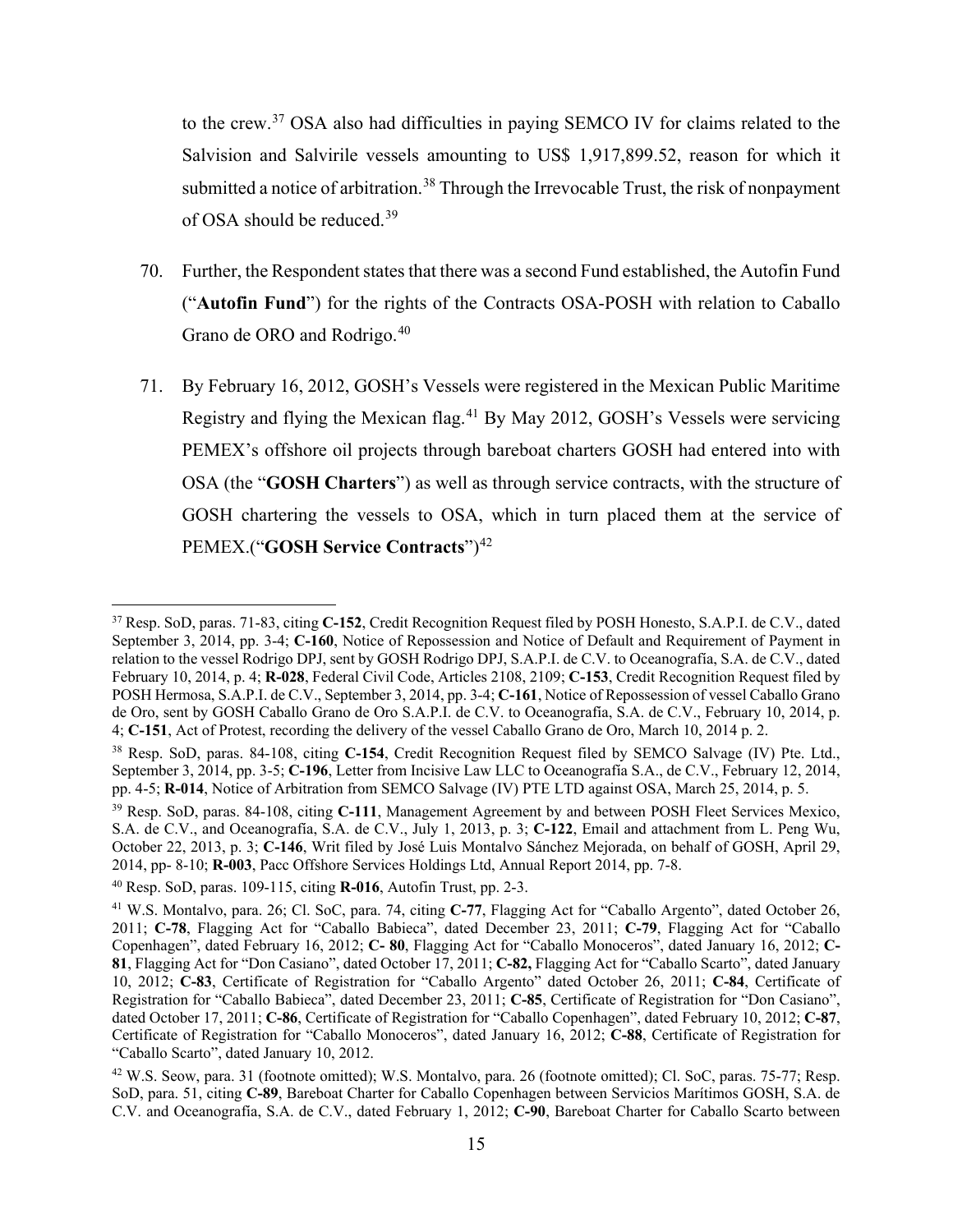#### **(2) The SEMCO Phase**

<span id="page-22-0"></span>72. On December 27, 2011, Semco Salvage (I) Pte. Ltd. ("**SEMCO I**") and Semco Salvage (IV) Pte. Ltd. ("**SEMCO IV**"), two wholly-owned Singaporean subsidiaries of the Claimant, entered into contracts with OSA to charter two additional vessels ("the **SEMCO Vessels**") to use in OSA's offshore operations in Mexico with no direct contract with PEMEX.<sup>[43](#page-22-2)</sup> POSH could use Singaporean-flagged vessels under renewable two-year permits to navigate in Mexico.[44](#page-22-3) The SEMCO Vessels, "Salvirile" owned by SEMCO I, and "Salvision" owned by SEMCO IV, were in full operation in Mexico by February 2012.[45](#page-22-4)

#### **(3) The SMP Phase**

<span id="page-22-1"></span>73. By May 12, 2012, OSA requested two additional vessels from POSH, to be used for a PEMEX tender. These two additional vessels were acquired through Servicios Marítimos POSH, S.A.P.I ("**SMP**") – previously Sermargosh2, S.A. de C.V. – incorporated on March 22, 2012 as a second JV vehicle, and owned by the Claimant (49%) and ICA (51%), where the Claimant loaned the purchase price of the shares to ICA.<sup>[46](#page-22-5)</sup> For this,

Servicios Marítimos GOSH, S.A. de C.V. and Oceanografía, S.A. de C.V., dated January 3, 2012; **C-91**, Bareboat Charter for Don Casiano between Servicios Marítimos GOSH, S.A. de C.V. and Oceanografía, S.A. de C.V., dated September 18, 2011; **C-92**, Bareboat Charter for Caballo Babieca between Servicios Marítimos GOSH, S.A. de C.V. and Oceanografía, S.A. de C.V., dated December 20, 2011; **C-93**, Bareboat Charter for Caballo Monoceros between Servicios Marítimos GOSH, S.A. de C.V. and Oceanografía, S.A. de C.V., dated January 27, 2012; **C-94**, Bareboat Charter for Caballo Argento between Servicios Marítimos GOSH, S.A. de C.V. and Oceanografía, S.A. de C.V., dated October 29, 2011; **C-95**, Bareboat Charter for GOSH Caballo Grano de Oro between GOSH Caballo Grano de Oro S.A.P.I. de C.V. and Oceanografía S.A. de C.V., dated April 30, 2013; **C-96**, Bareboat Charter for POSH Plover (tbr Rodrigo DPJ) between GOSH Rodrigo DPJ S.A.P.I. de C.V. and Oceanografía, S.A. de C.V., dated June 22, 2012; **C-146**, Writ filed by José Luis Montalvo Sánchez Mejorada, on behalf of GOSH, April 29, 2014, p. 8; **R-005**, Explanatory Table on modifications to Charters and to the OSA-PEP Contracts.

<span id="page-22-2"></span><sup>43</sup> W.S. Seow, paras. 32-33; W.S. Montalvo, para. 28; Cl. SoC, paras. 78-81; Resp. SoD, paras. 39, 47; **C-20**, Bareboat Charter for Salvirile between Semco Salvage (IV) Pte. Ltd. and Oceanografía, S.A. de. C.V., dated December 27, 2011; **C-21**, Bareboat Charter for Salvision between Semco Salvage (IV) Pte. Ltd. and Oceanografía, S.A. de C.V., dated December 27, 2011.

<span id="page-22-3"></span><sup>44</sup> W.S. Seow, paras. 32-33 (footnotes omitted); W.S. Montalvo, paras. 27-28 (footnotes omitted).

<span id="page-22-4"></span><sup>45</sup> Cl. SoC, para. 80; Resp. SoD, para. 39.

<span id="page-22-5"></span><sup>46</sup> W.S. Seow, paras. 35-36; W.S. Montalvo, paras. 29-30; Cl. SoC, paras. 82-85; Resp. SoD, para. 40; **C-42**, Memorandum from Gerald Seow to POSH Board of Directors, dated May 8, 2012; **C-10**, Public Deed No. 63,246, recording the Extraordinary Shareholders Meeting of Servicios Marítimos POSH, S.A.P.I. de C.V., from May 5, 2014, dated May 6, 2014; **C-34**, Master Loan Agreement entered into by PACC Offshore Services Holdings Pte. Ltd. and Inversiones Costa Afuera S.A. de C.V., dated November 23, 2011, p. 10, Supplement – Details of the Loan dated April 12, 2012, paras. 4.1, 4.5, 6.2, 8.1; **C-101**, Stock Pledge Agreement relating to Sermargosh2 entered into by and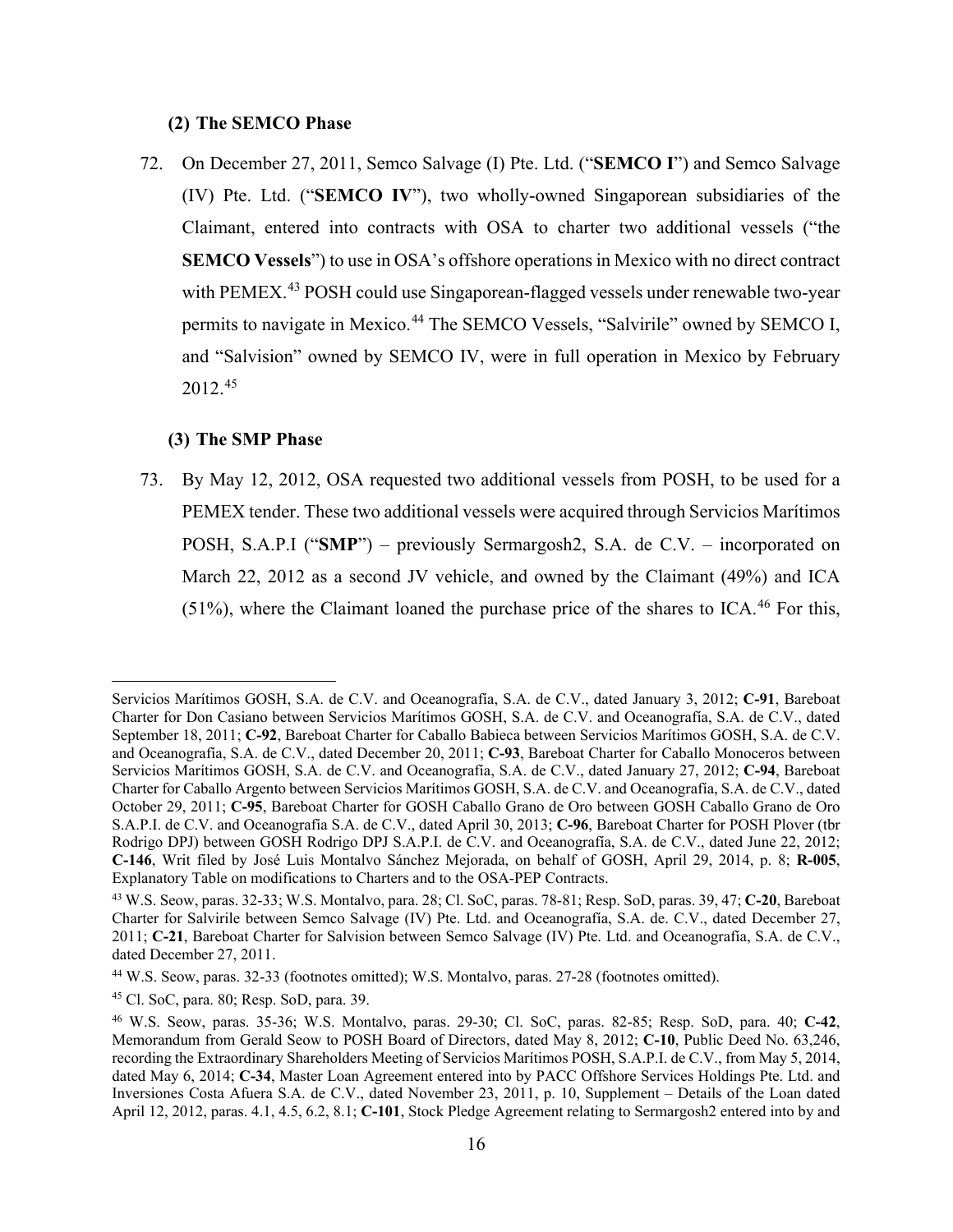SMP incorporated two fully-owned subsidiaries, HONESTO and HERMOSA, where HONESTO acquired the vessel Rodrigo DPJ ("**Rodrigo**") for USD 21 MM, and HERMOSA acquired the vessel Caballo Grano de ORO ("**Grano de Oro**") for USD 24.5 MM with a loan granted by the Claimant with the collateral of the vessels.<sup>[47](#page-23-1)</sup> Both vessels were modified per PEMEX's specifications.<sup>[48](#page-23-2)</sup> By April 2013, these were chartered to OSA, which in turn chartered them to PEMEX according to the service contracts PEMEX awarded OSA on June 24, 2013.[49](#page-23-3)

74. The Respondent notes that, as with GOSH, the Claimant openly acknowledges that POSH maintained control over the corporate and economic rights of SMP shares.<sup>[50](#page-23-4)</sup>

#### **(4) The Incorporation of Other Supporting Companies**

<span id="page-23-0"></span>75. The Claimant further provided supporting services to OSA, such as through its subsidiary PFSM for technical and crew management assistance of GOSH's vessels, and through its subsidiary Operadora de Servicios Costa Afuera, S.A. de C.V. ("**OSCA**") for

between Inversiones Costa Afuera, S.A. de C.V., PACC Offshore Services Holdings Pte. Ltd., and Juan Carlos Durand Hollis, dated December 10, 2012.

<span id="page-23-1"></span><sup>47</sup> Cl. SoC, paras. 86-87, citing **C-102**, Bill of Sale for POSH Plover (Rodrigo DPJ), dated May 14, 2012; **C-103**, Bill of Sale for POSH Vantage (Caballo Grano de Oro), dated July 25, 2012; **C-104**, Public Deed No. 29,100, recording the ship mortgage agreement for Caballo Grano de Oro and loan agreement entered into by PACC Offshore Services Holdings Pte. Ltd. and Gosh Caballo Grano de Oro S.A.P.I. de C.V., dated February 5, 2013; **C-105**, Public Deed No. 28,050, recording the ship mortgage agreement for Rodrigo DPJ and the loan agreement entered into by PACC Offshore Services Holdings Pte. Ltd. and Gosh Rodrigo DPJ, S.A.P.I., dated August 8, 2012. See also Resp. SoD, paras. 40-41, 46.

<span id="page-23-2"></span><sup>48</sup> Cl. SoC, para. 88, citing **C-106**, Email from J. Phang to H. Escobedo et al., dated June 19, 2013; W.S. Montalvo, paras. 24, 31; **C-63**, Email from K. Hwee Sen to L. Keng-Lin et al., dated October 19, 2014.

<span id="page-23-3"></span><sup>49</sup> Cl. SoC, paras. 84, 89, citing **C-95**, Bareboat Charter for GOSH Caballo Grano de Oro between GOSH Caballo Grano de Oro S.A.P.I. de C.V. and Oceanografía S.A. de C.V., dated April 30, 2013; **C-96**, Bareboat Charter for POSH Plover (tbr Rodrigo DPJ) between GOSH Rodrigo DPJ S.A.P.I. de C.V. and Oceanografía, S.A. de C.V., dated June 22, 2012; **CER-003**, Richards' Expert Industry Report, paras. 5.5-5.7; **C-107**, Ruling Notification Record for National Public Bid No. 18575088-522-13, dated June 24, 2013; **C-108**, Contract No. 421003849 entered into between Pemex Exploración y Producción and Oceanografía, S.A. de C.V., for Caballo Grano de Oro, dated July 5, 2013; **C-109**, Contract No. 421003848 entered into Pemex Exploración y Producción and Oceanografía, S.A. de C.V., for Rodrigo DPJ, dated July 5, 2013.

<span id="page-23-4"></span><sup>50</sup> Resp. SoD, para. 41, referring to Cl. SoC, para. 85.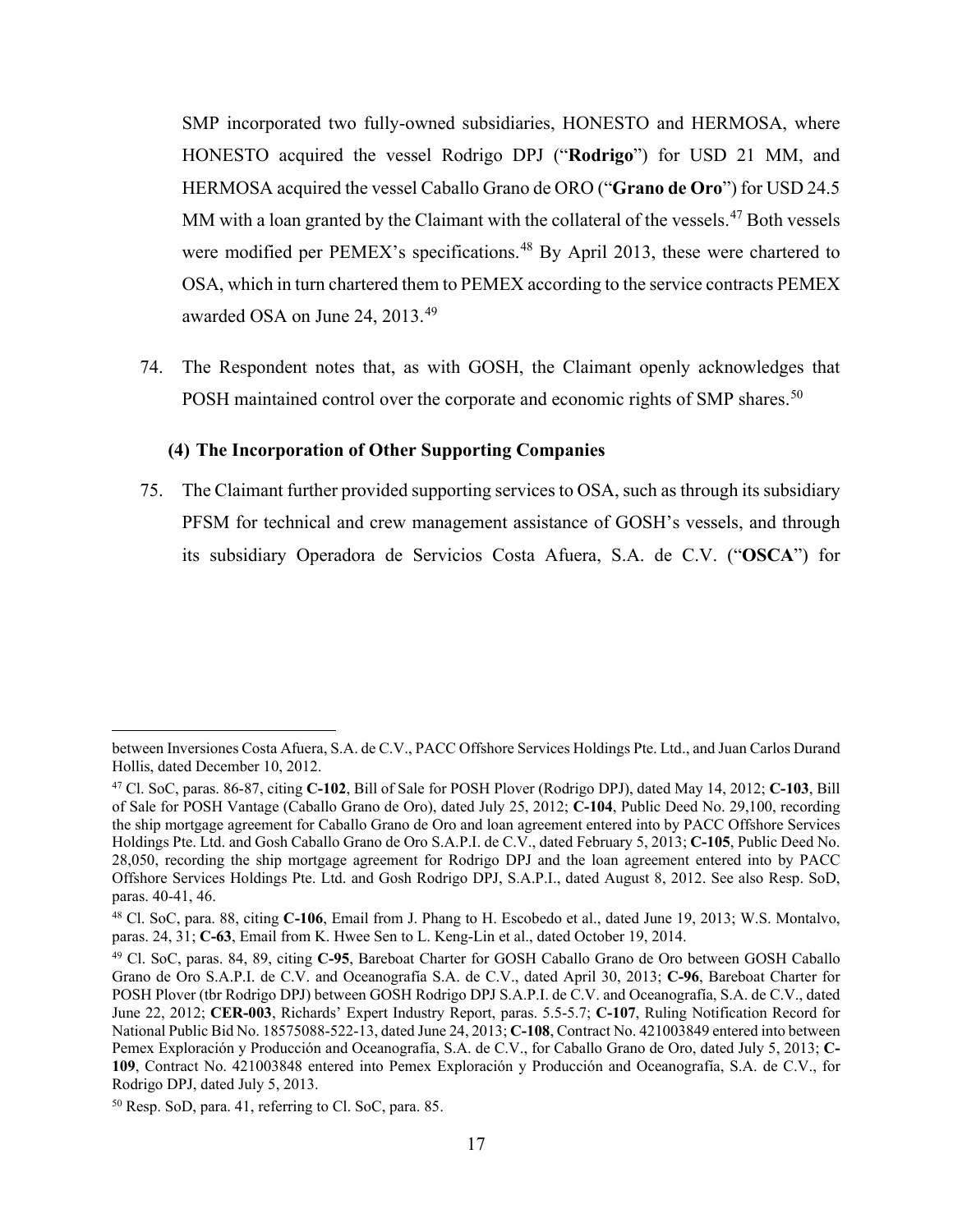administrative personnel related to OSA's operations.<sup>[51](#page-24-0)</sup> Further, SMP incorporated ECLIPSE as a holding company to facilitate transactions within the POSH group.<sup>[52](#page-24-1)</sup>



76. The Claimant provides the following chart to illustrate its corporate structure:<sup>[53](#page-24-2)</sup>

<span id="page-24-0"></span><sup>51</sup> Cl. SoC, paras. 90-92, citing W.S. Seow, paras. 39-40; **C-14**, Public Deed No. 59,370, recording of the Extraordinary and Ordinary Shareholders Meeting of POSH Fleet Services Mexico, S.A. de C.V. from June 5, 2013, dated June 13, 2013, p. 6; **C-18**, Semco Salvage (IV) Pte. Ltd. Register of Members; C-19, Semco Salvage (I) Pte. Ltd. Register of Members; W.S. Montalvo, para. 34; **C-111**, Memorandum, from Dawn Tay to POSH Board of Directors, dated November 18, 2013, **C-110**; Management Agreement by and between POSH Fleet Services Mexico, S.A. de C.V., and Oceanografía, S.A. de C.V., dated July 1, 2013; **C-41**, Memorandum from Gerald Seow to POSH Board of Directors, dated February 14, 2012. See also Resp. SoD, para. 48.

<span id="page-24-1"></span><sup>52</sup> Cl. SoC, para. 93, citing **C-13**, Public deed No. 55,144, recording the incorporation of Gosh Caballo Eclipse, S.A.P.I. de C.V., by SERMARGOSH2, S.A.P.I. de C.V., and GOSH Caballo Grano de Oro, S.A.P.I. de C.V., dated May 9, 2012, pp. 16-17.

<span id="page-24-2"></span><sup>53</sup> Cl. SoC, para. 95.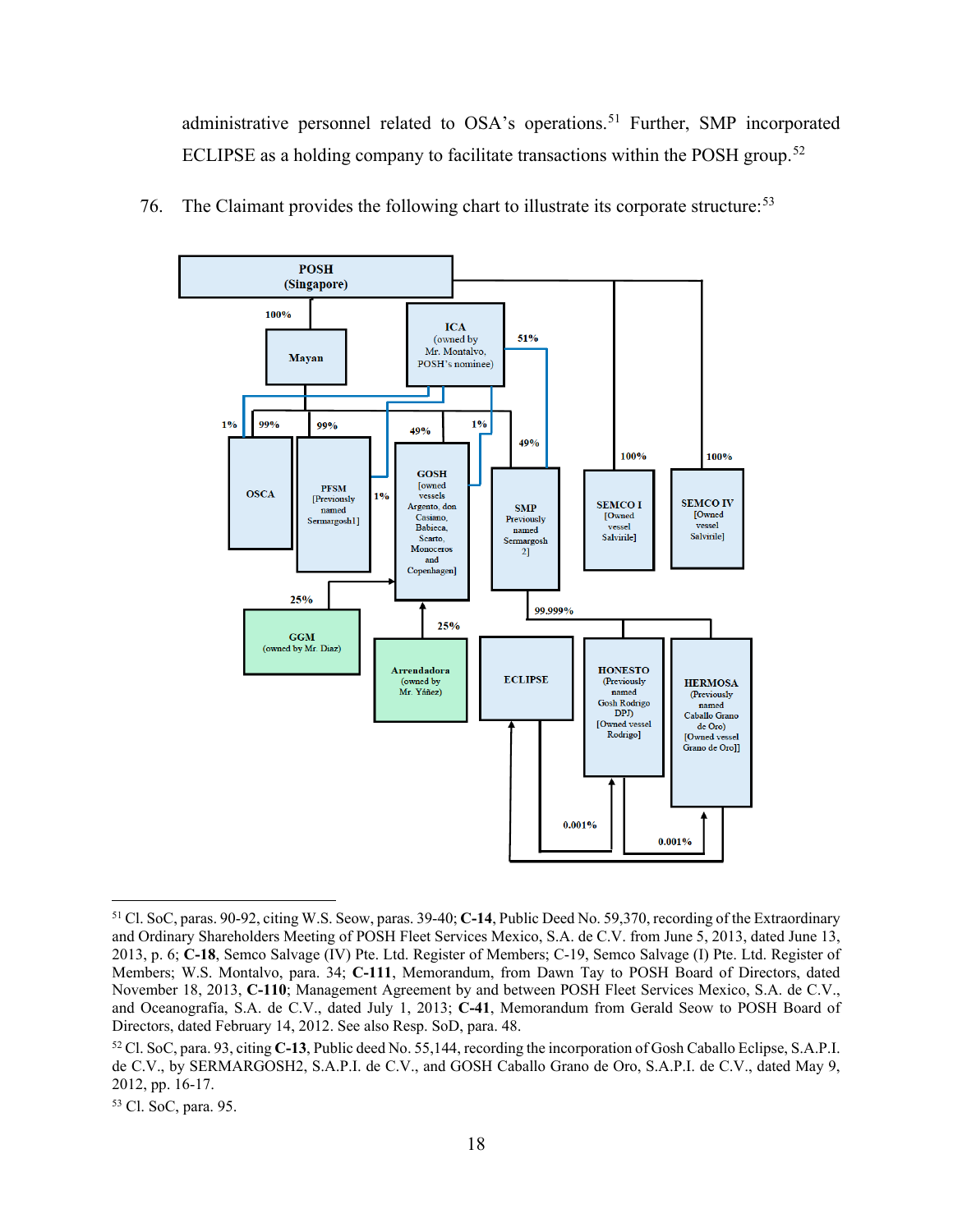## **(5) Other Activities of the Claimant in Mexico**

<span id="page-25-0"></span>77. On October 23, 2013, the Claimant also incorporated POSH GANNET, which acquired the vessel Gannet.<sup>[54](#page-25-2)</sup> In a partnership with Huasteca Oil Energy, S.A. de C.V. ("**Huasteca**") to bid for a contract directly with PEMEX. Huasteca was a minority-owned subsidiary of the Claimant and was awarded the contract. The vessel Gannett was chartered to PACC Offshore México, S.A. de C.V. ("POM").<sup>[55](#page-25-3)</sup> PEMEX renewed the contract on several occasions and, according to the Claimant, at the time of writing of the Memorial, it was still fully operational in Mexico, profitably in contract with PEMEX.<sup>[56](#page-25-4)</sup>

#### **(6) POSH's Operations and Alleged Contributions to Mexico**

- <span id="page-25-1"></span>78. According to the Claimant, by the end of 2013, POSH had a fully established investment, and solid and stable operations in Mexico.
- 79. The Claimant submits that its investments in Mexico "*exceeded \$190 million and supported the growth of Mexico's oil industry*."[57](#page-25-5) The Claimant's investments included two offices, Mexican and Singaporean companies including: "*two holding companies (SMP and ECLIPSE), five vessel-owning companies (GOSH, HONESTO, HERMOSA, SEMCO I and SEMCO II), and two supporting companies (PFSM and OSCA)*."[58](#page-25-6)
- 80. As to the vessels, POSH's subsidiaries had 10 vessels operating in the Gulf of Mexico, within territorial waters, which the Claimant submits had a combined value of USD 215 MM.[59](#page-25-7) Eight of them flew under the Mexican flag, they "*were bareboat chartered to*

<span id="page-25-2"></span><sup>54</sup> Cl. SoC, paras. 96-97, citing **C-110**, Memorandum, from Dawn Tay to POSH Board of Directors dated November 18, 2013; **C-22**, Public deed No. 18,286, recording the incorporation of POSH Gannet, S.A. de C.V., by Mayan Investments, Pte. Ltd. and PACC Offshore Services Holdings, Pte. Ltd., dated October 23, 2013. See also Resp. SoD, para. 49.

<span id="page-25-3"></span><sup>55</sup> Cl. SoC, para. 97, citing **C-112**, Contract No. 421004858 between Pemex Exploración y Producción, and POSH and Huasteca Oil Energy, S.A. de C.V., dated June 30, 2014, p. 1.

<span id="page-25-4"></span><sup>56</sup> Cl. SoC, para. 98, citing **C-113**, Addendum No. 1 to Contract No. 421004858 (*Convenio Modificatorio Número Uno*) between PEP and PACC Offshore Mexico, S.A. de C.V. and Huasteca Oil Energy, S.A. de C.V., dated December 28, 2015, pp. 3-4; **C-114**, Addendum No. 5 to Contract No. 421004858 (*Convenio Modificatorio Número Cinco*) between PEP and, PACC Offshore Mexico, S.A. de C.V. and Huasteca Oil Energy, S.A. de C.V., dated April 23, 2018, pp. 4-5; W.S. Montalvo, para. 37.

<span id="page-25-5"></span><sup>57</sup> Cl. SoC, paras. 99-100.

<span id="page-25-6"></span><sup>58</sup> Cl. SoC, para. 100.

<span id="page-25-7"></span><sup>59</sup> Cl. SoC, para. 101, citing **C-43**, Bill of Sale for Caballo Argento, dated September 21, 2011; **C-44**, Bill of Sale for Caballo Babieca, dated September 13, 2011; **C-45**, Bill of Sale for Don Casiano, dated September 9, 2011; **C-46**, Bill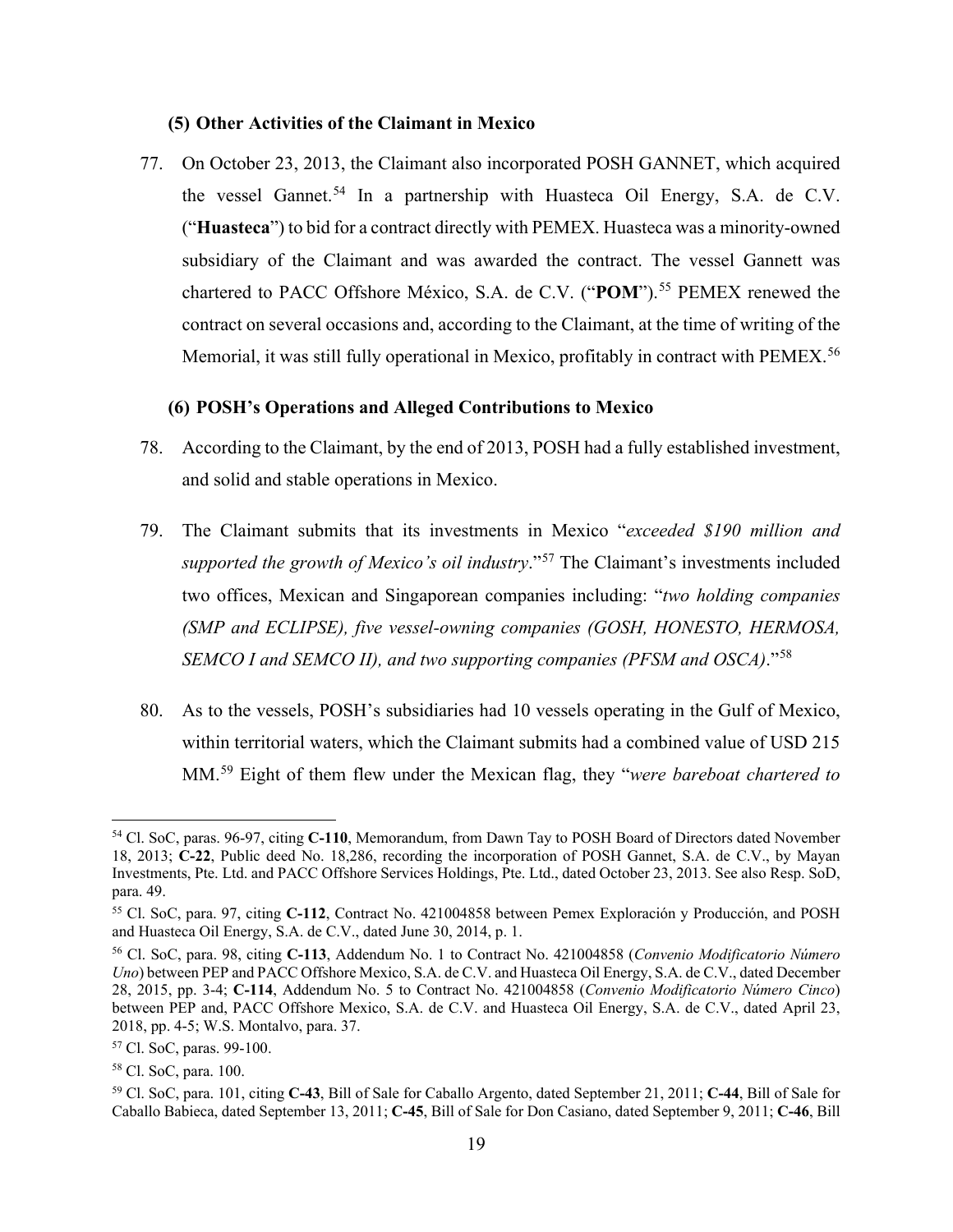*OSA and then assigned to long-term contracts that OSA had with PEMEX." The other two, flew the Singaporean flag, and "were bareboat chartered to OSA and performing operations in support of PEMEX, but not directly employed by PEMEX*".[60](#page-26-1)

81. The Claimant further asserts that it also provided other services, such as technical support, crew management to the GOSH's vessel, and supported several Mexican companies, contributing to the development of the oil and gas industry in Mexico.<sup>[61](#page-26-2)</sup>

#### <span id="page-26-0"></span>**C. THE SANCTIONS, CRIMINAL INVESTIGATION, AND INSOLVENCY PROCEEDINGS**

- 82. The Claimant submits that due to its connections with Mexico's prior administrations under a different political party, the Mexican administration led a politically motivated campaign to bring down OSA, its contractors and business partners, including POSH's Subsidiaries. These measures, claims the Claimant, targeted its Subsidiaries, and resulted in the destruction of POSH's investment.<sup>[62](#page-26-3)</sup>
- 83. The Respondent, on the other hand, explains, by way of background, that between 2005 and 2009, the Auditoría Superior de la Federación ("**ASF**") discovered various irregularities concerning OSA, with the effect of creating a Surveillance Commission in the Chamber of Deputies.<sup>[63](#page-26-4)</sup> Further, there were legal proceedings against OSA in Mexico and abroad.<sup>[64](#page-26-5)</sup>

of Sale for Caballo Copenhagen, dated August 31, 2011; **C-47**, Bill of Sale for Caballo Monoceros, dated December 15, 2011; **C-48**, Bill of Sale for Caballo Scarto, dated August 31, 2011; **C-115**, Bill of Sale for Rodrigo DPJ, dated March 2, 2015; **C-116**, Bill of sale for Caballo Grano de Oro, dated February 25, 2015; **C-119**, Certificate of Valuation of Salvirile, dated July 23, 2007; **C-120**, Certificate of Valuation of Salvision, dated July 23, 2007.

<span id="page-26-1"></span><sup>60</sup> Cl. SoC, para. 101.

<span id="page-26-2"></span><sup>61</sup> Cl. SoC, para. 102.

<span id="page-26-3"></span><sup>62</sup> Cl. SoC, para. 110.

<span id="page-26-4"></span><sup>63</sup> Resp. SoD, paras. 144-145.

<span id="page-26-5"></span><sup>64</sup> Resp. SoD, paras. 169-193, citing **C-166**, Statement of Claim for the Declaration of Insolvency, filed by the PGR, April 9, 2014, pp. 23, 24, 26; **C-181**, Writ filed by Servicio de Administración y Enajenación de Bienes (answering the insolvency claim on behalf of OSA), May 6, 2014, pp. 26-28; **R-029**, Judgment of the Fifth District Court, pp. 17- 20; **C-242**, Email from C. Espinosa to J. Teo et al., June 21, 2011, pp. 1-3; **R-023**, Letter dated April 4, 2014, sent to the PGR by SAE, p. 3; **R-030**, Letter dated September 24, 2014, sent to the Senate Committee by SAE, p. 6; **C-126**, Senate Special Commission for the Attention and Monitoring of Oceanografía, S.A. de C.V.'s case, 2015 Activities Report, p. 53; **R-031**, Letter dated July 22, 2015 sent to the Senate Committee by SAE, p. 4; **C-195**, Report of Pemex Internal Control Body, October 29, 2014, p. 5; **R-032**, Letter dated October 13, 2014 sent to the Senate Committee by PFF, p. 2; **R-033**, Letter dated March 30, 2015 sent to the Senate Committee by PGR, p. 3; **R-034**, List of cases in United States courts; **R-035,** *Oceanografía, S.A. de C.V. and Amado Yáñez Osuna v. Citigroup, Inc., Citibank, N.A.,*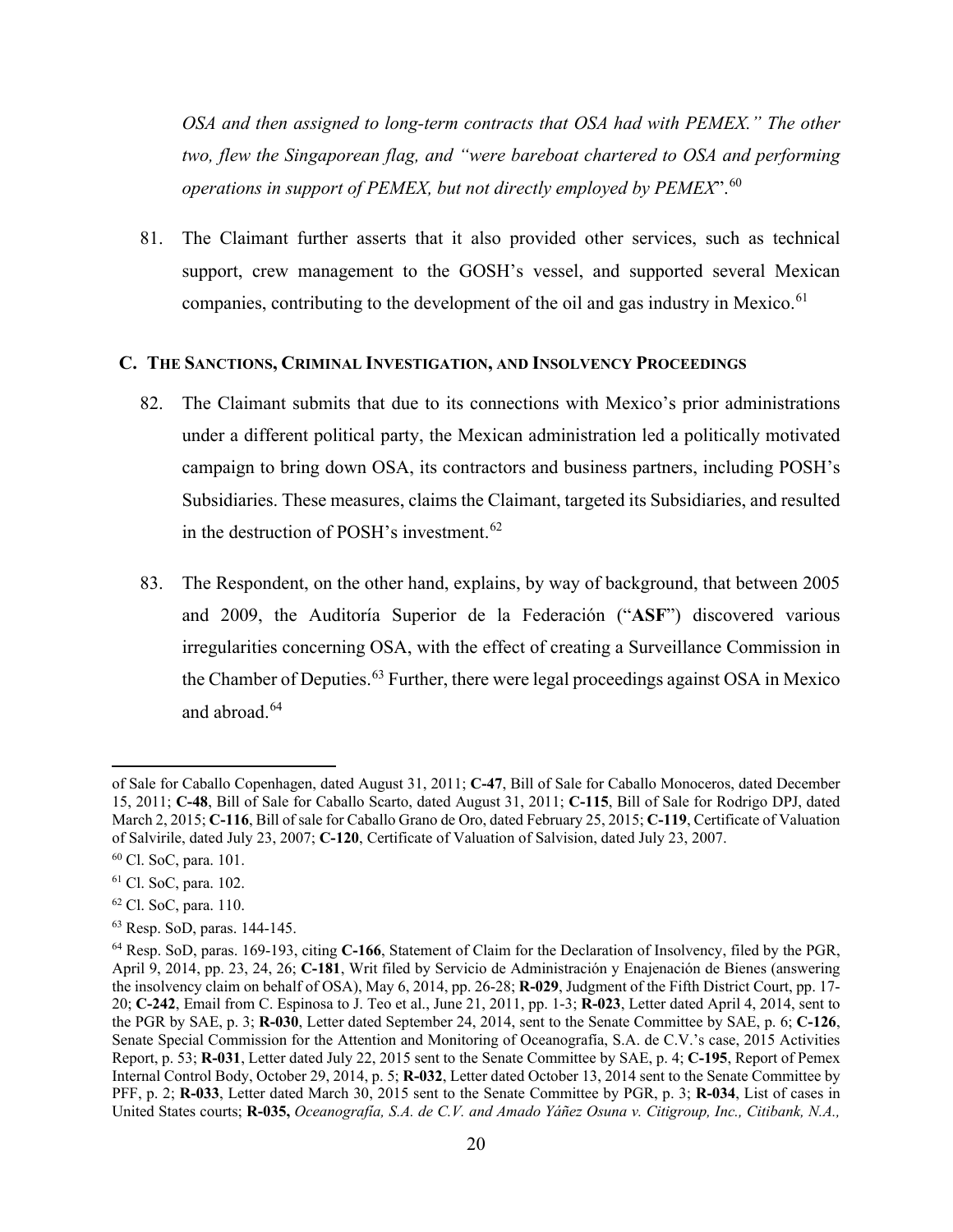- 84. The Claimant states that on February 10, 2014 (and the Respondent that on February 11, 2014), the Secretaría de la Función Pública ("**SFP**") issued a resolution accusing OSA of failing to obtain insurance policies covering 10% of the value of nine of its contracts with PEMEX as required by Mexican Law.<sup>[65](#page-27-0)</sup> Based on this resolution, the SFP banned OSA from entering into new contracts with any public entity for one year, nine months, and 12 days, and to pay MEX 22 MM (the "**Sanction**").<sup>[66](#page-27-1)</sup> The effects of the sanction were first suspended in July 2014, revoked in November 2014, and the revocation was confirmed in June 2015.[67](#page-27-2)
- 85. The disqualification to enter into new contracts with public entities prompted Banamex to launch an internal review of the cash advance facility it had established with OSA and reported to the Mexican authorities that it believed a portion of the account receivables were fraudulent.<sup>[68](#page-27-3)</sup>
- 86. On February 26, 2014, Banamex filed a criminal complaint against OSA before the Procuraduría General de la República ("**PGR**") claiming that OSA had forged work estimates and approvals from PEMEX to obtain over USD 400 MM. in cash advances from Banamex (the "**Banamex Complaint**").[69](#page-27-4)
- 87. On February 27, 2014, the Financial Intelligence Unit of the Ministry of Treasury ("**UIF**") filed a separate criminal complaint before the PGR stating that OSA and its shareholders had engaged in money laundering and requesting the seizure of OSA and

*Citigroup Global Markets, Inc. Banco Nacional de México, S.A.,* No. 17-cv-1434, United States District Court, Southern District of New York, November 30, 2017. .

<span id="page-27-0"></span><sup>65</sup> Cl. SoC, para. 113, citing **C-127**, Letter from D. Ramírez Ruiz to Senator L. Hernández Lecona, dated May 2, 2014 (attachment containing the administrative procedure adopted against Oceanografía, S.A. de C.V.); Reply, paras. 147- 155; Resp. SoD, paras. 194-200.

<span id="page-27-1"></span><sup>66</sup> Cl. SoC, para. 113, citing **C-127**, Letter from D. Ramírez Ruiz to Senator L. Hernández Lecona, dated May 2, 2014 (attachment containing the administrative procedure adopted against Oceanografía, S.A. de C.V.); Resp. SoD, paras. 194-195.

<span id="page-27-2"></span><sup>67</sup> Cl. SoC, para. 114, citing **C-128**, Judgement of the Court of Appeals for the 10th Circuit, dated June 4, 2015; Resp. SoD, paras. 206-211

<span id="page-27-3"></span><sup>68</sup> Cl. SoC, para. 118, citing **C-131**, Email from A. Orvañanos to G. Seow et al., dated February 28, 2014; **C-126**, Senate Special Commission for the Attention and Monitoring of Oceanografía, S.A. de C.V.'s case, 2015 Activities Report, p. 65. Resp. SoD, paras. 161-162, 215-225.

<span id="page-27-4"></span><sup>69</sup> Cl. SoC, para. 121, citing **C-126**, Senate Special Commission for the Attention and Monitoring of Oceanografía, S.A. de C.V.'s case, 2015 Activities Report, p. 11; Resp. SoD, paras. 231-233.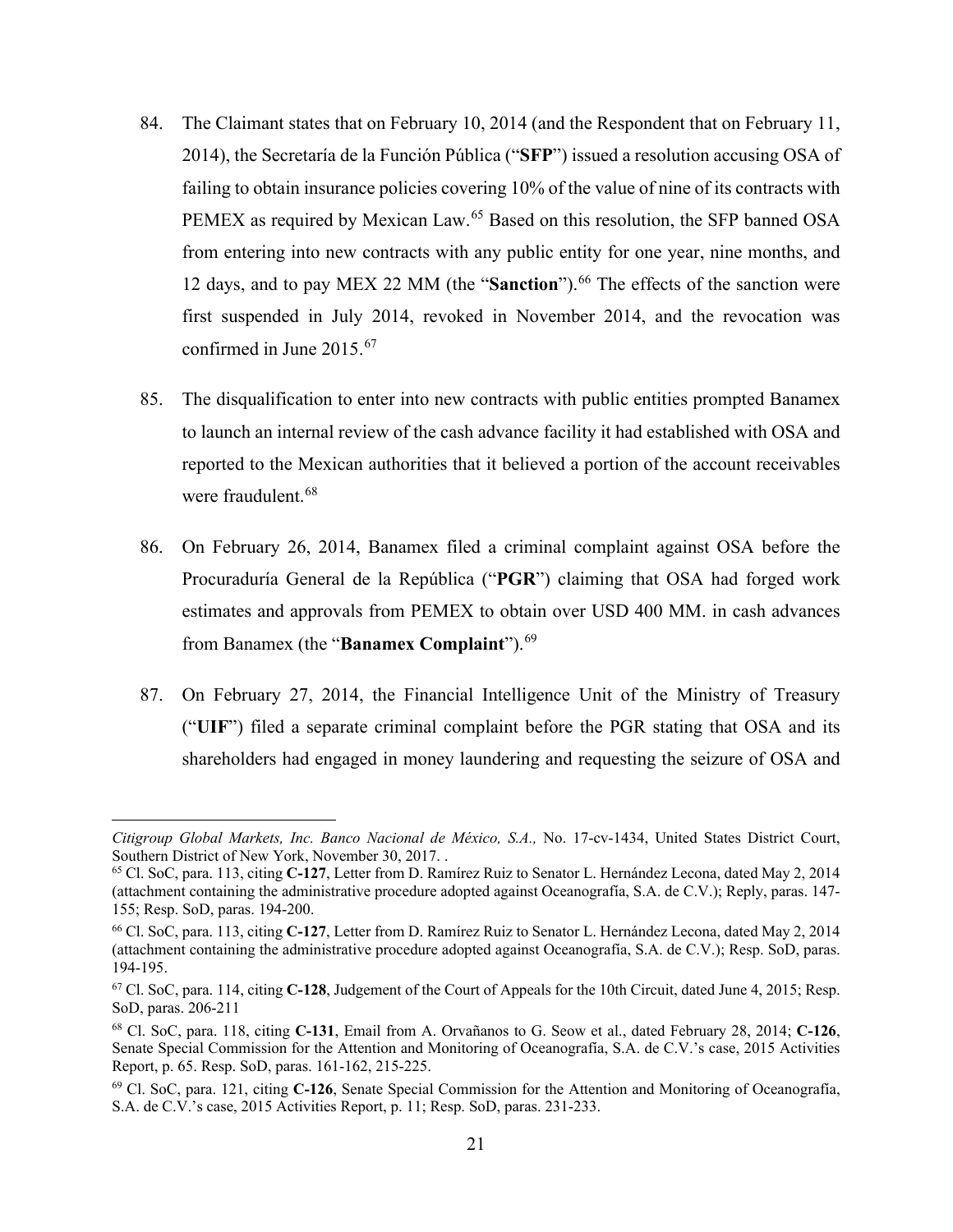all its assets (the "UIF Complaint").<sup>[70](#page-28-0)</sup> The case was assigned to the Organized Crime Unit ("**OCU**"), which initiated the criminal investigation "*Averiguación Previa UEIORPIFAM/AP/065/2014.*"[71](#page-28-1) The Claimant states that the investigation was suspended on October 10, 2018, and referred to a different governmental unit. The Respondent states that it only did the latter.<sup>[72](#page-28-2)</sup>

- 88. One day later, the PGR ordered the temporary seizure of OSA, all its assets, and those of its shareholders (the "**Seizure Order**"). As a result, on March 1, 2014, the PGR ordered Servicio de Administración y Enajenación de Bienes ("**SAE**") to take control of OSA.[73](#page-28-3) SAE blocked all payments owed by OSA to the Subsidiaries and owed by PEMEX to the Claimant via the Irrevocable Trust.<sup>[74](#page-28-4)</sup>
- 89. On March 11, 2014, the Claimant terminated the loan granted to GOSH due to the Subsidiaries' default on the loans.<sup>[75](#page-28-5)</sup> On March 13, 2014, the Claimant sent notice to Arrendadora and GGM commencing enforcement of the share pledges and requested approval from Mexican courts to sell the shares, which the courts authorized on July 31 and August 7, 2014.[76](#page-28-6)
- 90. On March 19, 2014, PGR seized and detained 10 vessels of the Claimant's Subsidiaries and placed them under SAE's control (the "**Detention Order**").<sup>[77](#page-28-7)</sup> The Claimant states that it learned unofficially about the Detention Order on March 25, 2014.[78](#page-28-8) On March

<span id="page-28-0"></span><sup>70</sup> Cl. SoC, para. 122, citing **C-140**, Complaint filed by the Financial Intelligence Unit of the Ministry of Treasury, dated February 27, 2014, p. 24; Reply, paras. 164-178; Resp. SoD, paras. 234-239; Rejoinder, paras. 198-201.

<span id="page-28-1"></span><sup>71</sup> Cl. SoC, para. 122, citing **C-140**, Complaint filed by the Financial Intelligence Unit of the Ministry of Treasury, dated February 27, 2014, p. 24.

<span id="page-28-2"></span><sup>72</sup> Cl. SoC, para. 127; Resp. SoD, paras. 244-248.

<span id="page-28-3"></span><sup>73</sup> Cl. SoC, para.129; Reply, paras. 179-209, citing **C-141**, Seizure Order (*Acuerdo de Aseguramiento),* issued by the Special Unit for the Investigation of Illicit Funds Operations and Forgery or Alteration of Money, dated February 27, 2014; **C-126**, Senate Special Commission for the Attention and Monitoring of Oceanografía, S.A. de C.V.'s case, 2015 Activities Report.

<span id="page-28-4"></span><sup>74</sup> Cl. SoC, para. 129, citing W.S. Montalvo, para. 48.

<span id="page-28-5"></span><sup>75</sup> Cl. SoC, para. 224, citing **C-150**, Act of Protest, recording the delivery of the vessel Rodrigo DPJ, dated March 7, 2014; **C-151**, Act of Protest, recording the delivery of the vessel Caballo Grano de Oro, dated March 10, 2014.

<span id="page-28-6"></span><sup>76</sup> Cl. SoC, paras. 224-225, citing **C-216**, Writ filed by POSH, dated April 3, 2014; **C-217**, Writ filed by POSH, dated March 28, 2014.

<span id="page-28-7"></span><sup>77</sup> Cl. SoC, para. 139; Reply, paras. 225-243, citing **C-143**, Record of Service of the decision that orders the seizure of GOSH's vessels from March 19, 2014, dated March 28, 2014.

<span id="page-28-8"></span><sup>78</sup> Cl. SoC, para. 139.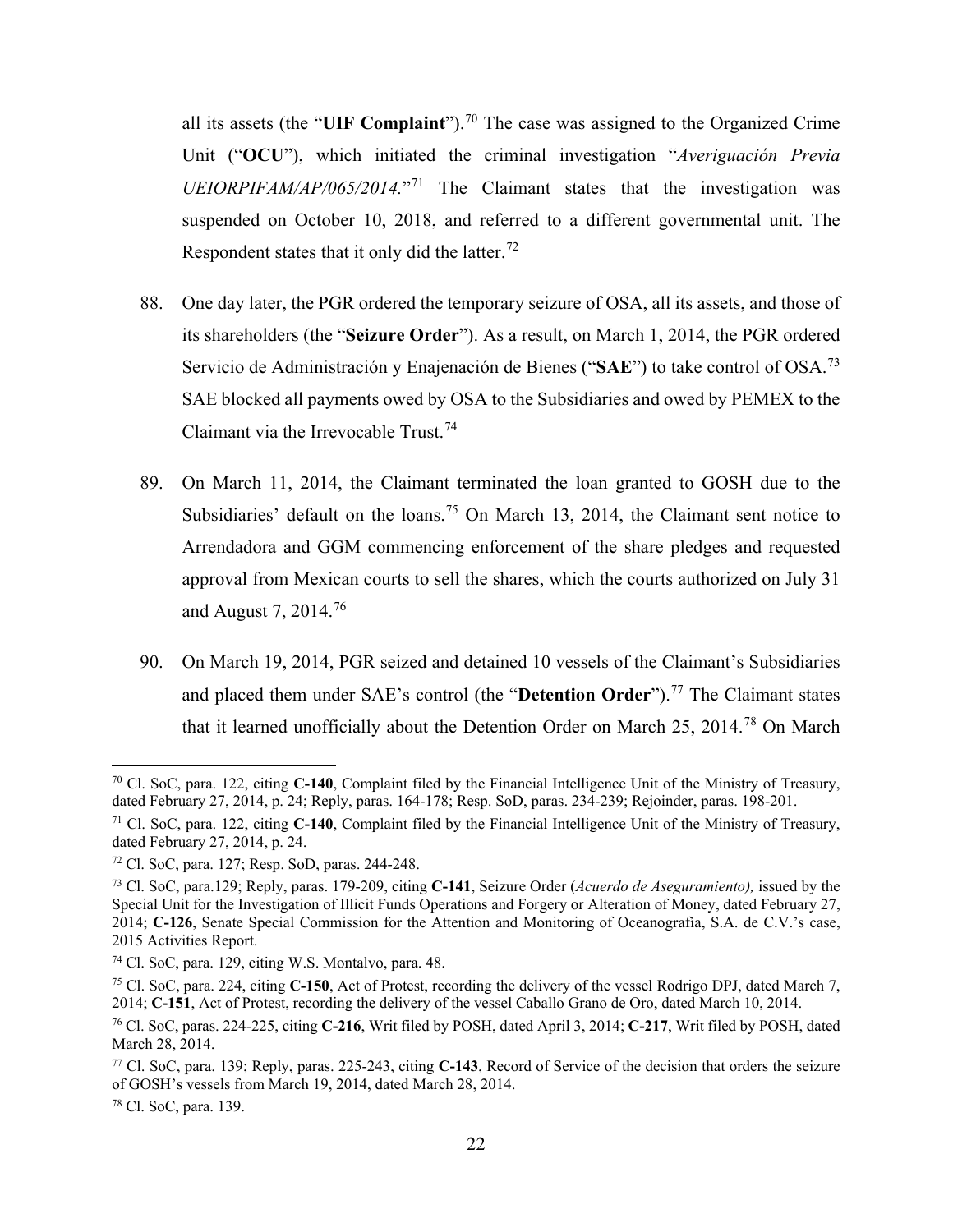28, 2014, the Claimant submitted to the PGR the documentation that the ten vessels belonged to the Claimant and its Subsidiaries and subsequently filed two further briefs requesting the release of the vessels.[79](#page-29-0)

- 91. During part of the Detention Order, GOSH's Vessels remained operative servicing PEMEX, with PFSM having to assume the payment obligations OSA failed to meet.<sup>[80](#page-29-1)</sup> On May 16, 2014, GOSH withdrew the vessels from the GOSH Charters but did not recover the use of the vessels. The vessels remained inoperative during the rest of the Detention Order.<sup>[81](#page-29-2)</sup>
- 92. The SMP Vessels remained inoperative and OSA failed to pay the crew. SMP covered OSA's costs of maintenance and crew.<sup>[82](#page-29-3)</sup> SMP regained possession of the vessels on March 7 and 10, but the vessels remained inoperative during the detention period. $83$
- 93. The SEMCO Vessels also remained inoperative during the detention period.<sup>[84](#page-29-5)</sup> While OSA paid the crew, SEMCO could not regain possession nor deploy them elsewhere. According to the Claimant, the vessels depreciated due to OSA's improper maintenance and repair. SEMCO assumed the consequent costs.<sup>[85](#page-29-6)</sup>
- 94. The SEMCO Vessels were released on June 26, 2014. GOSH's Vessels and the SMP Vessels were released on July 16, 2014.<sup>[86](#page-29-7)</sup>

<span id="page-29-0"></span><sup>79</sup> Cl. SoC, para. 139, citing **C-144**, Email from J. Phang to G. Seow et al., dated February 28, 2014; **C-145**, Writ filed by José Luis Montalvo Sánchez Mejorada, on behalf of GOSH, dated March 28, 2014.

<span id="page-29-1"></span> $80$  Cl. SoC, para. 141, citing W.S. Montalvo, para. 50; W.S. Seow, para. 40.

<span id="page-29-2"></span><sup>81</sup> Cl. SoC, para. 141, citing W.S. Montalvo, para. 50; **C-149**, Credit Recognition Request filed by POSH Fleet Services Mexico, S.A. de C.V., dated September 3, 2014; W.S. Montalvo, para. 52; **CER-001,** Versant Report, para. 118. <sup>82</sup> Cl. SoC, para. 142.

<span id="page-29-4"></span><span id="page-29-3"></span><sup>83</sup> Cl. SoC, para. 142, citing **C-150**, Act of Protest, recording the delivery of the vessel Rodrigo DPJ, dated March 7,

<sup>2014;</sup> **C-151**, Act of Protest, recording the delivery of the vessel Caballo Grano de Oro, dated March 10, 2014; **C-152**, Credit Recognition Request filed by POSH Honesto, S.A.P.I. de C.V., dated September 3, 2014; **C-153**, Credit Recognition Request filed by POSH Hermosa, S.A.P.I. de C.V., dated September 3, 2014; W.S. Montalvo, para. 51; **CER-001,** Versant Report, para. 53.

<span id="page-29-5"></span><sup>84</sup> Cl. SoC, para. 143.

<span id="page-29-6"></span><sup>85</sup> Cl. SoC, para. 143, citing W.S. Montalvo, paras. 52-53; **C-154**, Credit Recognition Request filed by SEMCO Salvage (IV) Pte. Ltd., dated September 3, 2014; **CER-001,** Versant Report, para. 118.

<span id="page-29-7"></span><sup>86</sup> Cl. SoC, para. 144, citing **C-155**, Record of Service of the decision that orders the lifting of the interim measures and the release of the vessels Salvision and Salvirile from June 25, 2014, dated June 26, 2014; **C-156**, Record of Service of the decision that orders the lifting of the interim measures and the release of the vessel Rodrigo DPJ from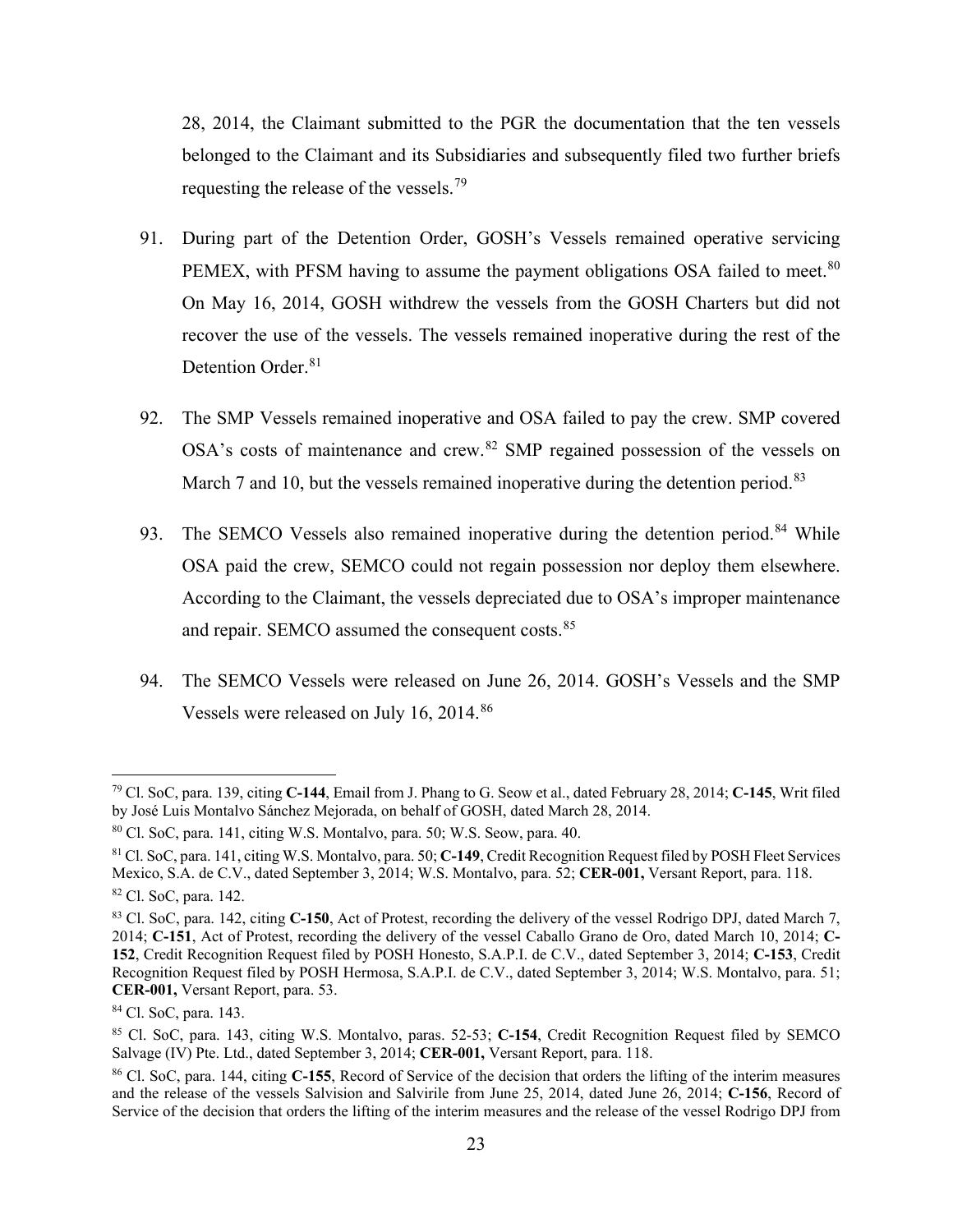- 95. On May 5, 2014, the PGR launched an investigation against Mr. Yáñez, who was arrested. According to the Claimant, upon challenging the arrest, Mr. Yáñez was released.<sup>[87](#page-30-0)</sup> On May 28, 2014, the PMF launched an investigation against Mr. Díaz.<sup>[88](#page-30-1)</sup> On October 17, 2017, Mexico launched another investigation against Mr. Yáñez. He was arrested and imprisoned. He challenged his detention and was released.<sup>[89](#page-30-2)</sup> The Respondent states that Mr. Yáñez is still subject to a criminal proceeding and was only released on bail.<sup>[90](#page-30-3)</sup>
- 96. On April 9, 2014, the PGR filed for insolvency proceedings against OSA (the "**Insolvency Claim**") before a Federal Court in Mexico (the "Insolvency Court").<sup>[91](#page-30-4)</sup> On April 14, 2014, the Insolvency Court admitted the Insolvency Claim (the "**Writ of Admission**"), initiated insolvency proceedings against OSA (the "**Insolvency Proceeding**") and ordered the Federal Institute of Insolvency Specialists ("**IFECOM**") to appoint SAE as Visitor, who assigned this function to Mr. José Antonio de Anda Turati.<sup>[92](#page-30-5)</sup> Further, the Writ of Admission ordered to suspend all execution proceedings against OSA and all payments in favor of OSA's creditors, to make all payments owed to OSA to SAE, and to only make payments that were indispensable to continue operations.[93](#page-30-6)

July 16, 2014, dated July 16, 2014; **C-157**, Record of Service of the decision that orders the lifting of the interim measures and the release of the vessels Caballo Scarto, Don Casiano, Caballo Monoceros, Caballo Babieca, Caballo Copenhagen and Caballo Argento from July 16, 2014, dated July 16, 2014; **C-158**, Record of Service of the decision that orders the lifting of the interim measures and the release of the vessel Caballo Grano de Oro from July 16, 2014, dated July 16, 2014.

<span id="page-30-0"></span><sup>87</sup> Cl. SoC, paras. 152-153, citing **CER-005**, Ruiz Durán Criminal Law Expert Legal Opinion, para. 81.

<span id="page-30-1"></span><sup>88</sup> Cl. SoC, para. 154; Resp. SoD, paras. 277-278, **CER-005**, Ruiz Durán Criminal Law Expert Legal Opinion, para. 82; **C-162**, Reforma, *Reponen amparo a socio de Oceanografía*, dated May 29, 2015, retrieved from https://perma.cc/G5ZB-4QP2 (last accessed March 20, 2019).

<span id="page-30-2"></span><sup>89</sup> Cl. SoC, para. 155, citing **CER-005**, Ruiz Durán Criminal Law Expert Legal Opinion, para. 84; **C-163**, El Financiero, *Dictan formal prisión a Amado Yáñez*, dated October 28, 2014, retrieved from https://perma.cc/CNH5- 3K4C (last accessed March 20, 2019); **C-164**, Excelsior, *Liberan a Amado Yáñez con brazalete*, dated April 14, 2017, retrieved from https://www.excelsior.com.mx/nacional/2017/04/14/1157635 (last accessed March 20, 2019). Resp. SoD, paras. 272-276.

<span id="page-30-3"></span><sup>90</sup> Resp. SoD, paras. 131-136.

<span id="page-30-4"></span><sup>91</sup> Cl. SoC, para. 160; Reply, paras. 251-252; Resp. SoD, paras. 285-289.

<span id="page-30-5"></span><sup>92</sup> Cl. SoC, paras. 163-164, citing **C-169**, Insolvency Court decision, dated April 14, 2014; **C-170**, Writ filed by Servicio de Administración y Enajenación de Bienes, dated April 25, 2014.

<span id="page-30-6"></span><sup>93</sup> Cl. SoC, para. 165, citing **C-173**, Insolvency Court decision, dated May 6, 2014.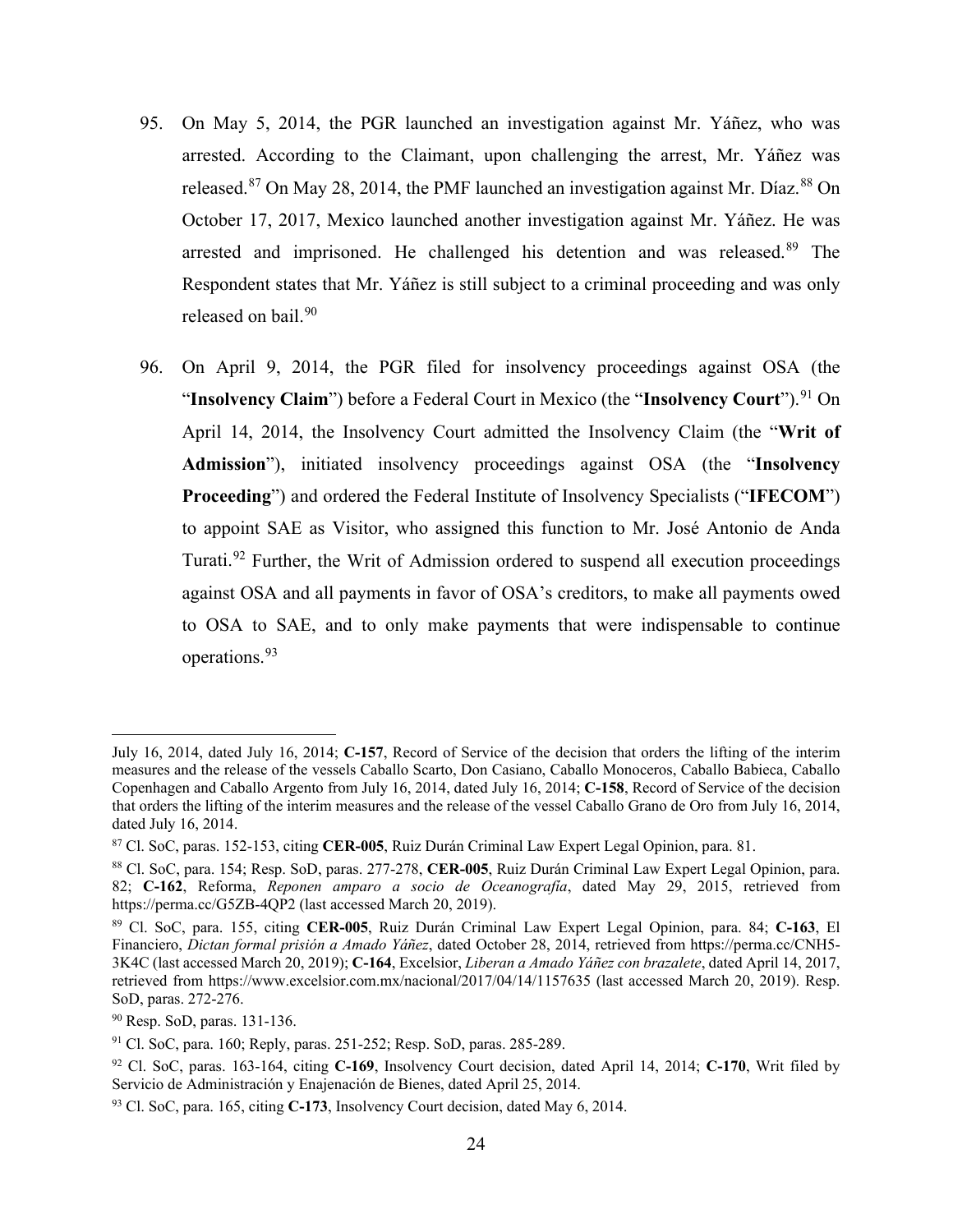- 97. On May 2, 2014, SAE filed a writ with the Insolvency Court requesting to order PEMEX to make payments to SAE instead of the trusts. On May 6, 2014, the Insolvency Court ordered PEMEX to do so (the "**Diversion Order**") and, on May 9, 2014, the Insolvency Court further clarified that the Diversion Order also applied to the Irrevocable Trust. The Order was confirmed on May 16, 2014, after the Claimant's and GOSH's challenge.<sup>[94](#page-31-0)</sup>
- 98. On May 6, 2014, SAE answered the Insolvency Claim on behalf of OSA and confirmed OSA's insolvency.<sup>[95](#page-31-1)</sup> On May 15, 2014, the Insolvency Court ordered SAE to assess OSA's financial condition. On June 5, 2014, SAE filed a report on the financial condition of OSA, and, on the same date, SAE sought interim relief to suspend the effects of the Sanction and allow OSA to enter into new contracts with PEMEX.<sup>[96](#page-31-2)</sup>
- 99. On July 8, 2014, the Insolvency Court decided that OSA was insolvent and ordered IFECOM to appoint SAE as Conciliator.<sup>[97](#page-31-3)</sup> Further, it adopted interim measures requested by SAE, such as the suspension of the effects of the Sanction, the suspension of Contractual Penalties by the State-owned company, and the return of the Contractual Penalties of February 28, 2014.<sup>[98](#page-31-4)</sup> The Claimant states that at this point, OSA could no longer qualify for PEMEX's contracts due to its failure to meet the requirements.<sup>[99](#page-31-5)</sup>
- 100. On August 15, 2014, the Insolvency Court decided that PEMEX could not rescind its contracts with OSA, including the GOSH and SMP Service Contracts.[100](#page-31-6) The Claimant had previously been in contact with PEMEX to assign the GOSH contracts from OSA to

<span id="page-31-0"></span><sup>94</sup> Cl. SoC, paras. 168-170, citing **C-175**, Insolvency Court decision, dated May 6, 2014; **C-176**, Writ by Pemex, dated May 8, 2014; **C-177**, Insolvency Court decision, dated May 9, 2014, pp. 3-4; **C-178**, Writ filed by Invex, dated May 15, 2014; W.S. Seow, para. 29; **C-179**, Insolvency Court decision, dated May 16, 2014; **C-180**, 14th Court in Civil Matters for the 10th Circuit decision, dated June 3, 2015.

<span id="page-31-1"></span><sup>95</sup> Cl. SoC, para. 180, citing **C-181**, Writ filed by Servicio de Administración y Enajenación de Bienes, dated May 6, 2014; **C-182**, Insolvency Court decision, dated July 8, 2014, p. 24.

<span id="page-31-2"></span><sup>96</sup> Cl. SoC, para. 181, citing **C-183**, Report subscribed by José Antonio de Anda Turati on Oceanografía, S.A. de C.V.'s financial situation, dated June 5, 2014; **C-184**, Writ filed by Servicio de Administración y Enajenación de Bienes, dated June 26, 2014, p. 2.

<span id="page-31-3"></span><sup>97</sup> Cl. SoC, para. 183, citing **C-182**, Insolvency Court decision, dated July 8, 2014. Resp. SoD, paras. 312-313.

<span id="page-31-4"></span><sup>98</sup> Cl. SoC, paras. 181, 186, citing **C-182**, Insolvency Court decision, dated July 8, 2014, pp. 33-35.

<span id="page-31-5"></span><sup>99</sup> Cl. SoC, para. 187, citing **C-130**, Email from J. Phang to G. Seow et al., dated July 18, 2014.

<span id="page-31-6"></span><sup>100</sup> Cl. SoC, para. 194, citing **C-191**, Writ filed by Servicio de Administración y Enajenación de Bienes, dated June 27, 2014; **C-192**, Insolvency Court decision, dated August 15, 2014.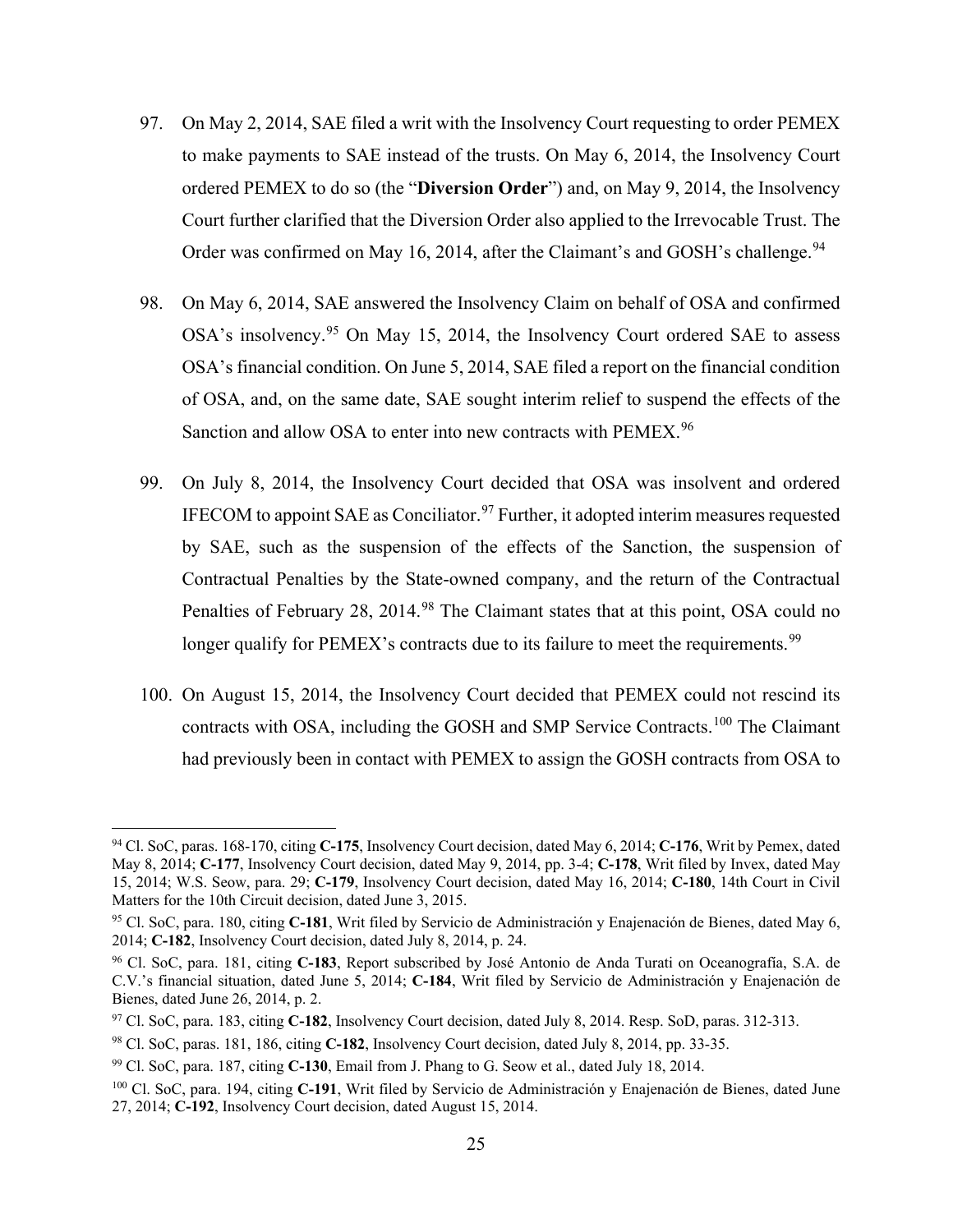GOSH, and SAE had conveyed that it would cancel the contracts in exchange for a haircut to the debt of POSH Group and a higher commission for OSA.<sup>[101](#page-32-1)</sup>

- 101. On October 23, 2014, the Insolvency Court decided the degree of priority and order of payment of OSA's creditors. The Claimant's Subsidiaries were classified as ordinary creditors, which the Subsidiaries appealed unsuccessfully.[102](#page-32-2)
- 102. From February 25, 2015, to August 7, 2017, the Subsidiaries sold the GOSH's Vessels and the SMP Vessels. Thus the loans granted by the Claimant to GOSH, HONESTO, and HERMOSA were terminated.<sup>[103](#page-32-3)</sup>
- 103. On August 8, 2016, the Insolvency Court declared OSA's bankruptcy.[104](#page-32-4) From May 18, 2015 to January 12, 2018, the Insolvency Court approved three restructuring agreements, which were all appealed with the last one pending resolution.<sup>[105](#page-32-5)</sup> The Claimant's Subsidiaries withdrew their claims, according to the Claimant due to the missing expectations to recover anything in the Insolvency Proceeding.<sup>[106](#page-32-6)</sup>
- 104. On June 20, 2017, the Insolvency Court issued a decree informing that PGR had lifted OSA's seizure on June 15, 2017.<sup>[107](#page-32-7)</sup>

#### <span id="page-32-0"></span>**IV.REQUEST FOR RELIEF**

105. The Claimant has requested that the Tribunal:

<span id="page-32-1"></span><sup>101</sup> Cl. SoC, paras. 190-192, citing **C-186**, Email from G. Seow to G. Yeoh, dated March 19, 2014; **C-188**, Email from J. Phang to G. Seow et al., dated August 20, 2014.

<span id="page-32-2"></span><sup>102</sup> Cl. SoC, para. 204, citing **C-165**, Judgment on Recognition of Credits, dated October 23, 2014, pp. 32-39. Resp. SoD, paras. 319-321.

<span id="page-32-3"></span><sup>103</sup> Cl. SoC, paras. 227-231.

<span id="page-32-4"></span><sup>104</sup> Cl. SoC, para. 209, citing **C-204**, Insolvency Court Decision, dated August 8, 2016. Resp. SoD, para. 332.

<span id="page-32-5"></span><sup>105</sup> Cl. SoC, paras. 207-210; Resp. SoD, paras. 324-331, citing **C-200**, Insolvency Court Decision, dated May 18, 2015; **C-202**, Insolvency Court Decision, dated January 26, 2016; **C-207**, Insolvency Court decision, dated January 12, 2018.

<span id="page-32-6"></span><sup>106</sup> Cl. SoC, para. 211.

<span id="page-32-7"></span><sup>107</sup> Cl. SoC, para. 209, citing **C-205**, Writ filed by PGR informing lifting seizure of OSA, dated June 16, 2017. Resp. SoD, para. 266.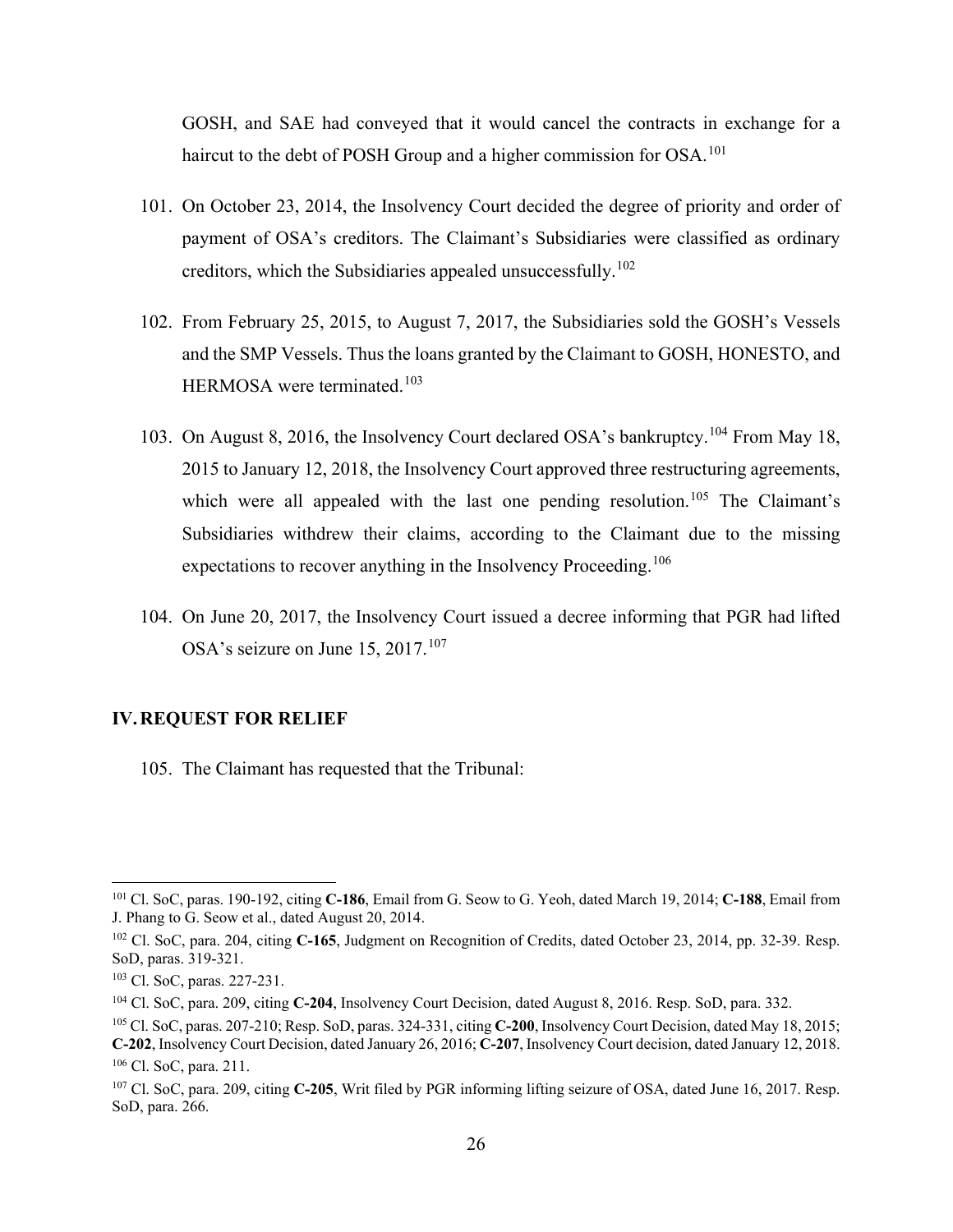*a) "DECLARE that Mexico has breached the Treaty and international law, and in particular that:* 

- *(i) Mexico unlawfully expropriated POSH's and the Subsidiaries' Investment in violation of Article 6 of the Treaty.*
- *(ii) Mexico failed to accord fair and equitable treatment to POSH and the Subsidiaries in violation of Article 4 of the Treaty.*
- *(iii) Mexico failed to provide full protection and security to POSH's and the Subsidiaries' Investment.*

*(b) In due course and on the basis of the arguments and evidence to be submitted in the valuation phase of this arbitration:* 

- *(i) ORDER Mexico to compensate POSH for its losses resulting from Mexico's breaches of the Treaty and international law for an amount of USD\$ 159,273,886 as of May 16, 2014 plus interest until payment at a commercially reasonable rate, compounded annually;*
- *(ii) ORDER Mexico to compensate GOSH for its losses resulting from Mexico's breaches of the Treaty and international law for an amount of USD\$ 67,852,142 as of May 16, 2014 plus interest until payment at a commercially reasonable rate, compounded annually;*
- *(iii) ORDER Mexico to compensate PFSM for its losses resulting from Mexico's breaches of the Treaty and international law for an amount of USD\$ 10,211 as of May 16, 2014 plus interest until payment at a commercially reasonable rate, compounded annually;*
- *(iv) DECLARE that: (a) the award of damages and interest be made net of all Mexican taxes; and (b) Mexico may not deduct taxes in respect of the payment of the award of damages and interest;*
- *(v) AWARD such other relief as the Tribunal considers appropriate; and*
- *(vi) ORDER Mexico to pay all of the costs and expenses of these arbitration proceedings.*"[108](#page-33-0)

<span id="page-33-0"></span><sup>108</sup> Reply, para. 646.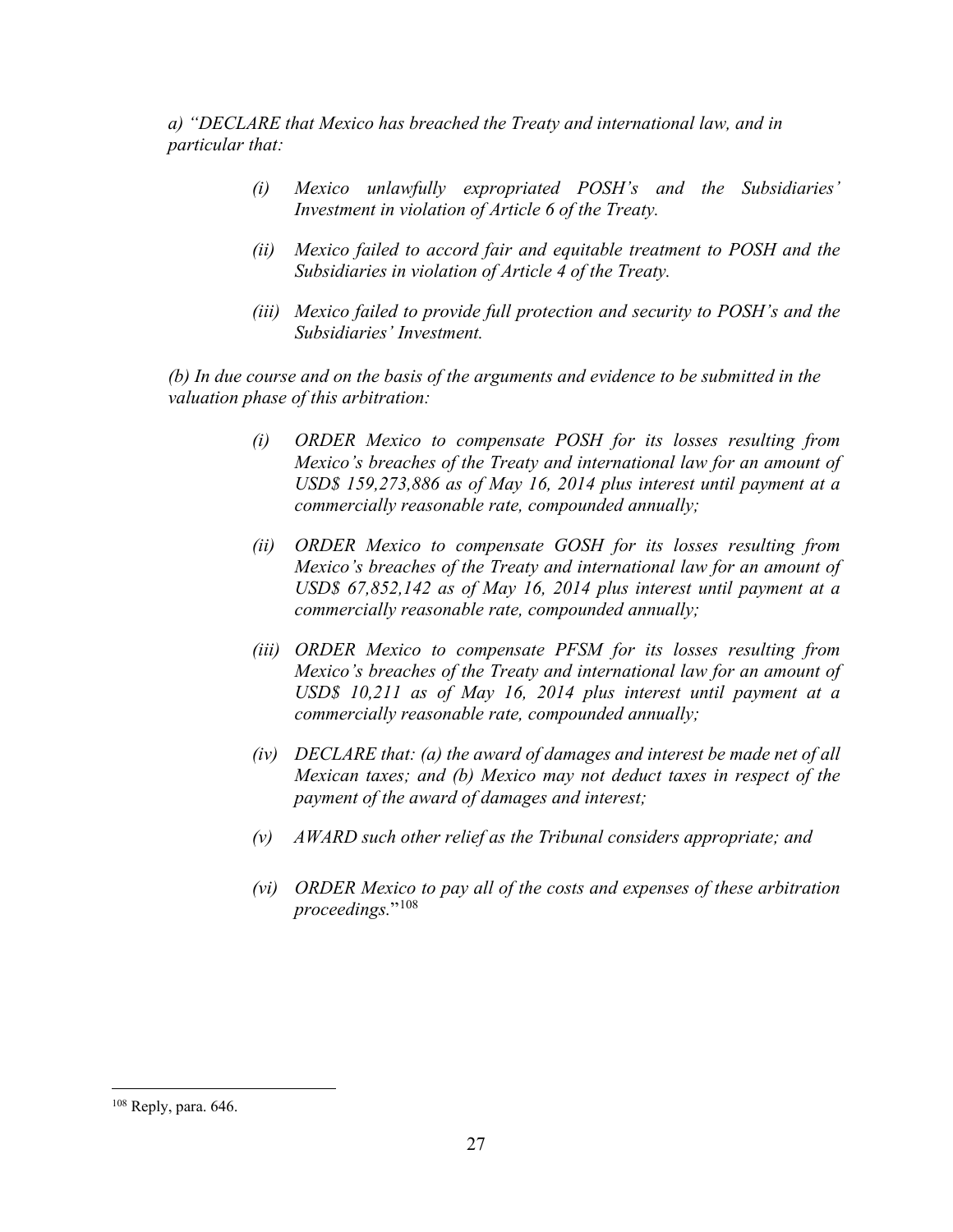### 106. The Respondent has requested that the Tribunal:

- *(i)* "*Dismiss entirely Claimant's claims, because the Tribunal does not have jurisdiction to rule POSH's claims or because the Tribunal does not have jurisdiction over one or more claims as they lack merits;*
- *(ii) Order Claimant that pays Respondent for the costs that it has expended in this arbitration, including legal fees, travel fees that the legal team and experts had to make, and the fees paid by Mexico to the Tribunal;*
- *(iii) Any other costs that Respondent may ask for during this arbitration and that the Tribunal considers appropriate.*"[109](#page-34-2)

## <span id="page-34-0"></span>**V. OBJECTIONS TO THE TRIBUNAL'S JURISDICTION**

## <span id="page-34-1"></span>**A. SUMMARY OF THE PARTIES' ARGUMENTS**

107. According to the Claimant, Mexico engaged in an arbitrary campaign against OSA which ultimately resulted in the destruction of its investment in Mexico. It is also the Claimant's view that by and large Mexico has not refuted that Mexico: (i) launched and vigorously pursued a multi-front, politically motivated campaign against OSA, (ii) unlawfully destroyed OSA's liquidity and viability ("**the Unlawful Sanction**"), (iii) launched an unsupported criminal investigation against OSA for alleged money laundering ("**the UIF Complaint**"), (iv) unlawfully seized all of OSA's assets and took control over OSA ("**the Seizure Order**'), and (v) unlawfully seized the ten vessels owned by POSH's Subsidiaries ("**the Detention Order**"). The Claimant further asserts that (vi) the Unlawful Sanction drove OSA into insolvency ("**the Insolvency Proceeding**"), (vii) the Isolated Decision was an arbitrary ex-post attempt to justify the Diversion Order ("**the Isolated Decision**"), (viii) that the actions unreasonably and arbitrarily prevented POSH's Subsidiaries from contracting directly with PEMEX, and (ix) SAE created conflicts of interest, appropriated OSA's funds and never accounted for them, acted in a non-transparent manner, and forced OSA to give the government a release from any liability.

<span id="page-34-2"></span><sup>109</sup> Rejoinder, para. 557.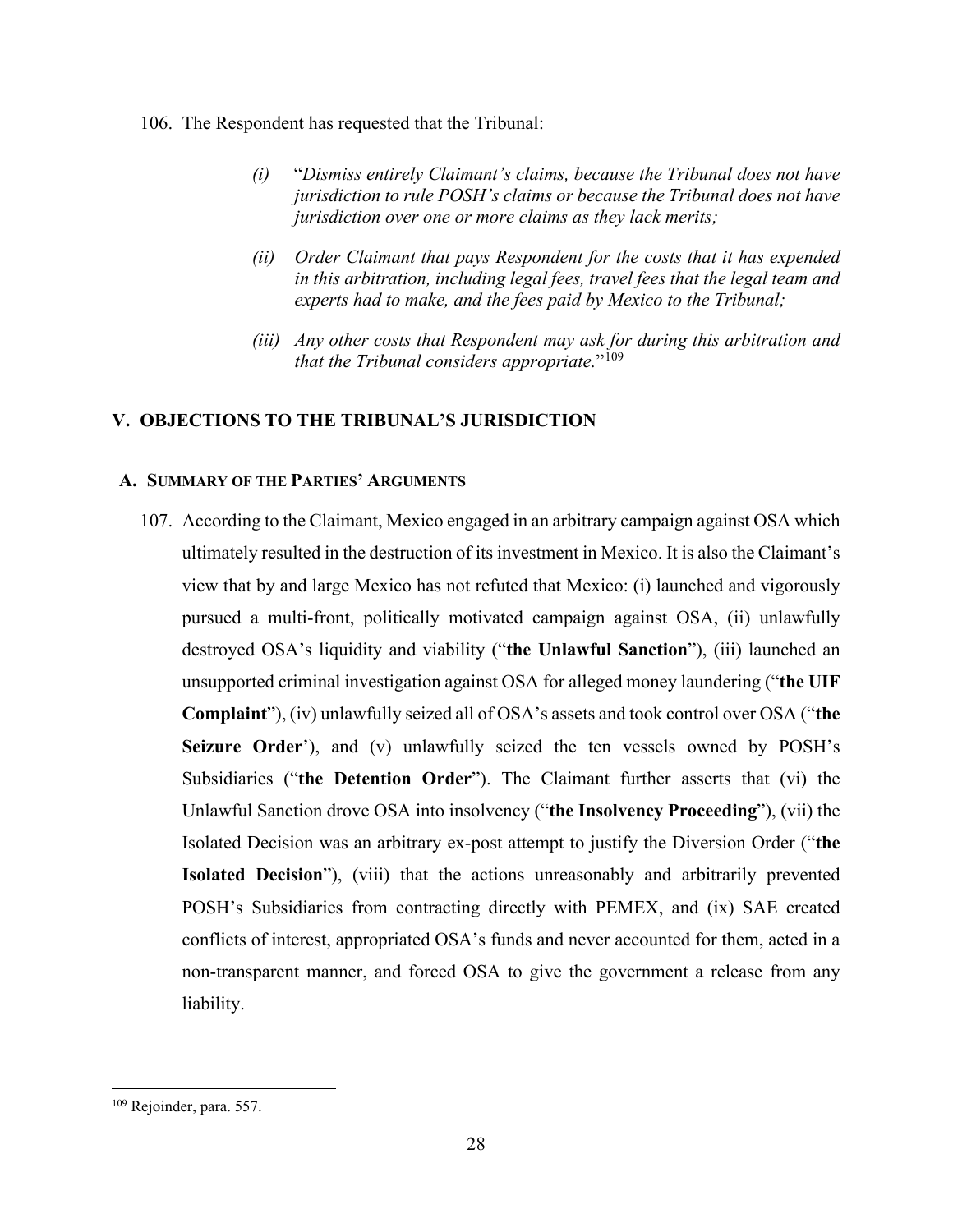- 108. In its SoD the Respondent has argued that: "*i) the Tribunal lacks jurisdiction* ratione personae *and* ratione materiae *because the Claimant has failed to establish a proximate legal causal link between the investor/alleged investments and the alleged measures under the APPRI and the general principles of international law; ii) the Tribunal lacks jurisdiction* ratione materiae *because there were no investments and, to the extent that there were, the investments were made in contravention of the provisions of Mexican law; and (iii) the Tribunal lacks jurisdiction* ratione temporis*, as certain alleged measures are time-barred*."[110](#page-35-0)
- 109. The Respondent explains that the Tribunal has no jurisdiction *ratione personae* and *ratione materiae* because the Claimant cannot speak for OSA and the governmental measures were not directed at it. The Claimant was affected only indirectly and incidentally because of its decision to conduct business with OSA. The Claimant was "*on [the] distant periphery of OSA's economic activities and, therefore, on the distant periphery of the alleged measures, acts and omissions.*"[111](#page-35-1)
- 110. The Respondent argues that POSH confuses its claims with claims that OSA might make, but "*[n]either POSH nor its Subsidiaries can bring a claim based on allegations of how OSA was treated by Pemex or the Mexican government.*"[112](#page-35-2) The Respondent argues that this confusion extends to the expropriation claim: "*[t]he procurement law sanction, the insolvency proceedings and the criminal investigation were related to OSA, not POSH or its Subsidiaries. OSA is not a POSH investment and, therefore, it cannot have been 'taken' or 'expropriated' from POSH.*"[113](#page-35-3)
- 111. Similarly, the Respondent argues in respect of the claim of unfair and inequitable treatment: "*[r]ather than identifying the treatment of its investments (the Subsidiaries) by the Respondent, the Claimant bases its claim of a denial of fair and equitable treatment on actions involving OSA, a Mexican company which is not a POSH*

<span id="page-35-0"></span><sup>110</sup> Resp. SoD, para. 12.

<span id="page-35-1"></span><sup>111</sup> Id., para. 507.

<span id="page-35-2"></span><sup>112</sup> Id., para. 517.

<span id="page-35-3"></span><sup>113</sup> Id., para. 523.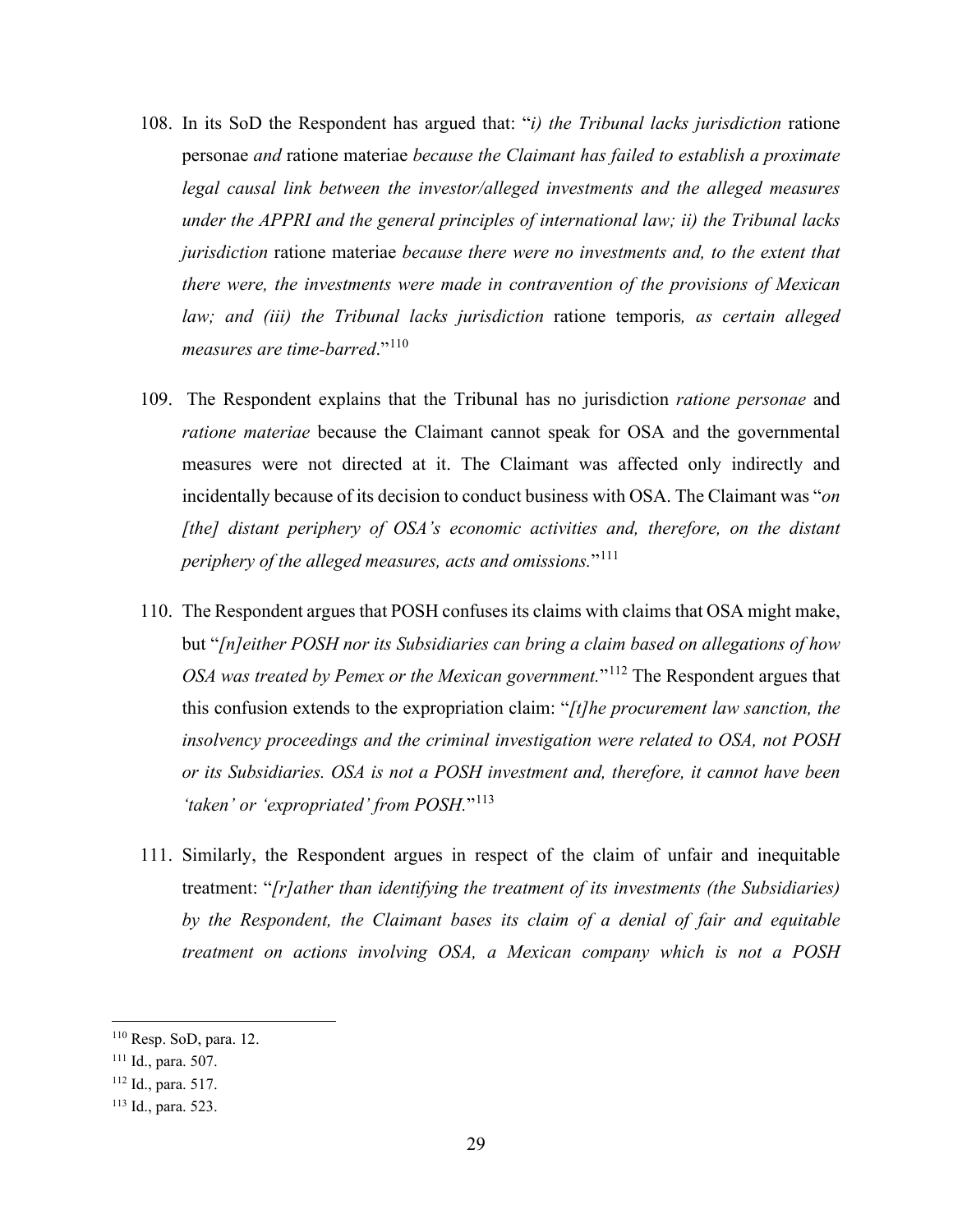*investment.*"[114](#page-36-0) The argument of lack of a causal link is repeated in the context of the Claimant's allegations of denial of full protection and security to OSA. They all refer to the treatment of OSA not to the Respondent's treatment of the Claimant's investment.

- 112. It is the Respondent's contention that the Claimant does not have investments covered by the APPRI because it lacks ownership of the Subsidiaries, and the alleged *de facto* control violated Mexican law. According to the Respondent, "*[b]ecause Claimant has conceded that it intentionally evaded this requirement, the Tribunal lacks jurisdiction*  ratione materiae*; alternatively, the claim should be viewed as inadmissible because of the Claimant's bad faith.*"[115](#page-36-1)
- 113. The Respondent affirms that the Claimant has failed to prove that "*the availability of vessels, the contracts with OSA and OSA's ability to contract with PEMEX*" are covered investments under the APPRI; it is the Claimant's burden to prove that its alleged investments are covered under the protection of the APPRI.
- 114. As regards the objection *ratione temporis* the Respondent maintains that the three-year limit in Article 11(8) is a jurisdictional matter. The Respondent relies on the two-step test analysis of the *Rusoro* tribunal: "*[f]irst, it assessed whether the claimant (i.e., Rusoro) was aware of the existence of the alleged measures and their consequences for the alleged investments before the 'cut-off date' (3 years prior to Rusoro's Request for Arbitration). Second, it determined the impact of such knowledge for the 'investor-State' claims of the claimant.*"[116](#page-36-2)
- 115. The Respondent applies the *Rusoro* test to the instant case. It lists first the measures identified by the Claimant that were adopted before the deadline of May 4, 2014 and then affirms that the measures so listed and any others taken before the said deadline are outside the jurisdiction of the Tribunal.

<span id="page-36-0"></span><sup>114</sup> Id., para. 527.

<span id="page-36-1"></span><sup>115</sup> Id., para. 542.

<span id="page-36-2"></span><sup>116</sup> Id., para. 557, emphasis omitted.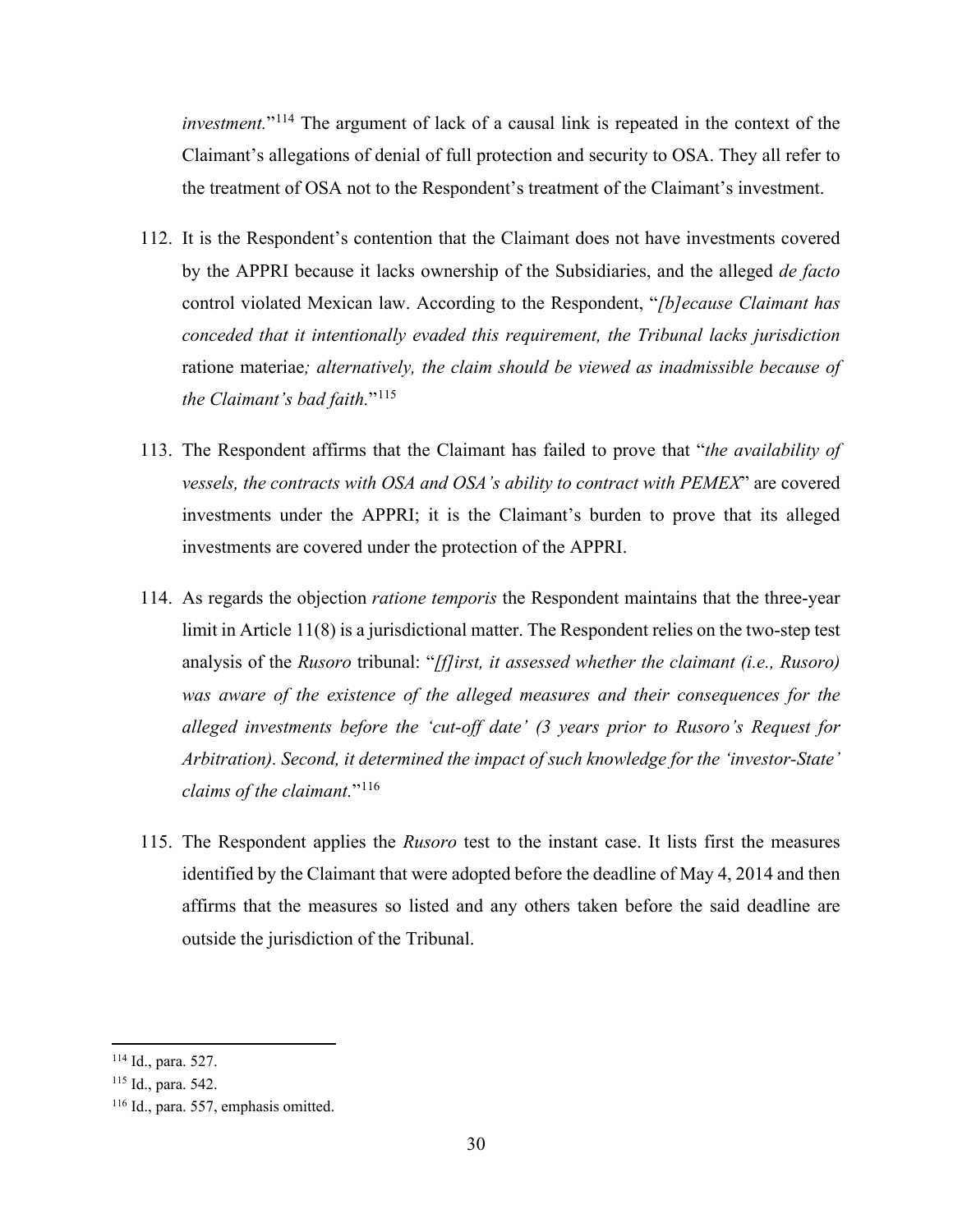- 116. In its Reply, the Claimant questions whether the Respondent has discharged its burden "*to prove the factual and legal assertions on which its admissibility and jurisdictional objections are based*."[117](#page-37-0) First, the Claimant asserts that there is no rule that only majority owned assets constitute covered investments. According to the Claimant, it is entitled to submit a claim on its own behalf irrespective of the proportion of ownership in the Subsidiaries. The Claimant also asserts that, under Article 11(2) of the Treaty, it is entitled to file a claim on behalf of local subsidiaries that it directly or indirectly owns or controls. The Claimant re-affirms that, under international law, *"the word 'control' includes both legal and de facto control.*"[118](#page-37-1)
- 117. The Claimant refutes that its *de facto* control over the Subsidiaries violated Mexican law. Based on expert advice, the Claimant argues that "*[o]wning vessels and bareboat chartering them in exchange for a rate or providing technical or crew management services do not qualify as 'commercial exploitation of vessels' for the purposes of the FIL*".<sup>[119](#page-37-2)</sup> The Claimant notes that the Respondent has failed to produce any evidence to rebut the Claimant's expert report.
- 118. According to the Claimant, the Respondent has taken out of context its explanation in the SoC that "*the investment made by POSH and its Subsidiaries relied on three essential pillars: the availability of vessels, the contracts with OSA and OSA's ability to contract*  with PEMEX."<sup>[120](#page-37-3)</sup> These pillars are not characterized in the SoC as investments but as premises for the investment to succeed. The Claimant affirms that "*at a minimum, Claimant's equity and debt investments in the Subsidiaries are covered investments under the Treaty*."[121](#page-37-4)
- 119. The Claimant argues that the attempts to import a proximate cause requirement for jurisdiction is misplaced and incorrect. According to the Claimant, "*the general principle of causation requires a causal link between the State's* wrongful act *and the* damages

<span id="page-37-0"></span> $117$  Reply, para. 360.

<span id="page-37-1"></span><sup>118</sup> Id., para. 370.

<span id="page-37-2"></span><sup>119</sup> Id., para. 375.

<span id="page-37-3"></span> $120$  Id., para. 379, emphasis in the original.

<span id="page-37-4"></span><sup>121</sup> Id., para. 378.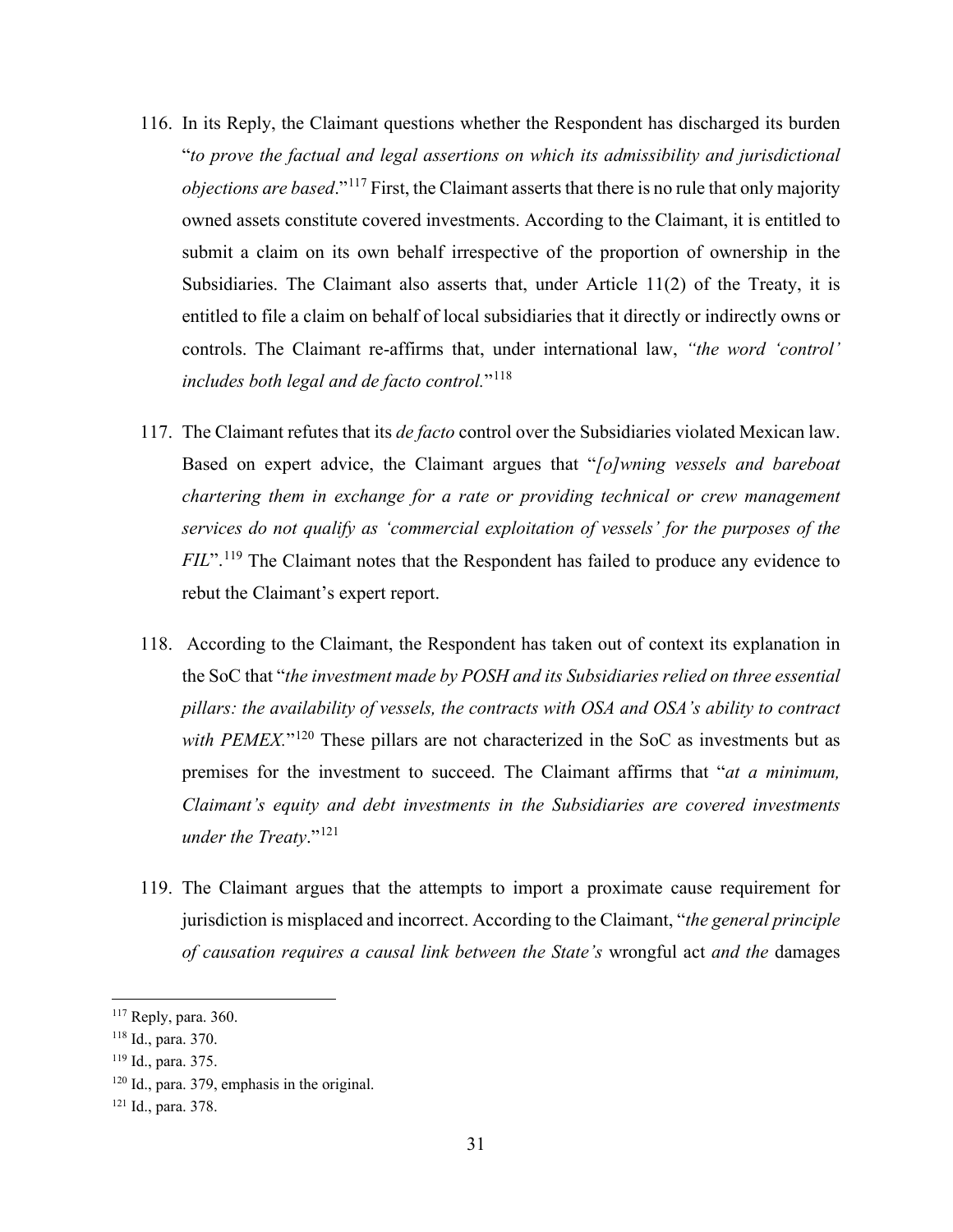*incurred by the investor. This is a merits issue unrelated to the Treaty jurisdictional boundaries*...<sup>"[122](#page-38-0)</sup> The Claimant criticizes the Respondent's reliance on NAFTA cases and the requirement of "*relating to*" in Article 1101(1). The Claimant affirms that "*NAFTA decisions have established that the 'relating to' requirement is easily satisfied. The requirement is met where the disputed measure 'affects' the investor or its investments, and it does not mandate a 'legally significant connection' between the disputed measure and the investment.*"[123](#page-38-1)

- 120. In any case, the Claimant states that, even if the jurisdiction of the Tribunal were subject to a proximate cause requirement, such requirement would be satisfied here. The Claimant points out that the measures were not measures of general application, as they were in the case of *Methanex*, but "*specifically targeted OSA and its commercial partners, including POSH and the Subsidiaries, and they directly and irreparably impacted POSH and the Investment*."[124](#page-38-2)
- 121. As regards the *ratione temporis* objection based on Article 11(8) of the Treaty, the Claimant asserts that compliance with a statute of limitations is a requirement pertaining to admissibility rather than jurisdiction. Whether it is considered one or the other Article 11(8) is not a barrier to any of the POSH's claims because Mexico's measures constituted a composite act.
- 122. The Claimant asserts that the Respondent misrepresented the approach suggested in *Rusoro* and, "*[u]nlike the measures that the* Rusoro *tribunal assessed separately, all of Mexico's Measures had the same target, namely, OSA's financial viability, management, or assets- or those of its business partners- and all of them aimed in the same direction, against OSA*." [125](#page-38-3)
- 123. The Respondent in the Rejoinder insists that the "*Claimant, in selectively quoting scholarship on jurisdiction and admissibility, conveniently ignores that investment treaty*

<span id="page-38-0"></span><sup>122</sup> Id., para. 388, emphasis in the original.

<span id="page-38-1"></span><sup>123</sup> Id., para. 391.

<span id="page-38-2"></span><sup>124</sup> Id., para. 398.

<span id="page-38-3"></span><sup>125</sup> Id., para. 425.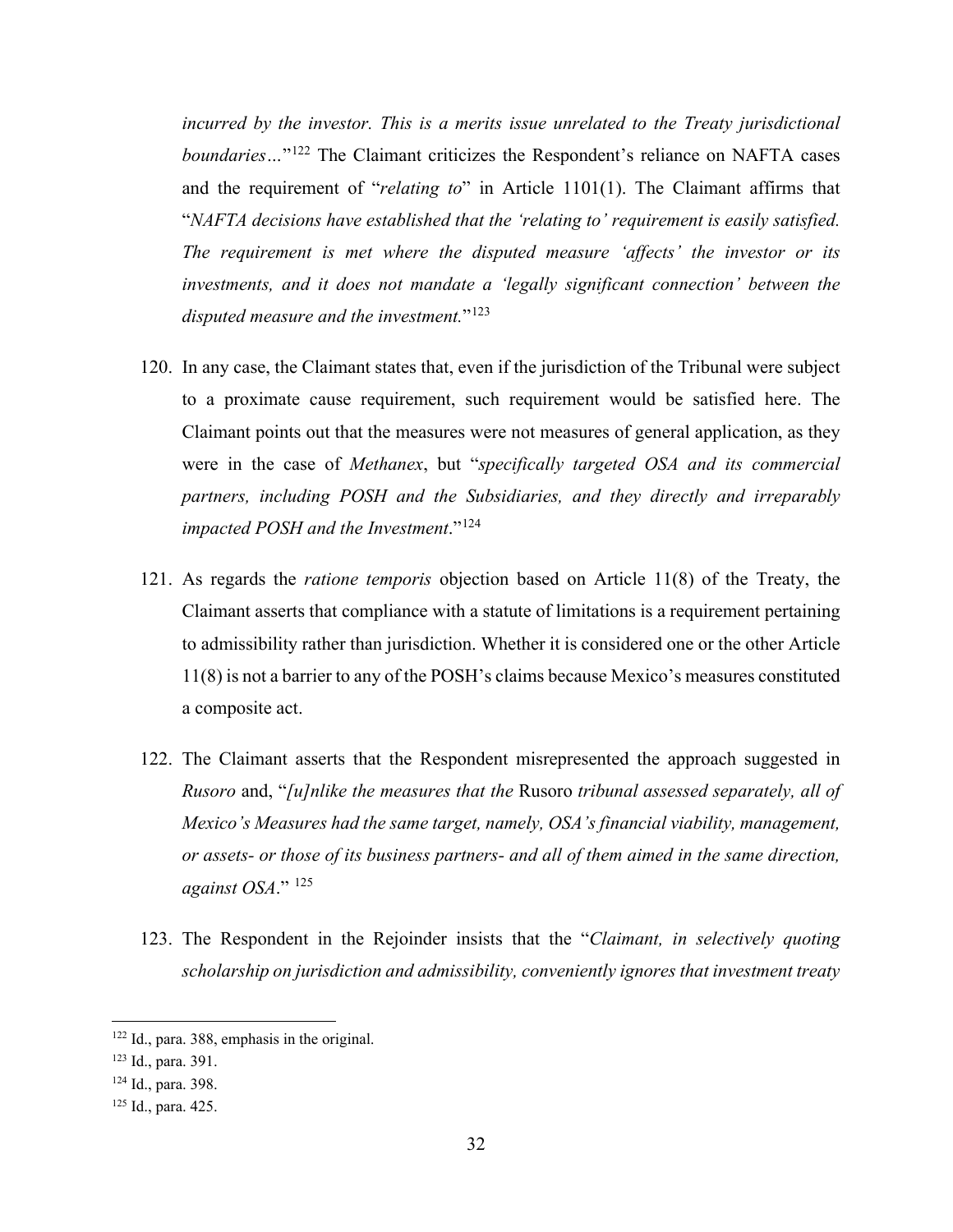*tribunals routinely consider the time bar as a preliminary jurisdictional issue that precedes any decision on the merits.*"[126](#page-39-0) Based on Article 11(8) of the Treaty, the Respondent reasserts that "*any alleged measures taken before May 4, 2014, must be time barred, and this is a question of jurisdiction, not of arbitrability.*"[127](#page-39-1)

- 124. The Respondent insists in its argument that the Tribunal lacks jurisdiction *ratione materiae* because the Investment must be compliant with domestic law. The Respondent contends that "*the record here provides substantial evidence that the Claimant structured its investment to give the false appearance that the Subsidiaries were in compliance with the 49% foreign ownership cap established by the FIL*."[128](#page-39-2)
- 125. The Respondent re-asserts the lack of jurisdiction of the Tribunal *ratione personae*. According to the Respondent, "*the Claimant can allege no material actions taken by a governmental authority specifically in relation to GOSH or its Subsidiaries. Rather, the foundation of its claim is to pretend that it can complain about the treatment of OSA – a Mexican company wholly unrelated to the Claimant and that itself does not share the Claimant's view of its treatment.*"<sup>[129](#page-39-3)</sup> The Claimant lacks standing to bring claims for alleged injuries to the purported pillars of the Investment.
- 126. The Respondent affirms that "*the Claimant had no property interest whatsoever in OSA or OSA's 'ability to contract with Pemex*.'" The Tribunal lacks jurisdiction over claims based on the treatment of OSA as well as OSA's contracts with Pemex and OSA's ability to contract with Pemex in the future, as those are not investments of the Claimant for which it could have standing. Further, the Claimant has not shown how "'*availability of vessels*" or its subsidiaries' services contracts with OSA are covered investments under the APPRI"<sup>130</sup>.

<span id="page-39-0"></span><sup>126</sup> Rejoinder, para. 291.

<span id="page-39-1"></span><sup>127</sup> Id., para. 294.

<span id="page-39-2"></span><sup>128</sup> Id., para. 326.

<span id="page-39-3"></span><sup>129</sup> Id., para. 328.

<span id="page-39-4"></span><sup>130</sup> Id., para. 330.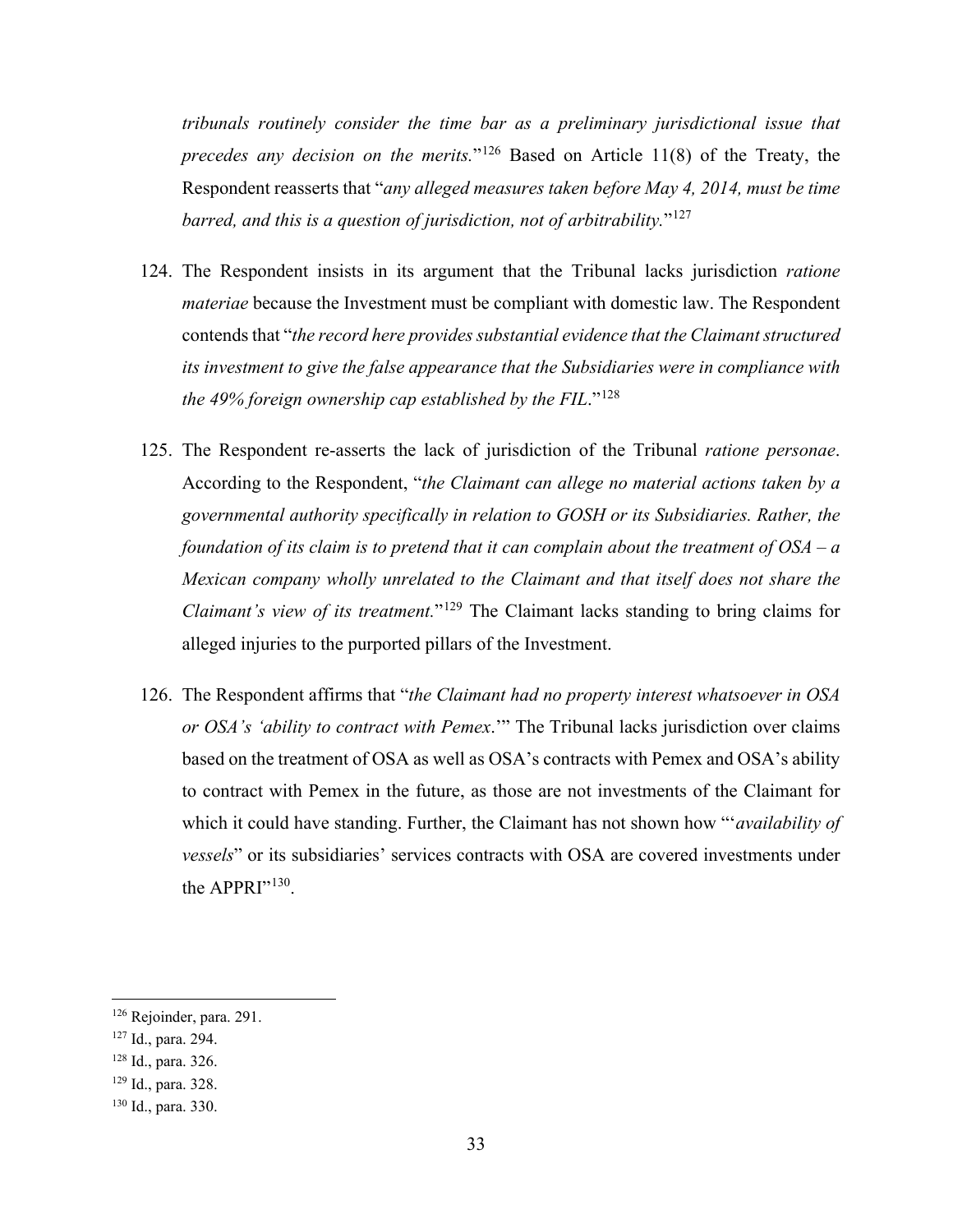127. The Respondent addresses the Claimant's criticism that it has tried to invent a jurisdictional requirement of immediate or proximate causation. The Respondent recalls that investor-state arbitration tribunals are not courts of general jurisdiction and their powers are limited to the consent given by the State. The Respondent finds relevant the reasoning of the *Methanex* tribunal rejecting the argument that "*relating to*" meant "*affecting*" because, "First, like NAFTA Article 1101(1), which the *Methanex* tribunal acknowledged to be a provision relevant to its jurisdiction, Article 11(1) and (2) of the APPRI prescribe thresholds to arbitration that similarly relate to this Tribunal's jurisdiction. Second, like NAFTA Article 1101(1), the thresholds for arbitration in Article 11(1) and (2) of the APPRI must be interpreted in a manner that confers upon them "*significance*". Third, the phrase "*by reason of, or arising out of*" in Article 11(1) and (2) of the APPRI is at least as strict as the term "*relating to*" in NAFTA Article 1101(1), if not stricter. Thus, as in *Methane*x, it is not enough to interpret this phrase to mean "*affecting*", which is exactly what the Claimant in this arbitration is attempting. The term "*relating to*" has been interpreted to mean "*a close and genuine relationship of ends and means*" and not something that is merely incidental or inadvertent. At the very least, the phrase "*by reason of, or arising out of" imposes a similar threshold. At most, the measures alleged by the Claimant in this arbitration have only an 'incidental' effect on the alleged investments and, therefore, clearly do not meet the threshold*."[131](#page-40-0)

# **B. ASSESSMENT BY THE TRIBUNAL**

# **(1) Preliminary Observations**

128. It bears repeating that OSA is not an investment or investor as defined in the Treaty and the Claimant has no stake of ownership of OSA. The connection with OSA is purely contractual. The task of the Tribunal is to separate those actions of Mexico that are attributable to the Claimant's connection with OSA from acts allegedly taken against the Claimant and the Subsidiaries irrespective of such connection.

<span id="page-40-0"></span><sup>131</sup> Id., para. 340.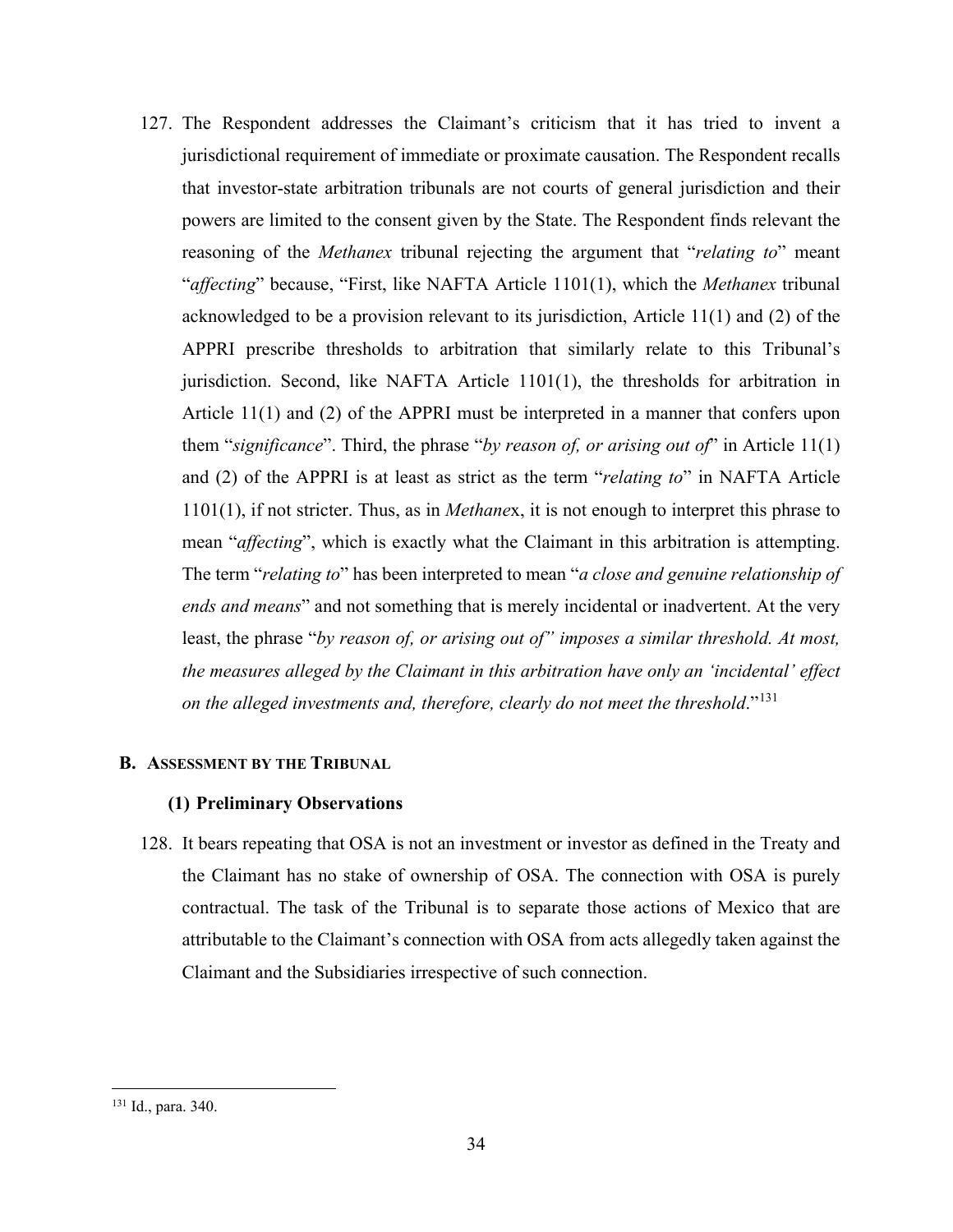- 129. It is notable that the Claimant has failed to address the effect that its connection with OSA might have had on its investment. The Claimant has depicted OSA as a victim of state-sponsored political revenge without addressing a number of OSA's business practices which, as described below, brought them into the sphere of investigations for violations of the laws of Mexico.
- 130. When SFP sanctioned OSA in February 2013, it prompted Banamex to review in house and with PEMEX the factoring facility granted by Banamex to OSA. The United States SEC order to Cease and Desist summarized the findings of this review as follows:

"*Over the period between 2008 and February of 2014, Banamex loaned billions of dollars on the basis of invoices and work estimates – also known as "accounts receivable factoring" in the banking industry – reflecting work performed for Petróleos Mexicanos, S.A. de C.V. ('Pemex') by Oceanografia, S.A. ('OSA'), a Mexican marine services provider for the oil industry in the Gulf of Mexico. However, some of the factored documents received from OSA, amounting to about \$400 million, were fraudulent and included forged signatures. Banamex had deficient internal accounting controls over its accounts receivable factoring program used by OSA, including lacking internal accounting controls necessary to test the authenticity of the factored documents prior to advancing funds to OSA and recording them as accounts receivable. Banamex also lacked internal accounting controls sufficient to identify and respond to red flags that arose during the relationship between Banamex and OSA potentially warning Banamex of the ongoing fraud. Instead, it was not until the Government of Mexico itself accused OSA of failing to post a satisfactory insurance bond and decided to temporarily cease doing new business with OSA in February of 2014, at a time when Banamex had approved funding of over \$600 million dollars to OSA and was still advancing monies to OSA, that Citigroup discovered many of the work estimates were falsified. Banamex's internal accounting controls surrounding the factoring program were not sufficient to allow the earlier detection of OSA's fraud. As a result, Citigroup recorded nearly \$475 million in expenses in its financial statements. In particular, Citigroup adjusted its fourth quarter and full year 2013 financial results downward by the then estimated \$360 million loss and recognized an additional loss of \$113 million in 2014, when Citigroup had determined the full magnitude of the fraud.*"[132](#page-41-0)

<span id="page-41-0"></span><sup>132</sup> **R-024**, SEC Order Cease and Desist Proceedings dated 16 August 2018, Summary, p. 2.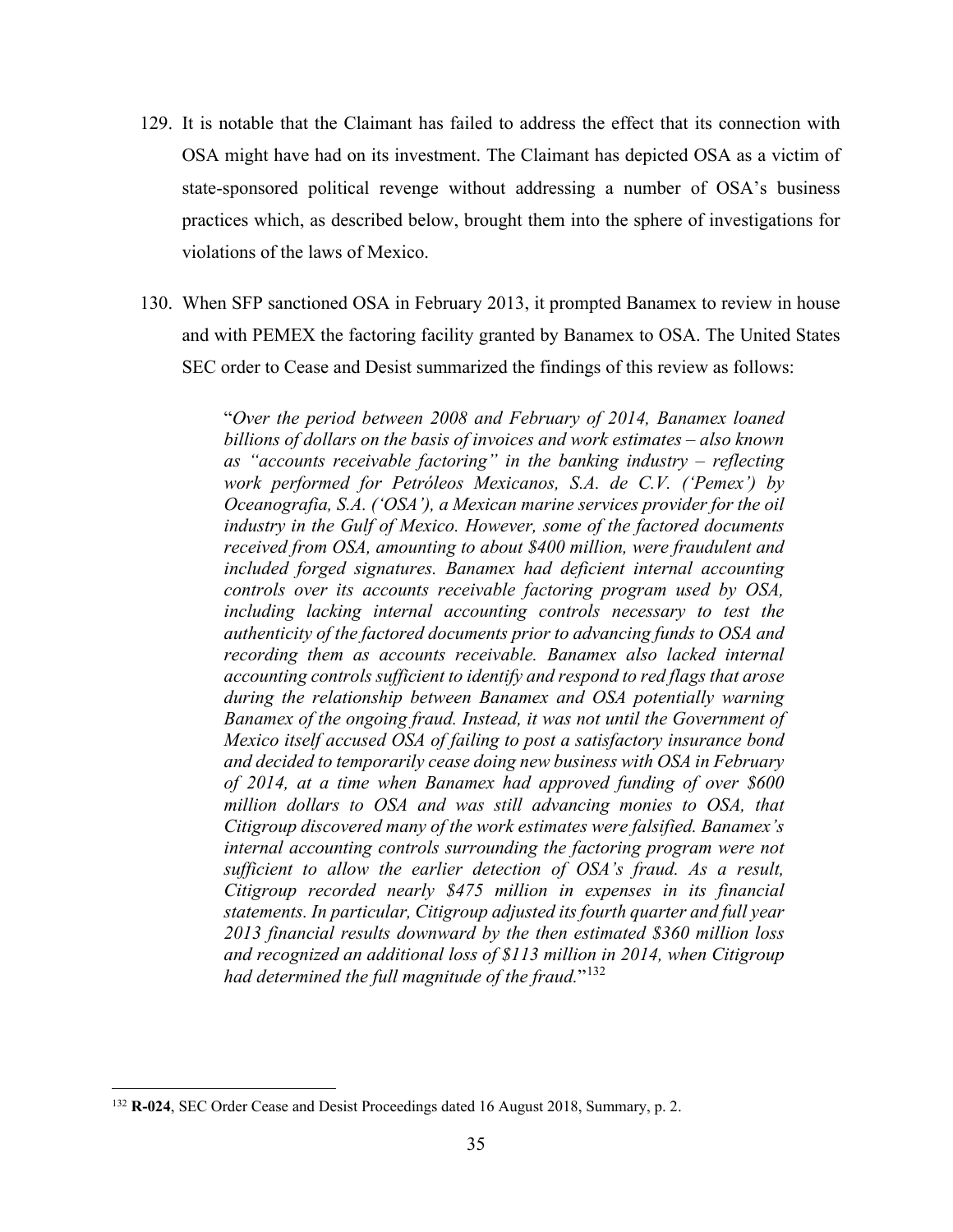- 131. It is instructive to refer to what a Florida court was told about the same scheme by the same law firm that at the time was also representing the Claimant before the Tribunal<sup>133</sup>: "*[o]n February 20, 2014, Pemex confirmed what Citigroup already knew, that Pemex had not signed many of the Pemex work estimates and work estimate authorizations provided by Oceanografía to Citigroup. On approximately February 22, 2014, the CNBV launched a probe into the fraudulent scheme*."<sup>[134](#page-42-1)</sup> The plaintiffs in the Florida case blame Citigroup for the fraudulent scheme and affirm that Citigroup admitted criminal behavior and report that the Mexican Banking Regulator and the Mexican Criminal Authority confirmed that Citigroup was responsible for the fraudulent scheme. The lawsuit mentions that Mr. Yáñez had violated criminal law by submitting forged documents to obtain cash advances from Citigroup. On February 28, 2014, a warrant was issued for his arrest for misappropriating Citigroup's cash advances, which he was supposed to use for paying Oceanografia's vendors, creditors and bondholders. A further arrest warrant was issued on October 28, 2014 for his role in fraudulent cash advances.<sup>[135](#page-42-2)</sup>
- 132. It is also relevant that a similar scheme had been run before by OSA and described in the SEC settlement to show Banamex's inadequate response: "*[t]he response [of Banamex] to publicly available information regarding OSA and its principals was insufficient. Media reports alleged that OSA had defrauded another Mexican bank of more than \$30 million dollars in 2006 under a credit product almost identical to the Program, by submitting fraudulent invoices to obtain financing from that bank, i.e. in the exact manner in which OSA defrauded Banamex. This information was publicized in the media and available to Banamex.*"[136](#page-42-3)

<span id="page-42-0"></span><sup>&</sup>lt;sup>133</sup> The Florida lawsuit was filed on August 23, 2016; the Notice of intent was filed on May 4, 2017; the Statement of Claim was filed on March 20, 2019. Resigned as counsel of the Claimant April 17, 2019 more than two years after filing the Florida lawsuit and a few weeks after filing the Statement of Claim.

<span id="page-42-1"></span><sup>134</sup> **R-022**, Florida case, para. 91.

<span id="page-42-2"></span><sup>&</sup>lt;sup>135</sup> The Respondent has commented: "The plaintiffs in that lawsuit are represented by the law firm Quinn Emmanuel, the same firm that initially represented the Plaintiff in this arbitration. In Respondent's view, the Florida Case lawsuit contradicts the facts argued by the Claimant in this arbitration. For example, in the Florida Case, Plaintiffs claimed that Citigroup conspired with OSA to fraudulently falsify OSA's financial position vis-à-vis the plaintiffs. In this arbitration, the Claimant cites to Citigroup's financial analysis of OSA, which it has characterized as "conclusive evidence of the positive financial condition of OSA." Rejoinder, paras. 38-39.

<span id="page-42-3"></span><sup>136</sup> **R-024**, SEC Order Cease and Desist Proceedings dated 16 August 2018, para. 16.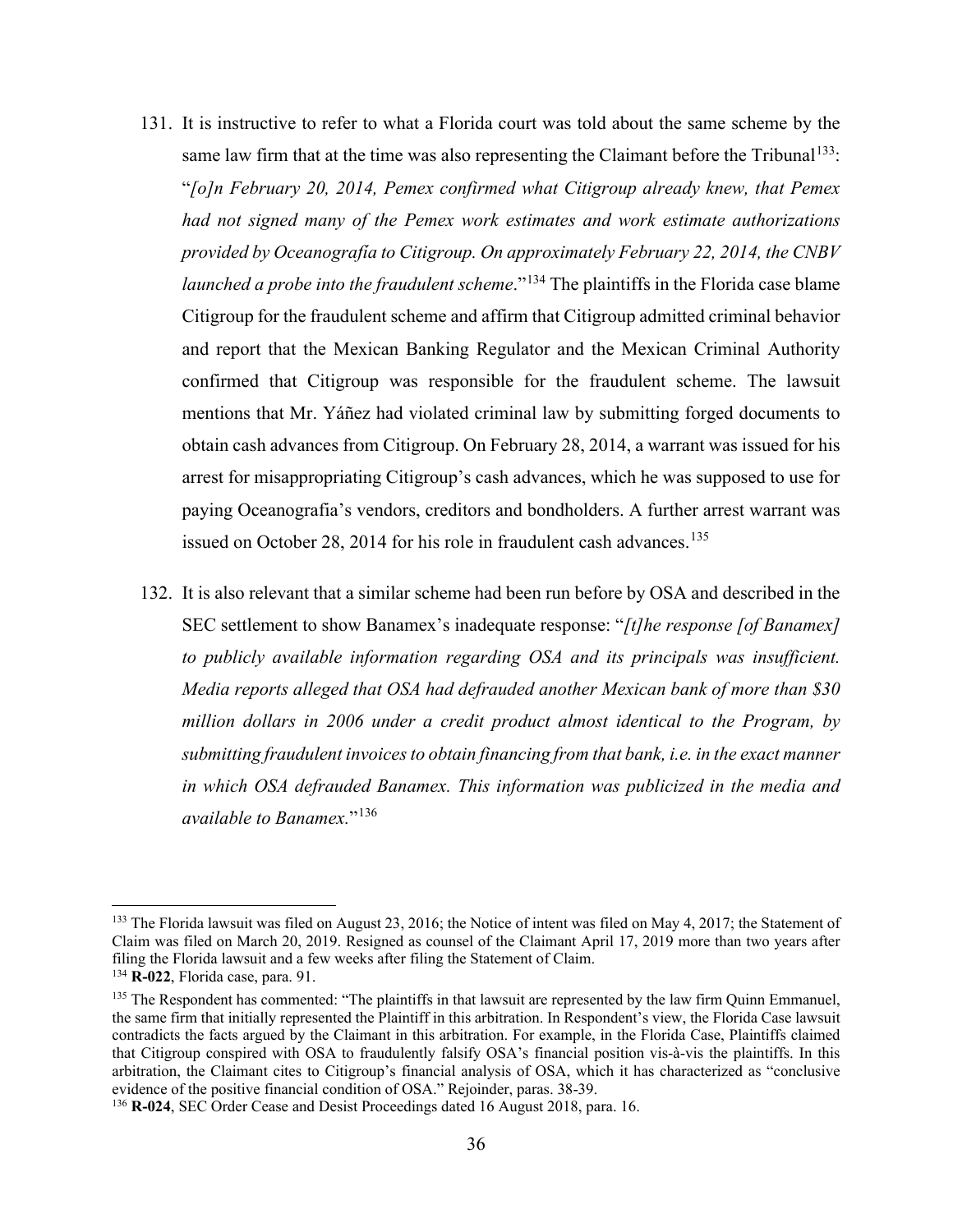133. What appears not to be in issue before this Tribunal is that fraudulent actions occurred, although the question of who may have been responsible for them remains unresolved. The fact that fraudulent behavior occurred is significant, as it makes clear that the Mexican state was entitled – indeed required – to take certain investigatory and other measures to protect the rule of law.

# **(2) The Respondent's Objections**

- 134. The Tribunal will consider the following questions raised by the arguments of the Parties on the objections of the Respondent to the Tribunal's jurisdiction: i) was there an investment?; was the investment legal?; were Mexico's Measures related to the investment?; if the measures were related to the investment, are the claims time-barred? and the question raised by the Claimant of whether the time limitation should be considered as part of the jurisdiction or the merits.
- 135. It will be convenient to recall here when an investor may, according to the Treaty, submit a claim to arbitration under Article 11. In relevant part this provides:

*"1. An investor of a Contracting Party may submit to arbitration a claim that the other Contracting Party has breached an obligation set forth in Chapter II, and that the investor has incurred loss or damage by reason of, or arising out of, that breach.* 

- *2. An investor of a Contracting Party, on behalf of an enterprise legally constituted pursuant to the laws of the other Contracting Party that is a legal person such investor owns or controls, directly or indirectly, may submit to arbitration a claim that the other Contracting Party has breached an obligation set forth in Chapter II, and that the enterprise has incurred loss or damage by reason of, or arising out of, that breach."[…]*
- *8. A dispute may be submitted to arbitration provided that the investor has delivered to the disputing Contracting Party its notice of intent referred to in Article 10 no later than three years from the date that either the investor, or the enterprise of the other Contracting Party that is a legal person that the investor owns or controls, directly or indirectly, first acquired or should have first acquired knowledge of the alleged breach and knowledge that the investor or the enterprise has incurred loss or damage."*[137](#page-43-0)

<span id="page-43-0"></span><sup>137</sup> **CL-1**, Treaty, Article 11.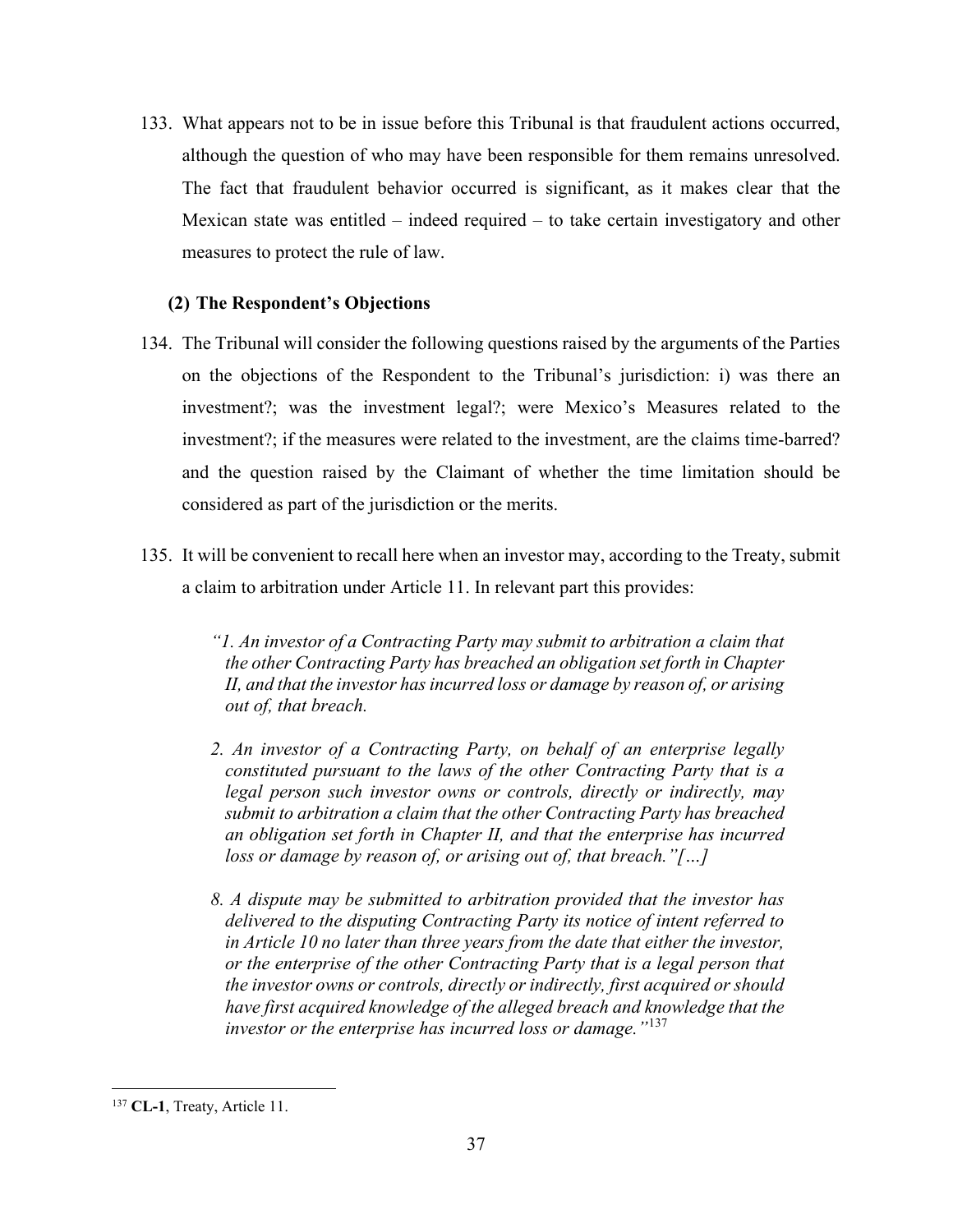# *Was there an investment?*

136. The Treaty defines an investment as:

*"[A]n asset owned or controlled, directly or indirectly by investors of one Contracting Party and established or acquired in accordance with the laws and regulations of the other Contracting Party in whose Area the investment is made, and in particular includes:* 

*(a) an enterprise;* 

*(b) shares, stocks, and other forms of equity participation in an enterprise, or futures, options, and other derivatives;* 

- *(c) bonds, debentures, and other debt securities of an enterprise:* 
	- *(i) where the enterprise is an affiliate of the investor; or*
	- *(ii) where the original maturity of the debt security is at least three years, but does not include a debt security, regardless of original maturity, of a Contracting Party or an entity directly owned and controlled by a Contracting Party;*

*(d) loans to an enterprise:* 

- *(i) where the enterprise is an affiliate of the investor; or*
- *(ii) where the original maturity of the loan is at least three years, but does not include a loan, regardless of original maturity, to a Contracting Party or an entity directly owned and controlled by a Contracting Party;*

*(e) interests arising from the commitment of capital or other resources in the Area of a Contracting Party to economic activity in such Area, such as under:* 

- *(i) contracts involving the presence of an investor's property in the Area of the other Contracting Party, including turnkey or construction contracts, or concessions;*
- *(ii) contracts where remuneration depends substantially on the production, revenues or profits of an enterprise; or*
- *(iii) licenses, authorizations, permits, and similar instruments;*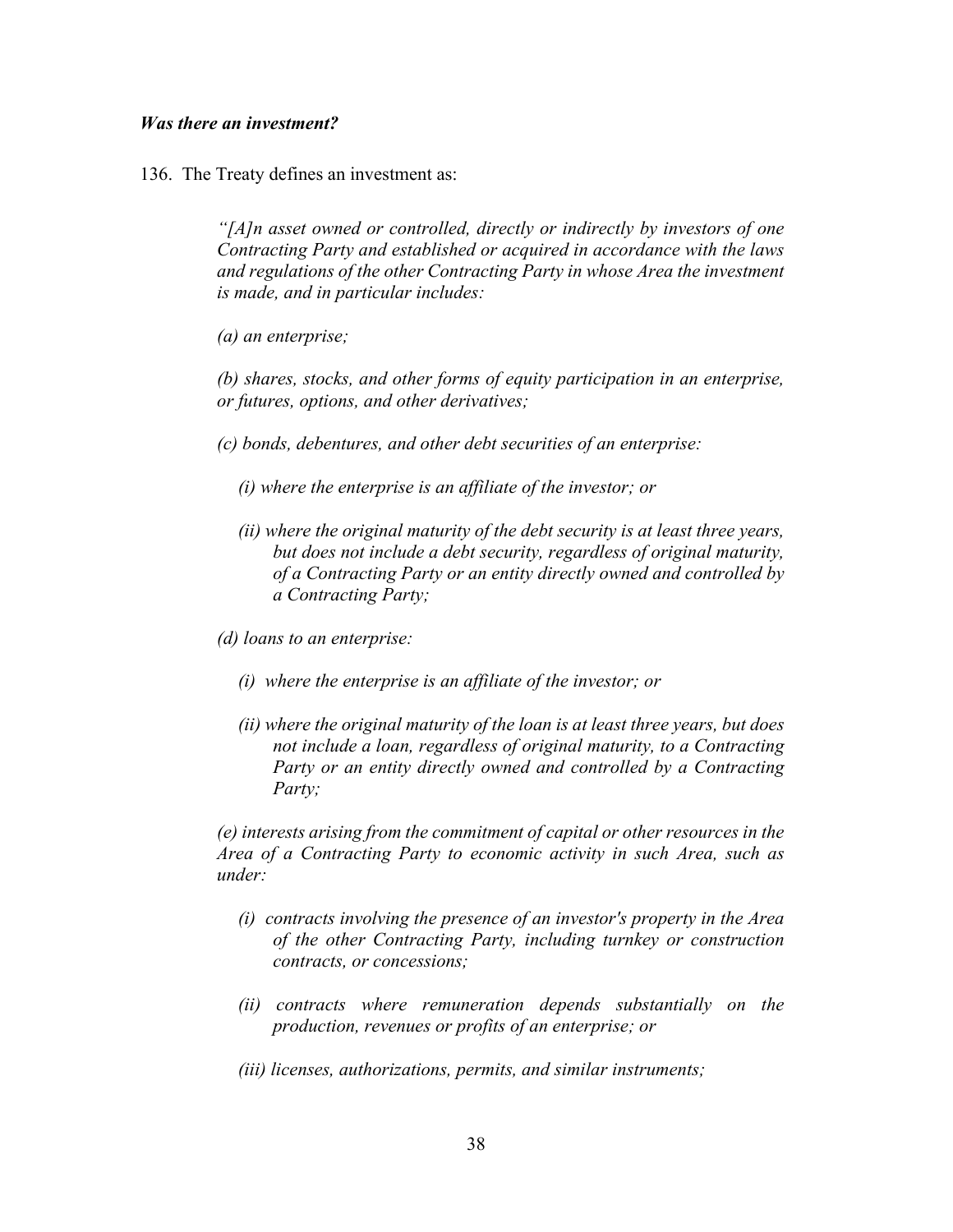*(f) movable or immovable property, and related rights such as leases, mortgages, liens or pledges, acquired in the expectation or used for the purpose of economic benefit or other business purposes;* 

*(g) intellectual property rights; and*

*(h) claims to money involving the kind of interests set out in sub-paragraphs (a) to (g) above, but not claims to money that arise solely from:* 

- *(i) commercial contracts for the sale of goods or services by a national or enterprise in the Area of a Contracting Party to an enterprise in the Area of the other Contracting Party; or*
- *(ii) the extension of credit in connection with a commercial transaction, such as trade financing, other than a loan covered by sub-paragraph (d) above;"[138](#page-45-0)*
- 137. The description of the investment in the Statement of Claim and substantively reproduced above includes ownership or control, including *de facto* control, of several enterprises directly or indirectly and loans. The Respondent's arguments assume that, for an enterprise to be a protected investment under the Treaty, an investor needs to own at least 51% of the enterprise: "*[t]he Claimant's positions are erroneous in the light of Article 1(2)'s explicit language. Article 1(2) requires the Claimant to have ownership, i.e., more than 51% of shares over the Subsidiaries to claim them as covered investments under the APPRI.*"[139](#page-45-1)
- 138. Article 1(2) of the Treaty does not mandate any particular percentage of ownership of the enterprise for an investment to be protected. In fact, if the understanding of the Respondent would be correct, it would exclude the protection of the minority foreign investors which by law may not own more than 49% of the shares of a company. This takes the Tribunal to the question of whether the investment was made in accordance with the laws and regulations of Mexico.
- 139. The Respondent has argued that the investment is illegal because the Claimant evaded the FIL's requirements. The question for the Tribunal is whether the restriction in Article

<span id="page-45-0"></span><sup>138</sup> **CL-1**, Treaty, Article 1(7).

<span id="page-45-1"></span><sup>139</sup> Resp. SoD, para. 539.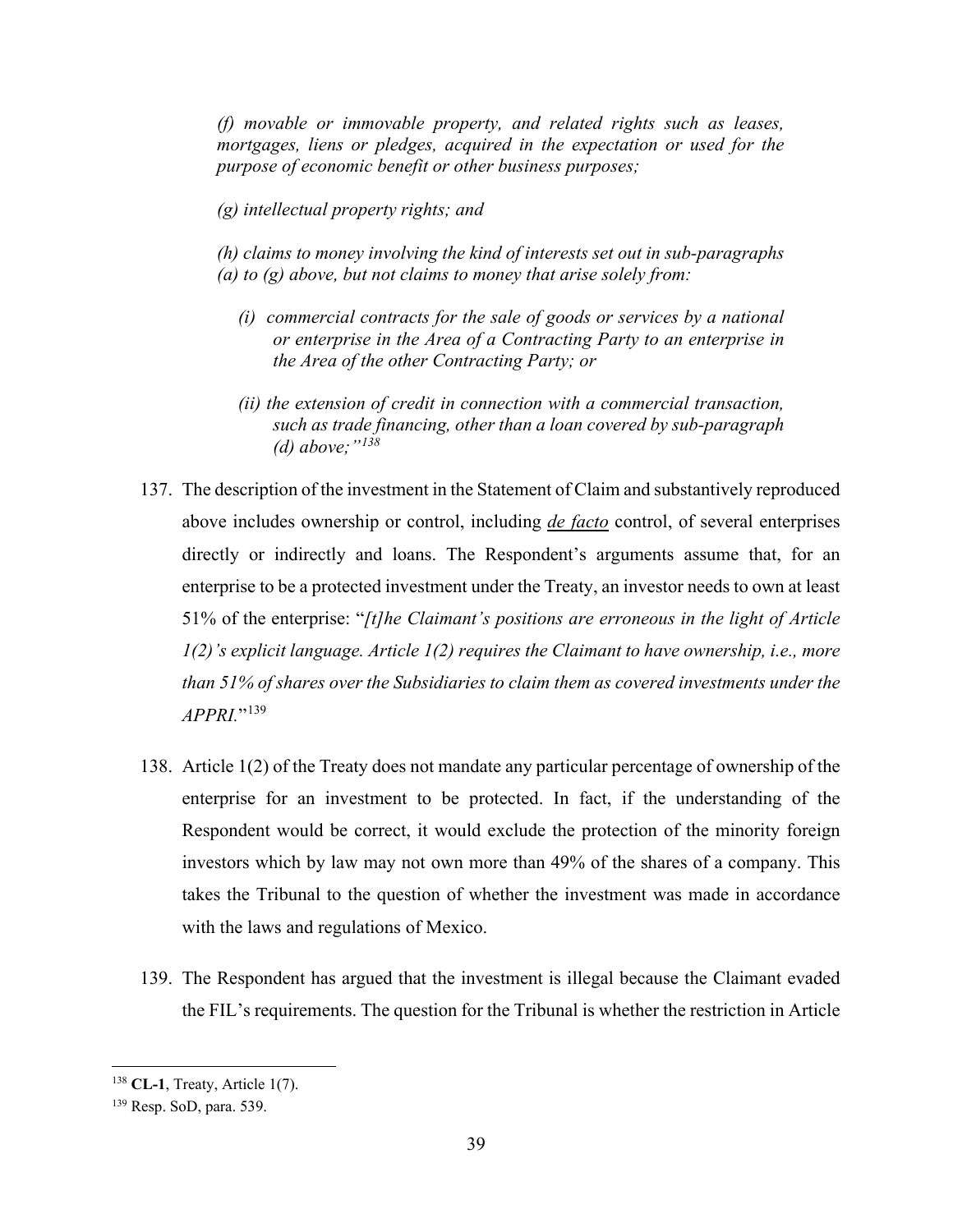7 of the FIL applies to POSH's Subsidiaries. The Claimant relies on the expert opinion of David Enríquez: "*[t]he restriction included in Article 7 the FIL only applies to Shipping companies that engage in commercial exploitation of vessels. The FIL does not provide a definition of "*commercial exploitation*" or "*commercial exploitation of vessels*." Article 2 of the Navigation Law, however, defines "Maritime Commerce" as "...the activities that are carried out through commercial and maritime exploitation of vessels and naval artefacts* in order to transport people, goods or things*, or to perform an activity of exploration or capture of natural resources, construction or recreation… This means that, the simple activity of making available a vessel to a third party in exchange for a rate, by means of a lease or a bareboat charter, or providing technical or crew management services, although being lucrative activities, do not constitute 'commercial exploitation of a vessel' for the purposes of the FIL.*"[140](#page-46-0) Expert Enríquez noted that the Mexican administrative authorities have confirmed this understanding in DAJCNIE.315.14.92 of the Ministry of Economy.<sup>[141](#page-46-1)</sup>

- 140. The Tribunal observes that this confirmation has not been rebutted by an expert opinion of the Respondent and that the Claimant's expert was not called to be cross-examined by the Respondent. The Tribunal concludes on the basis of the evidence before it, including in particular the expert evidence, that the investment of POSH was made in accordance with the FIL.
- 141. Therefore, the Tribunal turns to the issue of lack of "*proximate causation*" raised by the Respondent. The question for the Tribunal is whether Article 11 of the Treaty includes a "*proximate causation*" requirement and, if so, whether this requirement is satisfied in the present case.
- 142. The obvious starting point in determining whether such a requirement exists is the language of the provision, but this does not provide a clear answer. The language of "*by*

<span id="page-46-0"></span><sup>140</sup> **CER-009**, paras. 22-25. Emphasis in the original.

<span id="page-46-1"></span><sup>141</sup> **CER-009**, para. 26.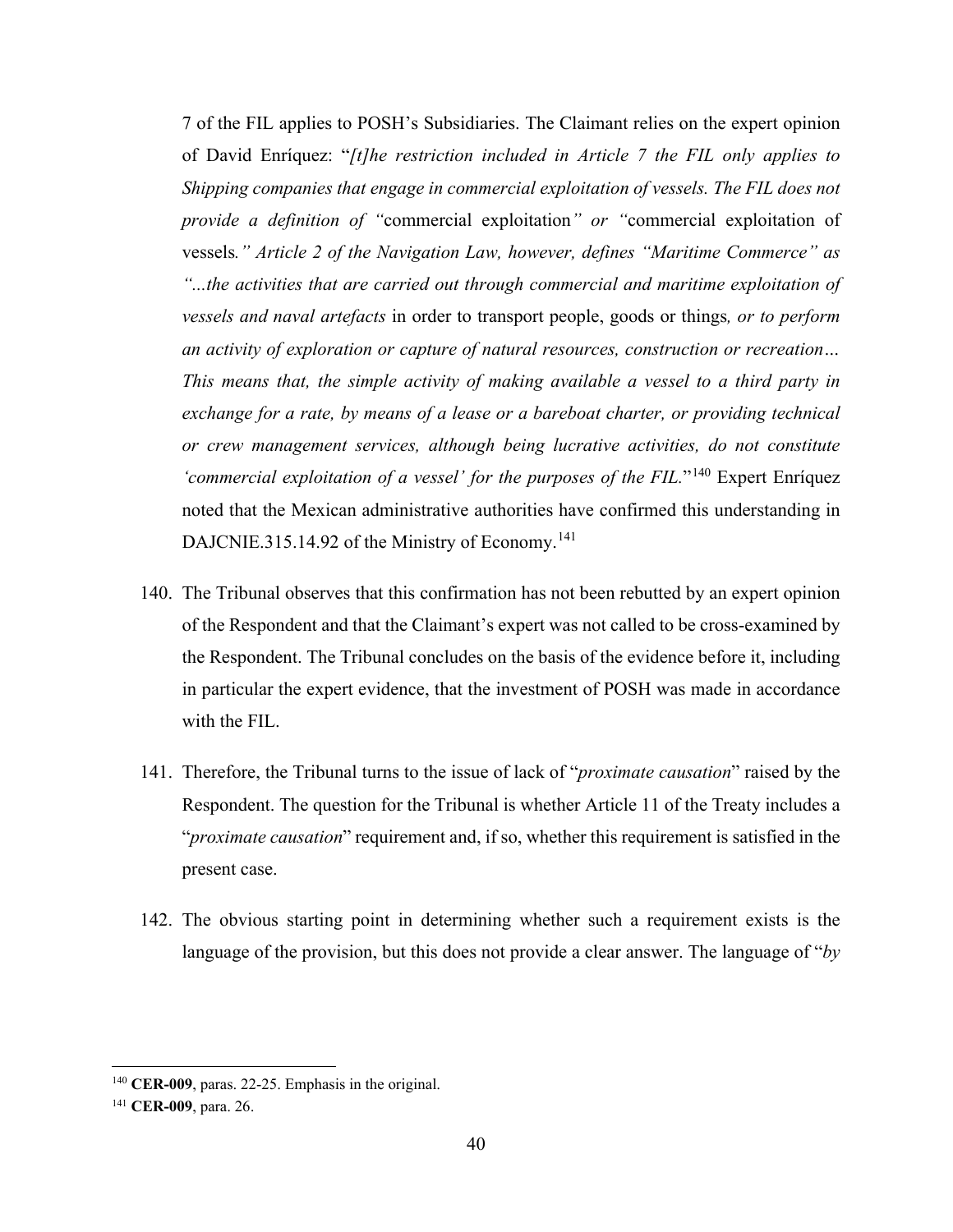*reason of, or arising out of [...]*" does suggest the need for a link between the alleged breach and the loss, but the nature and extent of this link is unclear.

- 143. In light of this, the UNCITRAL Arbitration Rules applicable to this proceeding and existing investment case law may provide some guidance. The UNCITRAL Arbitration Rules state in the opening paragraph that "*[w]here parties have agreed that disputes between them* in respect of a defined legal relationship, whether contractual or not*, [142](#page-47-0) shall be referred to arbitration under the UNCITRAL Arbitration Rules, then such disputes shall be settled in accordance with these Rules subject to such modification as the parties may agree*." The Tribunal is not aware of any relevant modification to the Rules.
- 144. Almost all the cases which address this issue are related to NAFTA disputes, and none have facts similar to the present case. The leading case is *Methanex v. U.S.A.,* where the tribunal found that the language of "*relating to*" in Art 1101(1) NAFTA imported a requirement that there must be a "*legally significant connection between the measure and the investor or the investment*"<sup>[143](#page-47-1)</sup> This, the tribunal said, was necessary if it was to impose some limit on the claims which could be brought under Art  $1101(1)$ , otherwise the infinite chain of consequences which flow from government actions and measures could give rise to an unlimited stream of investment claims. This line of reasoning in *Methanex* has been followed or cited on a number of occasions since.<sup>[144](#page-47-2)</sup>

<span id="page-47-0"></span><sup>142</sup> **CL-164**, Article 1(1), Emphasis added by the Tribunal.

<span id="page-47-1"></span><sup>143</sup> **CL-170**, *Methanex Corporation v. United States of America*, UNCITRAL, Partial Award, August 7, 2002, (Arbs. William Rowley, V.V. Veeder and Warren Christopher) ("*Methanex v. U.S.A."*), paras. 138-139.

<span id="page-47-2"></span><sup>144</sup> **RL-004**, *Bayview Irrigation District v. United Mexican States*, ICSID Case No. ARB(AF)/05/1, Award, June 19, 2007, (Arbs. Vaughan Lowe, Ignacio Gómez-Palacio and Edwin Meese III) ("*Bayview v. Mexico*"), para. 101; **CL-094/RL-021**, *Cargill v. United Mexican States*, ICSID Case No. ARB(AF)/05/2, Award, September 18, 2009, (Arbs. Michael C. Pryles, David R. Caron and Donald M. McRae) ("*Cargill v. Mexico*"), para. 174; **CL-206**, *Apotex Holdings Inc. and Apotex Inc v. United States of America*, ICSID Case No. ARB(AF)/12/1, Award, August 25, 2014, (Arbs. V.V. Veeder, J. William Rowley and John R. Crook) ("*Apotex v. U.S.A.*"), para 6.13*;* **RL-066**, *William Ralph Clayton, William Richard Clayton, Douglas Clayton, Daniel Clayton and Bilcon of Delaware, Inc. v. Canada*, UNCITRAL, Award on Jurisdiction and Liability, March 17, 2015, (Arbs. Bruno Simma, Donald McRae and Bryan Schwartz) ("*William Ralph Clayton et al. v. Canada*"), para. 240; **RL-026**, *Mesa Power Group, LLC v. Government of Canada*, UNCITRAL, Award, March 24, 2016, (Arbs. Gabrielle Kaufmann-Kohler, Charles N. Brower and Toby Landau) ("*Mesa Power v. Canada*"), para. 259.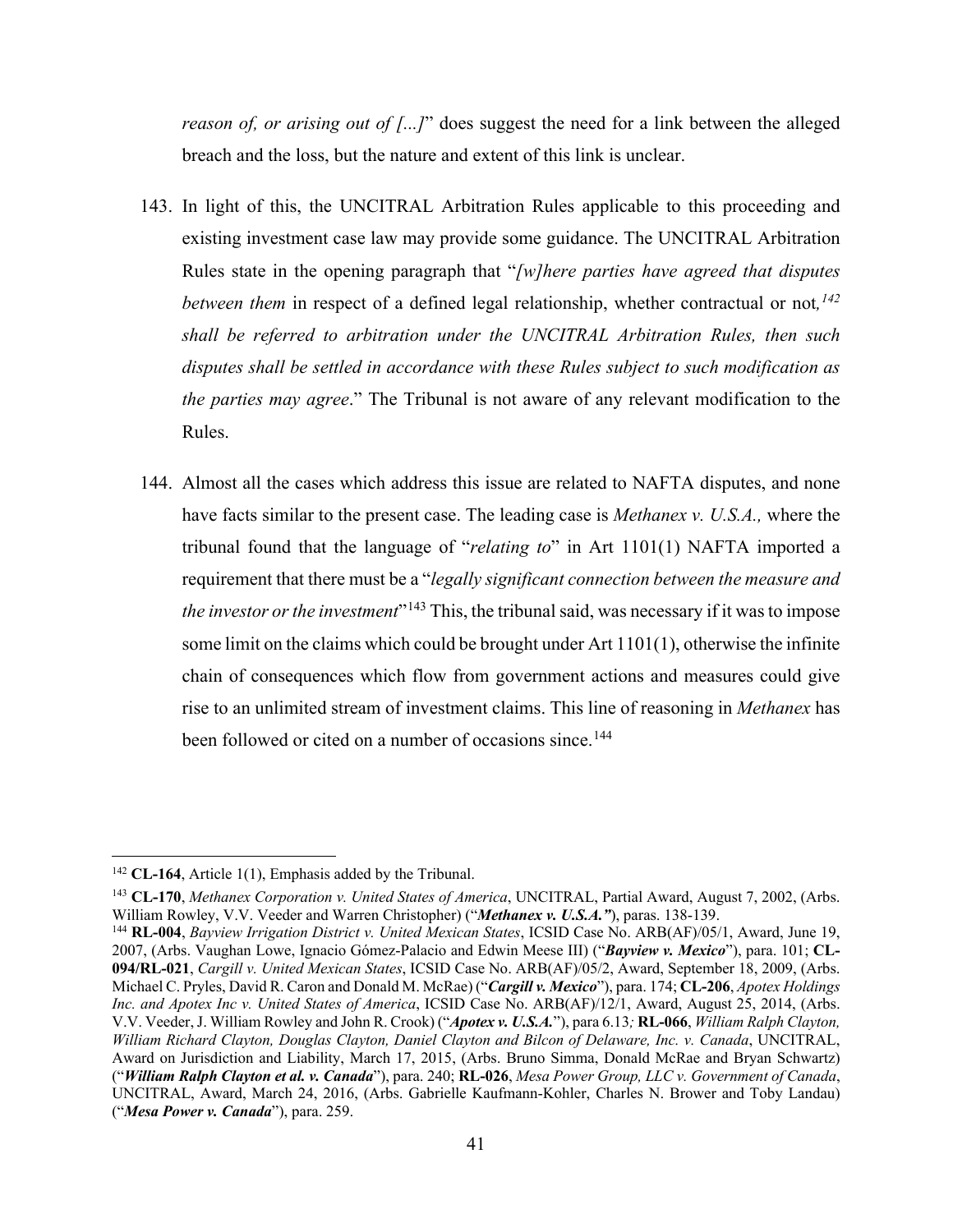- 145. The Claimant has directed the Tribunal to two authorities which it suggests depart from the approach in *Methanex*. On a close read, however, these cases do not support the Claimant's argument. Firstly, the Claimant relied on the decision in *Pope & Talbot v. Canada.* However, the tribunal in that case was addressing the issue of whether a measure which related to trade in goods under Chapter 3 of the NAFTA could also relate to investment under Chapter 11, not whether there is a "*proximate causation*" or "*legally significant connection*" requirement under Art.  $1101(1)$ .<sup>[145](#page-48-0)</sup> It therefore has little or no relevance here. Secondly, the Claimant relies on the separate opinion of Dr. Bryan Schwartz in *S.D. Myers*. However, from a broader reading of this opinion it is clear that Dr. Schwartz's analysis related primarily to regulatory measures which affect investment but principally have another aim, such as protecting the environment, and he did not turn his mind to a situation similar to the one in the present case.<sup>[146](#page-48-1)</sup> Dr. Schwartz's approach consequently has little relevance here. In any case, his view appears to have evolved as he did not dissent on this issue in the more recent case of *Bilcon v. Canada*. [147](#page-48-2)
- 146. The Tribunal shares the concern expressed by the tribunal in *Methanex*. A potentially endless chain of consequences may flow from any government decision or action, and it is necessary and reasonable to find some limit to the claims which can be brought under the Treaty.<sup>[148](#page-48-3)</sup> It is unrealistic to suppose that the Treaty parties intended that Article 11 should permit an infinite number of investment claims in relation to any one measure, including in respect of consequences that could not have been foreseen or intended by the decision-maker, or which are so indirect that they were not known (or could not have been known) to the respondent. The Claimant is right to point out that the Tribunal should not impose jurisdictional requirements which do not have a textual basis in the Treaty, but the Tribunal does not run such risk due to the presence of the phrase "*by reason of, or arising out of [...]*" in Article 11 of the Treaty. Although the Treaty does not use

<span id="page-48-1"></span><sup>146</sup> **CL-169**, *S.D. Myers v. Government of Canada*, UNCITRAL, Separate Opinion by Dr Bryan Schwartz (on the partial award), November 12, 2000, paras. 54-56 (particularly para. 56). 147 **RL-066**, *William Ralph Clayton v. Canada*, para. 240.

<span id="page-48-2"></span>

<span id="page-48-0"></span><sup>145</sup> **CL-168**, *Pope & Talbot v. Government of Canada*, UNCITRAL, Preliminary Award, January 26, 2000, (Arbs. Lord Dervaird, Bejamin J. Greenberg and Murray J. Belman) ("*Pope & Talbot v. Canada*"), paras. 33-34.

<span id="page-48-3"></span><sup>&</sup>lt;sup>148</sup> "If the threshold provided by Article 1101(1) were merely one of 'affecting', as Methanex contends, it would be satisfied wherever any economic impact was felt by an investor or an investment. For example, in this case, the test could be met by suppliers to Methanex who suffered as a result of Methanex's alleged losses, suppliers to those suppliers and so on…"**RL-079**, *Methanex v. U.S.A.*, para. 137.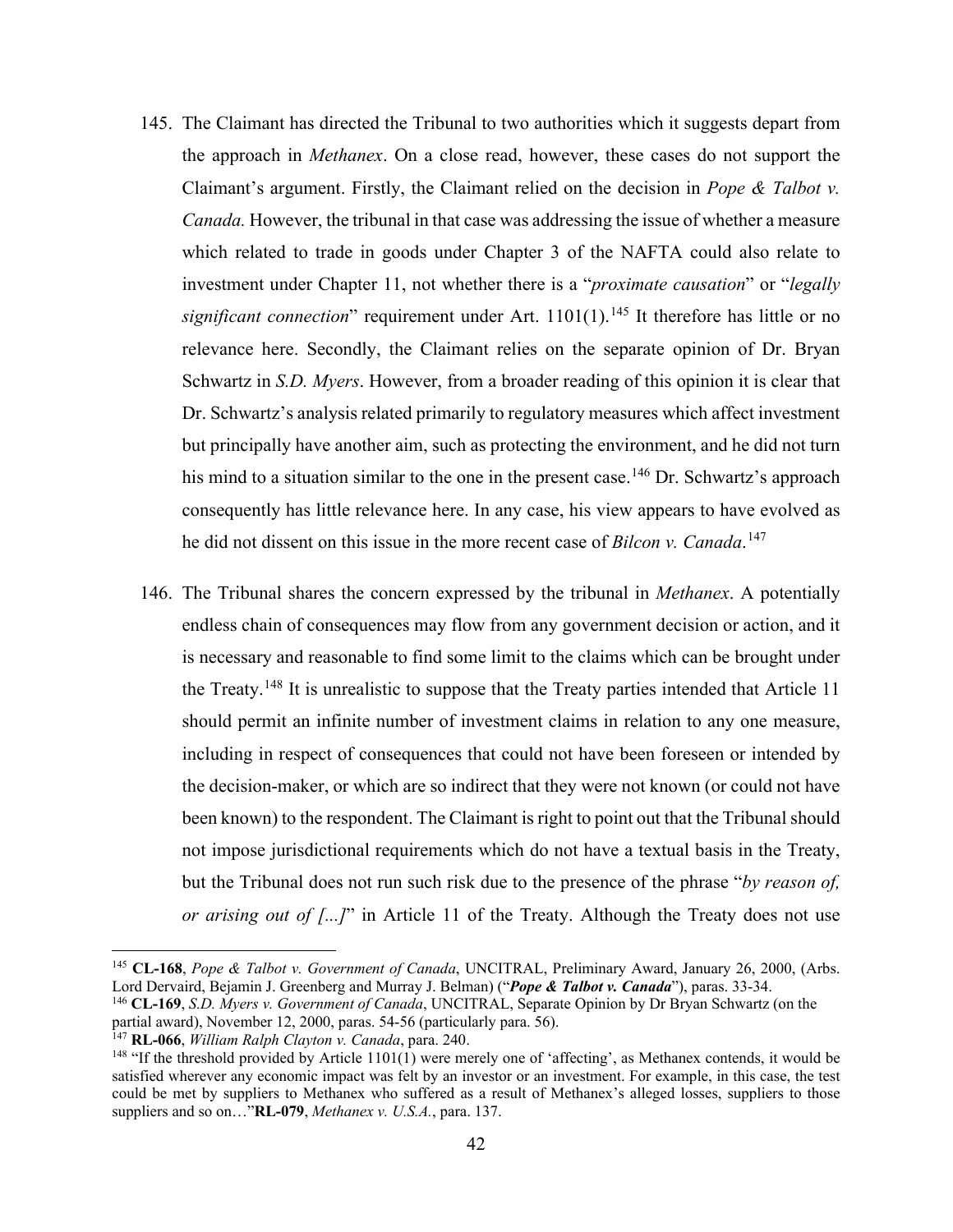exactly the same formulation of "*relating to*" as in NAFTA Art. 1101(1), both phrases convey the need for some degree of direct connection between the contested measure and the loss claimed. To hold that this difference is somehow significant risks drawing artificial distinctions between phrases which have the same substantive meaning. Similarly, the Tribunal has a preference for "*legally significant connection*" used in *Methanex* instead of "*proximate causation*" suggested by the Respondent. The Tribunal is concerned that the latter may indicate a need to investigate the merits before a decision on jurisdiction is reached, although it does not believe that there is necessarily any material difference between the two phrases.

- 147. The Tribunal addresses next whether the Claimant satisfies the "*legally significant connection*" test. The Tribunal observes that the relationship between the Claimant and its investment and the other measures are entirely the consequence of the Claimant's contractual relationship with OSA. This is not in dispute. The Claimant is affected by most measures only secondarily and indirectly, through OSA, and not primarily. To put it another way, if the Claimant had not contracted with OSA, it would be unaffected by the measures.
- 148. In its Reply and in its oral submissions, the Claimant also relied on the cases of *Corn Products International v. Mexico,[149](#page-49-0) Archer Daniels et al v. Mexico[150](#page-49-1)* and *Cargill v. Mexico[151](#page-49-2)* in support of the proposition that an investor which is affected by a measure taken against its contracting party is able to bring a claim. On a close reading, however, these cases are distinguishable. All three disputes concerned a tax imposed on drinks containing High Fructose Corn Syrup ('HFCS'), a product supplied by each claimant (or its subsidiaries) to its contractual counterparties. Although the tax was not directed at HFCS itself, it amounted to a tax on some uses of HFCS. Contracting with a different

<span id="page-49-0"></span><sup>149</sup> **CL-212**, *Corn Products International v. United Mexican States*, ICSID Case No. ARB(AF)/04/1, Decision on Responsibility, January 15, 2008, (Arbs. Christopher Greenwood, Andreas F. Lowenfeld and Licenciado Jesh Alfonso Serrano de la Vega) ("*Corn v. Mexico*").

<span id="page-49-1"></span><sup>150</sup> **CL-130**, *Archer Daniels Midland Company and Tate & Lyle Ingredients Americas Inc v. United Mexican States*, ICSID Case No. ARB(AF)/04/5, Award, November 21, 2007 (Arbs. Bernardo M. Cremades, Arthur W. Rovine and Eduardo Siqueiros T) ("*Archer Daniels v. Mexico*").<br><sup>151</sup> CL-94, *Cargill v. Mexico*. Notably at paras. 174-175 the tribunal in *Cargill* appears to adopt the test in *Methanex*.

<span id="page-49-2"></span>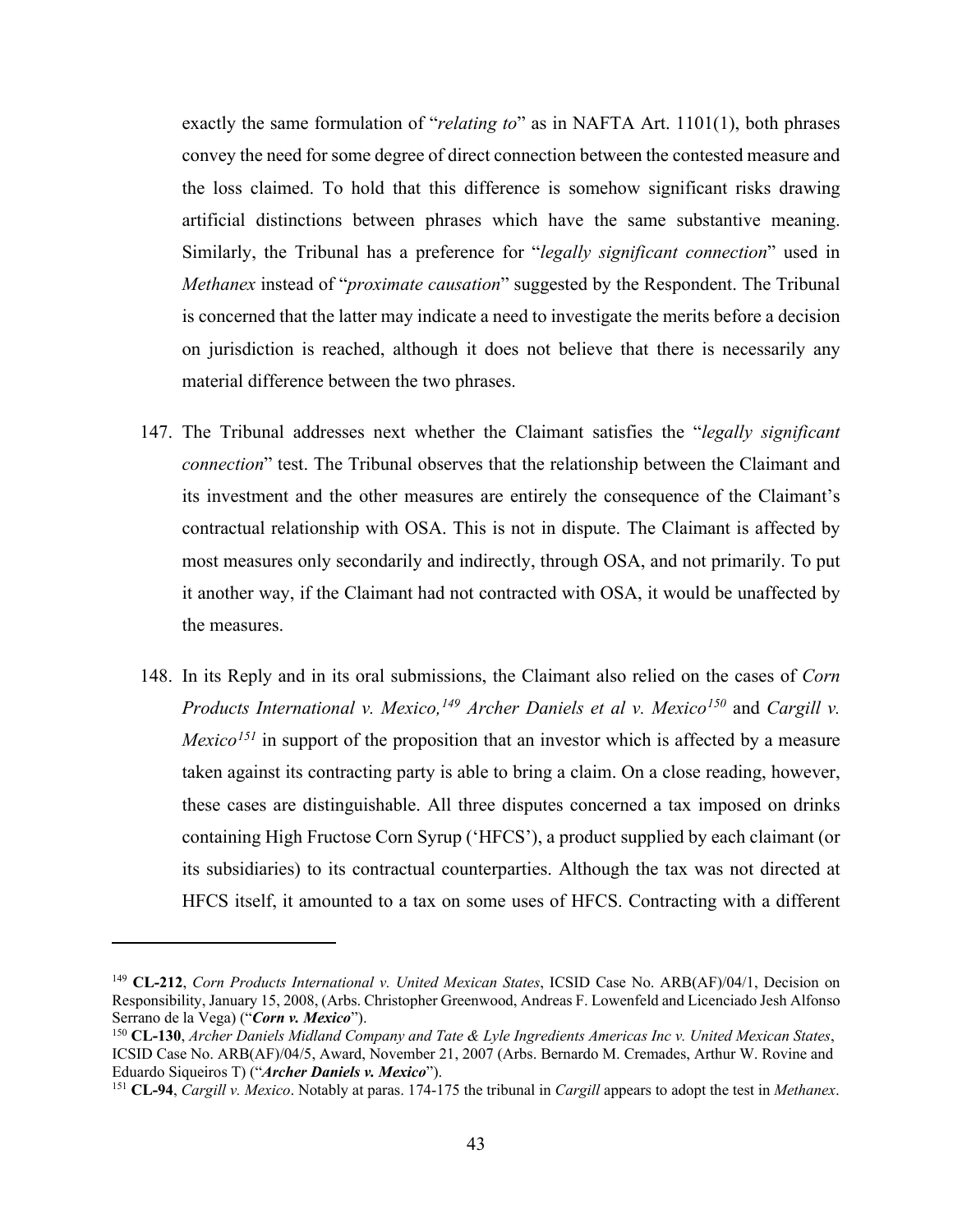drinks manufacturer would not have helped the claimant escape its losses. There was consequently a direct relationship between the core business of the investor and the imposition of the tax, which distinguished the claimants in those cases from other entities which contracted with the downstream manufacturers. That is not the case here.

- 149. To recall, the Claimant has set forth a string of measures that allegedly are linked and which are said to have ultimately caused the demise of the investment. As summarized by the Claimant in the opening argument at the hearing these measures consist of the Disqualification Order, the attachment of OSA, which in turn caused Banamex to close the factoring facility, the extension of the attachment to GOSH vessels, the Diversion Order in respect of the funds owed PEMEX to OSA to be paid into the Invex Trust and the Blocking Order. Except for the Invex Trust Fund and the Extension and Blocking Orders, the alleged losses are entirely dependent on the fact that the Claimant happened to contract with OSA. There is nothing to distinguish the Claimant from other entities which may have contracted with OSA, and in the view of the Tribunal the Claimant is insufficiently proximate or indirectly affected by the measures objected to amount to a significant legal relationship.<sup>[152](#page-50-0)</sup>
- 150. For these reasons, the Tribunal concludes that only in the case of the Invex Trust, the vessels' detention and the Blocking Order may there be said to be a significant legal relationship and hence its jurisdiction is limited to these measures alone, provided of course that they meet the time bar requirement in Article 11(8) of the Treaty.

<span id="page-50-0"></span><sup>&</sup>lt;sup>152</sup> As described by the Claimant most of the measures are articulated as measures against OSA:

<sup>&</sup>quot;Mexico initiated an unsupported criminal investigations [*sic*] against OSA for alleged money laundering and fraud."

<sup>&</sup>quot;Mexico unlawfully banned OSA from entering into any public contract. Based on the unlawful investigation, Mexico unlawfully seized all OSA's assets and took control of OSA…

Mexico unlawfully seized the ten vessels owned by POSH's Subsidiaries…

Mexico suspended all payments to creditors, including to POSH's Subsidiaries, which had effectively been blocked by SAE upon taking control of OSA…

Mexico unlawfully diverted the payments owed by PEMEX to POSH via the Irrevocable Trust. This measure was, in fact, a direct expropriation of POSH's lawful rights under the Irrevocable Trust…

Mexico acknowledged that the Unlawful Sanction was the proximate cause of OSA's insolvency*.* Both SAE and the Insolvency Court acknowledged that this measure had led to OSA's insolvency…

Mexico blocked POSH's Subsidiaries from contracting directly with PEMEX. SAE refused to cancel OSA's contracts and the Insolvency Court prohibited PEMEX from rescinding them, fatally condemning the Subsidiaries' operations in Mexico." Cl. SoC, para. 330.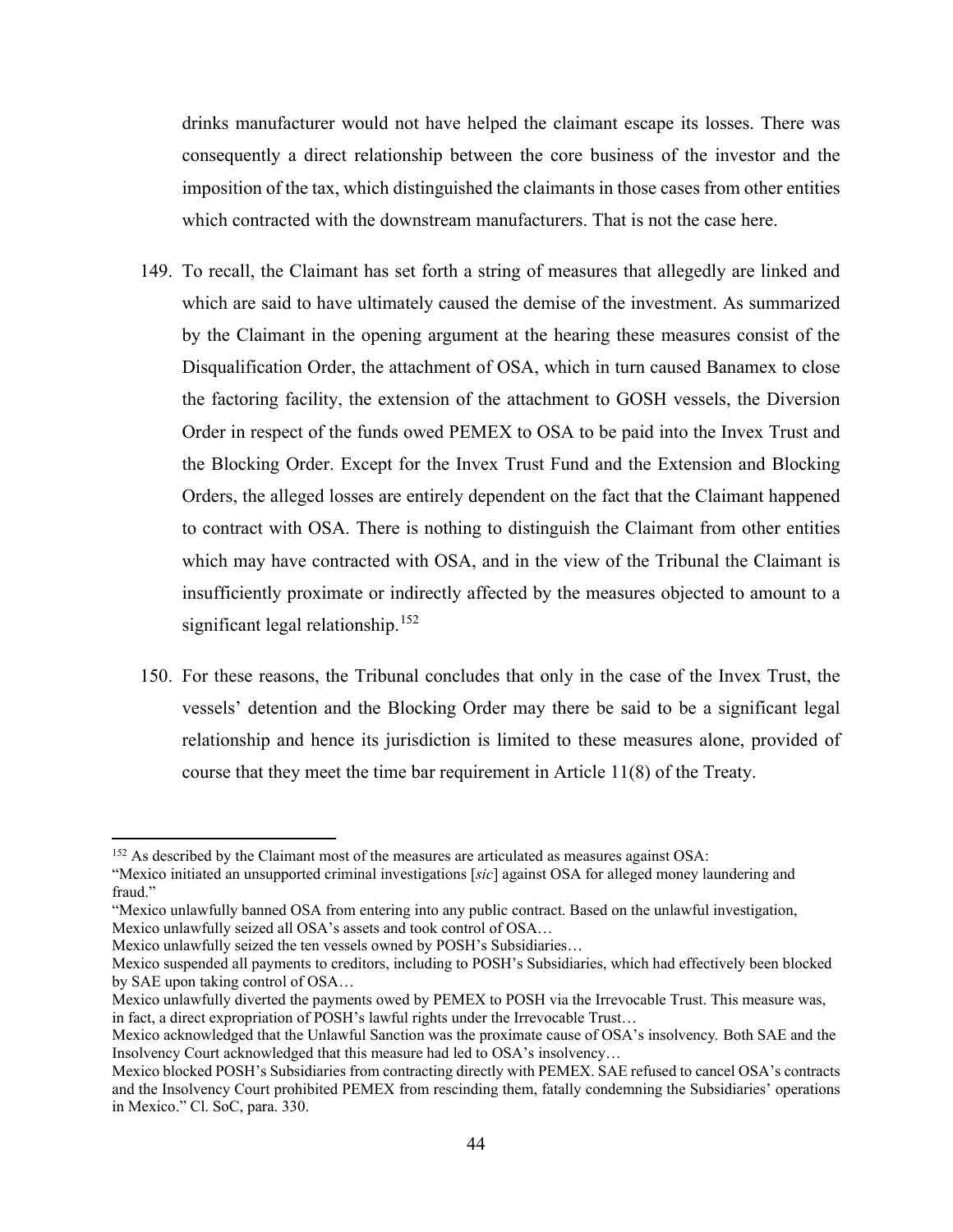- 151. The Parties disagree on whether a time bar is a jurisdictional or admissibility matter. In the procedural circumstances of the instant case the question lacks significance: the Tribunal has the benefit of the Parties' written and oral submissions on jurisdiction and the merits. Besides, as the *Methanex* tribunal noted, "*Article 21(1) of the UNCITRAL Arbitration Rules does not accord to the Tribunal any power to rule on objections relating to admissibility.*"[153](#page-51-0)
- 152. The next issue to be addressed by the Tribunal is whether the time bar can be extended to more than three years by reason of the measures being part of a composite act and, therefore, the three-year period may reach to the date of the first of the actions part of the composite act.
- 153. The Claimant has submitted that the cut-off date of the three-year period is May 4, 2014. The Respondent has not questioned that date except for its extension on the basis of a composite act. Some of the actions alleged by the Claimant to constitute a composite act in breach of the Treaty are dated before that critical date and would only be within the jurisdiction of the Tribunal by extension of the three-year period on grounds that they are part of a composite act. The Tribunal has already dismissed the Disqualification Order and the Attachment Order on the basis of the lack of their significant legal connection to POSH. The Diversion Order and the Blocking Order are dated after May 4, 2014. This leaves the Detention Order as the only measure legally and significantly connected to POSH and dated before May 4, 2014. In the Tribunal's view the Detention Order may extend the qualifying period to its date of March 19, 2014 since it qualifies as an act having a continuing character, as provided in Article 14(2) of the Articles on State Responsibility: "[t]he breach of an international obligation by an act of a State having a continuing character extends over the entire period during which the act continues and remains not in conformity with the international obligation."<sup>[154](#page-51-1)</sup>

<span id="page-51-0"></span><sup>153</sup> **RL-079**, *Methanex v. U.S.A.*, para. 123.

<span id="page-51-1"></span><sup>154</sup> See **CL-136**, J. Crawford, The International Law Commission's Articles on State Responsibility ("**ILC Articles**"). See commentary on Article 14, paras. 9 and ff.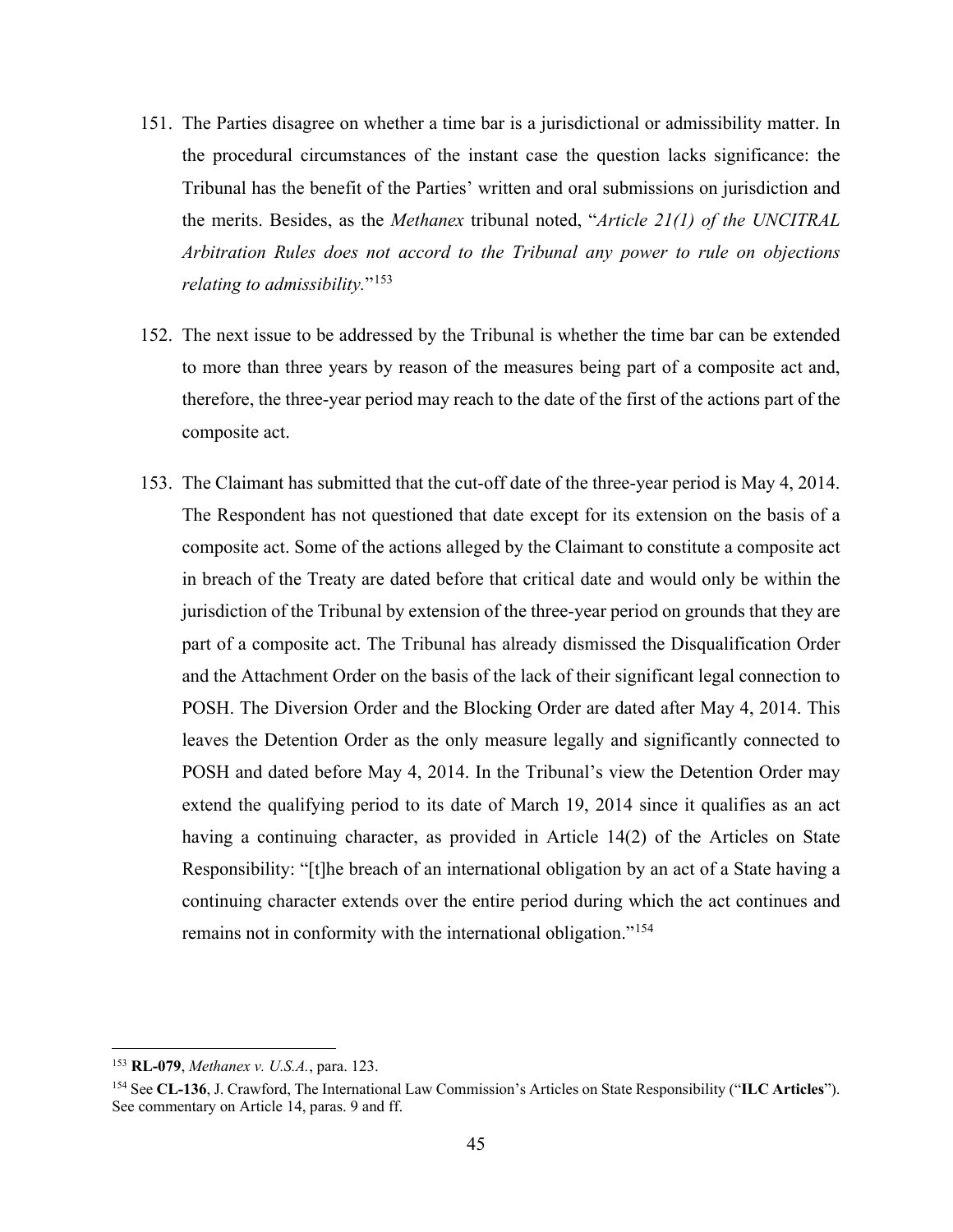- 154. Thus the Tribunal does not need to consider further the composite act argument since the components of this act dated before May 4, 2014, have been dismissed on grounds of lack of a significant legal relationship to POSH or determined by the Tribunal to have a continuing character. But even if the components predating May 4 -the Disqualification Order and the Attachment Order- had been ruled to have a significant legal relationship to POSH, the Tribunal does not consider that the three- year limit could be extended on the basis of earlier dated measures that resulted from questionable practices of OSA described elsewhere in this Award.
- 155. To conclude on the objections of the Respondent to the jurisdiction of the Tribunal, the Tribunal has jurisdiction *ratione personae*, *ratione materiae* and *ratione temporis* in respect of the Detention Order and the acts dated after May 4, 2014.

# **VI.MERITS**

# **A. SUMMARY OF THE PARTIES' ARGUMENTS**

### **(1) Statement of Claim**

- 156. The Claimant argues that Mexico is responsible for the acts and omissions of its agencies and instrumentalities. The acts and omissions of UIF,PGR, SAE, PEMEX and the Insolvency Court are all attributable to Mexico under international law. According to the Claimant, the acts and omissions of Mexico's agencies and instrumentalities breached the protections of the Investor under Chapter II of the Treaty.
- 157. The Claimant asserts that through a series of measures the investment made by it and its Subsidiaries was expropriated. As summarized by the Claimant the following acts and omissions had the effect of depriving POSH and the Subsidiaries from the use, value and benefit of the investment:
	- *"It is public knowledge that the PRI Administration initiated a politically motivated campaign against OSA to sever the ties it had established with PEMEX during the PAN Administrations. Even the Mexican Senate admitted that there was 'a hunt to bring down the company [that had been] spoiled by the Calderon administration', as an act of 'vengeance against*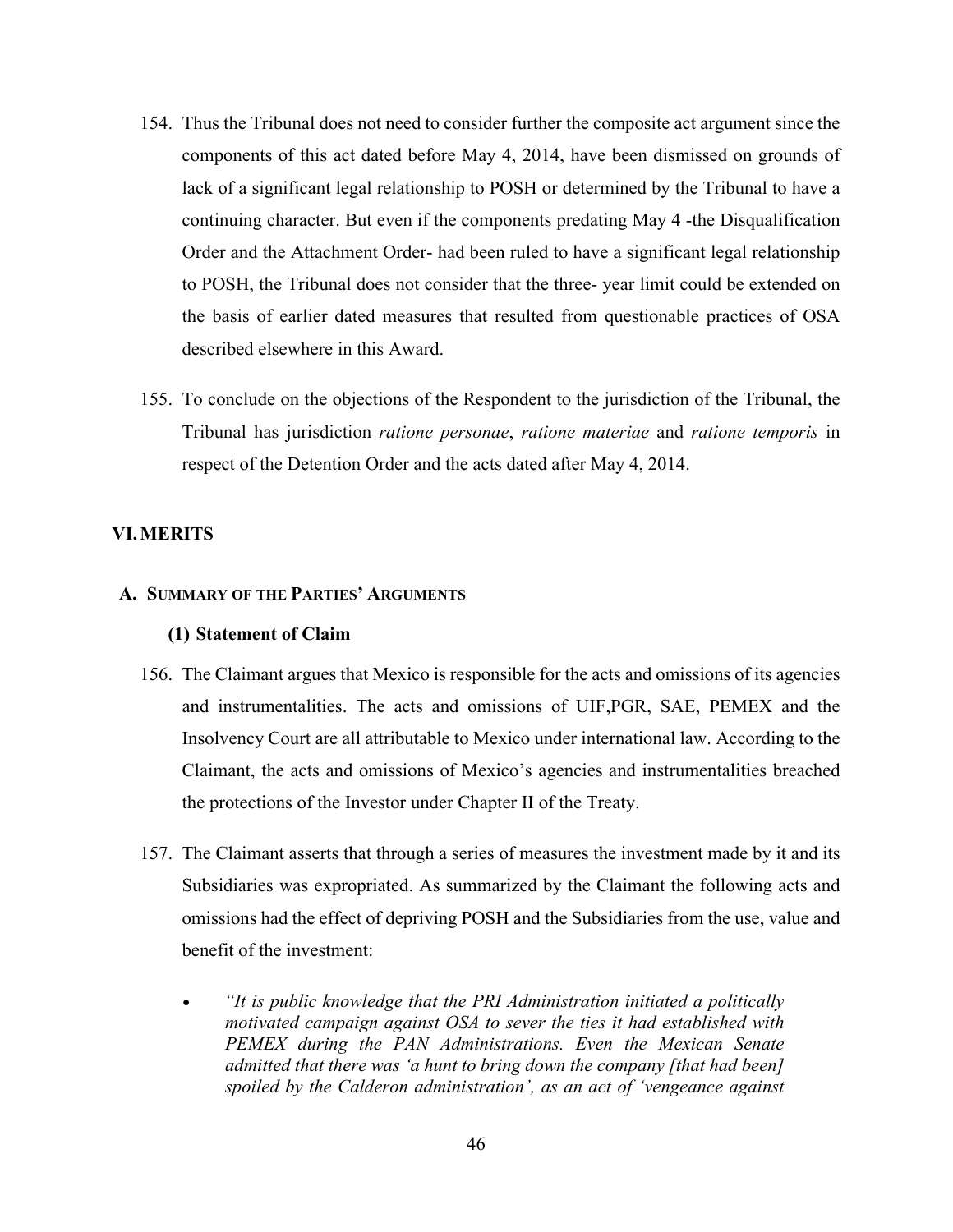*the PAN' [Political Party], 'to obtain a... cooperative attitude from that party'...*

- *Mexico unlawfully banned OSA from entering into any public contract, including with PEMEX, harming OSIA's financial situation irreparably, impairing its ability to perform on the contracts with the Subsidiaries and*  leading to its demise. This measure was declared unlawful and later *revoked by Mexican Courts but it was too little too late. OSA was already undergoing insolvency proceedings and did not meet PEMEX's financial requirements for new contracts. This measure destroyed one of the main pillars of the investment––OSA's ability to contract with PEMEX.*
- *Mexico initiated an unsupported criminal investigations [sic] against OSA for alleged money laundering and fraud to obtain over \$400 MM. from Banamex. Mexico did not show any sign of illegal activity, since none was present. Mexico never pressed any charges, which clearly illustrates the political nature of the investigation.*
- *Based on the unlawful investigation, Mexico unlawfully seized all OSA's assets and took control of OSA. The PGR ordered the 'temporary seizure' of OSA and placed it under SAE's administration. There were no signs of criminal activity and the Seizure Order had no factual or legal basis. Thereafter, SAE effectively blocked all payments to POSH's subsidiaries (by simply refusing to effect payment) and to POSH (by not processing PEMEX's invoices for work performed). OSA remained seized for over 3 years and the seizure was finally lifted due to the lack of evidence of any crime. As noted above, no charges were ever pressed as a result of the investigation.*
- *Mexico unlawfully seized the ten vessels owned by POSH's Subsidiaries. The Detention Order was fatally flawed, since it stemmed from an unlawful criminal investigation and seizure of OSA. There was no factual or legal basis to detain the vessels owned by POSH's Subsidiaries. For several months, POSH's Subsidiaries were deprived of another pillar of the investment––the availability of vessels.*
- *Mexico drove OSA into insolvency. As a result of the Unlawful Sanction, OSA did not have enough cash flow to operate the vessels and pay its debts. Thereafter, Mexico initiated OSA's Insolvency Proceeding and appointed SAE as OSA's Visitor, Conciliator and Trustee, retaining full control over the company.*
- *Mexico suspended all payments to creditors, including to POSH's Subsidiaries, which had effectively been blocked by SAE upon taking control of OSA. Moreover, Mexico unlawfully diverted the payments owed by PEMEX to POSH via the Irrevocable Trust. This measure was, in fact, a direct expropriation of POSH's lawful rights under the Irrevocable Trust. It further deprived POSH's Subsidiaries from any income, value or use of the contracts with OSA. As noted in the Norwegian Ship owners' Claims case 'whatever the intentions may have been the [State] took, both in fact*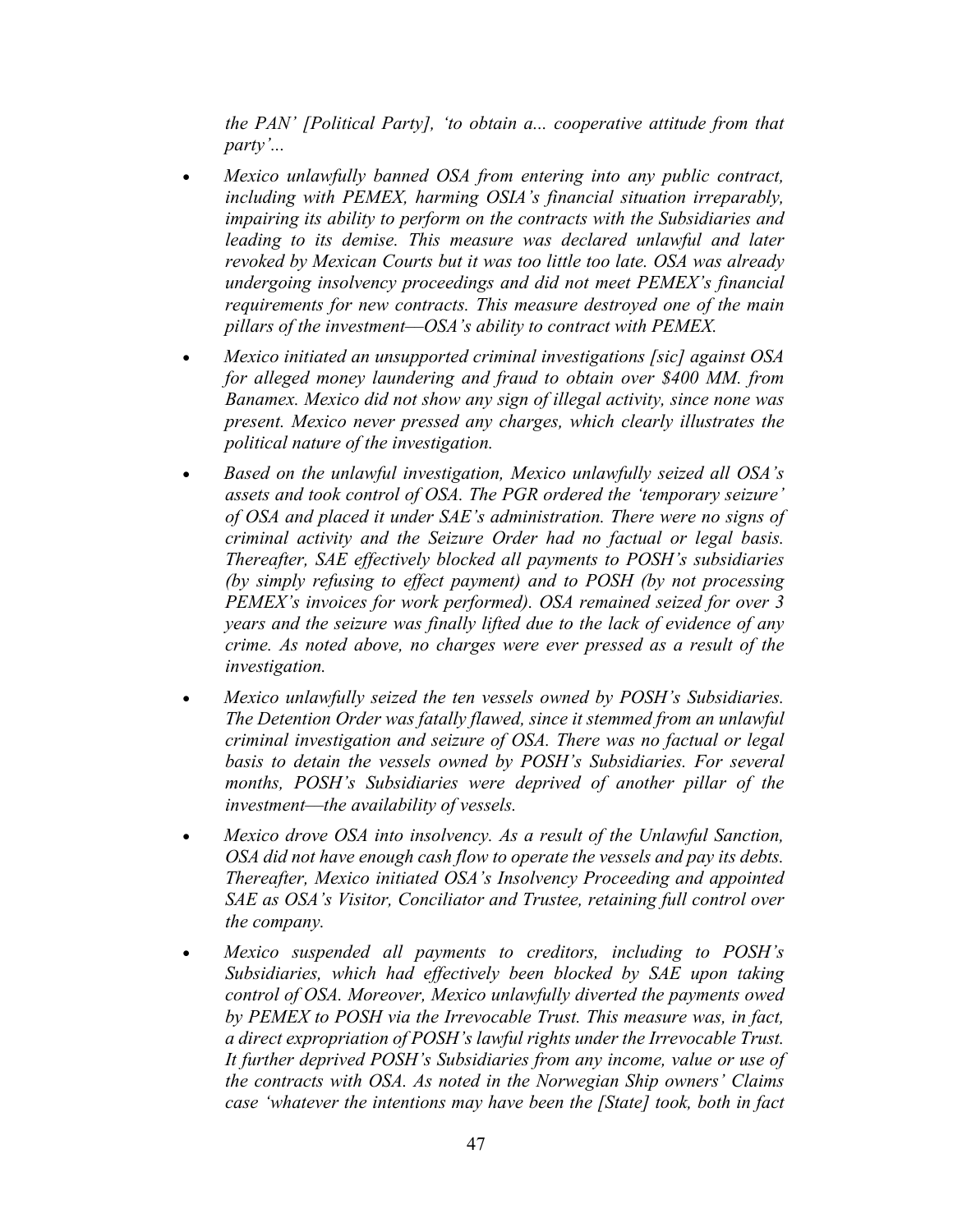*and in law, the contracts under which the ships in question were being' operated.*

- *Mexico acknowledged that the Unlawful Sanction was the proximate cause of OSA's insolvency. Both SAE and the Insolvency Court acknowledged that this measure had led to OSA's insolvency and, if not immediately suspended, could lead to OSA's bankruptcy.*
- *Finally, Mexico blocked POSH's Subsidiaries from contracting directly with PEMEX. SAE refused to cancel OSA's contracts and the Insolvency Court prohibited PEMEX from rescinding them, fatally condemning the Subsidiaries' operations in Mexico."*[155](#page-54-0)
- 158. According to the Claimant the expropriation was unlawful because it lacked a public purpose: "*[t]he fact [that] there were (unproven) fraud accusations against OSA does not satisfy the public purpose requirement. The PRI's Administration desire to punish OSA and its business partners for OSA's ties with the previous administrations is not a legitimate public purpose either.*"[156](#page-54-1)
- 159. The Claimant points out the lack of substantive and procedural due process: "t*he measures adopted by Mexico in the administrative proceeding that ended with the Unlawful Sanction, in the unsupported criminal investigation that resulted in no charges, and in the state-driven insolvency proceedings that resulted in OSA's demise, were contrary to Mexican law and violated the Claimant's due process. These measures had a direct impact on, or specifically targeted the Subsidiaries, and resulted in the destruction of the Investment, yet no POSH entity was notified in advance of any of them, nor did they have an opportunity to be heard.*"[157](#page-54-2)
- 160. The Claimant explains that the expropriation was unlawful because Mexico has not paid the compensation required by the Treaty and because the measures specifically targeted to the Claimant and the Subsidiaries are by definition discriminatory.
- 161. The Claimant argues that the Respondent breached Article 4(1) of the Treaty by failing to accord the investors and the investment treatment in accordance with customary

<span id="page-54-0"></span><sup>155</sup> Cl. SoC, para. 330.

<span id="page-54-1"></span><sup>156</sup> Id., para. 339.

<span id="page-54-2"></span><sup>157</sup> Id., para. 344.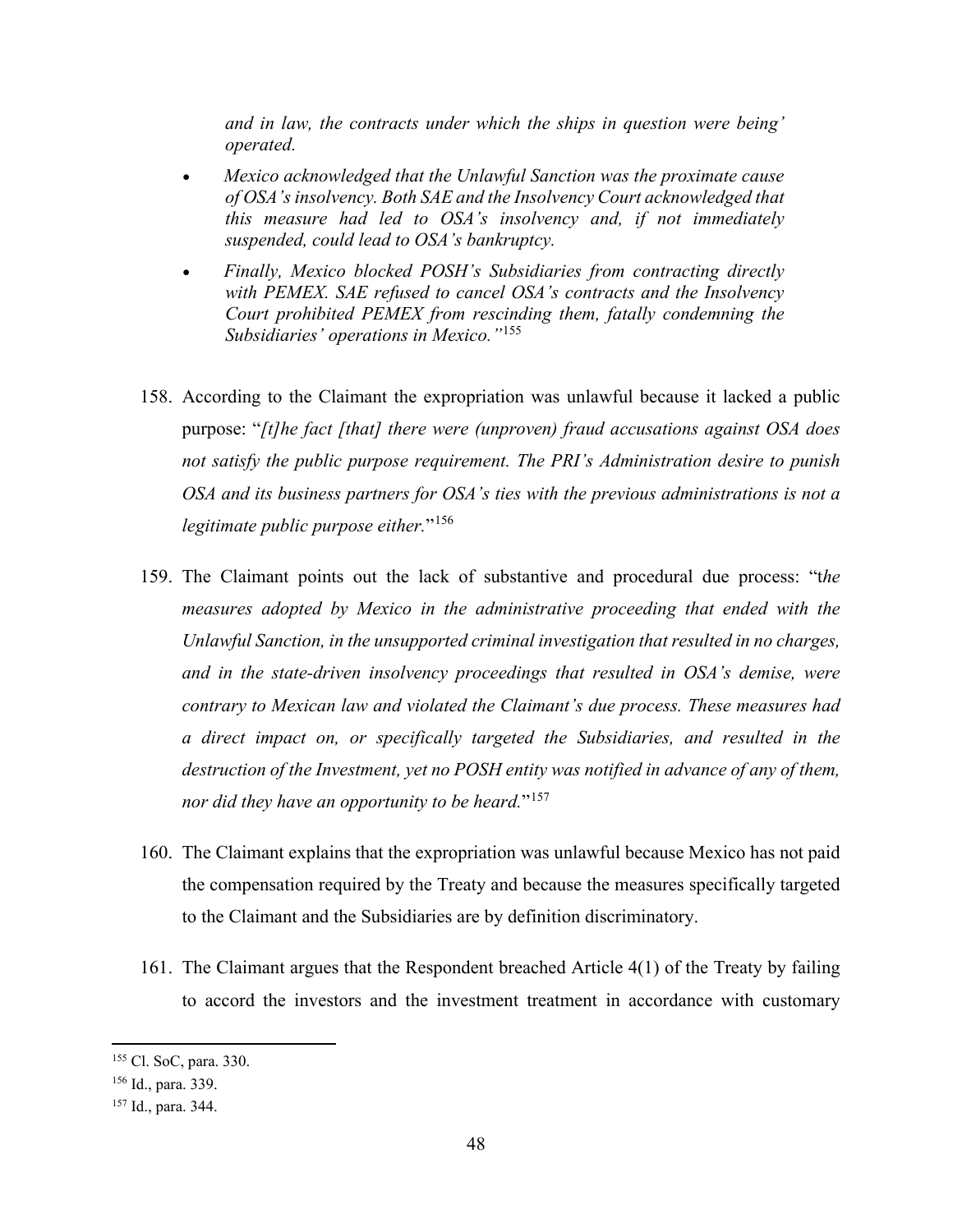international law, including fair and equitable treatment. Based on a review of recent cases the Claimant concludes that "*the minimum standard of treatment under customary international law has evolved and, in the context of foreign investment, has converged in substance with the standard of fair and equitable treatment*"[158](#page-55-0), and that "*it now is axiomatic that a host State has legal obligations under the minimum standard of treatment -and thus under Article 4(1) of the Treaty- to act in good faith, to refrain from exercising its powers arbitrarily, to provide a stable and secure legal and business environment, and to honor legitimate expectations that arose from conditions that it offered to induce the investor's investment*."[159](#page-55-1)

- 162. The Claimant bases its argument that the Respondent breached Article 4(1) on the following acts of the Respondent: (i) the politically motivated campaign against OSA to sever the ties it had established with PEMEX during the previous administrations, (ii) the unlawful ban of OSA to enter into any public contract, (iii) the unsupported criminal investigations against OSA; (iv) the seizure of all of OSA's assets and control of OSA, blocking all payments to POSH's Subsidiaries, and the failure of the public authorities' duty to explain its resolutions; (v) the unlawful seizure of the ten vessels owned by POSH's Subsidiaries; (vi) the Unlawful Sanction was the proximate cause of OSA's insolvency and the Diversion Order diverted the payments owed by PEMEX to POSH via the Irrevocable Trust; (vii) the blocking of POSH's Subsidiaries from directly contracting with PEMEX; (viii) lack of transparency and due process, all measures within the criminal investigation were adopted in secrecy, without notice to the Subsidiaries or an opportunity to be heard; and (ix) Mexico abused its power and violated due process by adopting all possible roles in OSA's insolvency proceeding incurring in conflict of interest.
- 163. The Claimant also argues that the Respondent breached the Treaty by failing to provide full protection and security. According to the Claimant, the Respondent's obligation extends beyond the physical security of the investments to their legal protection and security. Specifically, the Claimant asserts that the Respondent failed to honor the rule

<span id="page-55-0"></span><sup>158</sup> Id., para. 357.

<span id="page-55-1"></span><sup>159</sup> Id., para. 357.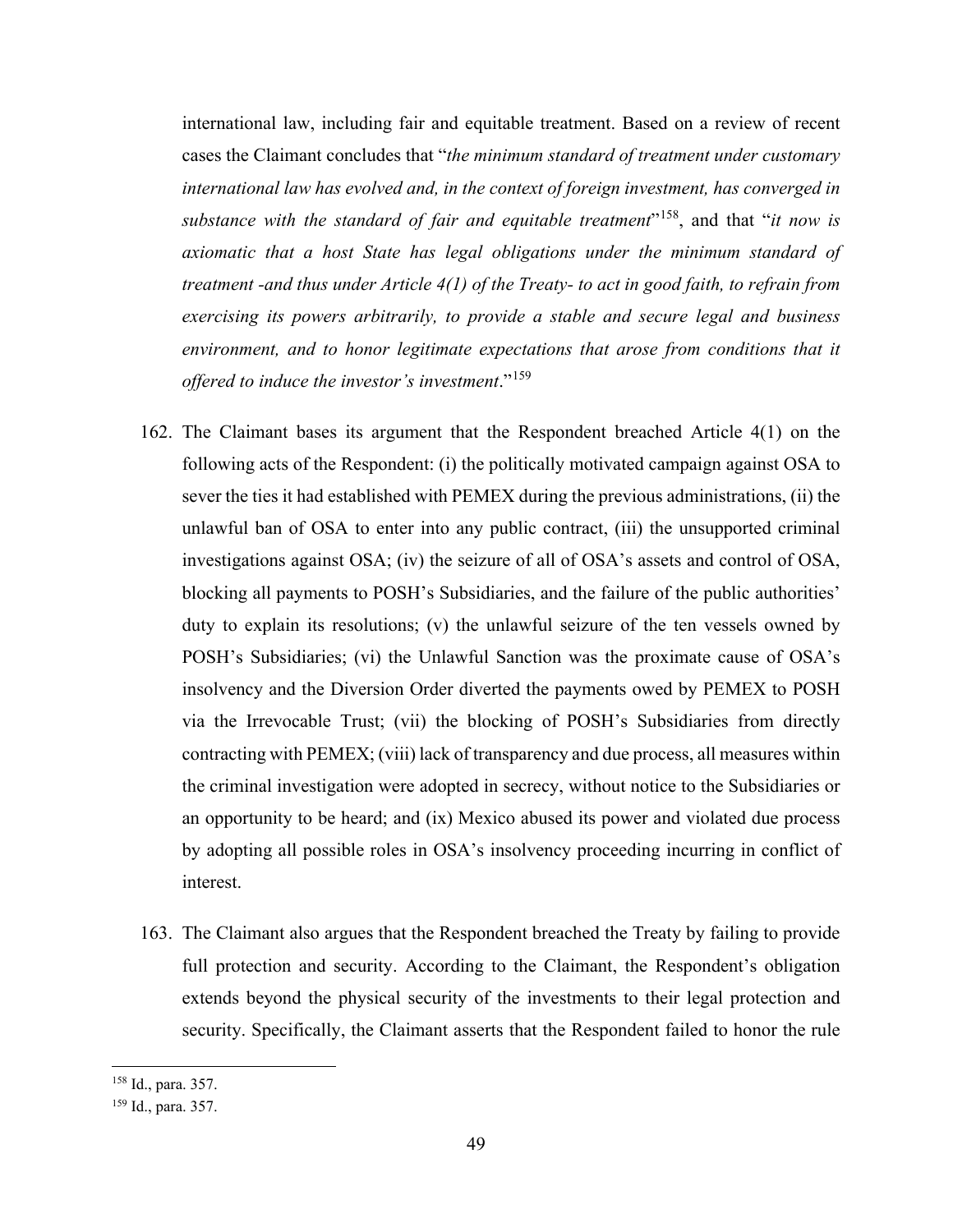of law in the administrative proceeding resulting in the Unlawful Sanction , in the criminal investigations against OSA, in the seizure of OSA's assets and the taking of control of OSA, and in the seizure of the vessels owned by the Subsidiaries. In respect to the seizure of the vessels, the Claimant asserts that "*Mexico did not employ the legal diligence required by international law to protect the investment nor did it allow the investor reasonable procedural recourse to contest it. It was undisputed that the vessels did not belong to OSA, nor were they associated with any of the alleged crimes. POSH's representative filed three briefs with the PGR showing this and requesting the release of the vessels. All three briefs went unanswered. A testament to the lack of evidence of any crime is the fact that the vessels were released several months later without any further explanation*."[160](#page-56-0)

- 164. The Claimant additionally argues that the Respondent failed to provide an objective, impartial and independent supervision of the insolvency proceeding, and "*coerced POSH and its Subsidiaries to accept a 'hair cut to the debt' and a 'higher commission' in exchange for the cancellation of OSA's contracts, which was the sound and reasonable commercial decision.*"[161](#page-56-1)
- 165. The Claimant concludes: "*[i]n sum, the State's actions, including through its administrative, criminal and judicial bodies, withdrew and withheld legal protections from the investment made by POSH and its Subsidiaries in violation of its obligation to provide full protection and security under the Treaty. These wrongful failures of protection have cumulatively caused the complete deprivation of the use, value, and enjoyment of the investment. Mexico breached its 'obligation of vigilance' and failed 'to take all measures necessary to ensure the full enjoyment of protection and security of [the] investment ...*'"<sup>[162](#page-56-2)</sup>

<span id="page-56-0"></span><sup>160</sup> Cl. SoC, para. 407.

<span id="page-56-1"></span><sup>161</sup> Cl. SoC, para. 407.

<span id="page-56-2"></span><sup>162</sup> Cl. SoC, para. 408.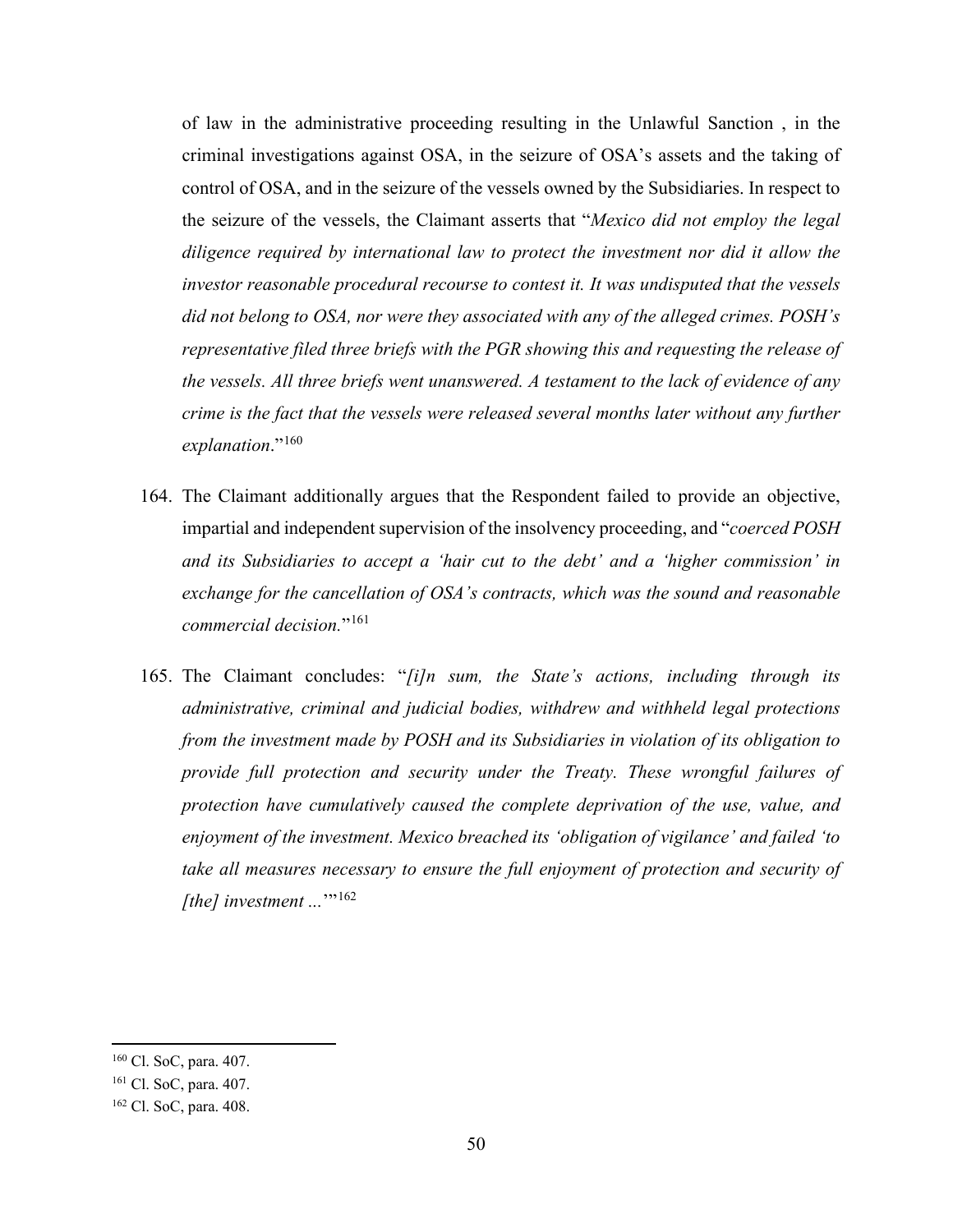### **(2) Statement of Defense**

- 166. The Respondent denies that it breached any obligation under the Treaty and makes several observations before addressing the Claimant's claims. The Respondent notes that "*In presenting its arguments, the Claimant fails to distinguish how the obligations it invokes apply differently to these entities, which comprise the executive, administrative and judicial branches of the Mexican government. Further, it simply repeats the same allegations in support of each of its claims of expropriation, denial of fair and equitable treatment, and denial of full protection and security, as though the content of each obligation were identical.*"[163](#page-57-0)
- 167. The Respondent clarifies that, when the Court of Appeals invalidated the Disqualification of OSA, it made no separate conclusions with respect to whether OSA had negligently breached its obligation to submit bonds with respect to the nine OSA-PEP Contracts.
- 168. The Respondent explains that the UIF Complaint was based on the analysis of transactions with irregular characteristics that exceeded risk models.
- 169. The Respondent further explains that (i) Investigation 115/2014 investigates whether Mr. Yáñez used Oceanografía's resources for different purposes than for which they were obtained; (ii) Investigation 239/2014 investigates the possible crime of providing false information to credit institutions, and (iii) these inquiries are in the stage of criminal proceedings and have not yet concluded.
- 170. The Respondent recalls that Mexican law permits a "*legal moratorium*" for a company submitted to insolvency and thus to suspend payments to creditors while the bankruptcy proceedings are resolved.
- 171. The Respondent concludes its observations by stating that the Claimant has not established nor can it establish that the claimed measures were issued outside the normal course of action of the Mexican authorities

<span id="page-57-0"></span><sup>163</sup> Resp. SoD, para. 571.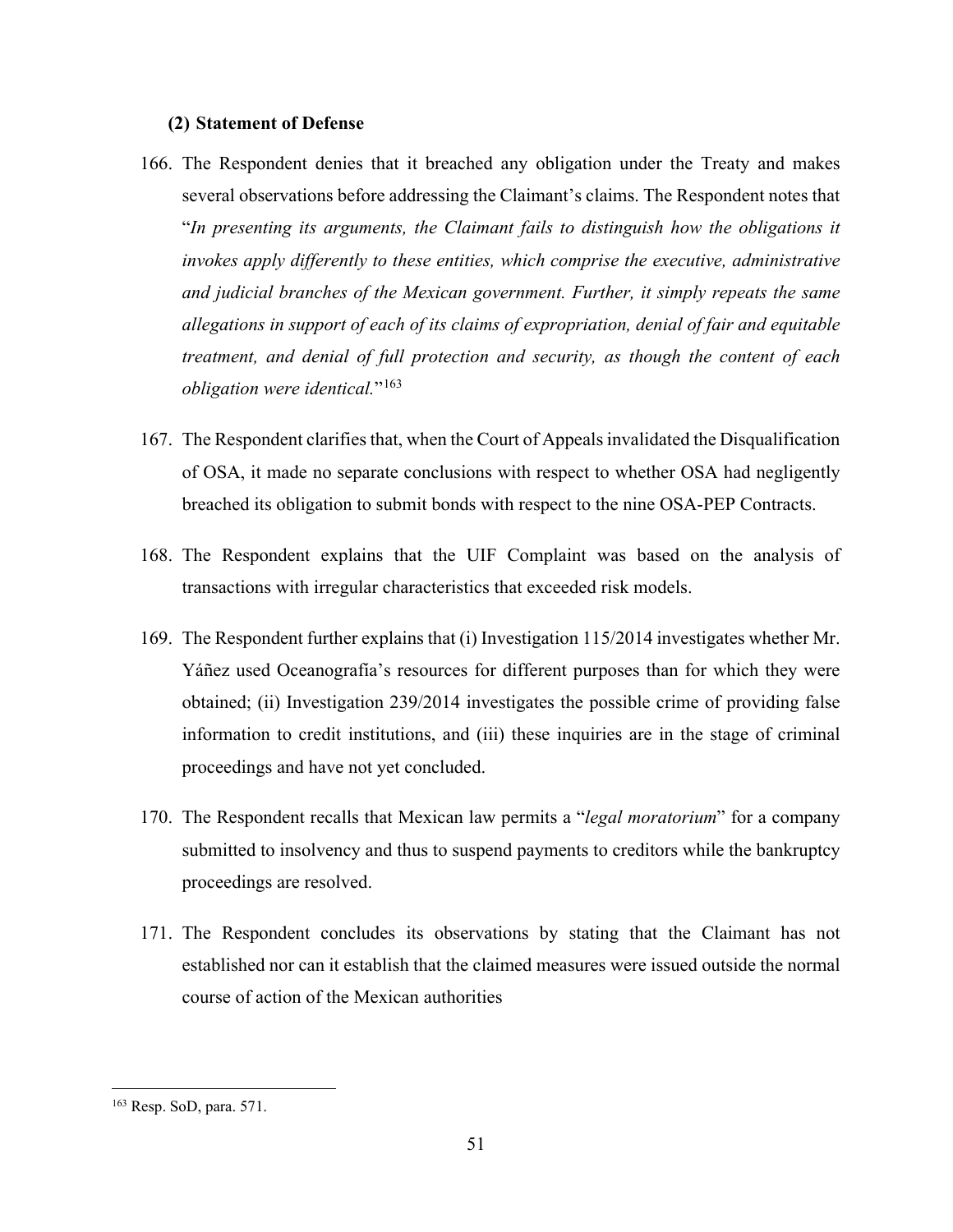- 172. The Respondent disputes that there is such a thing as "*judicial expropriation*", "*[w]hen a tribunal acts as a neutral arbiter of disputes between private parties, its decision against the interests of one party that happens to be a foreign investor will not lead to expropriation. If that were so, every decision by a domestic court against a foreign investor involving property rights could be viewed as an expropriation and there would be a very large body of jurisprudence on the subject in investment treaty law… [E]ven if the concept of judicial expropriation were accepted, it would be necessary to comply with the rule of firmness or finality. In the case at hand, the Precautionary Measure (erroneously called the Deviation Order) derived from a decision issued by a trial court: the Insolvency Court*."[164](#page-58-0)
- 173. The Respondent notes that "*the Subsidiaries and Invex challenged the Precautionary Measure, and other decisions of the Insolvency Judge through appeals and amparos. This means that the Mexican judicial system was put to the test by the Claimant.*"<sup>[165](#page-58-1)</sup> The Respondent adds, "*[i]n fact, the Petition for Review 96/2015 filed by Invex resulted in an interpretation precedent issued by the Third Collegiate Court that concluded, among other things, that: the trust and the transfer of rights were concluded during a dubious period (i.e., the Retroactive Period); the Precautionary Measure was not illegal or unconstitutional, and the Precautionary Measure was intended to protect the assets of OSA ('bankruptcy estate'), allowed the commercial operations of Oceanografía, protected thousands of employees and maintained equal treatment for hundreds of suppliers (creditors)*."[166](#page-58-2) The Respondent affirms that the Claimant has tried to argue a claim of denial of justice "*disguised*"[167](#page-58-3) as judicial expropriation.
- 174. The Respondent asserts that nothing was taken from the Claimant, that the POSH's vessels were not expropriated. In this respect, the Respondent provides a calendar of events reproduced below:

<span id="page-58-0"></span><sup>164</sup> Resp. SoD, paras. 597-599.

<span id="page-58-1"></span><sup>165</sup> Resp. SoD, para. 602.

<span id="page-58-2"></span><sup>166</sup> Resp. SoD, para. 603.

<span id="page-58-3"></span><sup>167</sup> Resp. SoD, para. 600.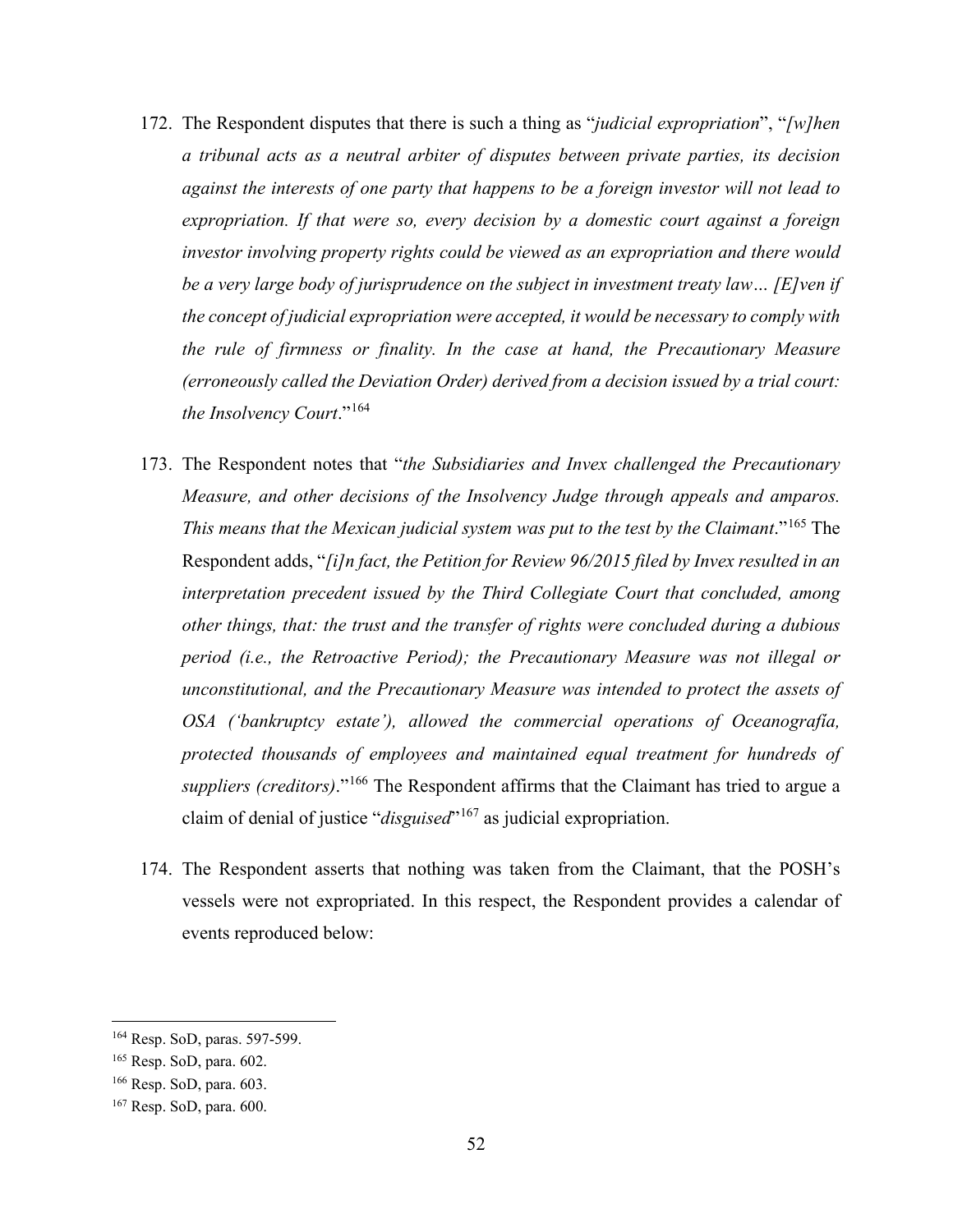- On March 7, 2014, Oceanografía returned the Rodrigo DPJ vessel to POSH Honesto. Prior to that, the vessel was taken out of service due to lack of payment to the crew.
- On March 10, 2014, Oceanografía returned the Caballo Grano de Oro vessel to POSH Hermosa. However, since December 26, 2013, the vessel had been out of service due to technical problems
- On March 19, 2014, the SAE requested the provisional attachment of some vessels in possession of Oceanografía, including Caballo Argento, Caballo Babieca, Caballo Copenhagen, Don Casiano, Caballo Grano de Oro, Caballo Monoceros, Rodrigo DPJ and Caballo Scarto.
- On March 28, 2014, the PGR notified the Subsidiaries that their vessels were part of the Provisional Attachment. On the same date, GOSH and POSH Hermosa filed communications with the PGR to demonstrate that the Subsidiaries were the owners of the vessels and thus not covered by the attachment .
- Further documentation was submitted on April 29 and May 7, 2014.
- On May 19, 2014, the SAE, at the request of the PGR, delivered Salvirile and Salvision to SEMCO IV pending resolution of their legal status.
- On June 26, 2014, the PGR lifted the provisional attachment Salvision, Salvirile, POSH Honesto, POSH Hermosa, Caballo Argento, Caballo Babieca, Caballo Don Casiano, Caballo Copenhagen, Caballo Scarto, and Caballo Monoceros.
- 175. Therefore, the Respondent concludes that the Subsidiaries only had to prove that they were the owners of the vessels so that their provisional attachment would be lifted.
- 176. According to the Respondent, the supply contracts of the Subsidiaries with OSA are not an "*investment*" within the meaning of the Treaty and, therefore, cannot be expropriated. Furthermore, GOSH itself withdrew its vessels from operation under its contracts with OSA: "*since December 26, 2013, Caballo Grano de Oro was out of service due to technical problems. Caballo Argento was retired by GOSH as of May 11, 2014. Rodrigo DPJ was taken out of service due to lack of payment to crew personnel since February 28, 2014. Caballo Babieca was withdrawn from operation on May 11, 2014 by GOSH. Don Casiano was retired on May 10, 2014. Caballo Copenhagen suffered an impact on*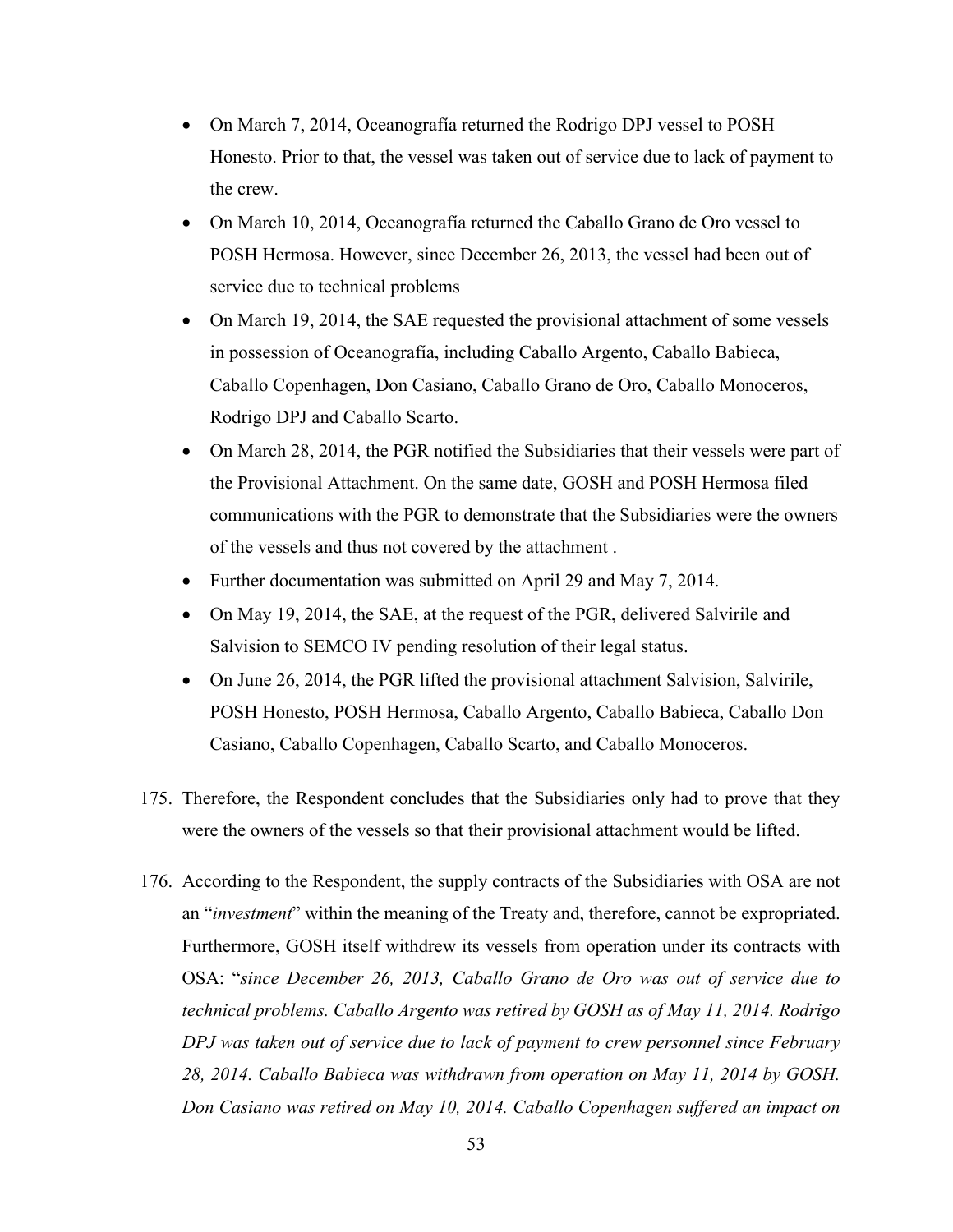*the breakwaters due to a crash at the Dos Bocas Maritime Terminal on April 15, 2014 and was subsequently withdrawn. Caballo Scarto was removed due to administrative problems with Oceanografía on May 11, 2014. Caballo Monoceros was removed due to administrative problems on May 12, 2014*."[168](#page-60-0)

- 177. According to the Respondent, the Claimant decided to withdraw all the vessels which caused the OSA-PEP Contracts related to the Subsidiaries' vessels to be rescinded.
- 178. The Respondent recalls that on August 15, 2014, the Insolvency Judge granted a precautionary measure at the request of Oceanografía to extend the validity of only 9 OSA-PEP Contracts (out of a total of 25) since they were the only ones financially and operationally viable. The Respondent notes that the Subsidiaries could have challenged this precautionary measure and they did not.
- 179. The Respondent denies that the ability of OSA to contract with PEMEX was an investment and, in any case, it was not expropriated. The disqualification was in force for only 5 months and was not applicable to existing contracts.
- 180. The Respondent disputes that the series of acts or omissions had the aggregate effect of destroying the value of the Claimant's investment. The Respondent also denies that the alleged acts and omissions constituted a "*creeping expropriation*". According to the Respondent, the measures identified by the Claimant are too remote from each other and too remote from POSH and the Subsidiaries; they had no expropriation effect either individually or jointly.
- 181. The Respondent insists on the vagueness of the alleged breach of the fair and equitable treatment obligation, "[*t]he most important and fundamental thing is that the Claimant actually complains about the application of Mexican insolvency and/or bankruptcy laws and its system for criminal investigation and prosecution, but without presenting any evidence of customary international law standards relevant to bankruptcy and criminal*

<span id="page-60-0"></span><sup>168</sup> Resp. SoD, para. 617.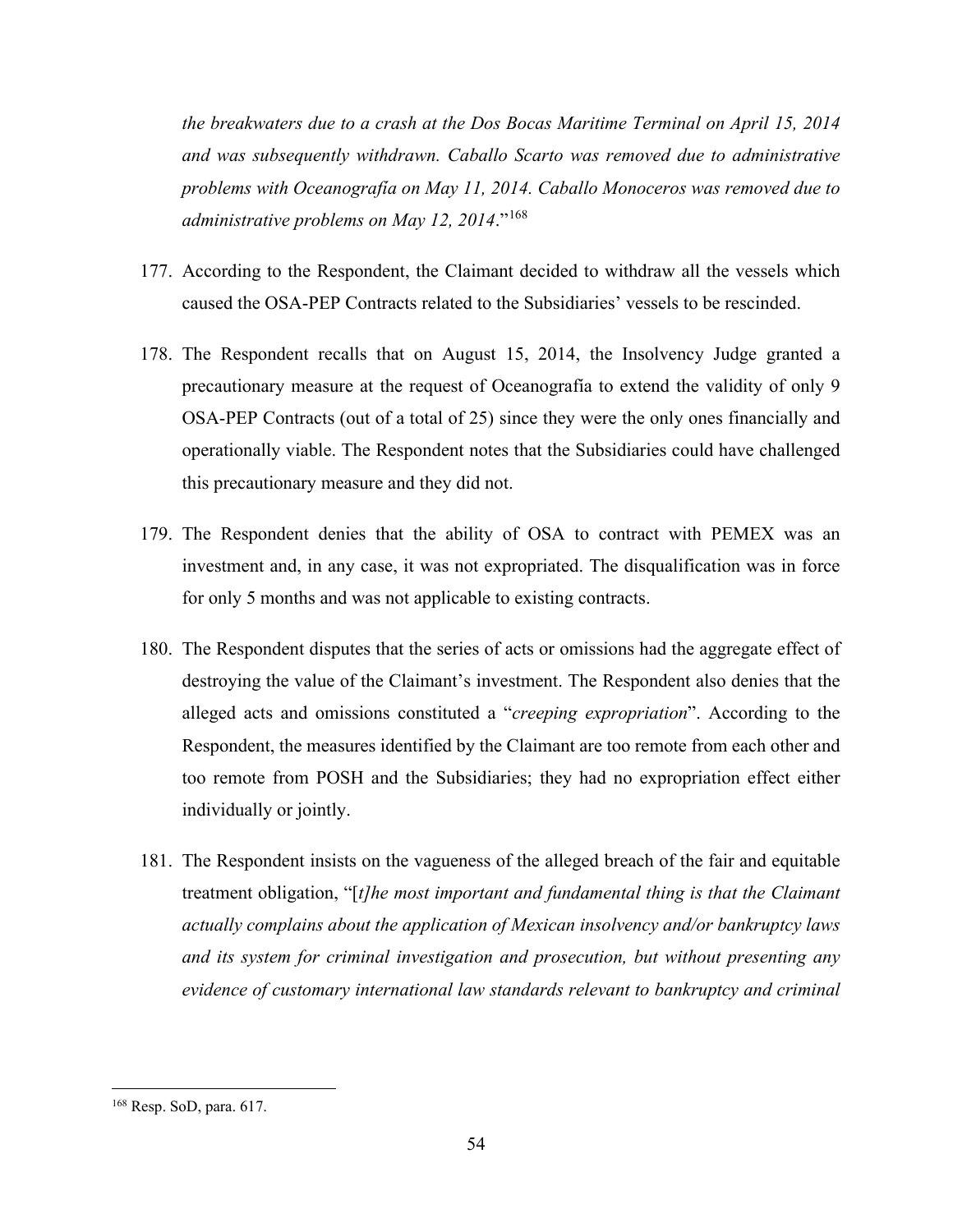*systems. This alone is reason to dismiss the claim of a denial of fair and equitable treatment.*"[169](#page-61-0)

- 182. According to the Respondent, the standard for finding a violation of the minimum treatment standard is high and, after reviewing the caselaw, concludes that "*the minimum standard of customary international law prohibits an action that is* 'arbitrary, grossly unfair, unjust or idiosyncratic, is discriminatory and exposes the claimant to sectional or racial prejudice, or involves a lack of due process leading to an outcome which offends judicial propriety.*' Allegations of violation of national law, general complaints of injustice, and self-defined 'expectations' are not sufficient to argue a violation of the standard on fair and equitable treatment*."[170](#page-61-1)
- 183. The Respondent dismisses the Claimant's argument as inappropriate because i) all the measures under discussion were taken in the normal course of proceedings and were reasonable, and ii) the Claimant had no "*legitimate expectations*." In respect of the latter, the Respondent argues that POSH did not make its investment with adequate knowledge of the risk involved. According to the Respondent, there were many red flags that showed that OSA was not a reliable partner. The Respondent lists the following:
	- "*In 2011, the Claimant already knew that Oceanografía and Mr. Yáñez were almost bankrupt;*
	- *OSA had violated the terms of the bareboat charter since 2012 and, nevertheless, the Claimant decided to continue its commercial relationship;*
	- *In 2007, a Surveillance Commission was created in the Chamber of Deputies to review the contractual irregularities of Oceanografía;*
	- *Oceanografía and its directors (Mr. Yáñez and Mr. Díaz) had dubious backgrounds;*
	- *Oceanografía's 2013 Financial Statements revealed that the company faced investigation requests by the SAT, 29 commercial lawsuits, 7 civil lawsuits, 19 procedures related to the imposition of penalties by PEP, 7 lawsuits with PEP, and 7 nullity cases.*"<sup>[171](#page-61-2)</sup>

<span id="page-61-0"></span><sup>169</sup> Resp. SoD, para. 636.

<span id="page-61-1"></span><sup>170</sup> Resp. SoD, para. 643.

<span id="page-61-2"></span><sup>171</sup> Resp. SoD, para. 653.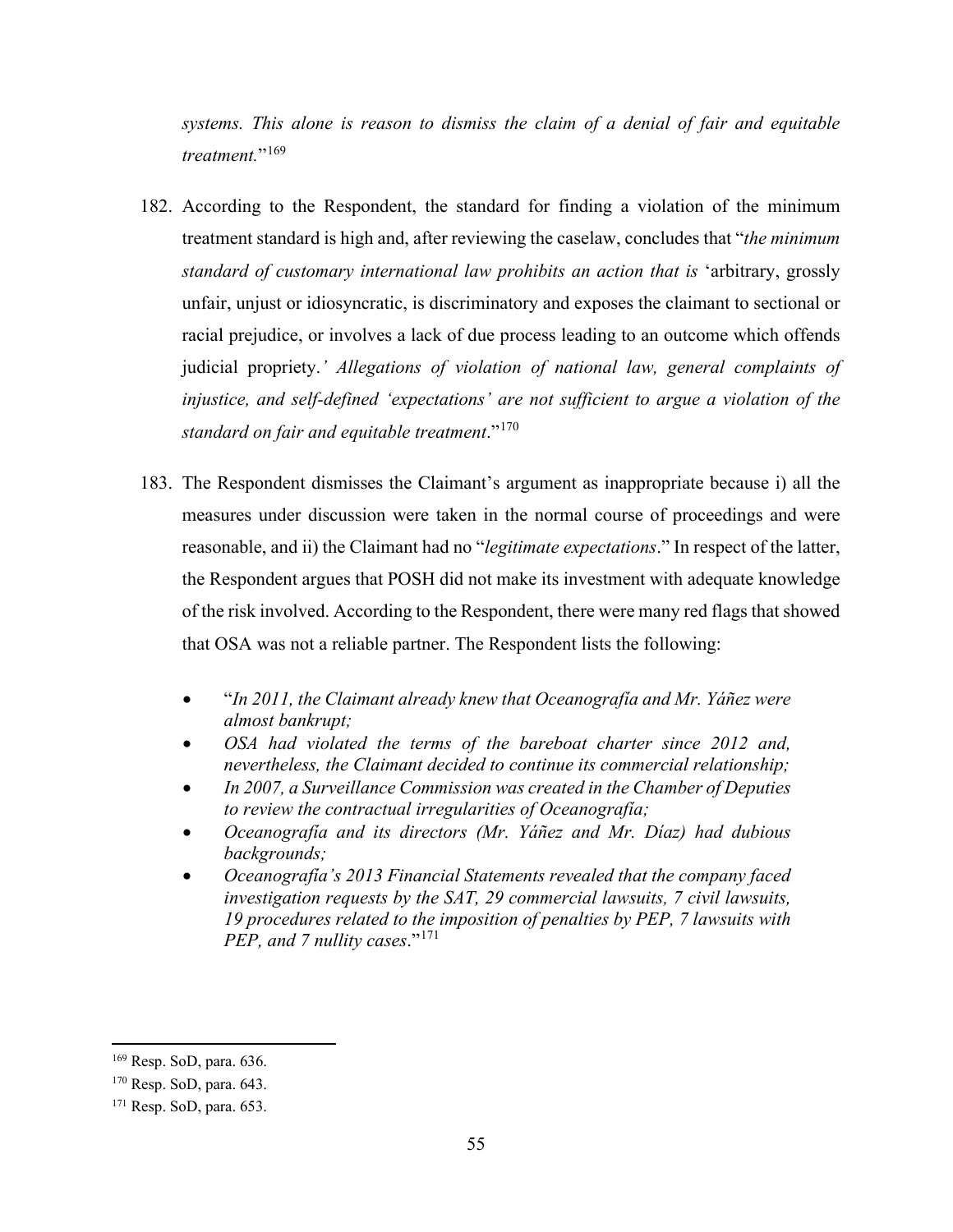- 184. The Respondent adds that POSH could not have had "*legitimate expectations*" that contracts with OSA would be renewed or renewed on the same terms. The Respondent recalls that the contracts awarded by Pemex have to go through a public procurement procedure. Furthermore, the need for offshore services and the rates of such services depend on industry factors and especially the price of oil. It could not be guaranteed that Mexican and global oil markets would not change.
- 185. The Respondent notes that "*in February 2014 (that is, before the Disqualification, criminal investigations and insolvency proceedings), POSH "look[ed] into requesting for the assignment of the 6 GOSH contracts and the 2 [SMP] contracts to the POSH group." "Also, in early February 2014, POSH claimed the restitution of some of the vessels and even began a commercial arbitration against Oceanografía*."[172](#page-62-0) The Respondent concludes that the argument of the Claimant that the Respondent breached the legitimate expectations of the Claimant is without foundation.
- 186. As to the breach of the full protection and security obligation, the Respondent affirms that, under customary international law, this obligation is limited to the investor's physical security. The Respondent notes that the Claimant simply repeated under the full protection and security the same accusations than it did for denial of fair and equitable treatment and concludes that "*[t]he Tribunal should reject the Claimant's attempt to extend the full protection and security obligation of Article 4.1 of the APPRI.*"[173](#page-62-1)

### **(3) Reply**

187. As regards the claim of expropriation the Claimant concludes that "*the question of whether a measure constitutes an expropriation depends upon the actual effect of the measures on the investor's property. A series of measures that deprive an investor of the use or enjoyment of its investment, including the deprivation of all or a significant part* 

<span id="page-62-0"></span><sup>172</sup> Resp. SoD, para. 659. See Cl. SoC, para. 190, **C-160**, Notice of Repossession and Notice of Default and Requirement of Payment in relation to the vessel Rodrigo DPJ, sent by GOSH Rodrigo DPJ, S.A.P.I. de C.V. to Oceanografía, S.A. de C.V., February 10, 2014; **C-161**, Notice of Repossession of vessel Caballo Grano de Oro, sent by GOSH Caballo Grano de Oro S.A.P.I. de C.V. to Oceanografía, S.A. de C.V., February 10, 2014; **C-196**, Letter from Incisive Law LLC to Oceanografía S.A., de C.V., February 12, 2014; and **R-014**, Notice of arbitration submitted by SEMCO IV against OSA under the Arbitration Rules of SCMA of 2009, March 25, 2014.

<span id="page-62-1"></span><sup>173</sup> Resp. SoD, para. 673.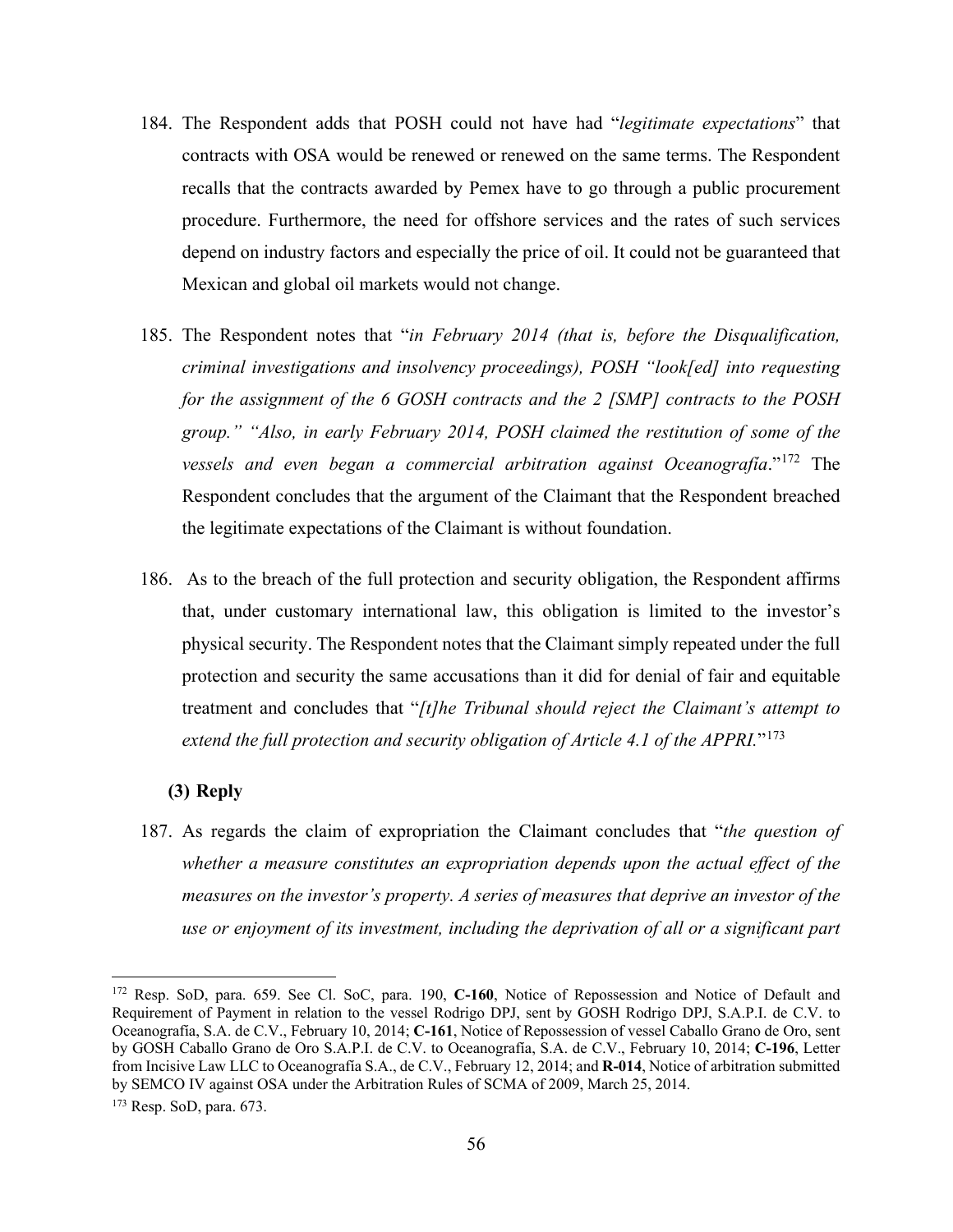*of the economic benefit of its property, amounts to expropriation. If the Measures at stake have these effects (as they did), there is no need to inquire into the motives, intentions or form of the measures in order to conclude that an expropriation has occurred. This is* what happened in the case at hand."<sup>[174](#page-63-0)</sup>

- 188. The Claimant insists that the Diversion Order and the Isolated Decision directly expropriated the receivables owed to POSH pursuant to the Irrevocable Trust by diverting those funds to SAE's bank account. As explained by Mr. Méjan, *"the assignment of collection rights to a trust entails a* transfer of ownership *of these rights. The assignor (in this case OSA) loses the ownership of the rights to the assignee (the Trust), which becomes the new owner of these rights. The assignee replaces the assignor as the creditor.*"[175](#page-63-1) In this case, OSA had assigned the rights arising from the OSA-PEMEX Contracts to the Irrevocable Trust, of which POSH was the primary beneficiary. By diverting those payments to the government's bank account, Mexico directly took POSH's beneficial ownership rights, as primary beneficiary of the Trust, over the collection rights arising from the contracts between OSA and Pemex. Mexico directly expropriated POSH's rights that had been lawfully acquired through valid, binding and enforceable contracts.<sup>[176](#page-63-2)</sup>
- 189. Based on the Claimant's review of caselaw, the Claimant argues that "*tribunals are clear that the determinative factor in assessing whether measures constituted an indirect expropriation is not the duration of the measures or the claimants' retention of legal ownership of assets. Rather, as in this case, an indirect expropriation may result from nominally temporary measures that have the effect of permanently destroying the viability of the enterprises constituting the claimant's investment.*"[177](#page-63-3)
- 190. The Claimant argues that the relationship between the politically motivated measures and their expropriatory nature vis-à-vis POSH's Investment is clear: "*[a]ll of the measures were intended to strain OSA's finances, take control of OSA, or divert OSA's resources*

<span id="page-63-0"></span><sup>174</sup> Reply, para. 468.

<span id="page-63-1"></span><sup>&</sup>lt;sup>175</sup> Id., para. 476 (emphasis in original).

<span id="page-63-2"></span><sup>176</sup> Id., para, 476.

<span id="page-63-3"></span><sup>177</sup> Id., para. 484.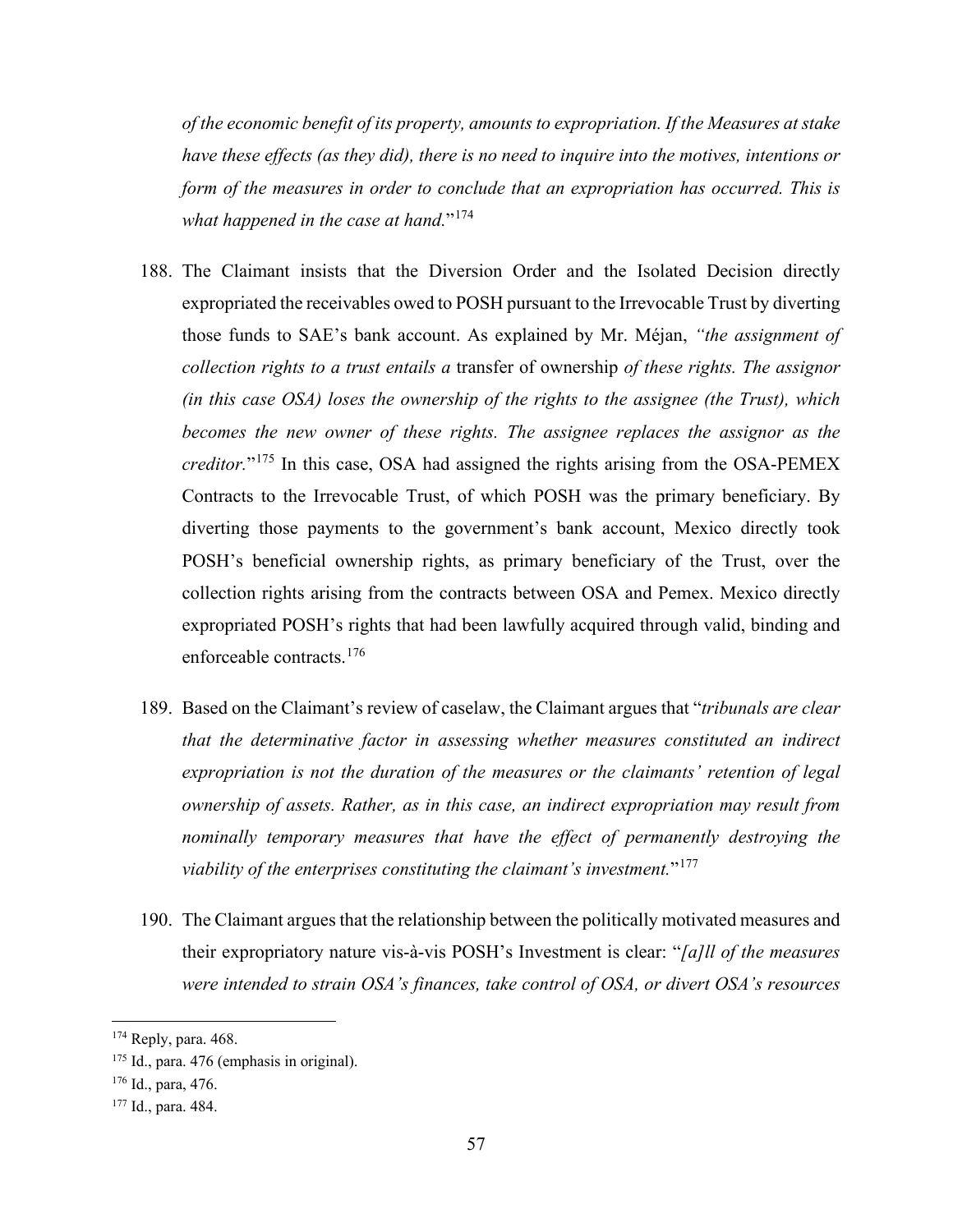*to the government, without regard to the rights of international investors that were OSA's business partners, like Claimant. All of the Measures either directly impacted or specifically targeted POSH's Subsidiaries and deprived them of the value, use, and benefit of the Investment: the vessels were detained for several months; POSH's Subsidiaries did not receive any payments from the contracts with OSA (from OSA or PEMEX through the Irrevocable Trust) while still incurring in costs to preserve the vessels and pay the crews; and the Subsidiaries could not contract directly with PEMEX for the services they were previously rendering through OSA. There was no cash flow, no activity and, even no vessels (for a time). Under these conditions, a few months were sufficient to see the Investment completely destroyed*."[178](#page-64-0)

- 191. According to the Claimant, by "*February 2015, one year after Mexico initiated its political crusade against OSA, the Subsidiaries had no vessels, no contracts with OSA, and no possibility to contract with PEMEX. The value of their Investment was zero*."[179](#page-64-1)
- 192. The Claimant insists that "*the Measures substantially interfered with and frustrated entirely POSH's distinct, reasonable, investment-backed expectations, including the most basic expectation that the host country will follow the law*."[180](#page-64-2)
- 193. The Claimant points out that "*Mexico does not question the unlawfulness of the expropriation, but rests instead on its contention that there was no "taking" in the first place, as the Measures were adopted in 'the normal course of action of the Mexican authorities.*"<sup>[181](#page-64-3)</sup>
- 194. The Claimant points out that Mexico has no answer to the fact that the expropriation, lacked compensation, due process and public purpose, and was discriminatory.
- 195. The Claimant argues that the "*FET standard protects the investor's legitimate expectations that the State will conduct itself in a consistent, transparent, even-handed*

<span id="page-64-0"></span><sup>178</sup> Id., para. 486.

<span id="page-64-1"></span><sup>179</sup> Id., para. 487.

<span id="page-64-2"></span><sup>180</sup> Id., para. 488.

<span id="page-64-3"></span><sup>181</sup> Id., para. 490.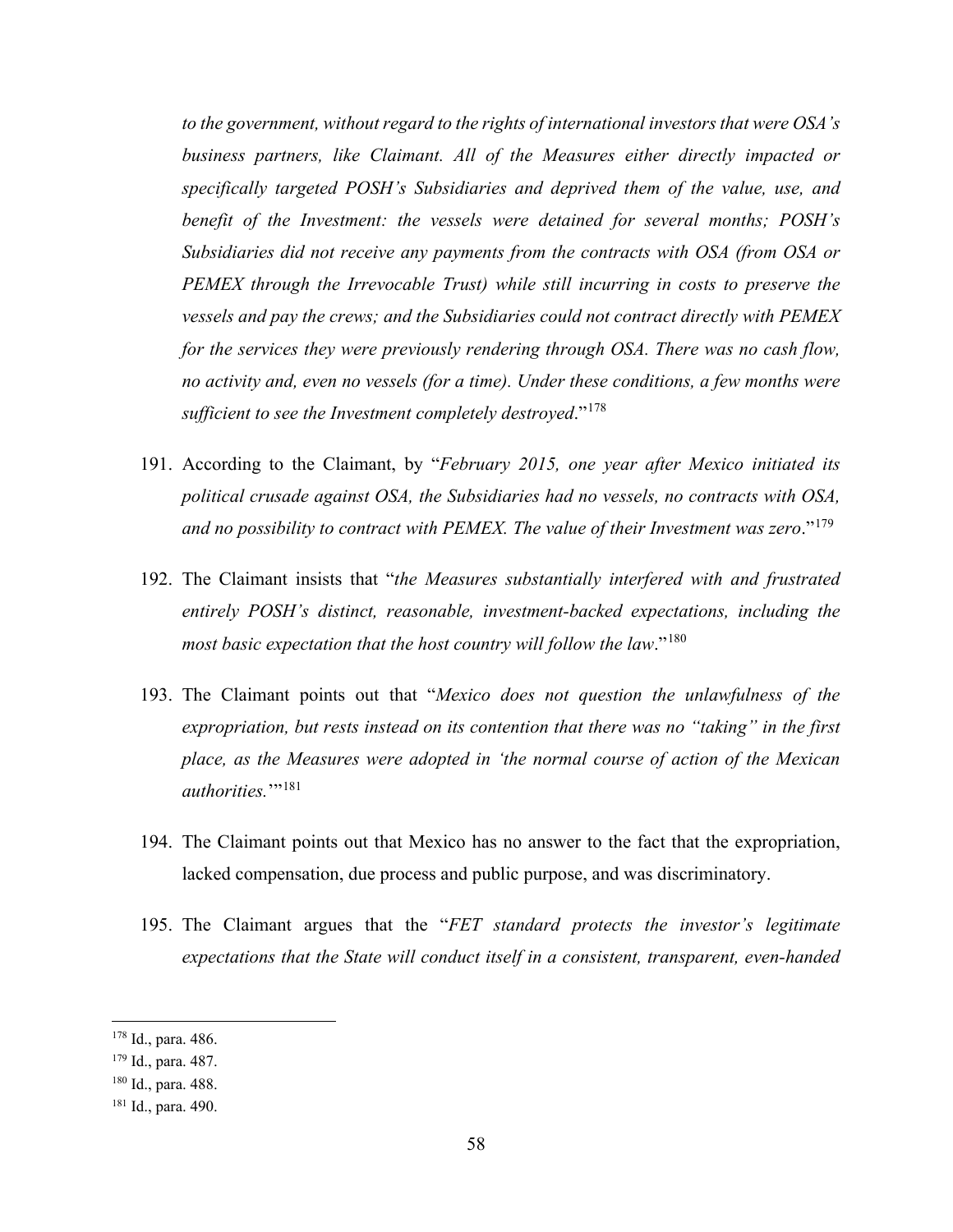*and non-discriminatory manner, will not act beyond its authority, and will not contradict its own laws and regulations… Mexico violated POSH's and the Subsidiaries' due process rights, by depriving them of their standing to challenge the Diversion Order. After the* Amparo *Decision had confirmed the unlawfulness of the Diversion Order, Mexico successfully challenged the* Amparo *Decision. In the Revision Decision, Mexican courts revoked the* Amparo *Decision on grounds that POSH did not have standing to challenge the Diversion Order. The Revision Decision did not reach the merits to assess whether the Diversion Order was contrary to Mexican Law and the Mexican Constitution, as confirmed by the* Amparo *Decision. The Revision Decision thus deprived POSH and the Subsidiaries of any means to challenge the Diversion Order in Mexican courts, despite that Order's clearly harmful, destructive impact on their rights to receive payments from PEMEX under the Irrevocable Trust. That loss of access to justice is a further, serious deprivation of due process*."[182](#page-65-0)

- 196. The Claimant argues that the Isolated Decision held, *inter alia*, that the Irrevocable Trust and assignment of rights became automatically ineffective upon the declaration of insolvency. However, "*[t]he Insolvency Court never issued a declaration of ineffectiveness, but rather indirectly deprived them of effect by unlawfully extending the effects of a precautionary measure to the Irrevocable Trust and Assignments of Rights, without hearing any of the interested parties thereunder.*"[183](#page-65-1)
- 197. The Claimant insists that Mexico arbitrarily prevented PEMEX from rescinding the contracts with OSA and replacing them with new contracts with the Subsidiaries. The Claimant also insists that the conduct of Mexico in respect of the Investment or the Investor considered together as a composite act breached the FET. The conduct also constituted "*an abject disregard of POSH's legal, contractual, and other acquired rights and as such constituted a failure to provide full protection and security to POSH's*

<span id="page-65-0"></span><sup>182</sup> Id., paras. 512, 537.

<span id="page-65-1"></span><sup>183</sup> Id., para. 538.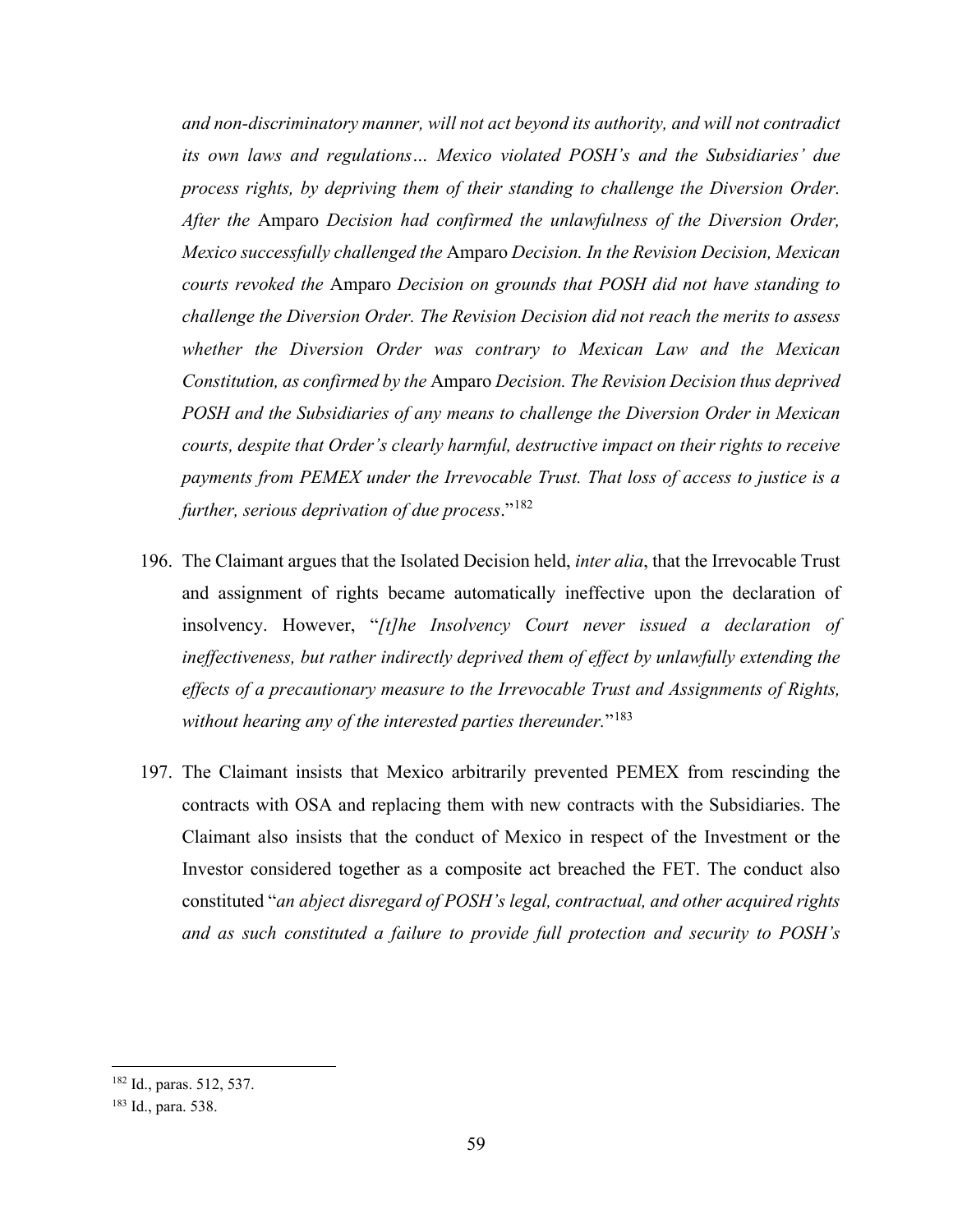*investments. Individual components of that course of conduct can also make out FPS violations on their own account*."[184](#page-66-0)

# **(4) Rejoinder**

198. Respondent draws the Tribunal's attention to the New York case of OSA and Mr. Yáñez against Citibank in which OSA and Mr. Yáñez claim that Citibank was responsible for orchestrating a fraud that led to OSA's bankruptcy and caused Mr. Yáñez to face criminal proceedings. For the Respondent, this case demonstrates that OSA itself : "*i) holds Citibank exclusively responsible for the loss of its business, and ii) OSA did not consider that the temporary suspension to contract with Pemex had affected its business.*"[185](#page-66-1) The Respondent adds that the Claimant has failed to point out that OSA and Mr. Yáñez subsequently filed a commercial claim against Banamex before the courts of Mexico City,[186](#page-66-2) which "*shows that OSA, to this day, continues to blame private entities (e.g., Banamex) for its legal and financial problems, and not Pemex or the Respondent. Furthermore, it is shown that Pemex fulfilled its payment obligations under the OSA-PEP Contracts.*"<sup>[187](#page-66-3)</sup> In the Respondent's view, the New York lawsuit shows that OSA blames Citibank, and not the Mexican government, for its problems. The New York lawsuit says nothing about a conspiracy between the government and Citibank, or that OSA was the target of a "*politically motivated hunt*" as the Claimant seeks to lead the Arbitration Tribunal to believe in this arbitration. OSA states in the New York lawsuit that it did not commit fraud; it argues that Citigroup was the one who committed the fraud. Whatever the outcome of this litigation, the reality is that the claim in the New York Case constitutes complete evidence that the Claimant does not and cannot speak for OSA. The Claimant decided to systematically and without reason dismiss any argument or evidence presented by the Respondent, clearly because it contradicted its alleged theory of the political plot against OSA.<sup>[188](#page-66-4)</sup>

<span id="page-66-0"></span><sup>184</sup> Id., para. 552.

<span id="page-66-1"></span><sup>185</sup> Rejoinder, para. 30.

<span id="page-66-2"></span><sup>186</sup> Id., para. 34.

<span id="page-66-3"></span><sup>187</sup> Id., para. 36.

<span id="page-66-4"></span><sup>188</sup> Id., para. 37.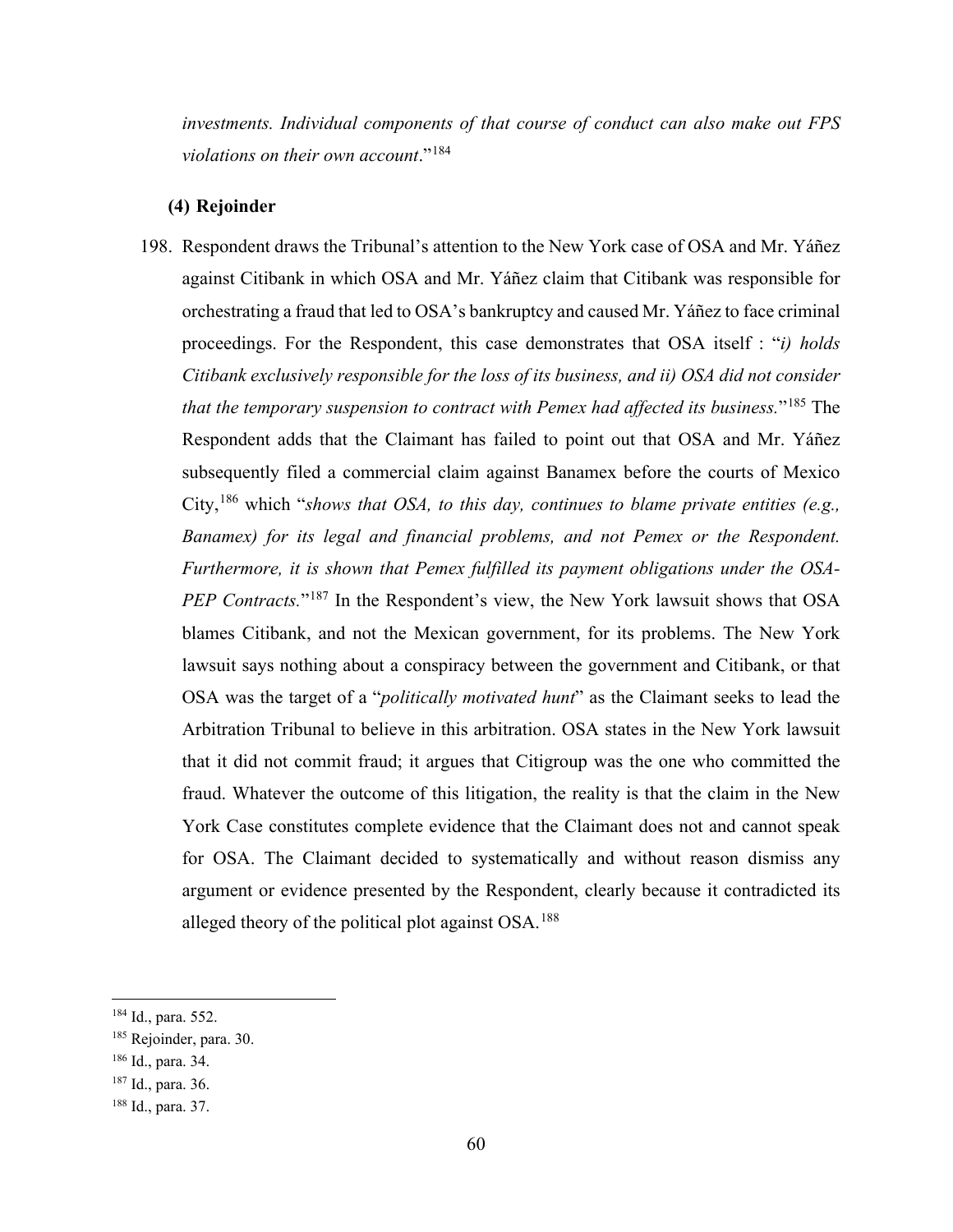- 199. The Respondent recalls that former counsel to the Claimant filed the Florida Case complaint shortly before the Statement of Defense: "*[t]his judicial procedure was initiated by a large group of service providers, bondholders and OSA creditors against Citigroup. The plaintiffs in that lawsuit are represented by the law firm Quinn Emmanuel, the same firm that initially represented the Plaintiff in this arbitration. In the Respondent's view, the Florida Case lawsuit contradicts the facts argued by the Claimant in this arbitration.*"<sup>[189](#page-67-0)</sup>
- 200. The Respondent clarifies that both cases were dismissed without prejudice on the basis of forum *non conveniens*. The Respondent explains that the Florida Case lawsuit was presented as evidence in this arbitration to demonstrate that a substantial group of OSA creditors also blame Citigroup for the problems faced by OSA, and do not blame the Mexican government. According to the Respondent, the two cases before US Courts "*demonstrate that the Claimant cannot speak on behalf of or represent OSA in this arbitration. Furthermore, these cases take away any credibility from their theories about the supposed political campaign against OSA*" by the Mexican government.<sup>[190](#page-67-1)</sup>
- 201. The Respondent asserts that the Claimant's purported reliance on Pemex's due diligence is misplaced and had "*POSH conducted legal due diligence with respect to OSA, that due diligence would have surely revealed significant 'red flags', including numerous investigation requests by SAT; civil lawsuits; procedures related to the imposition of penalties by PEP; lawsuits with PEP; and nullity cases. These 'red flags' would have indicated with certainty that OSA was not a reliable customer or partner. As such, the Claimant must assume its responsibility for the risk of not having done so.*"[191](#page-67-2)
- 202. The Respondent notes that the Claimant is the only creditor to OSA that claims that the valuations prepared by Citigroup, Advent and Blackstone were correct. The Respondent adds that "*[i]n fact, the evidence shows that the Claimant had information indicating that it was risky to do business with Oceanography. In June 2011, after a first meeting with*

<span id="page-67-0"></span><sup>189</sup> Id., para. 38.

<span id="page-67-1"></span><sup>190</sup> Id., para. 43.

<span id="page-67-2"></span><sup>191</sup> Id., para. 50.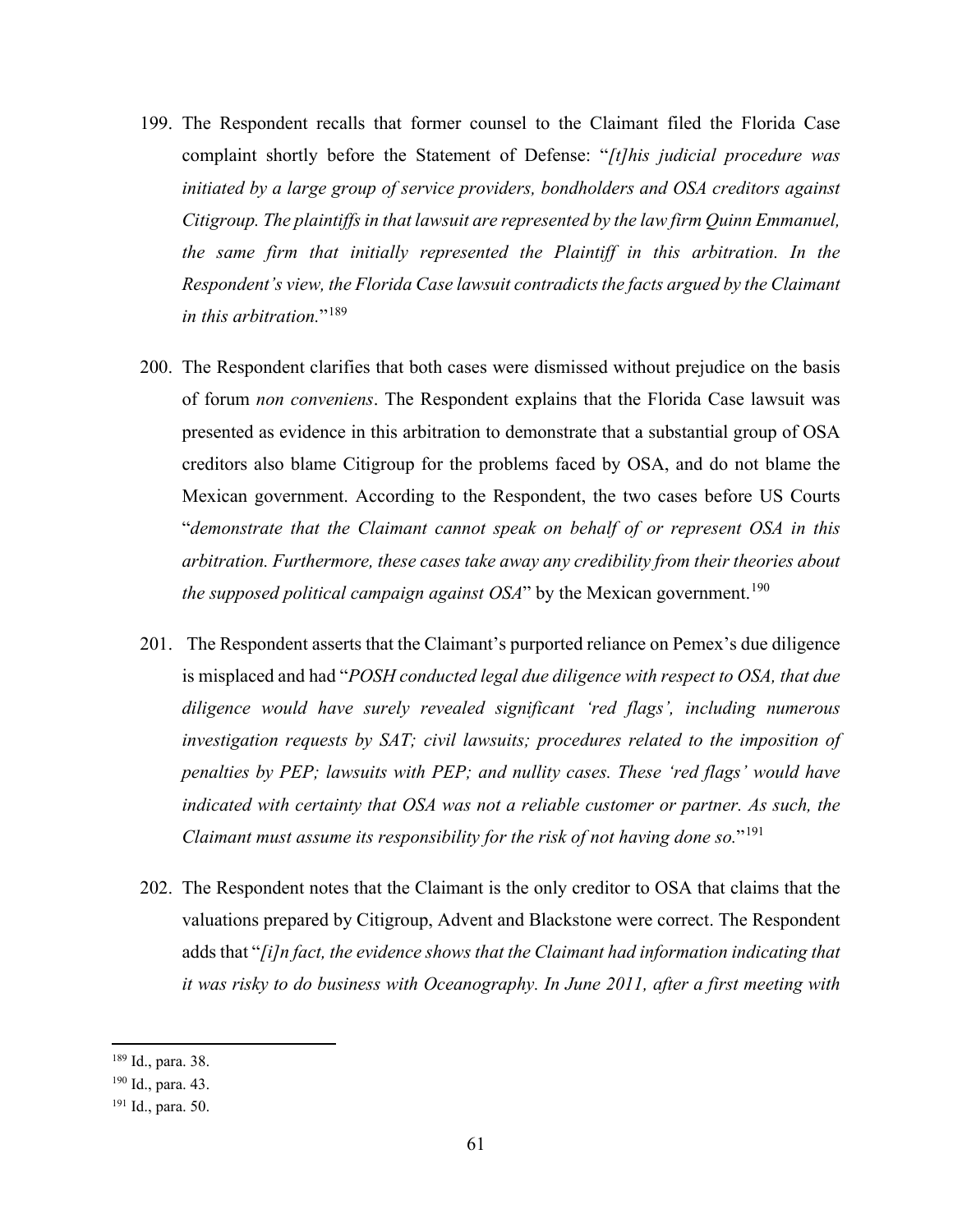*Mr. Martín Díaz, POSH learned that OSA was facing at least USD \$ 1.1 billion in debt and financial commitments, and that it could not be clearly determined the reasons why OSA was valued at USD \$ 400 million.*"[192](#page-68-0)

- 203. The Respondent further observes that the Claimant also ignored the risk of the OSA administration. The Respondent recalls that, in the document production phase, "*the Claimant produced an internal report on July 18, 2011, in which it analyzed the operation and management of the OSA vessels. According to the report itself, the structure of the Oceanografía organization was disorganized, despite the fact that at the time attempts were being made to restructure it. In fact, OSA administrators themselves were unable to clearly identify the responsibilities of each area and the process manager. Despite this, POSH decided to ignore its own observations and chose to bet on a business relationship with OSA despite any risk.*"[193](#page-68-1)
- 204. The Respondent insists on the illegality of the investment and maintains that, "*[a]s long as the company establishes the possibility of cabotage (even if it does not do so), the restriction on the percentage of foreign participation must be met.*"[194](#page-68-2)
- 205. The Respondent clarifies that "*OSA was in charge of obtaining Pemex contracts for the provision of services and not charter contracts. This is an important difference and based on it, it cannot be affirmed that Pemex made any promise that it would 'charter' the POSH vessels*."[195](#page-68-3) The Respondent further clarifies that "*POSH's alleged expectations based on the age of the Vessels are unfounded. The Vessels were a work tool subcontracted by OSA to be able to provide the services that Pemex required. The contractual relationship between Pemex and OSA was not binding on POSH. In other words, under the OSA-PEP Contracts, OSA had the discretion to decide which vessel it would use to fulfill its contractual obligations to Pemex*."[196](#page-68-4)

<span id="page-68-0"></span><sup>192</sup> Id., para. 63.

<span id="page-68-1"></span><sup>193</sup> Id., para. 64.

<span id="page-68-2"></span><sup>194</sup> Id., para. 80.

<span id="page-68-3"></span><sup>&</sup>lt;sup>195</sup> Id., para. 83 (emphasis omitted).

<span id="page-68-4"></span><sup>196</sup> Id., para. 85.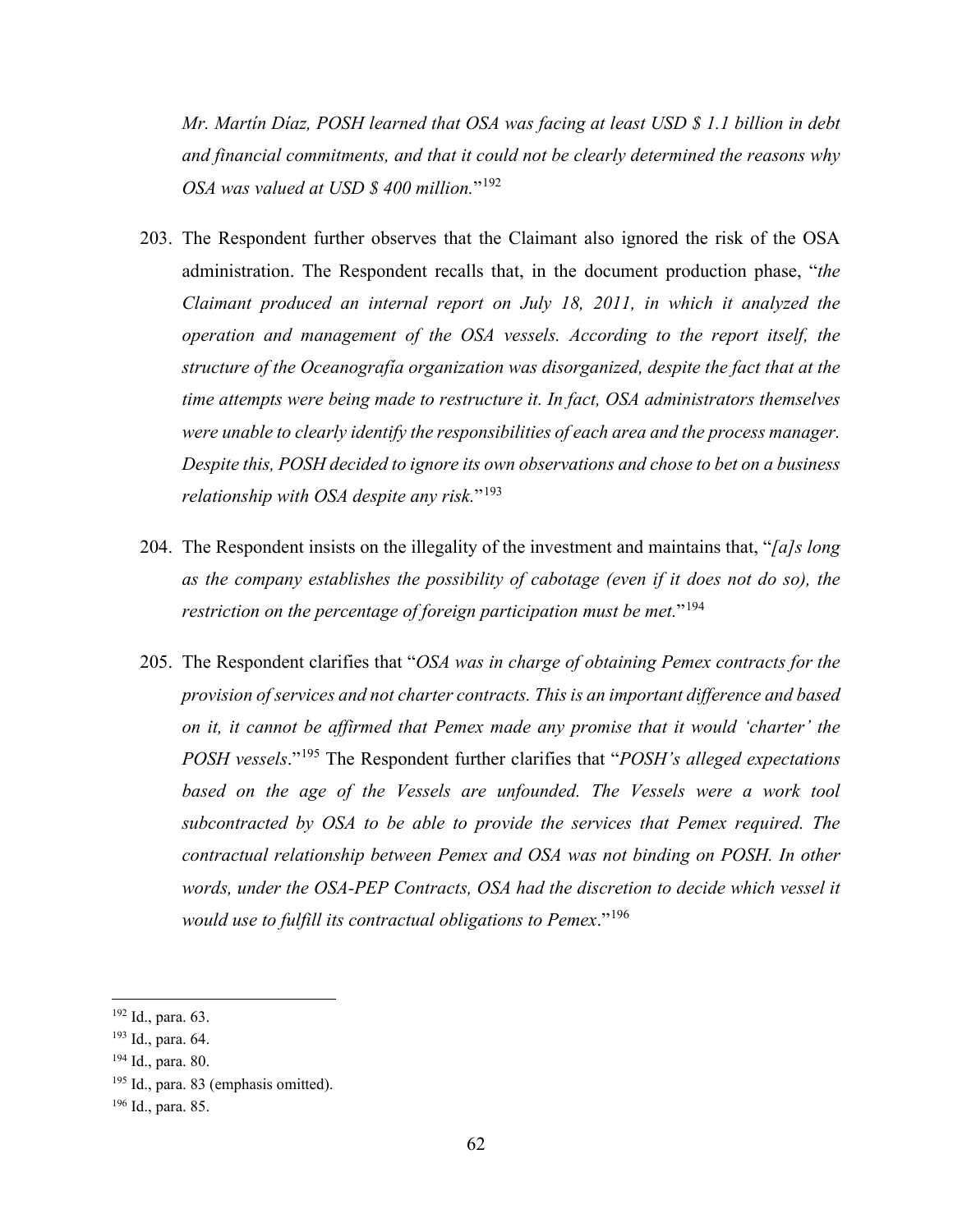- 206. On the issue of the Blocking Order, the Respondent explains that, "*[l]egally, the same boat could not—and cannot—provide services under two contracts at the same time. Claimant also minimizes the competition that exists among other suppliers, more economic offers and changes in the offshore market, such as the fact that Pemex no longer required that the vessels have the Mexican flag*."[197](#page-69-0)
- 207. On the termination of the OSA-PEP Contracts, the Respondent clarifies that "*[i]n principle, the OSA-PEP Contracts did not have to be terminated since Pemex required these services. Ultimately, controversial issues arose within the bankruptcy proceedings regarding conventional penalties for breaches made by OSA under the OSA-PEP Contracts, which delayed the formalization of the contractual settlements… It is important to remember that the Subsidiaries withdrew the Vessels, which largely caused the OSA-PEP Contracts to be terminated and conventional penalties were generated against OSA*."[198](#page-69-1)
- 208. The Respondent details OSA's breaches of the contracts: On February 1, 2013, all GOSH Vessel charters increased charter rates, from USD 9,700 per month to USD 14,500 per day, approximately. On April 25, 2013, GOSH required OSA to pay overdue charters since September 2012 (Notice of Default).
- 209. The Respondent recalls that, on July 1, 2013, three agreements were executed: i) a credit agreement between POSH and GOSH; ii) the management contract between PFSM and OSA, and iii) an agreement between POSH, GOSH, Mayan, ICA, GGM and Arrendadora Caballo de Mar (2013 Agreement). According to the Respondent, these agreements, "*show that POSH sought to ensure the payment of its debts, have greater control over the vessels and ensure that OSA would not [keep] the payments made by PEP.*"[199](#page-69-2)
- 210. The Respondent disputes the Claimant's assertion that, as a result of the 2013 Agreement, OSA paid its debts in mid-2013. According to the Respondent, this document does not

<span id="page-69-0"></span><sup>197</sup> Id., para. 108.

<span id="page-69-1"></span><sup>198</sup> Id., paras. 109-110.

<span id="page-69-2"></span><sup>199</sup> Id., para. 127.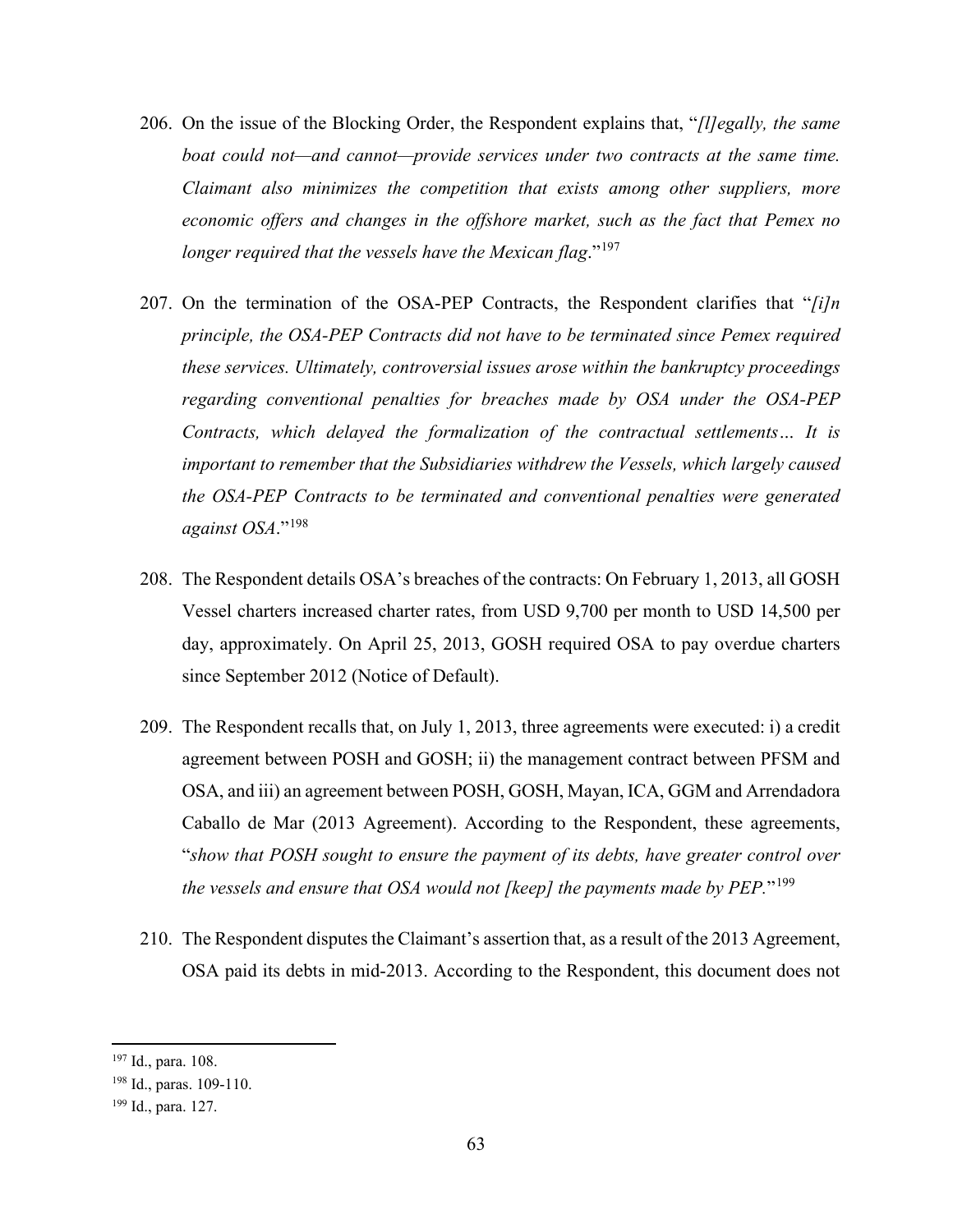show that OSA had settled its debts but notes that in June 2013 OSA made only a few payments and defaults continued.

- 211. Based on March-May 2013 communications between OSA and POSH, the Respondent affirms that "*it is evident that POSH was looking for ways to dispense with the commercial alliance with OSA. In addition, at that time, POSH knew that OSA simply did not make the payments under the Charters, despite having the money*."[200](#page-70-0)
- 212. On February 10, 2014, POSH Honesto and POSH Hermosa demanded that Oceanografía return the ships.
- 213. On May 8, 2014, GOSH sent a new notification of non-compliance for non-payment since September 2012.
- 214. According to the Respondent, "*POSH sought to give the impression that it had granted the loan to GOSH for the acquisition of the Vessels since [201](#page-70-1)1.*"<sup>201</sup> The Respondent disputes that the only reason to establish the Invex Trust was to guarantee POSH's loan to GOSH, "*the facts and evidence demonstrate the following: i) that POSH had to finance the vessels because it saw no other viable option due to the limited options from national banks; ii) GOSH's debts to POSH were increasing with the non-payment from OSA, iii) POSH and GOSH looked for ways to corroborate if OSA actually received the payments from Pemex, iv) OSA reluctantly acknowledged that it did receive payments from Pemex, but OSA continued to default on its payment obligations to GOSH—and in turn GOSH with POSH, and v) the instrument to prevent OSA from continuing to default on payments and stop disposing of resources was through the Invex Trust*."[202](#page-70-2)
- 215. The Respondent also disputes that "*GOSH, POSH Honesto and POSH Hermosa were 'stripped' from obtaining profits from their investment, since they had to sell the boats to pay the loans.*"[203](#page-70-3) The Respondent recalls that POSH-related companies (Adara

<span id="page-70-0"></span><sup>200</sup> Id., para. 135.

<span id="page-70-1"></span><sup>201</sup> Id., para. 138.

<span id="page-70-2"></span><sup>202</sup> Id., para. 147.

<span id="page-70-3"></span><sup>203</sup> Id., para. 148.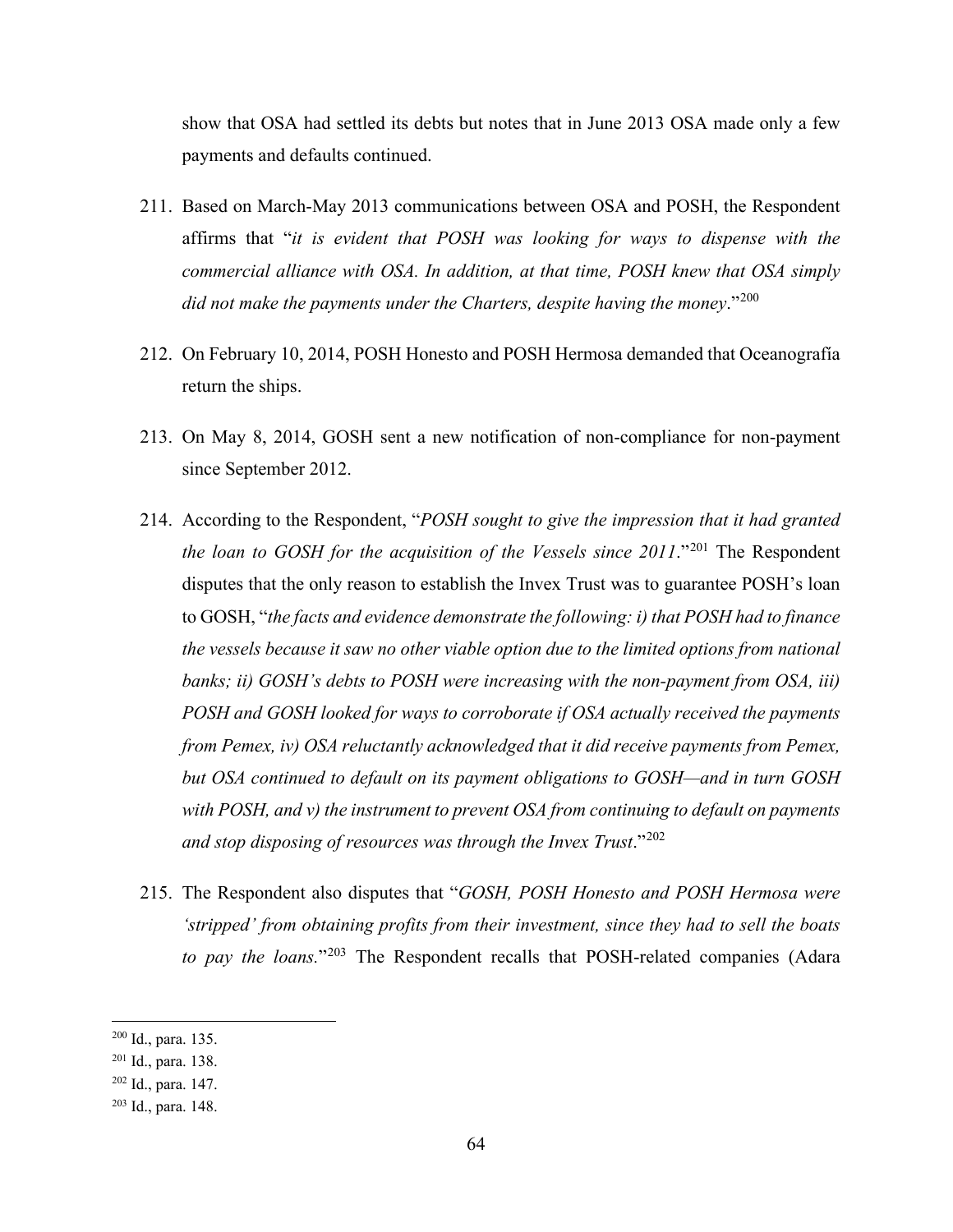Limited or Maritime Charlie) acquired the GOSH, POSH Honesto and POSH Hermosa Vessels. The same companies that sold the eight ships to the Subsidiaries. The Respondent further recalls that "*[p]rior to Adara and Maritime Charlie 'repurchasing' the Vessels, POSH canceled the mortgages on the Vessels that secured the loans in favor of the Subsidiaries. This does not result in a minor event. The Claimant not only maintained control of the eight vessels, but the loans and guarantees were made in favor of practically the same companies dependent on POSH, which initially sold the vessels to the Subsidiaries.*"[204](#page-71-0)

- 216. The Respondent points out that Mr. José Luis Montalvo acknowledges that Caballo Copenhagen and POSH Honesto are the subject of charter contracts, POM has such vessels, and they are operating in Mexico. In sum, the Respondent concludes: "*[t]he above coupled with the fact that the shares of GGM and Arrendadora Caballo de Mar in GOSH were acquired by GOSH Caballo Eclipse S.A.P.I. de C.V., another company related to POSH, reveal that POSH had no damages on the 'capital and debt' in GOSH.*"[205](#page-71-1)
- 217. The Respondent rectifies certain facts narrated in the Reply. First, the Disqualification did not cause the insolvency of OSA because i) the OSA-PEP Contracts were still in force, that is, OSA's source of income did not cease, ii) the Disqualification had a maximum duration of five months, as the Insolvency Judge suspended its effects through a precautionary measure, and iii) OSA began to display financial problems, at least, since 2013. Second, Citibank suspended OSA factoring, not the Respondent. Third, the Claimant did not mention the settlement of the SEC which reached conclusions similar to those of the CNBV. Fourth, the Respondent questions the reliability of the testimony of Mr. Fifth, the Respondent or the Subsidiaries did not object to Mr. Maza as administrator of OSA. Sixth, the Banamex complaint was conclusive for the PGR to investigate the ORPI crime. Seventh, OSA's assignment of rights established as an exception the insolvency proceedings. Eighth, the object of the Invex Trust was to pay POSH and GOSH but the income depended on future commitments, i.e. the compliance

<span id="page-71-0"></span><sup>204</sup> Id., para. 150.

<span id="page-71-1"></span><sup>205</sup> Id., para. 152.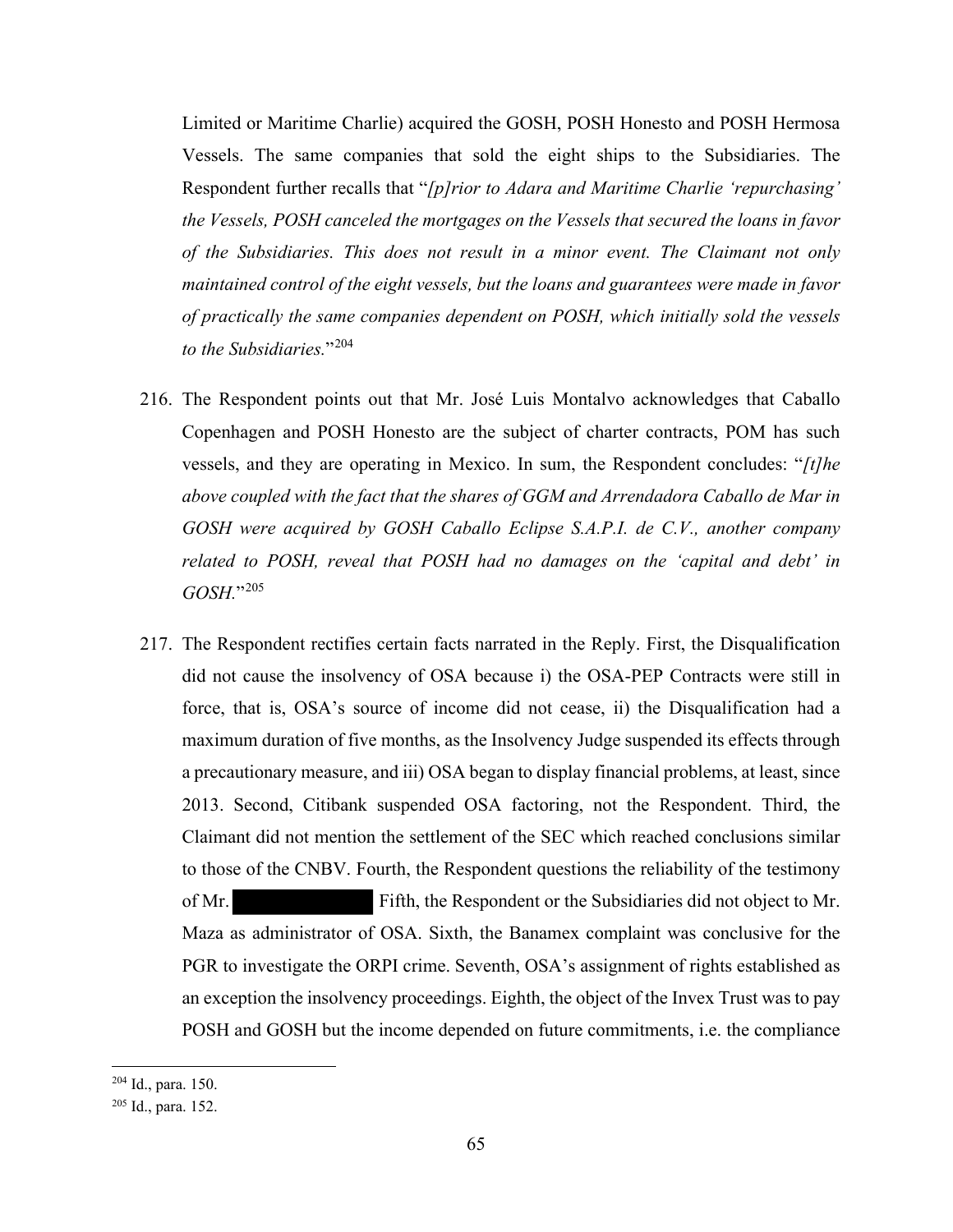with OSA-PEP Contracts. Ninth, POSH, GOSH and Invex did not exercise the ordinary remedies provided in the Insolvency Law ("**IL**"). POSH and GOSH lacked legal standing to resort to an *amparo* trial as an extraordinary means of defense. Invex, who had legal standing to initiate an *amparo*, exercised those rights. The Respondent asserts that "*[i]n no moment POSH and the Subsidiaries were restricted in their access to justice since Invex was in charge to defend its interests as trustee.*"<sup>[206](#page-72-0)</sup>

- 218. The Respondent refers to expert Oscós's explanation that "*the judgment of the Review Appeal 96/2015 is the expression of the access to justice and the answer to the amparo trial promoted by Invex … The isolated precedent issued by the Third Collegiate Court has not been superseded by a later criterion, much less by the isolated precedent of the Review Appeal 70/2018, which is irrelevant and inapplicable to OSA's case since it is an insolvency case different from OSA's, and it arose under different circumstances than those that led Invex to promote the Amparo 844/2014 and resulted in the judgment of the Review Appeal 96/2015*."[207](#page-72-1)
- 219. The Respondent expresses concern for the lack of acknowledgment by Mr. Yáñez that, on July 1, 2013, he agreed to restructure OSA's debt to POSH and GOSH. The Respondent recalls that Mr. Yáñez participated as president of the Board of Directors of OSA and GOSH, a situation that had the effect of triggering one of the requirements to consider an event as fraudulent indicated in the IL called "*related person*".[208](#page-72-2)
- 220. The Respondent clarifies that the bank statements that the Respondent produced in the document production phase correspond to the bank accounts described in the Insolvency Proceedings: "*[t]he amount of USD \$24.8 million (calculated based on the seven bank accounts that encompass the period of May 2014 to December 2017) do not correspond to OSA's debt to POSH, that it had to pay to the Invex Trust. The GOSH Vessels stopped*

<span id="page-72-0"></span><sup>206</sup> Id., para. 257.

<span id="page-72-1"></span><sup>207</sup> Id., paras. 262 and 264.

<span id="page-72-2"></span><sup>208</sup> Id., para. 268.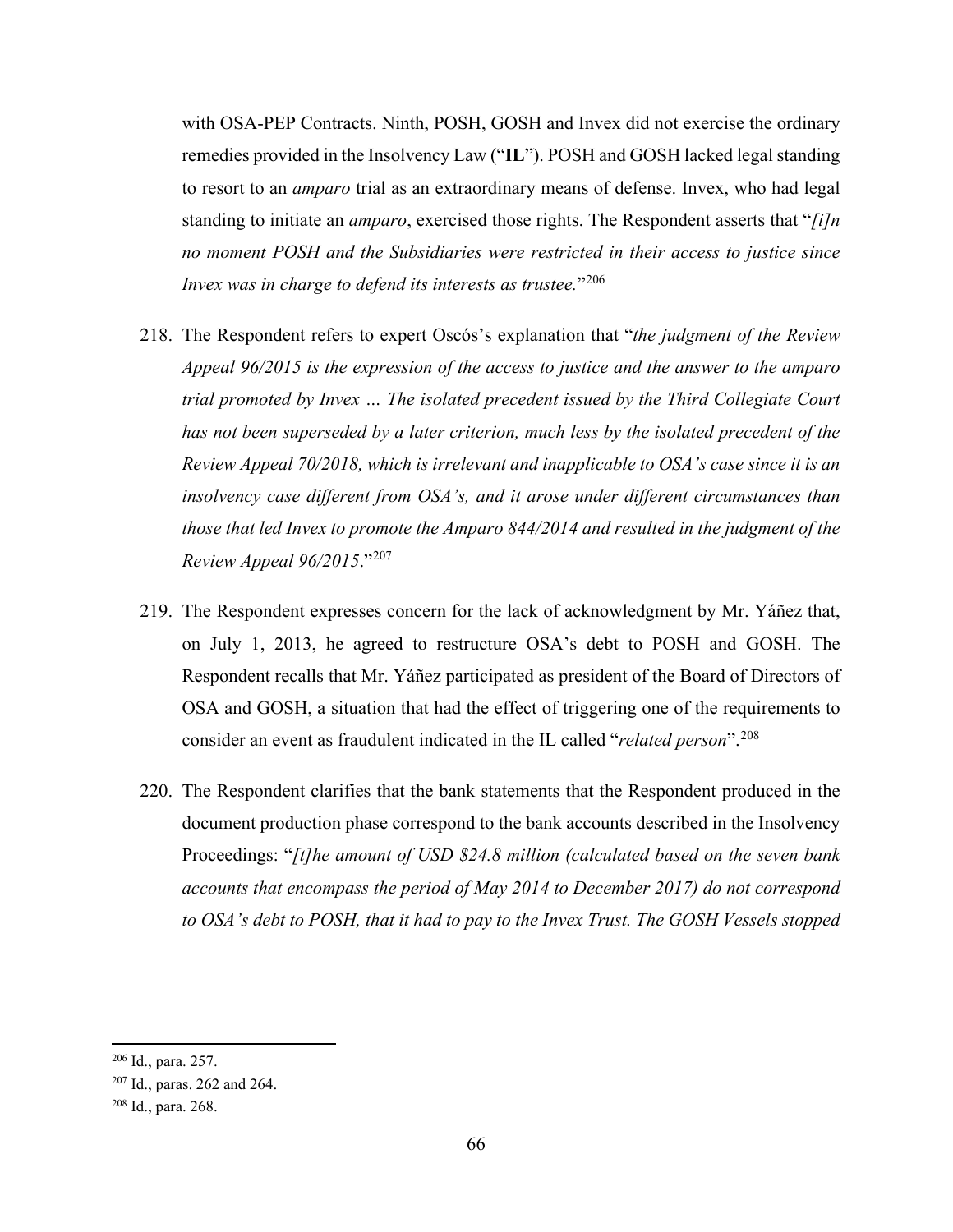*their services since May 2014, consequently it was impossible that they generated any income in favor of OSA until 2017*."[209](#page-73-0)

# **B. ASSESSMENT BY THE TRIBUNAL**

## **(1) The Claim of Expropriation**

221. Article 6 of the Treay on "*Expropriation and Compensation*" sets forth the conditions to be met for an expropriation to be in compliance with the requirements of the Treaty:

> *"1. Neither Contracting Party may expropriate or nationalize an investment either directly or indirectly through measures tantamount to expropriation or nationalization (hereinafter referred to as "expropriation"), except:*

*(a) for a public purpose;* 

*(b) on a non-discriminatory basis;* 

*(c) in accordance with due process of law; and*

*(d) on payment of compensation in accordance with paragraph 2 below."*

222. Article 17.1 of the Treaty on Applicable Law is also relevant. It reads:

*A tribunal established under this Section [Section One under Chapter III on Dispute Settlement] shall decide the issues in dispute in accordance with this Agreement and the applicable rules and principles of international law.*

The Tribunal notes that this article is applicable to any issues in dispute and needs to decide them in accordance the rules and principles of international law.

- 223. The Parties dispute whether there is such a matter as judicial expropriation. The Claimant has argued that conduct of the judiciary of the Respondent is not beyond the reach of the Treaty's obligations of the Respondent. On the other hand, the Respondent contends that there is no possibility of judicial expropriation under the Treaty.
- 224. The Tribunal observes that Article 6 does not on its face exclude any measures taken by any organ of a Contracting Party. The defining feature of the measures is their effect, not

<span id="page-73-0"></span><sup>209</sup> Id., para. 274.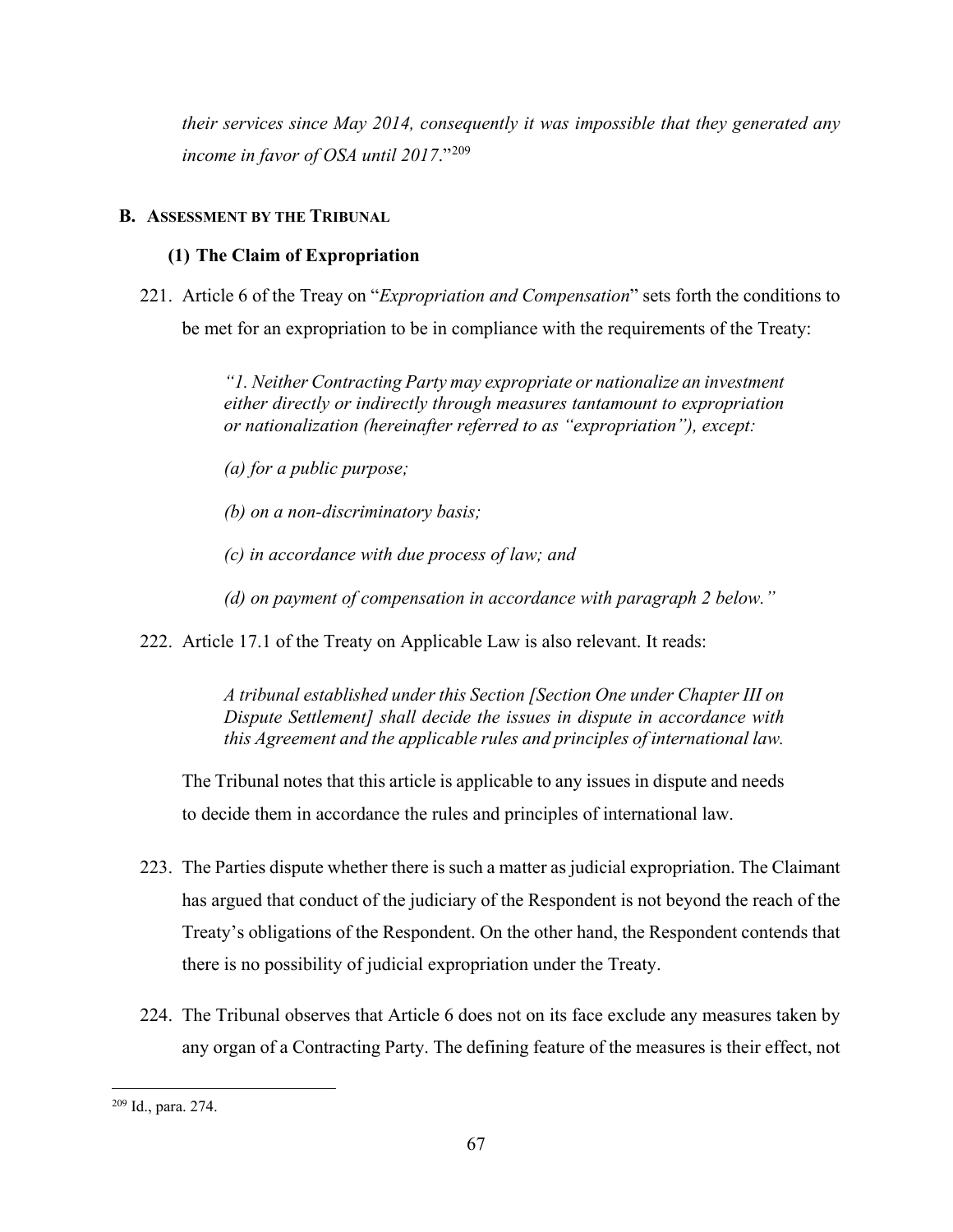the identity of the organ of the Contracting Party which takes them. It could be an organ related to the executive, legislative or judicial branch of a Contracting Party.

225. For purposes of attribution to a State, Article 4 of the International Law Commission's Articles on Responsibility of States for Intentionally Wrongful Acts ("**ILC Articles**") include organs that exercise judicial functions. It reads as follows:

> *"The conduct of any State organ shall be considered an act of that State under international law, whether the organ exercises legislative, executive, judicial or any other functions, whatever position it holds in the organization of the State, and whatever its character as an organ of the central Government or of a territorial unit of the State."*[210](#page-74-0)

226. The Commentary to Article 4 of the ILC Articles explains:

*"[T]he reference to a State organ in Article 4 is intended in the most general sense. It is not limited to the organs of the central government, to officials at a high level or to persons with responsibility for the external relations of the State. It extends to organs of government of whatever kind of classification, exercising whatever functions, and at whatever level in the hierarchy, including those at provincial or even local level. No distinction is made for this purpose between legislative, executive or judicial organs."*[211](#page-74-1)

- 227. Therefore, acts of the judiciary are not *per se* to be excluded from being treated as expropriatory in character. The issue is what should be the standard to be applied in order to differentiate the role of an international arbitral tribunal in an investment arbitration from an appellate court of domestic courts' decisions. The Parties have raised and addressed this question.
- 228. The Claimant refers in particular to the *Eli Lilly* tribunal's dictum that "*it will accordingly only be in very exceptional circumstances in which there is clear evidence of egregious and shocking conduct, that it will be appropriate for a NAFTA tribunal … to assess such conduct.*"<sup>[212](#page-74-2)</sup> As already noted, the Respondent has questioned whether judicial

<span id="page-74-0"></span><sup>210</sup> **CL-14**, ILC Articles, Art. 4.

<span id="page-74-1"></span> $211$  Id., p. 40.

<span id="page-74-2"></span><sup>212</sup> **RL-099**, *Eli Lilly & Co. v. Canada*, ICSID Case No. UNCT/14/2, Final Award, Mar. 16, 2017,("*Eli Lilly v. Canada*"), paras. 223-225.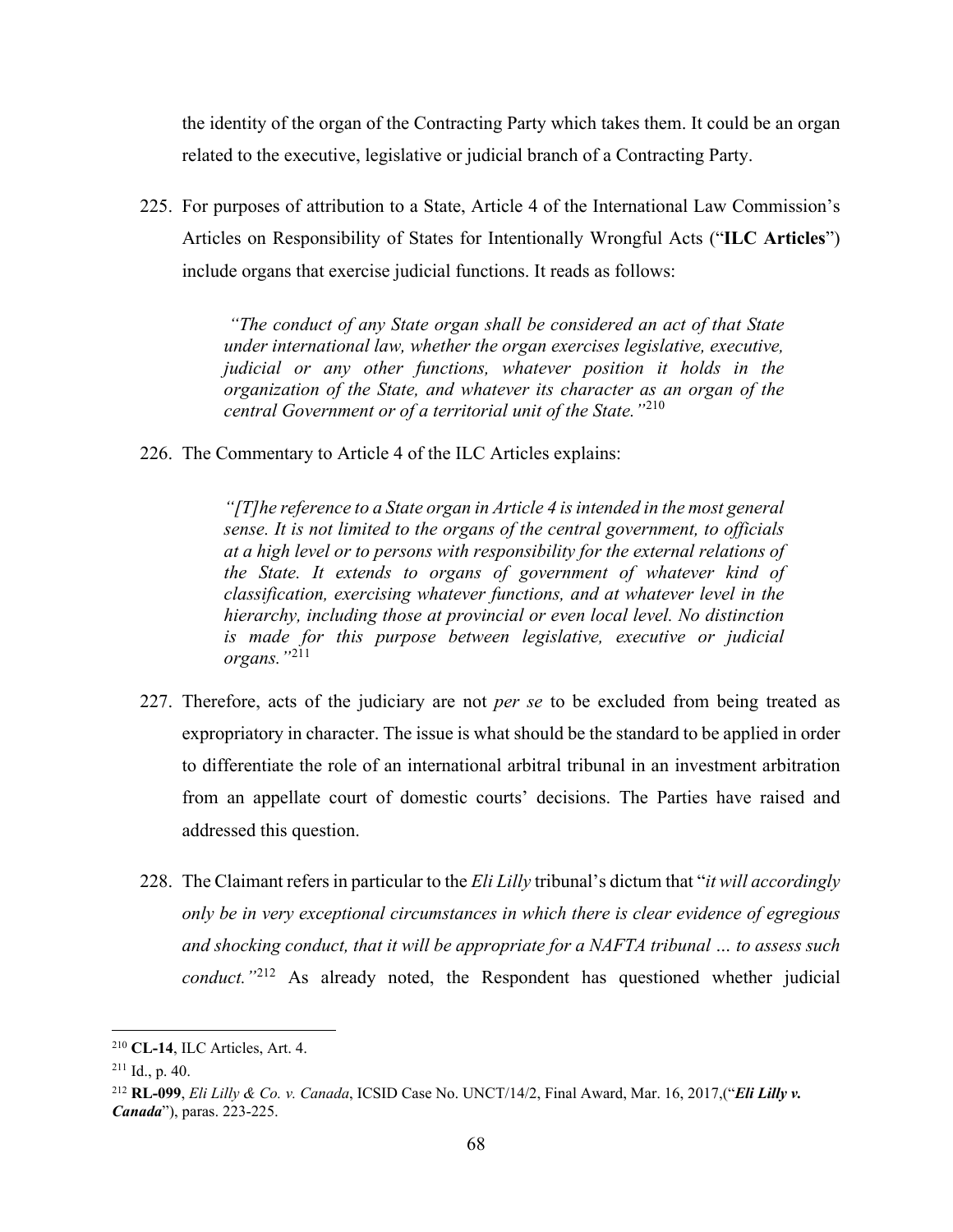expropriation is possible, but in any case, the Respondent asserts that the customary international law standard applies: "*a 'notoriously unjust' or 'egregious' administration of justice 'which offends a sense of judicial propriety*.'"[213](#page-75-0) The Respondent adds that, "*unlike actions of the executive or the legislature, judicial acts can violate customary international law obligations in only the most extreme and unusual of circumstances.*"[214](#page-75-1)

- 229. The standard described by the Claimant and Mexico in their references to the *dictum* of the *Eli Lilly* tribunal and to customary international law, respectively, converges around the necessity for the presence of unusual circumstances, situations of "*clear evidence of egregious and shocking conduct*" by the courts. The Tribunal agrees with this standard, not as an added condition to expropriation under Article 6 but by placing this article in the context of the Treaty and in particular Article 17.1 of the Treaty.
- 230. Before applying this standard the Tribunal observes that the Claimant has not been consistent in framing the claim as a direct or indirect expropriation, or both. In the SoC the Claimant argued that the expropriation of the investment was "*creeping and indirect*" and the measures taken by Mexico constituted measures having an effect equivalent to expropriation.<sup>[215](#page-75-2)</sup> In the Reply, the Claimant alleged the direct expropriation of payments owed by OSA to POSH via the Invex Trust and the indirect expropriation of "*the rest of the investment*." The Tribunal will address first the claim of direct expropriation and later the Detention Order and the Blocking Order as measures allegedly having an effect equivalent to expropriation.

#### *Direct Expropriation of Trust Assets*

231. The claim of direct expropriation of Trust assets is based on the Diversion Order, the Revision Order and the Isolated Decision preventing POSH from receiving payment through the Trust thereby depriving POSH of its rights and diverting the funds for the benefit of Mexico. The question for the Tribunal is whether egregious and shocking

<span id="page-75-0"></span><sup>213</sup> Rejoinder, para. 387.

<span id="page-75-2"></span><span id="page-75-1"></span><sup>214</sup> Rejoinder, para. 387, referring to **RL-102**, *Loewen Group, Inv. and Raymond Loewen v. United States of America*, NAFTA/ICSID Case No. ARB(AF)/98/3, Response of the United States of America to the Submissions of Claimants Concerning Matters of Jurisdiction and Competence, July 7, 2000, ("*Loewen v. U.S.A.*") p. 8. 215 Cl. SoC, para. 329.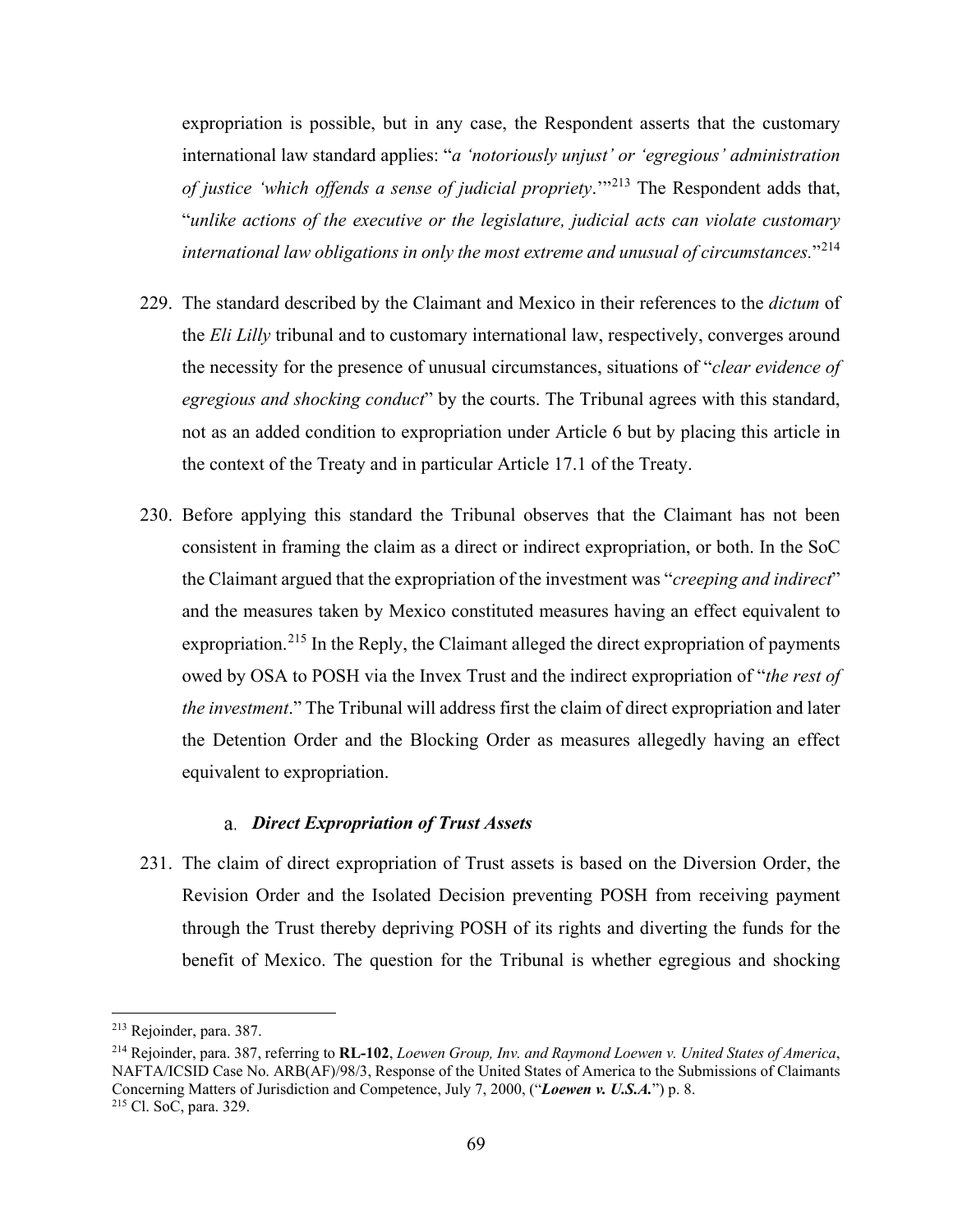conduct of the Mexican courts has been shown taking into account the circumstances described below related to [the terms of the Assignment Agreements], the purpose of the Trust, the timing of the Trust, and the financial situation of OSA when the Trust was established. The Tribunal will also address the question of access to the Mexican courts.

- $(i)$ The Purpose of the Trust
- 232. The Parties disagree on whether the Invex Trust was to secure payment of the loans made to OSA as originally intended when first conceived in 2011 or had a wider purpose to include other payments due to POSH. The Claimant explains that "*it was not OSA's outstanding payments in 2013 that inspired the parties to conceive of a trust; rather, contemporaneous records show that GOSH's shareholders envisioned the establishment of the trust back in 2011, at the outset of the investment, as a way to secure the repayment of the bank loan that would be used to purchase the vessels.*"[216](#page-76-0) On the other hand, Mexico has been "*emphatic in pointing out that the structure and purpose of the Invex Trust was to create a guarantee to OSA's non-payment of charters*."[217](#page-76-1)
- 233. The Claimant explains the importance of the differing views of the Parties, "*Mexico infers that OSA was in poor financial health, that that condition was known to the Claimant who continued to do business with OSA (albeit while trying to protect itself via the trust), and ultimately that Mexico therefore cannot be blamed for OSA's demise and Claimant's resulting damages*."[218](#page-76-2) The Claimant asserts that Mexico is wrong because, inter alia, the trust was conceived years earlier, in 2011, for the particular purpose of satisfying the lenders' need for security for their loan, and "*the reason behind the trust agreement between POSH and OSA was not OSA's debts, but rather POSH's extension of the final loan to GOSH, just as had been originally conceived in 2011.*"[219](#page-76-3)
- 234. The 2013 Agreement sets the framework for the obligations to be undertaken by OSA in respect of the assignment of rights to the Trust ,"*[c]omo garantía del cumplimiento cabal*

<span id="page-76-0"></span><sup>216</sup> Reply, para. 75.

<span id="page-76-1"></span><sup>217</sup> Rejoinder, para. 115.

<span id="page-76-2"></span><sup>218</sup> Reply, para. 74.

<span id="page-76-3"></span><sup>219</sup> Reply, para. 74.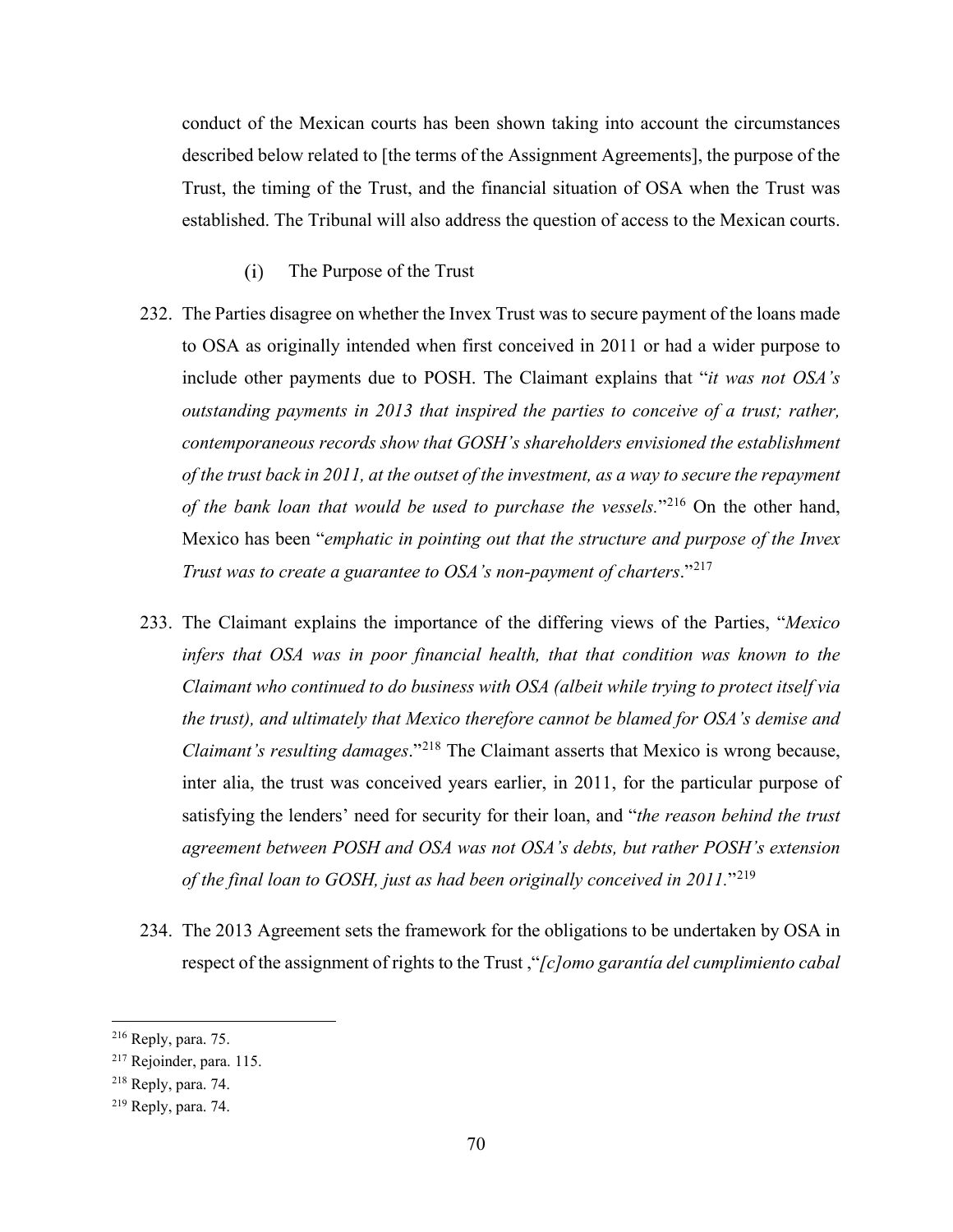*de las obligaciones de OSA en virtud de los Contratos de Arrendamiento a Casco Desnudo y en relación con el acuerdo técnico y de tripulación mencionado en la Cláusula 1.2, y también para asegurar la obligación de GOSH de pagar la Deuda […]*."[220](#page-77-0) The objective of the assignment was to guarantee payment of the debt and the obligations of OSA related to the Bareboat Contracts. Although this might not have been the intention in 2011, it is obvious from the quoted text that it was the intention in 2013. Evidently, POSH would have been free to limit the Trust guarantee to the loan.

- 235. This is confirmed by the Representations and the Covenants in the Trust Agreement. In Representation II (g) it is stated "*[f]or the duration of this Trust Agreement, as* a guarantee and source of payment of any amount due from OSA under the Charter Agreements, OSA shall assign in favor of the Trustee *all of the receivables in its favor under the PEP Contracts, the Additional Contracts (if any) and the Third Party Contracts (if any), as well as any amount due under said contracts consequence of invoices, estimations of works to PEP's satisfaction or any other concept (including but not limited to recourses derived from the indemnities or payments for early termination of the PEP Contracts, the Additional Contracts and the Third Party Contracts, as the case may be).*"[221](#page-77-1)
- 236. In addition, Clause 5 of the Trust Agreement lists among the purposes of the trust to use the Trust assets to pay at all times the secured obligations, which are defined as "*all of GOSH's obligations under (i) the Maritime Mortgages, including without limitation the full payment of the amounts due referred to in the Maritime Mortgages, including any principal amount plus interests, (ii) the mobilization charges of the Vessels and (iii) the modification charges resulting in a total aggregate amount of USD 1,478,413.91 as at 30 June 2013, as well as all of OSA's obligations under the Charter Agreements*

<span id="page-77-0"></span><sup>220</sup> **C-274**, Settlement Agreement between PACC Offshore Services Holdings PTE LTD, Servicios Marítimos GOSH, S.A.P.I. de C.V., Mayan Investment PTE, LTD, Inversiones Costa Afuera, S.A. de C.V., Shipping Group Mexico SGM, S.A.P.I. de C.V., Arrendadora Caballo de Mar III and Oceanografia, S.A. de C.V.,Clause 1.3.

<span id="page-77-1"></span><sup>221</sup> **C-070**, Public Deed No. 1,015, recording the Trust Agreement, August 9, 2013. Emphasis added by the Tribunal.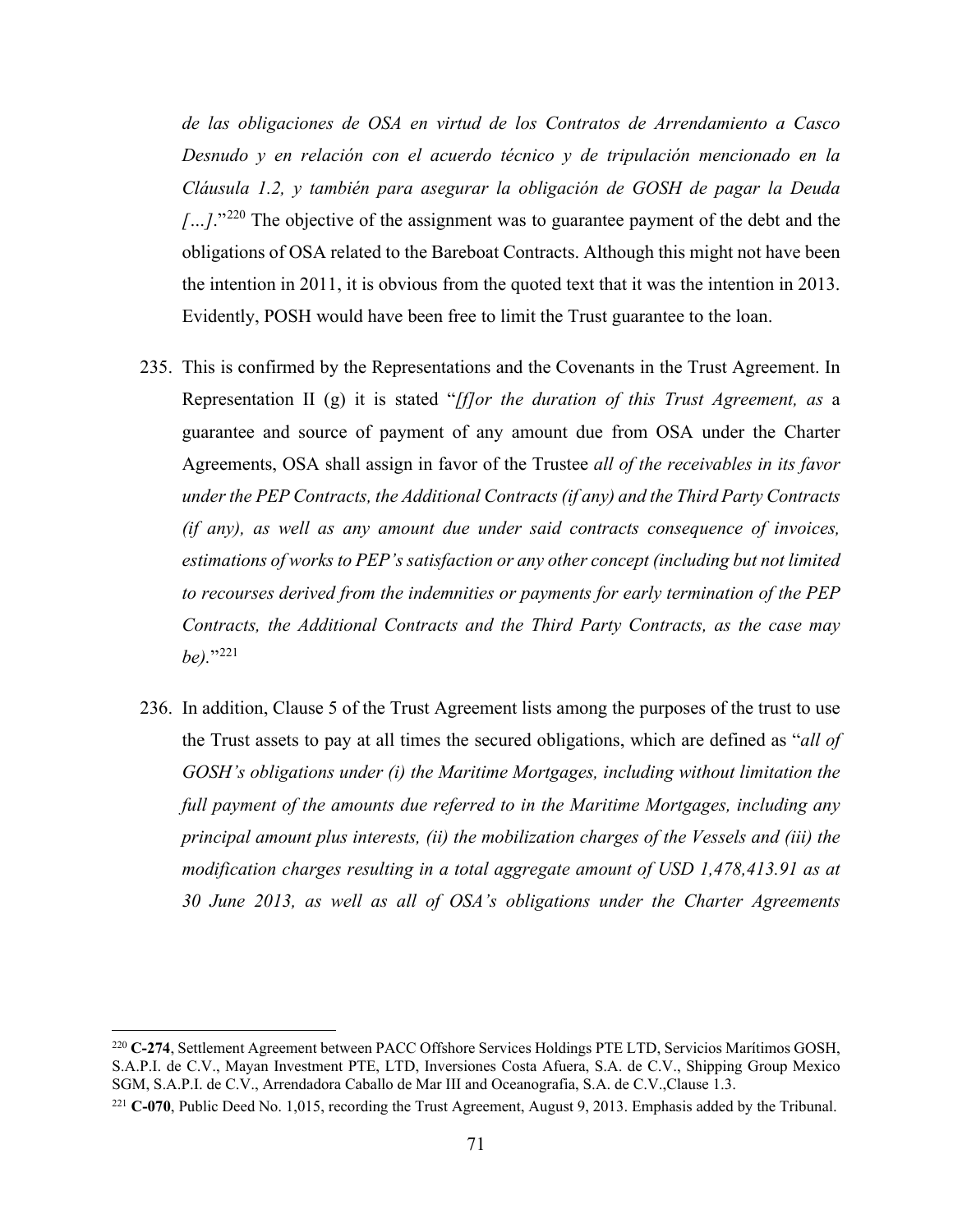*including without limitation the full payment of charter hire under the Charter Agreements*." [222](#page-78-0)

- $(ii)$ The Financial Situation of OSA when the Trust was established
- 237. The Invex Trust was established in August 2013. From September 2012, OSA was in arrears to GOSH. On April 25, 2013, GOSH sent OSA a default notice requiring OSA to pay USD  $16,632,838.35^{223}$  $16,632,838.35^{223}$  $16,632,838.35^{223}$  On July 1, 2013, three relevant legal agreements were executed: i) a credit agreement between POSH and GOSH; ii) the management contract between PFSM and OSA, and iii) an agreement between POSH, GOSH, Mayan, ICA, GGM and Arrendadora Caballo de Mar (the "**2013 Agreement**").
- 238. The Claimant asserts that, as a result of the 2013 Agreement, OSA paid its debts in mid-2013. The Respondent disputes this affirmation. According to the Respondent, this Agreement describes that in June 2013 OSA made only a few payments and that defaults continued.[224](#page-78-2) Further, POSH saw "*the need to grant the loan because OSA did not meet its payment obligations and considered a possible Banamex loan to be inconvenient. The same day that POSH, GOSH, and officers of OSA entered into the 2013 Agreement, POSH arranged a loan to GOSH for approximately USD \$142 million*."[225](#page-78-3)
- 239. In an email dated October 23, 2013 on the possible impact of the GOSH joint venture on POSH's balance sheet, after setting forth the debt of GOSH to the POSH Group, Mr. Ma comments, "*[i]n end-April this year, we forced them to settle accounts, albeit up to January 2013. Following that experience, we insisted that the irrevocable assignment of the PEMEX collectibles to the Trust Structure be accelerated and in addition we demand to take over the operational management of the 6 vessels.*"[226](#page-78-4)

<span id="page-78-0"></span><sup>222</sup> **C-070**, Public Deed No. 1,015, recording the Trust Agreement, August 9, 2013.

<span id="page-78-1"></span><sup>223</sup> Rejoinder, para. 121.

<span id="page-78-2"></span><sup>224</sup> Id., para. 128.

<span id="page-78-3"></span><sup>225</sup> Id., paras. 138-139.

<span id="page-78-4"></span><sup>226</sup> **C-330**, Email from W. Long Peng to P. Ma et al., October 23, 2013, p. 1.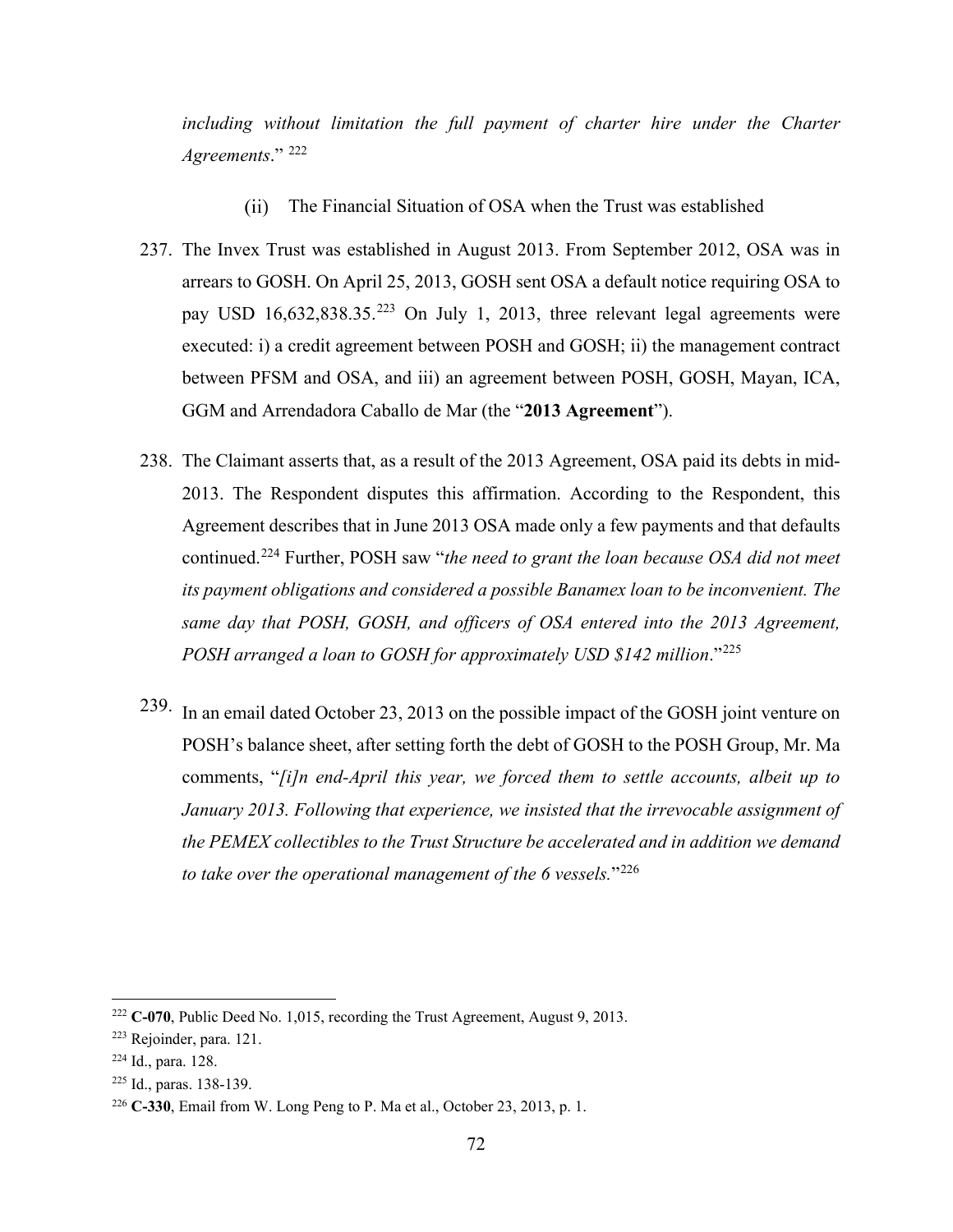- 240. In sum, the evidence before the Tribunal makes it clear that when the Trust was established the financial situation of OSA was already precarious, and the infusion of funds by the Claimant was intended to finance the debt of OSA to the Claimant.
	- Access to the Mexican Courts
- 241. It has been argued by the Claimant that POSH and the Subsidiaries were denied due process. This claim is grounded in the determination of lack of standing of POSH and GOSH to file *amparo* lawsuits. The Respondent has explained that the *amparo* remedy is an extraordinary remedy only available to parties with legal interest. In the instant case, Invex had standing to initiate an *amparo* remedy to defend its legal interest as trustee and it did.[227](#page-79-0) POSH and GOSH could have availed themselves of ordinary remedies provided in the Insolvency Law, such as the *acción separatoria*, but they did not do so. This may not be construed as a denial of due process or lack of access to the courts. Rather, it shows differences in legal standing depending on the exact remedy to be pursued, a difference that is recognized in many legal systems around the world.
- 242. OSA was in substantial arrears in paying the bills owed to the Claimant. The Claimant also needed to refinance the debt owed by OSA to the Claimant. This is the moment in April 2013 chosen to establish the Trust after having considered setting it up for several years. The timing is suspect. The Claimant was aware that the trust arrangement may be disputed and so informed potential investors in the prospectus of April 2014: "*[...] there can be no assurance that there will be no attempts by the creditors of OSA and the Mexican government to dispute the trust arrangement and claim against charter hires paid or payable to the trust.*"[228](#page-79-1) It is not surprising that the Third Collegiate Court concluded that the Trust and the assignment of rights were done during a dubious period.
- 243. The circumstances described above lead the Tribunal to conclude that the Claimant has failed to show, on the basis of the evidence before the Tribunal, that the courts acted in an egregious or shocking manner such that the actions could be considered to be an

<span id="page-79-0"></span><sup>227</sup> Resp. SoD, paras. 414-422.

<span id="page-79-1"></span><sup>228</sup> **C-121**, POSH Initial Public Offering Prospectus, April 17, 2014, p. 52, Mexico's Closing Presentation, slide 26.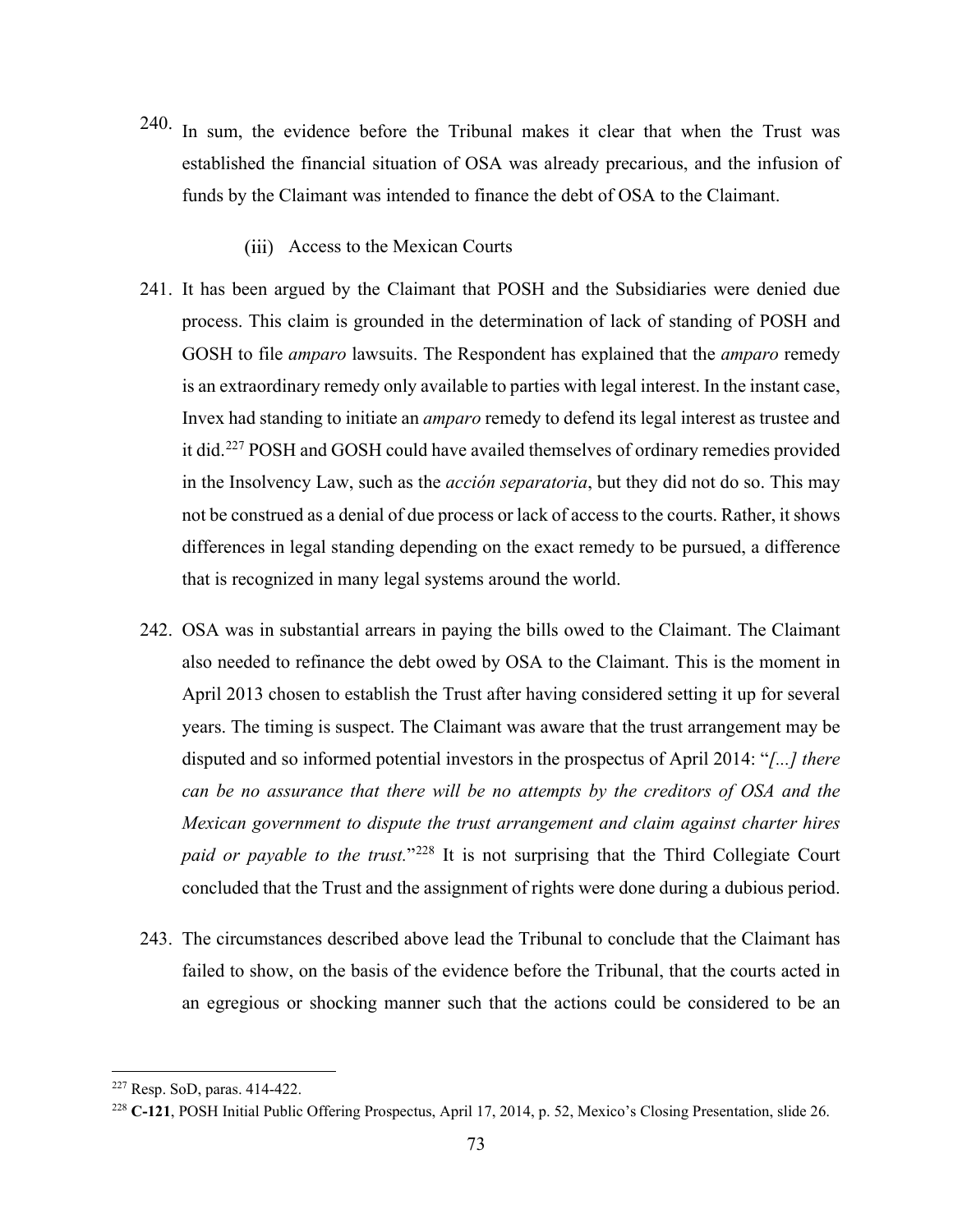expropriation. The Claimant has also failed to establish that the courts were not available to the Claimant.

#### *The Detention Order*

- 244. The issue for the Tribunal is whether from an expropriation point of view a temporary (or temporally limited) attachment can amount to an expropriation. The jurisprudence on whether temporary deprivations can amount to an expropriation is mixed. Early tribunals used the language of "*permanent deprivations*", suggesting that deprivations which are temporary will not be enough to give rise to an expropriation claims.<sup>[229](#page-80-0)</sup> The weight of case law, however, favors being open to the possibility under certain conditions of an expropriation in a case involving something other than a permanent deprivation, but only in very limited circumstances. Tribunals have considered a number of factors, including the temporal duration of the deprivation,  $230$  and whether the deprivation was always intended to be temporary.
- 245. Tribunals have been reluctant to find that a measure is expropriatory in circumstances where the deprivation has not had long-term effect on the value of the investment. As the tribunal in *LG&E v Argentina* expressed it, "[*g]enerally, the expropriation must be permanent, that is to say, it cannot have a temporary nature, unless the investment's successful development depends on the realization of certain activities at specific moments that may not endure variations*". [231](#page-80-2)
- 246. The Claimant was deprived of some of the vessels for a short period of 4-5 months, and there is no evidence that the deprivation was ever intended to be permanent. Further, the Claimant recovered the vessels. In these circumstances the Tribunal dismisses the claim

<span id="page-80-0"></span><sup>229</sup> **CL-47**, *Tecnicas Medioambientales Tecmed S.A. v. The United States of Mexico*, ICSID Case No. ARB(AF)/00/2, Award, May 29, 2003, (Arbs. Horacio A. Grigera Naon, Jose Carlos Fernandez Rozas, Carlos Bernal Verea) ("*Tecmed* 

<span id="page-80-1"></span><sup>&</sup>lt;sup>230</sup> **CL-100**, *LG&E Corp et al. v. Argentine Republic*, ICSID Case No. ARB/02/1, Decision on Liability, October 3, 2006, (Arbs Tatiana B. de Maekelt, Francisco Rezek, Albert Jan van den Berg) ("*LG&E v. Argentina*"), para. 193; **CL-71**, *Valeri Belokon v. The Kyrgyz Republic*, UNCITRAL, Award, October 24, 2014, (Arbs Kaj Hober, Niels Schiersing, Jan Paulsson) ("*Valeri Belokon v. Kyrgyz Republic*"), para 206.

<span id="page-80-2"></span><sup>231</sup> **CL-100**, *LG&E v. Argentina,* para 193.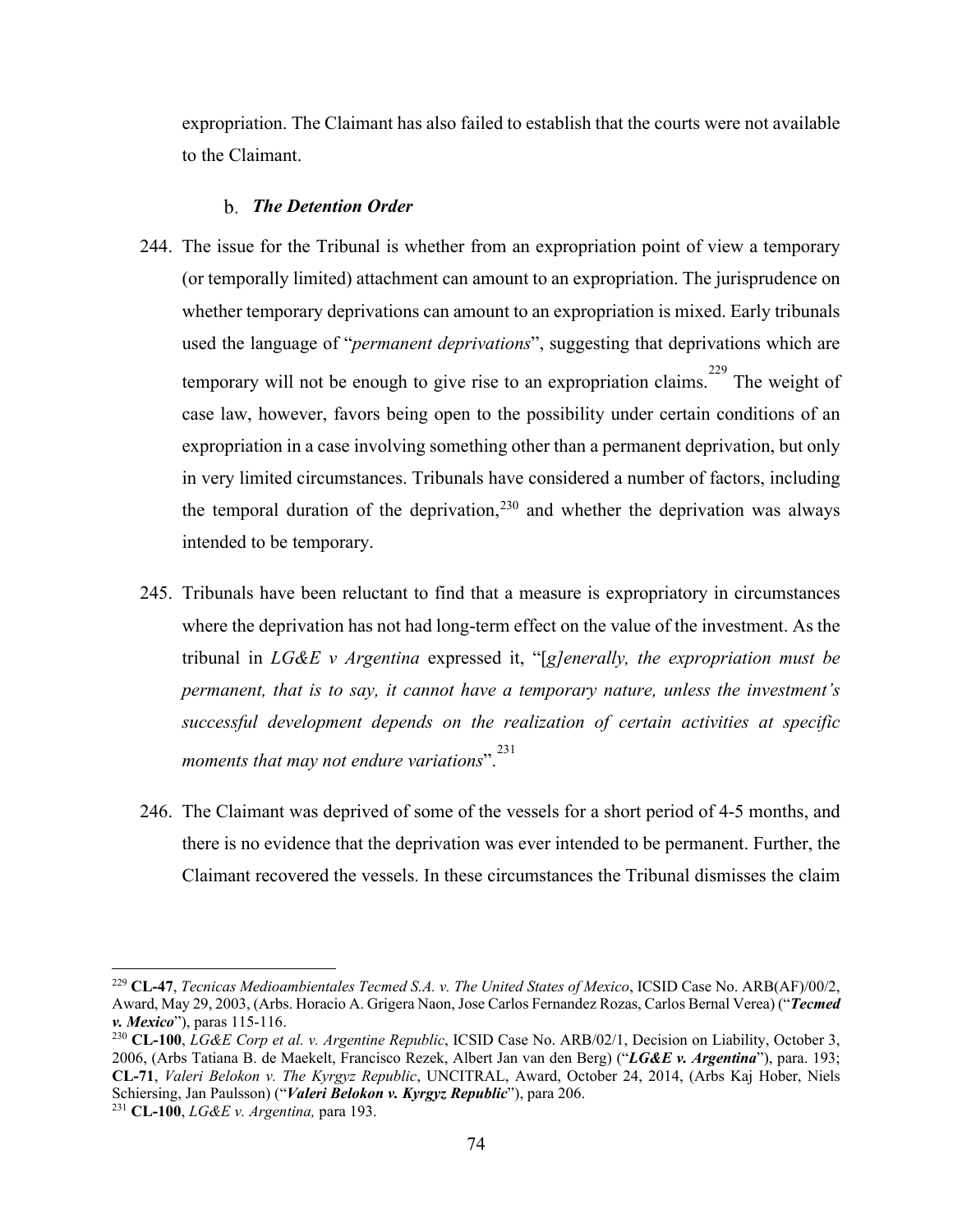of expropriation grounded on the Detention Order and will re-visit the claim from the point of view of fair and equal treatment.

#### *The Blocking Order*

- 247. Under the claim of indirect expropriation the Claimant includes the Blocking Order: "*Mexico blocked POSH's Subsidiaries from contracting directly with PEMEX as an alternative [rather than through OSA]. SAE refused to cancel OSA's contracts and the Insolvency Court prohibited PEMEX from rescinding them, fatally condemning the Subsidiaries' operations in Mexico*."[232](#page-81-0)
- 248. This order was issued at the request of SAE. It prohibited PEMEX from contracting with GOSH's ships previously chartered to OSA. The Claimant affirms that PEMEX wanted to cancel the OSA contracts and award them directly to POSH's Subsidiaries in order to avoid interruption of service. The Claimant further affirms that the Subsidiaries' vessels had a clear competitive advantage against other vessels, because they had already incurred mobilization and modification costs and would therefore be able to offer the most competitive bid for a new contract. However, "*SAE refused to cancel OSA's contracts and the Insolvency Court prohibited PEMEX from rescinding them, fatally condemning POSH's Subsidiaries' operations in Mexico*",<sup>[233](#page-81-1)</sup> and preventing GOSH from mitigating its loss through direct charters with PEMEX.
- 249. The Respondent points out that Oceanografía defended its rights and interests during the Insolvency Proceeding by requesting precautionary measures including the suspension of the administrative procedures of termination of the OSA-PEP Contracts and the extension of the Contracts' validity.<sup>[234](#page-81-2)</sup> This notwithstanding, the Claimant blames SAE and PEMEX for not taking action to make fast-track administrative termination procedures for the OSA-PEP Contracts, so that such contracts would be assigned to POSH. According to the Respondent, "*[t]his theory does not stand up*."[235](#page-81-3) The evidence

<span id="page-81-0"></span><sup>232</sup> Reply, para. 485.

<span id="page-81-1"></span><sup>233</sup> Reply, para. 356.

<span id="page-81-2"></span><sup>234</sup> Rejoinder, para. 284.

<span id="page-81-3"></span><sup>235</sup> Id., para. 285.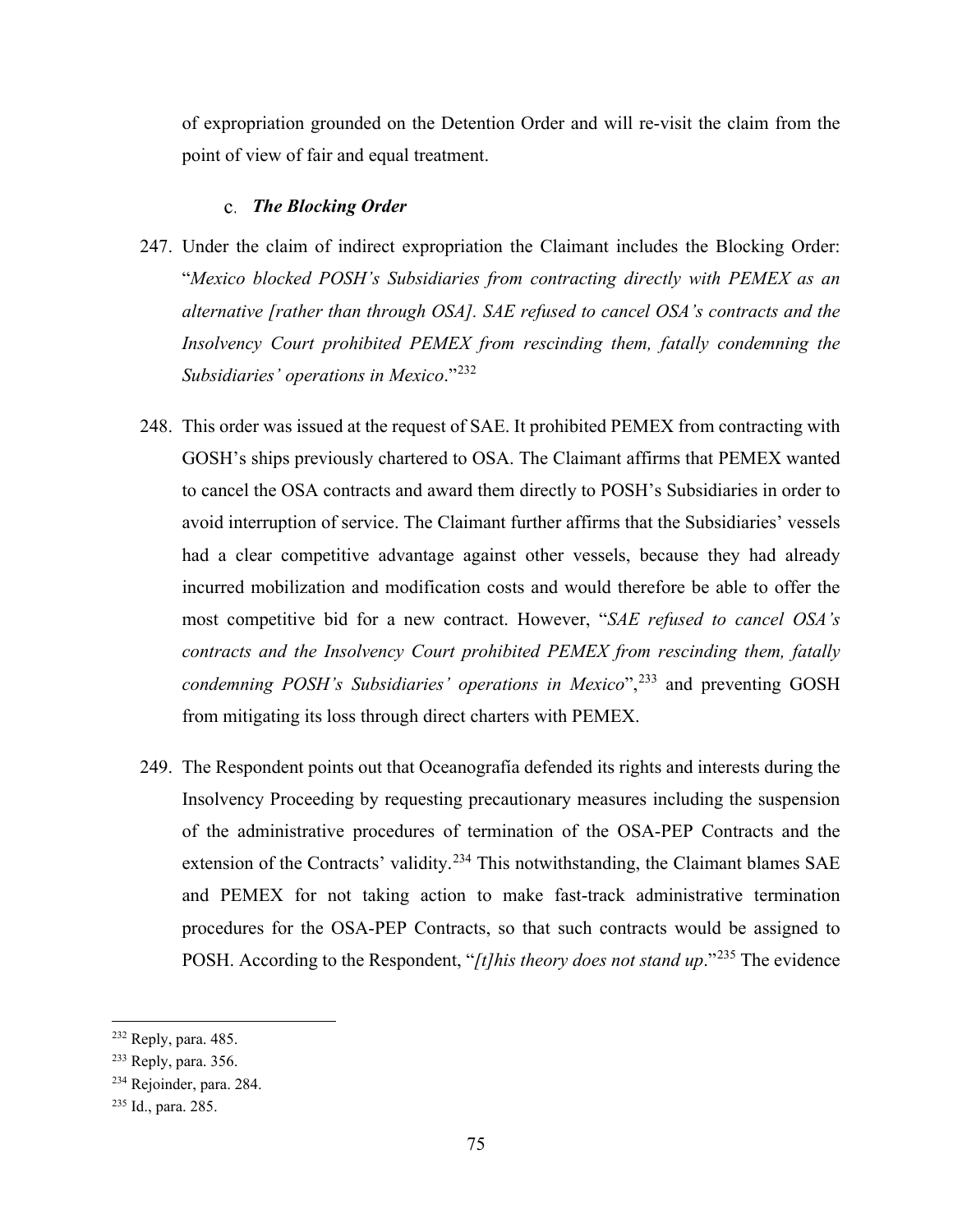provided by the Claimant demonstrates that "POSH wanted to end its business relationship with OSA as soon as possible."[236](#page-82-0)

250. The key issue for the Tribunal is whether the Claimant or the Subsidiaries were given promises to be able to enter into new and future contracts with PEMEX once the OSA contracts with PEP were terminated. If they were not, whether the intention of the Claimant was to terminate the relationship with OSA or to mitigate damages becomes irrelevant. There is no written evidence of the Claimant or the Subsidiaries having made any such promise. New contracts would have had to be subjected to public bidding with the consequent uncertainty whether a bid for them would be successful. The Claimant believed that its vessels had a competitive advantage, but this by itself is no more than its appreciation of possible future business. On the basis of the evidence before the Tribunal, the Claimant has not shown that it had a right to new contracts, or that the benefit of such promise may be said to have been expropriated. Accordingly, the expropriation claim must fail.

### **(2) Breach of Fair and Equitable Treatment**

251. Article 4 of the Treaty on the minimum standard of treatment ("**MST**") provides:

*"1. Each Contracting Party shall accord to investments of investors of the other Contracting Party treatment in accordance with customary international law, including fair and equitable treatment and full protection and security.*

*2. For greater certainty, paragraph 1 prescribes the customary international law minimum standard of treatment of aliens as the minimum standard of treatment to be afforded to investments of investors of the other Contracting Party. The concepts of "fair and equitable treatment" and "full protection and security" do not require treatment in addition to or beyond that which is required by that standard and do not create additional substantive rights.*

*3. A determination that there has been a breach of another provision of this Agreement, or of a separate international agreement, does not establish that there has been a breach of this Article."* 

252. Footnote 1 to the expression "*the customary international law minimum standard of treatment of aliens*" in Article 4.2 explains that "*[w]ith regards to this article, the* 

<span id="page-82-0"></span><sup>236</sup> Id., para. 286.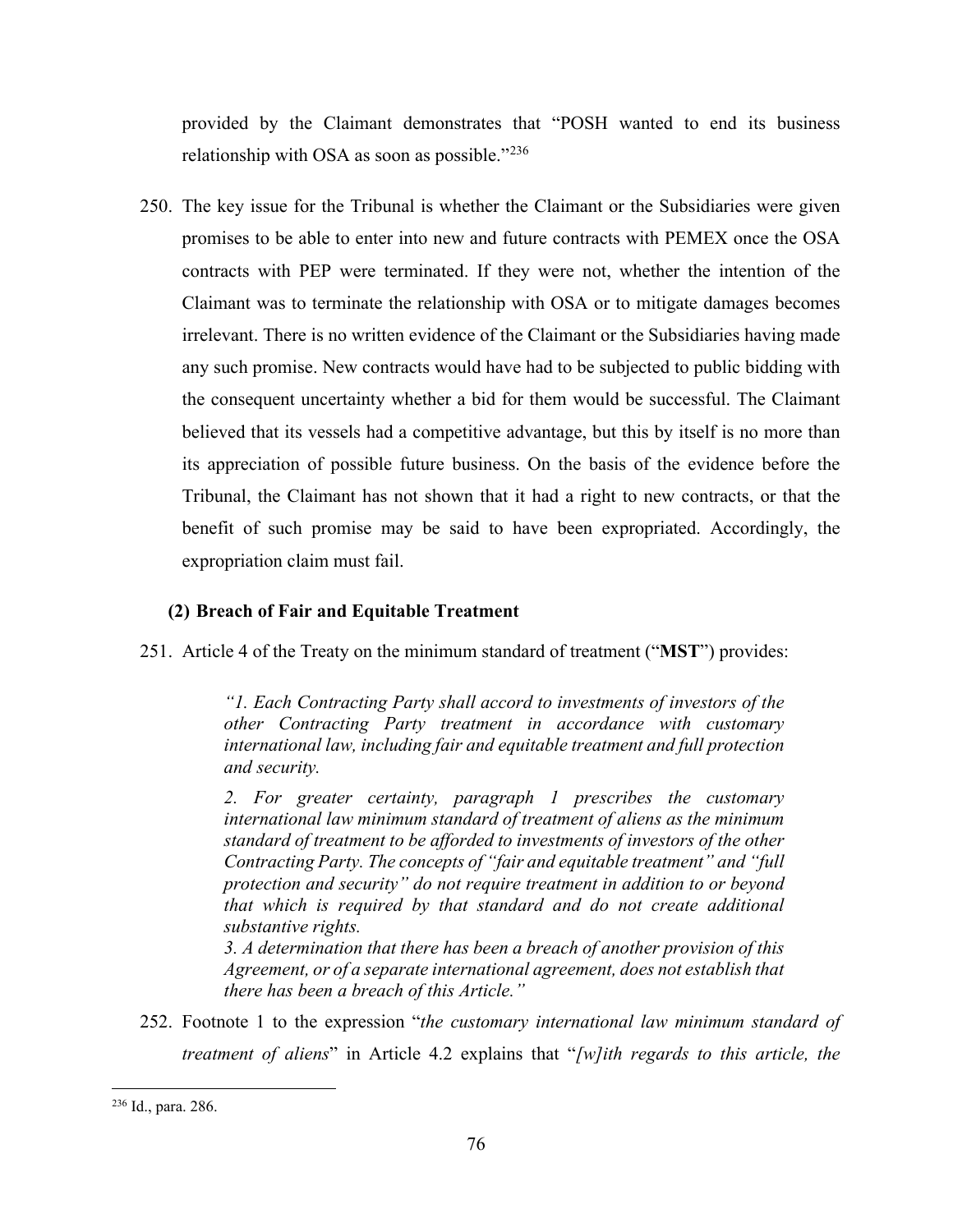*customary international law minimum standard of treatment of aliens refers to all customary international law principles that protect the economic rights and interests of aliens*."

- 253. The text of Article 4 shows the intention to ensure that fair and equitable treatment and full protection and security are applicable as part of the MST and that are also applicable "*all customary international law principles that protect the economic rights and interests of aliens*." At the same time, "*for greater certainty*", it is affirmed that the concepts of fair and equitable treatment and full protection and security do not require treatment additional to that required by the MST.
- 254. There is an ambivalence in the text of Article 4 between the recognition of what is included in the references to the MST and, at the same time, a concern for limiting in paragraph 2 the consequence of such recognition. This ambivalence leads the parties to the Treaty to explain that such concepts "*do not require treatment in addition to or beyond that which is required by that standard and do not create additional substantive rights*." Article 4.3 extends this limitation to ensure that breaches of other provisions of the Treaty or of other international agreements do not establish a breach of Article 4.
- 255. In sum, the Treaty parties affirm their obligation to accord investments of investors fair and equitable treatment but without extending the treatment beyond the MST. This conclusion begs the question of what does it mean fair and equitable treatment when the Treaty links it to the minimum standard of treatment. After a review of case law, the *Waste Management* tribunal provides an answer on which both Parties rely in their pleadings:

*"Taken together, the S.D. Myers, Mondev, ADF and Loewen cases suggest that the minimum standard of treatment of fair and equitable treatment is infringed by conduct attributable to the State and harmful to the claimant if the conduct is arbitrary, grossly unfair, unjust or idiosyncratic, is discriminatory and exposes the claimant to sectional or racial prejudice, or involves a lack of due process leading to an outcome which offends judicial propriety –as might be the case with a manifest failure of natural justice in*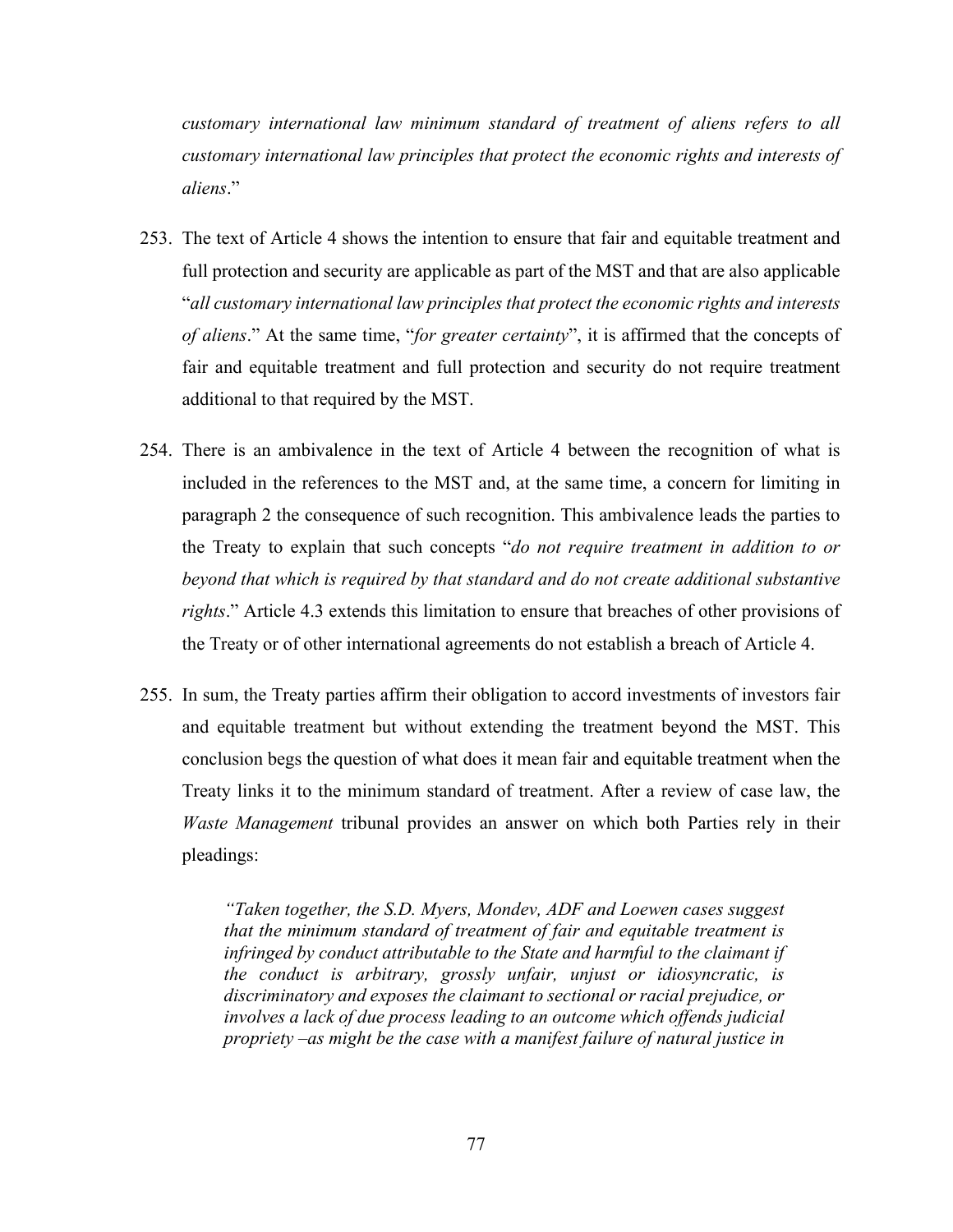*judicial proceedings or a complete lack of transparency and candour in an administrative process."*[237](#page-84-0)

256. In the case of the Detention Order, the actual reason for the attachment was not uncertainty as to title to the vessels, but to ensure service of OSA to PEMEX. Mexico has not denied that the reason for sequestering the vessels was to ensure that OSA continued to provide services to PEMEX. The Detention Order, quoted by Mexico's expert, Javier Paz, in the second report, states that the vessels were seized



known that OSA did not own the vessels but it had only their use.

257. The Respondent argues that, while it sequestered the vessels for the purpose of servicing PEMEX, all POSH had to do to get them back was to prove "*ownership*". If Mexico sequestered the vessels until it verified that the insolvent party wasn't the owner and who the owner was would be a reasonable course of action in an insolvency, but it doesn't explain why it took Mexico several months to verify the ownership of ships registered under its flag. Indeed, Mexico already had, or should have had, information regarding the ownership of eight out of the attached ten vessels, which were Mexican-flagged, even before the Detention Order was issued. The ownership information for those vessels was instantly available by checking the Mexican National Registry, the very purpose of which is to gather and make available information about the ownership of Mexican-flagged vessels. Instead, Mexico detained the vessels and required the Subsidiaries to file three different pleadings to establish their ownership with the PGR before they finally obtained the release of their vessels from the Detention Order.<sup>[239](#page-84-2)</sup>

<span id="page-84-0"></span><sup>237</sup> **CL-87**, *Waste Management, Inc. v. United Mexican States*, ICSID Case No. ARB(AF)/00/3, Award, April 30, 2004, (Arbs. Judge Crawford, Benjamin Civiletti, Eduardo Magallón Gómez), para. 98.

<span id="page-84-1"></span><sup>238</sup> **RER-006**, Paz, 2nd Report, page 32.

<span id="page-84-2"></span><sup>239</sup> Reply, para. 242.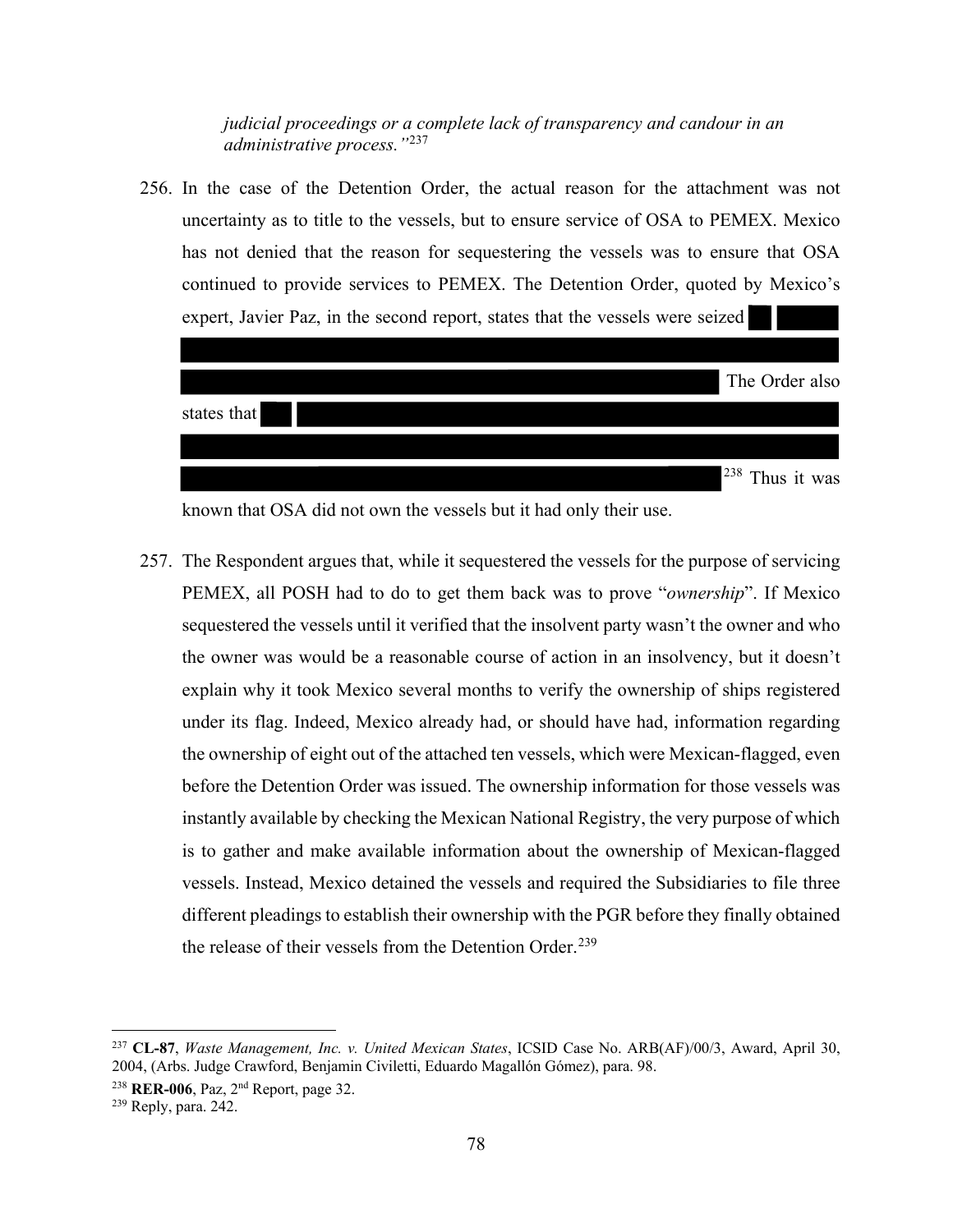- 258. As the Detention Order itself states, the vessels were sequestered to ensure they continued to service PEMEX. If this was the objective, why was proof of ownership necessary or sufficient to release them?
- 259. To conclude, the Subsidiaries retained ownership of the vessels but not their use or benefit. It is not disputed that the effect of the measure was to deprive the owners of the income generated by the vessels during the detention periods. The owners were never compensated by the Respondent and the actual reason for the attachment was not uncertainty as to title to the vessels, but to ensure service to PEMEX as stated in the Detention Order. The Tribunal finds that the Detention Order was arbitrary, grossly unfair and unjust, and for this reason breached the applicable standard requiring the Respondent to grant the Claimant fair and equitable treatment.

### **(3) Full Protection and Security**

260. The Tribunal observes that the Parties differ on the content of the State's obligation to provide the Claimant full protection and security. In particular, they differ on whether the obligation includes legal protection against harm to persons and property. The Claimant argues that "*the same course of conduct described above in relation to Mexico's failure to accord fair and equitable treatment to POSH's Investment, as a composite act, also constituted an abject disregard of POSH's legal, contractual, and other acquired rights and as such constituted a failure to provide full protection and security to POSH's investments. Individual components of that course of conduct can also make out FPS violations on their own account.*"[240](#page-85-0) The Tribunal has rejected the composite act argument. The individual components in respect of which the Tribunal has determined that it has jurisdiction have already been considered under the claim of expropriation or of fair and equitable treatment. Therefore, for reasons of judicial economy the Tribunal does not need to determine the content of "*full protection and security*" or consider the composite act or its individual components.

<span id="page-85-0"></span><sup>240</sup> Reply, para. 552.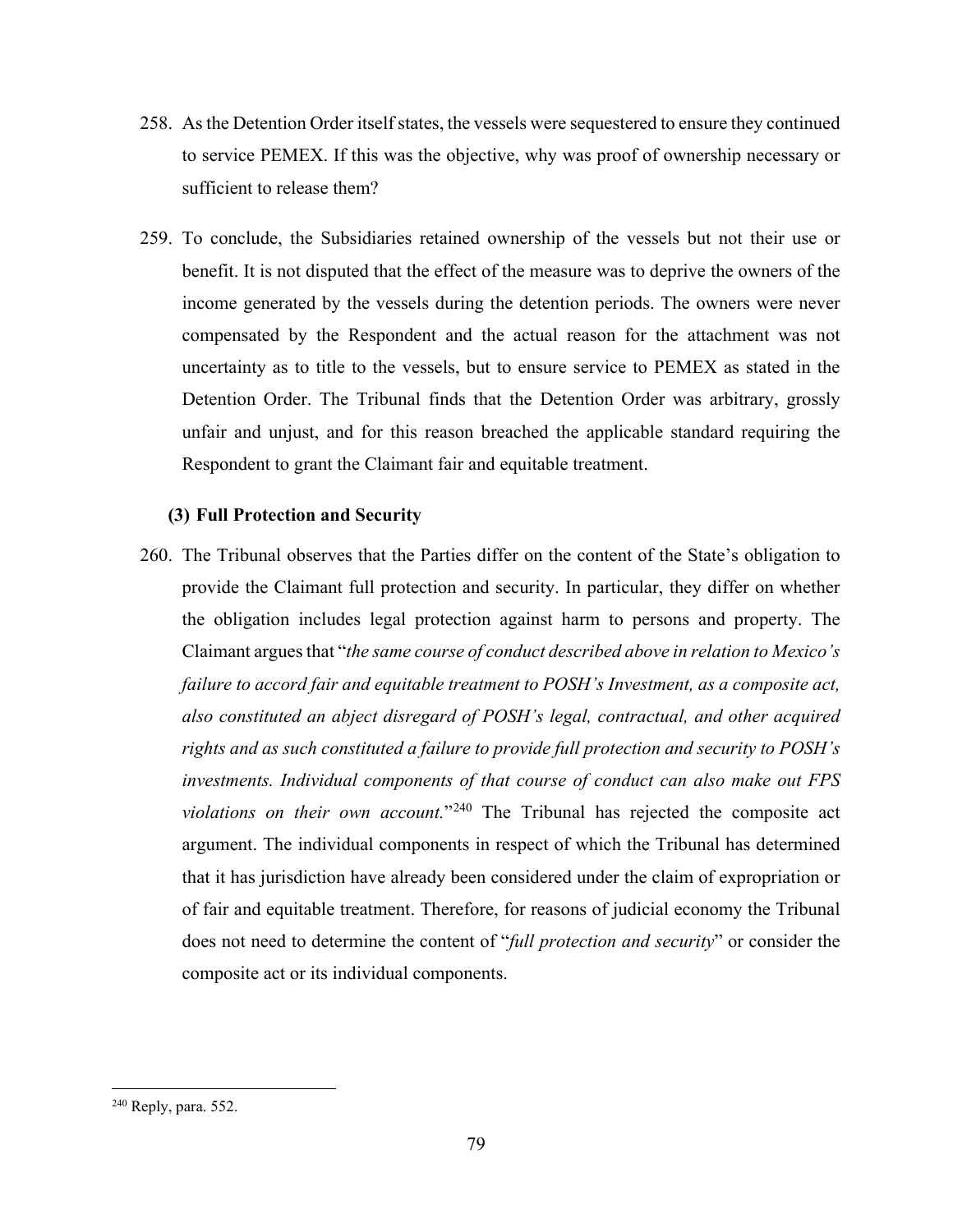#### **VII. DAMAGES**

#### **A. SUMMARY OF THE PARTIES' ARGUMENTS**

- 261. This summary is limited to arguments related to losses for which the Tribunal has determined the Respondent is responsible, namely: (i) lost charter hire for the period vessels were detained by the Mexican authorities, and (ii) demobilization fees and repair costs of the vessels.
- 262. In the SoC these two items are included in the chapter of historical losses, which the Claimant defines as losses pre-dating the Valuation Date of May 16, 2014. The Claimant explains that during this period and since March 19, 2014, POSH and the Subsidiaries did not receive any payment from OSA, and they were not able to re-charter their ten vessels elsewhere. After deducting the operating costs incurred by GOSH, HONESTO and HERMOSA, the Claimant estimates losses due to lost charter hire in the amount of USD 11,289,516.<sup>[241](#page-86-0)</sup>
- 263. As regards demobilization fees and repair costs, the Claimant affirms that: (i) SEMCO was not paid a demobilization fee of USD 1,800,000 for the SEMCO vessels<sup>[242](#page-86-1)</sup> as required by clause 16 of the SEMCO Charters, and (ii) due to poor maintenance, HONESTO, HERMOSA and SEMCO paid for repairs in the amount of USD 1,355,806.[243](#page-86-2)
- 264. In the SoD, the Respondent argues that because the bareboat charters of Caballo Grano de Oro and Rodrigo DPJ expired in January 2014 and Salvirile and Salvision expired in February 2014 there was no basis to assume that these vessels would have been chartered by PEMEX but-for the impugned measures and should not be included in the damages' calculation.[244](#page-86-3)

<span id="page-86-0"></span><sup>241</sup> Cl. SoC, para. 445. **CER-001,** Versant Report, Table 23, p. 71.

<span id="page-86-1"></span><sup>242</sup> Id., para. 446. **CER-001,** Versant Report, p. 71.

<span id="page-86-2"></span><sup>243</sup> Ibidem. **CER-001,** Versant Report, Table 24, p. 72.

<span id="page-86-3"></span><sup>244</sup> Resp. SoD, para. 725. **RER-001**, Alberro-Cornerstone Report, para. 22.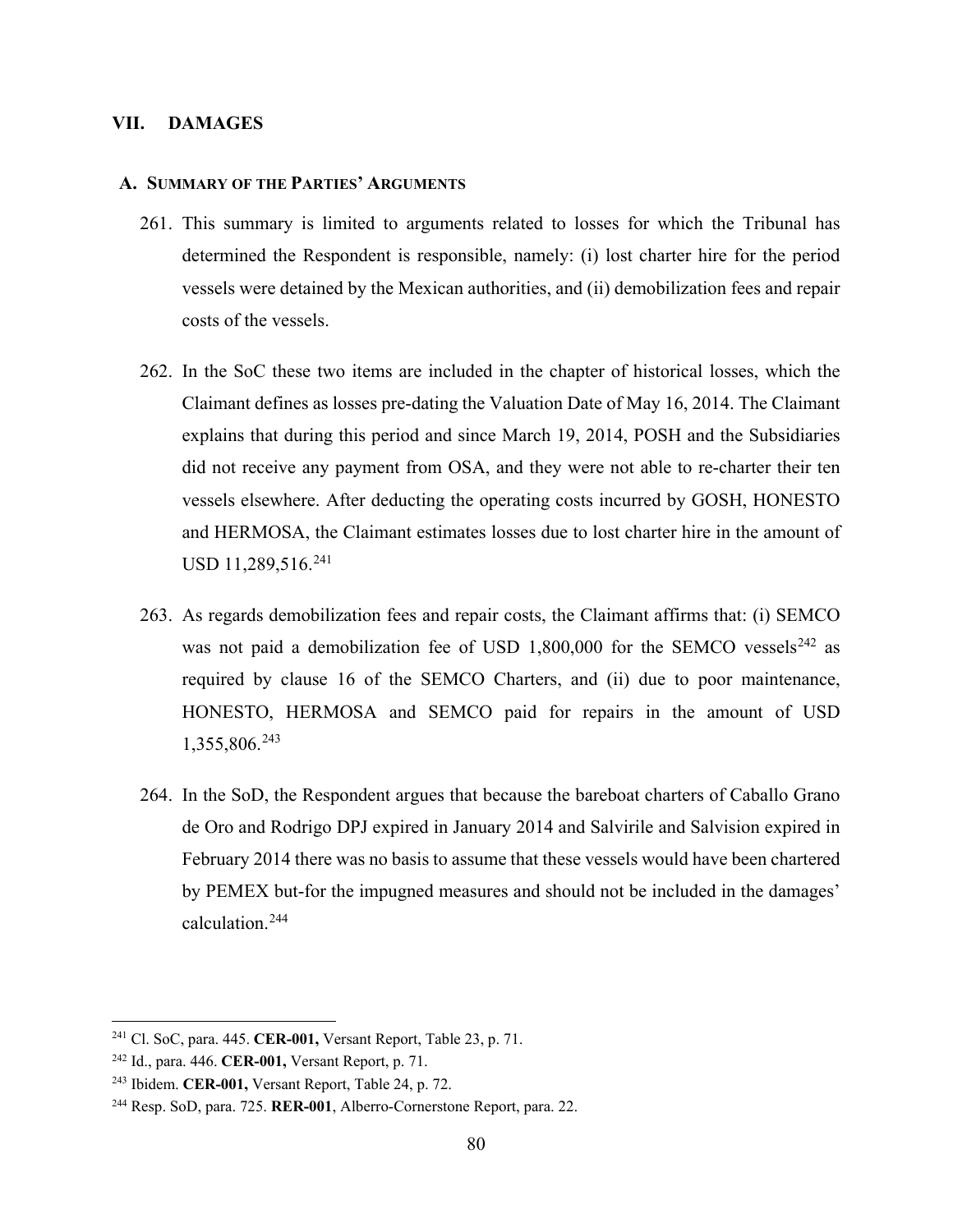- 265. The Respondent also observes that (i) the Claimant has not deducted the operating costs of the estimated lost charter hire, and (ii) there is double counting because the amount of PSFM's invoices was included in another head of damages. After taking into account these criticisms, the Respondent estimates the lost charter hire at USD  $5,268,756$ .<sup>[245](#page-87-0)</sup>
- 266. The Respondent argues that there was no evidence that PEMEX was obligated to pay demobilization fees to OSA or pay for damage allegedly caused to POSH's vessels. For these reasons the Respondent disputes the inclusion of this head of damages.<sup>[246](#page-87-1)</sup>
- 267. In the Reply, the Claimant accepts in part the Respondent objection related to PFSM's invoices, but argues that the Respondent's objections to damages arising from the detention of the SMP and SEMCO vessels is baseless. The Claimant explains, "*[t]he SMP and SEMCO vessels were under contract with OSA, but were not assigned to a specific contract with PEMEX (as opposed to GOSH's Charters which were assigned to a specific contract with PEMEX). In addition, the Claimant has established that, even though the SMP and SEMCO charters with OSA had expired, Mexico deprived the Claimant of its ability to re-charter those vessels and re-deploy them elsewhere.*"<sup>[247](#page-87-2)</sup> The Claimant adds that it would be "*illogical that the vessels could be detained with* no economic consequence *for both the period of detainment and uncertainty surrounding the release date.*"[248](#page-87-3) Based on Versant's Second Expert Report, the Claimant argues that the most appropriate benchmark is the charter rate applicable to the most recent contracts.
- 268. As regards PSFM's invoices, the Claimant agrees to deduct the amount of these invoices already included in its calculation of damages for work performed and invoiced payable through the Irrevocable Trust, but the Claimant disagrees with the estimated operating costs per day per vessel. Accordingly, Versant deducts from their estimated operating costs per day for the GOSH's vessels (but not the SMP or SEMCO vessels since PFSM's invoices did not include the costs for these vessels during the detention period) and

<span id="page-87-0"></span><sup>245</sup> Id., para. 727. **RER-001**, Alberro-Cornerstone Report, paras. 21-26.

<span id="page-87-1"></span><sup>246</sup> Id., para. 728. **RER-001**, Alberro-Cornerstone Report, paras. 27-28.

<span id="page-87-2"></span> $247$  Reply, para.  $622(i)$  (Emphasis omitted).

<span id="page-87-3"></span><sup>&</sup>lt;sup>248</sup> Ibidem, quoting **CER-002**, Versant's 2<sup>nd</sup>. Report, para. 47 (emphasis added by the Claimant).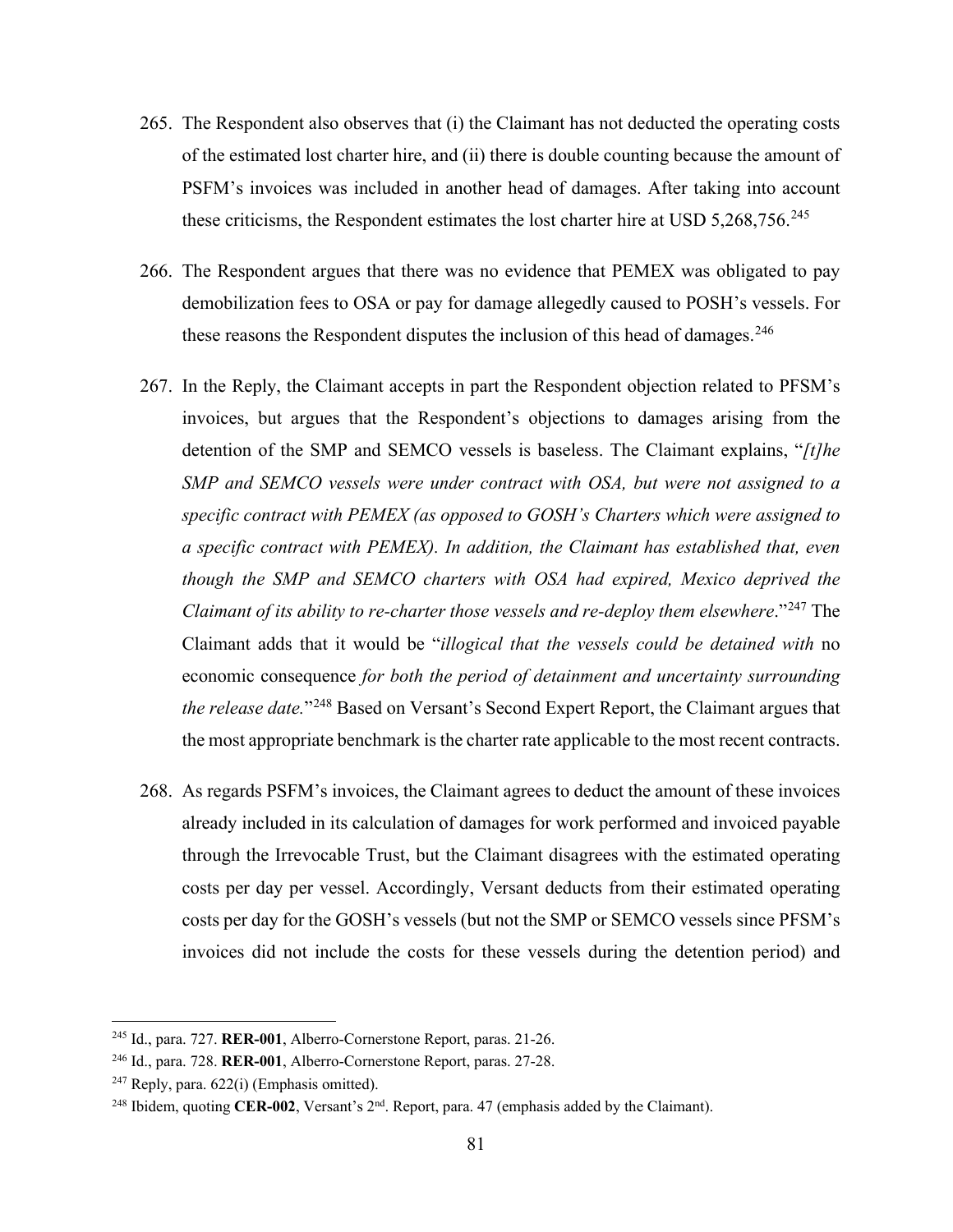reduces the calculation of "*lost charter hire from US\$ 11.29 million to US\$ 9.48 million (reduction of US\$ 1.81 million)*."[249](#page-88-0)

- 269. In the Rejoinder, the Respondent states that, "*[i]f this Tribunal determines that the temporary detention of those vessels constitutes a breach of the APPRI, the Respondent acknowledges that it would be responsible for any damages flowing from that detention –i.e., there is no causation issue regarding these damages*."[250](#page-88-1) But the Respondent insists that the Claimant makes unreasonable assumptions to assess those damages. As contended in the SoD, the Respondent claims that there is no factual basis to assume automatic renewal of service contracts and to equate "*the damages to the full value of the lost profits under a hypothetical renewal, rather than assessing them as the loss of an opportunity that could* potentially *have value*."[251](#page-88-2) The Respondent argues that, "*[s]ome allowance has to be made to account for the needed to obtain a new contract, as well as the possibility of not obtaining it.*"<sup>[252](#page-88-3)</sup> For this reason, the Respondent assumes that the four vessels with expired contacts would be under a new contract for 80% of the detention period. The Respondent further objects to the Claimant's estimate of damages because it does not deduct the operating costs from lost income for certain vessels. Based on these adjustments, the Respondent estimates that losses for the detention period amount to \$6.7 million.
- 270. On the matter of demobilization fees and repair costs, the Respondent notes that the Claimant's experts did not produce invoices to PEMEX for payments made on account of demobilization fees or repair costs. Based on expert Richards' report<sup>[253](#page-88-4)</sup> and the

<span id="page-88-0"></span><sup>249</sup> Reply. para. 622(ii), quoting **CER-002**, Versant's 2nd. Report, para. 53.

<span id="page-88-1"></span><sup>250</sup> Rejoinder, para. 509.

<span id="page-88-2"></span><sup>251</sup> Id., para. 514 (emphasis added by the Respondent).

<span id="page-88-3"></span><sup>252</sup> Id., para. 515.

<span id="page-88-4"></span><sup>&</sup>lt;sup>253</sup> "[A]ny bareboat contracts in place between GOSH and OSA would be at bareboat rates equivalent to the timecharter rate received from PEMEX and it should also be assumed that POSH would pay the OPEX, dry-docking and management fees to PFSM on behalf of the disponent owner OSA out of the gross hire revenues received". **CER-003**, Richards' Report, para. 2.7, cited in **RER-002**, Alberro-Cornerstone 2nd. Report at para. 29. Emphasis added by Dr. Alberro.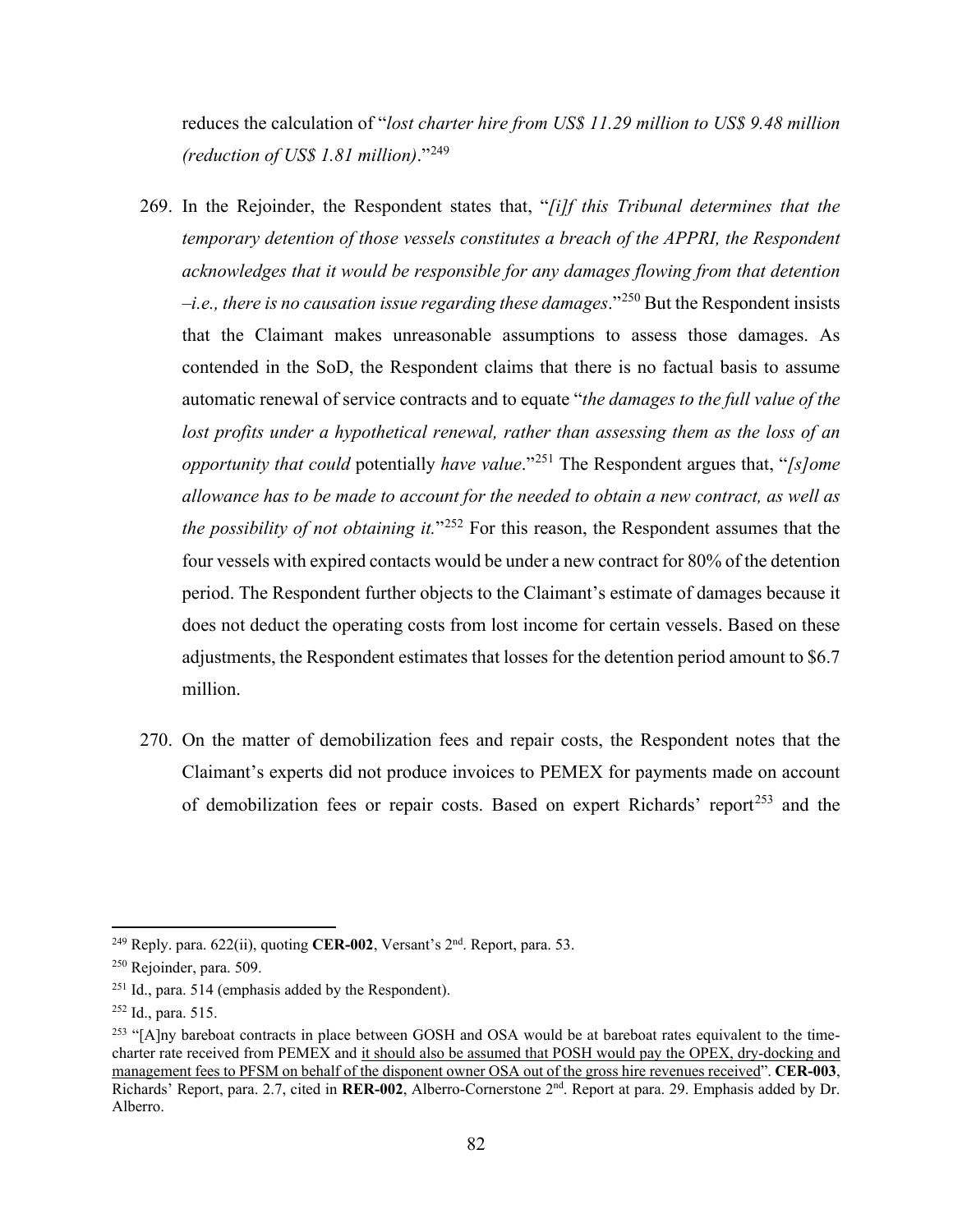Barecon 2001 Standard Bareboat Charter Agreement<sup>[254](#page-89-0)</sup>, the Respondent submits that the Claimant would be responsible for paying for these fees and costs.

#### **B. ASSESSMENT BY THE TRIBUNAL**

- 271. The Tribunal has determined that the liability of the Respondent is limited to certain damages resulting from the Detention Order. There is no dispute on the causality of these damages, either on factual or legal aspects. Rather, the disagreement between the Parties is limited to the fact that some contracts for the vessels had expired and the Claimant assumed in calculating damages that they would have earned income during the entire period of detention, and certain operating and repair costs that had not been deducted in the Claimant's counter-factual scenario.
- 272. Since there was no automatic renewal of contracts, the possibility of their renewal should be assessed as "*the loss of an opportunity that could* potentially *have value*."[255](#page-89-1) The Second Report of the Respondent's expert Alberro has assumed that "*the four vessels with expired contracts would be under a new contract for 80% of the detention period, which is in line with market information for the first quarter of 2014.*"[256](#page-89-2) The Tribunal finds this assumption reasonable in the circumstances.
- 273. The second objection of the Respondent to Versant's calculation of damages is related to the failure of Versant to include demobilization fees and repair costs. The Respondent affirms that there is no evidence that Pemex was contractually obligated to pay such fees and costs.[257](#page-89-3)
- 274. The question is not whether OSA or POSH were responsible for those fees and costs, but whether Pemex or PEP were responsible. No evidence has been produced to show that

<span id="page-89-0"></span><sup>254</sup> Rejoinder, para. 520, citing **RER-002**, Alberro-Cornerstone 2nd. Report, para. 31: "[T]he Charterers shall bear all survey expenses and all other costs, if any, including the cost of docking and undocking, if required, as well as all repair costs incurred.", in turn, citing Versant Damages Report, Annexes VP-9, VP-22, VP-37. Emphasis added by the Respondent.

<span id="page-89-1"></span><sup>255</sup> Rejoinder, para. 514, emphasis in the original.

<span id="page-89-2"></span><sup>256</sup> Id., para. 515 and **RER-002**, Alberro-Cornerstone 2nd. Report, paras. 22-23.

<span id="page-89-3"></span><sup>257</sup> Id., para. 518.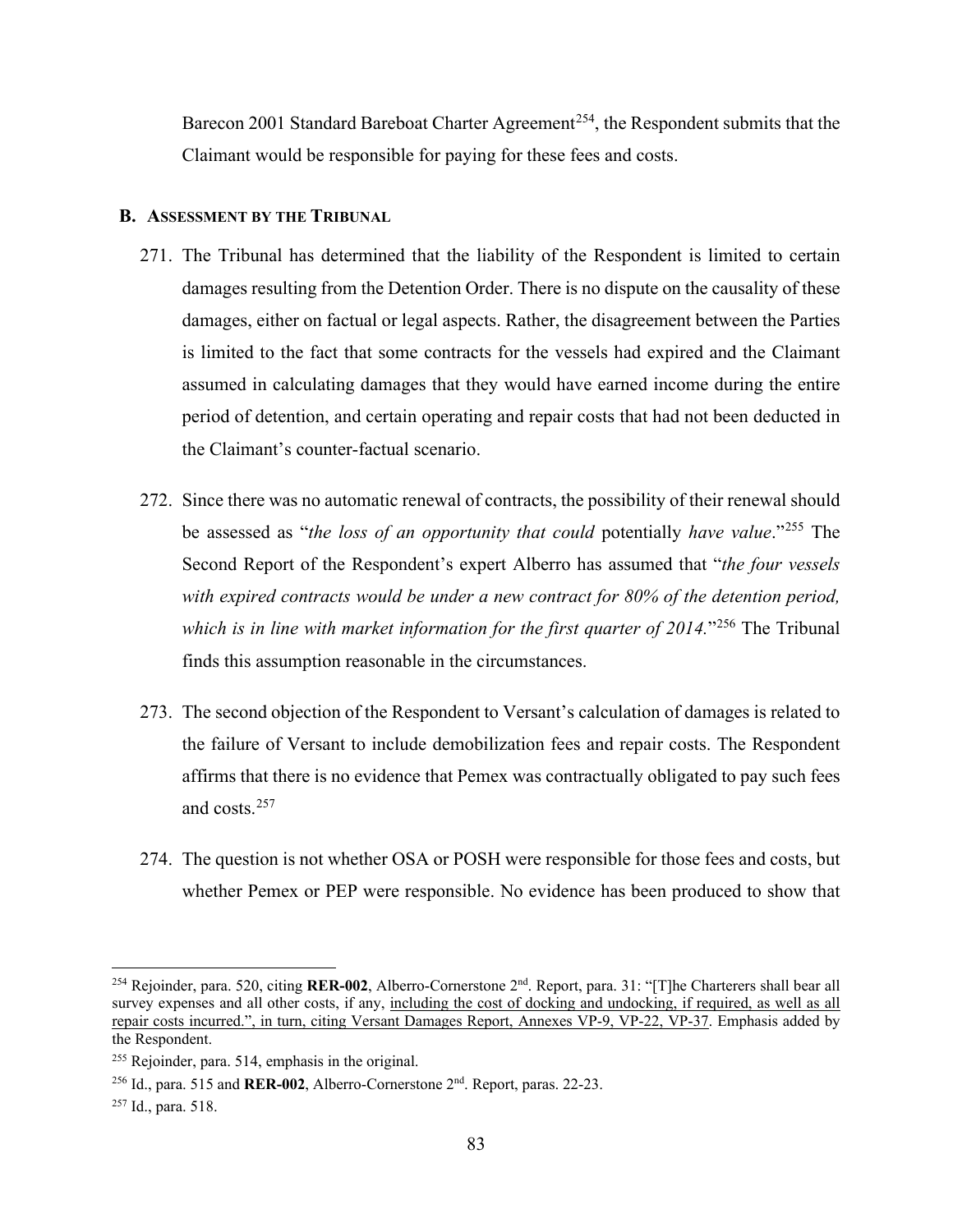they were contractually responsible. The evidence referred to above<sup>[258](#page-90-0)</sup> rather confirms the opposite. For these reasons, adopting the approach and reasoning proposed by the Respondent (see para. [269] above, the Tribunal determines that the damage for the vessels' detention amounts to USD 6,712,226.

#### **VIII. INTEREST**

- 275. According to Article 6.2(c) of the Treaty on compensation, interest is to be paid "*at a commercially reasonable rate for that currency, from the date of expropriation until the date of actual payment.*" The Tribunal has not found that the Claimant was expropriated but unfairly treated. Article 6 refers to compensation for expropriation, as it is customary in this type of treaty. Arbitral tribunals have nonetheless granted compensation on the basis of provisions equivalent to Article 6 for breaches of other obligations under the applicable investment treaty. The Parties in their arguments have not raised this as an issue and have argued for and against an award of damages assuming that compensation under Article 6 would apply to a breach of Article 4. The Tribunal will proceed accordingly.
- 276. The Parties don't differ on the Claimant's request that pre- and post-award interest is applicable to the amount awarded by the Tribunal. It is also not in dispute that interest be compounded. The Parties differ on the applicable interest rate. The Claimant has requested 12% or LIBOR plus 4 points.[259](#page-90-1) Mexico argues that LIBOR without added percentage points would be a commercially reasonable rate as required by the Treaty.<sup>[260](#page-90-2)</sup>
- 277. The Tribunal finds that the Claimant has not justified the reasonableness of 12% or LIBOR plus 4 percentage points and it is persuaded by Mexico's argument that LIBOR is a commercial rate, fixed by a third party which has excluded extreme values in its calculation.[261](#page-90-3)

<span id="page-90-0"></span><sup>258</sup> See paras. 258-259 *supra*.

<span id="page-90-1"></span><sup>259</sup> Reply, para. 643. **CER-001,** Versant Report, paras. 264-265.

<span id="page-90-2"></span><sup>260</sup> Rejoinder, para. 554.

<span id="page-90-3"></span><sup>261</sup> Id., para. 553. **RER-002**, Alberro-Cornerstone 2nd. Report, para. 121.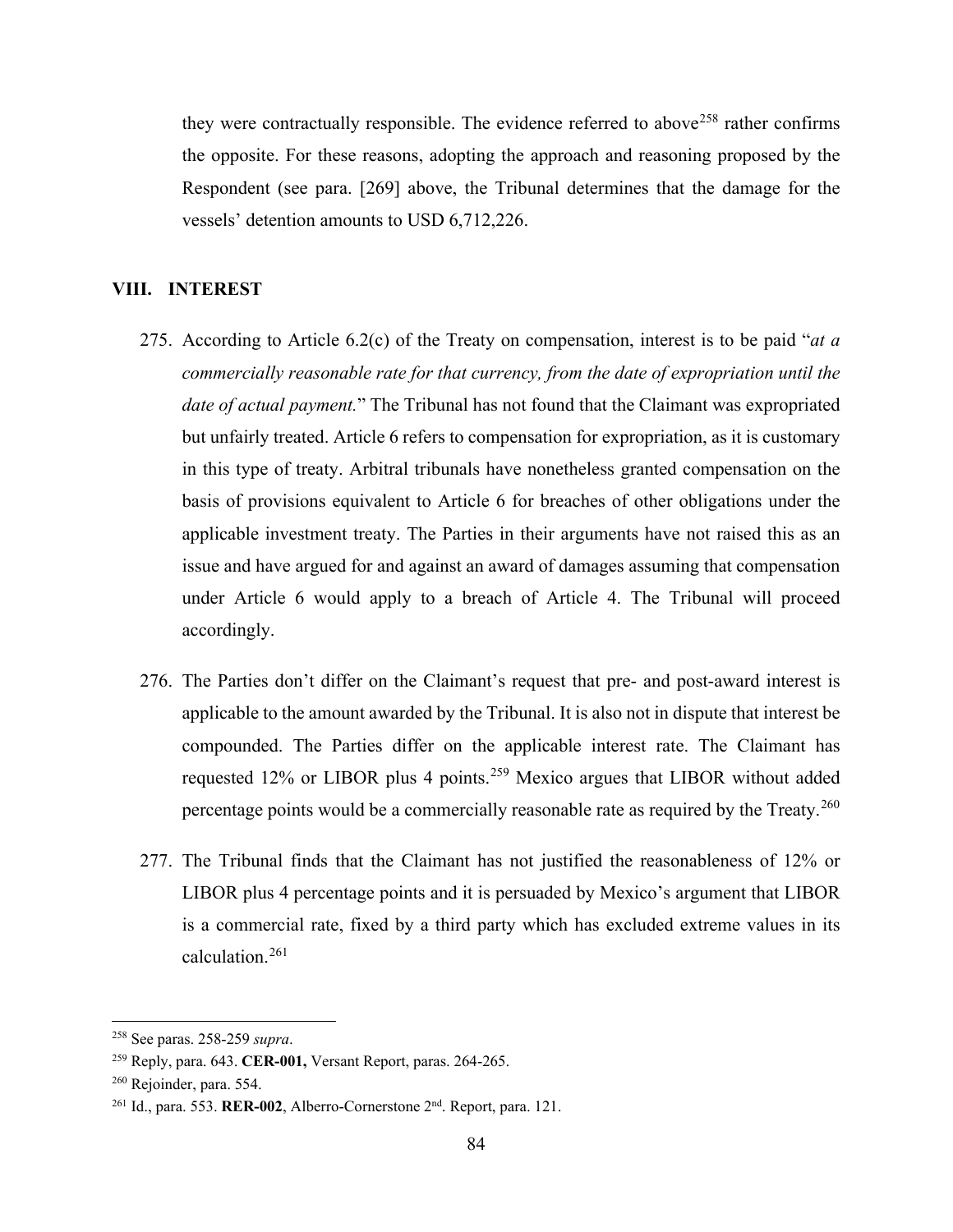278. For these reasons, the Tribunal determines that interest shall be at an annual compounded LIBOR without any additional percentage point. Interest shall accrue from May 16, 2014 to the date of payment.

## **IX.COSTS**

279. The costs of the arbitration, including the fees and expenses of the Tribunal, ICSID's administrative fees and direct expenses, amount to (in USD):

| <b>USD 184,125.00</b> |
|-----------------------|
| USD 150,375.00        |
| USD 75,000.00         |
| USD 148,000.00        |
| USD 126,789.19        |
| USD 684,289.19        |
|                       |

- 280. Each Party has pleaded that the Tribunal order the other to pay all the costs of this arbitration including its costs of legal representation and assistance. Under Article 42 of the UNCITRAL Rules, the costs of arbitration shall in principle be borne by the unsuccessful party, but "*the arbitral tribunal may apportion each of such costs between the parties if it determines that apportionment is reasonable, taking into account the circumstances of the case.*"
- 281. In the circumstances of this proceeding in which the Claimant is only being awarded a minimal part of its claim, the Tribunal considers that it is reasonable that each party bears its own costs and 50% of the costs of the Tribunal and the ICSID Secretariat.
- 282. The Tribunal notes that the Parties have equally contributed to the costs of the Tribunal and the ICSID Secretariat and, therefore, there is no need for the Tribunal to order the payment on that account of any sum by one party to the other.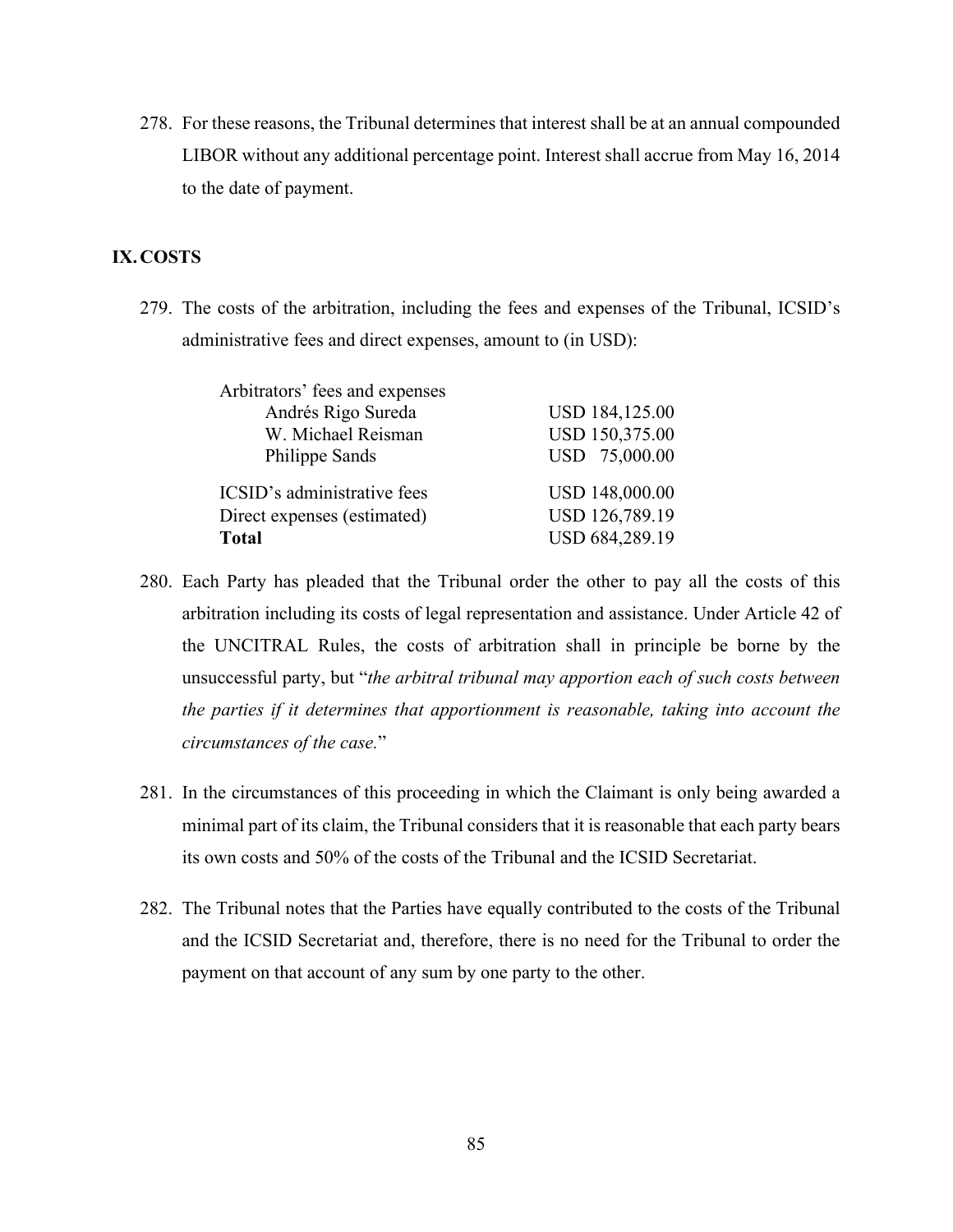# **X. DECISION**

283. For the above reasons, the Tribunal decides by majority<sup>[262](#page-92-0)</sup>:

- 1) That the Tribunal has jurisdiction *ratione personae*, *ratione materiae* and *ratione temporis* in respect of the Detention Order and the acts dated after May 4, 2014.
- 2) That the Respondent breached its obligation to grant the Claimant fair and equitable treatment in breach of Article 4 of the Treaty on account of the detention of the Claimant's vessels.
- 3) To award the Claimant USD 6,712,226, such amount to be free of taxes, carry interest at LIBOR without any additional percentage points, compounded annually and accruing since May 16, 2014 until payment.
- 4) Each party shall bear its own costs and 50% of the costs of the Tribunal and the ICSID Secretariat.
- 5) All other claims and requests are dismissed.

<span id="page-92-0"></span><sup>&</sup>lt;sup>262</sup> See the attached Concurrent and Dissenting Opinion of Professor W. Michael Reisman.